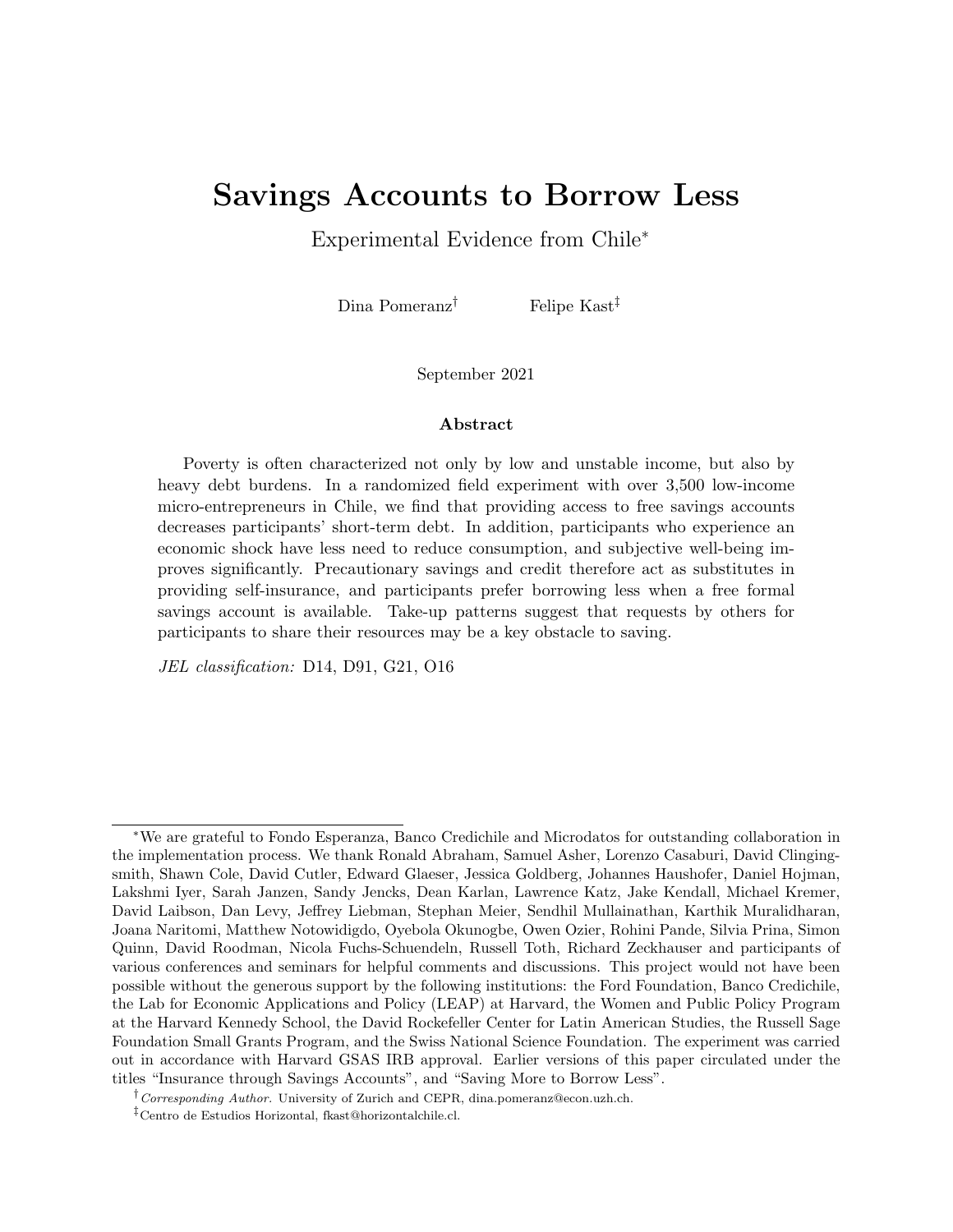# 1 Introduction

The lives of the poor are marked not only by low income, but also by frequent fluctuations and costly debt (Deaton, 1997; Banerjee and Duflo, 2007; Collins et al., 2009; Barr, 2012). The question arises whether using debt is their preferred mechanism to deal with economic shocks. As many poverty-alleviation policies have focused on reducing credit constraints, concerns have increasingly been voiced about potential overborrowing by the poor (e.g., Roodman, 2012; Fafchamps, 2013; Schicks, 2013; Angelucci et al., 2015).

A longstanding literature on consumption smoothing analyzes how savings and borrowing interact as substitutes to deal with economic shocks. Much of the focus has been on the constraints on the credit side, analyzing how they increase the need to build a buffer stock for self-insurance (e.g., Deaton, 1991; Rosenzweig and Wolpin, 1993; Besley, 1995). This paper analyzes the opposite mechanism: how reducing savings constraints can facilitate precautionary savings as a substitute for costly debt.

In a randomized field experiment among over 3,500 low-income members of a microfinance institution in Chile, we find that access to a savings account can act as a substitute for emergency credit, leading to lower short-term debt, fewer consumption cutbacks in times of economic shocks and higher subjective welfare. The likelihood of having short-term debt falls by 13% and the amount by 20% (winsorized at the 5% level), mainly driven by debt to family and friends.<sup>1</sup> The need to reduce consumption in times of economic shocks falls by  $43\%$ <sup>2</sup>. The improvements correspond to the types of expenditures for which participants expressed desire to build a buffer stock, and their magnitudes are in line with the 56,700 Chilean pesos (about 113 USD) in average deposits made by those who took up the account.<sup>3</sup>

These findings suggest that savings and credit are used as substitutes to each other for consumption smoothing. As the cost of using savings is reduced, demand for short-term credit decreases and overall consumption smoothing increases. While participants' probability of having savings increases, the total financial savings net of borrowing and lending do not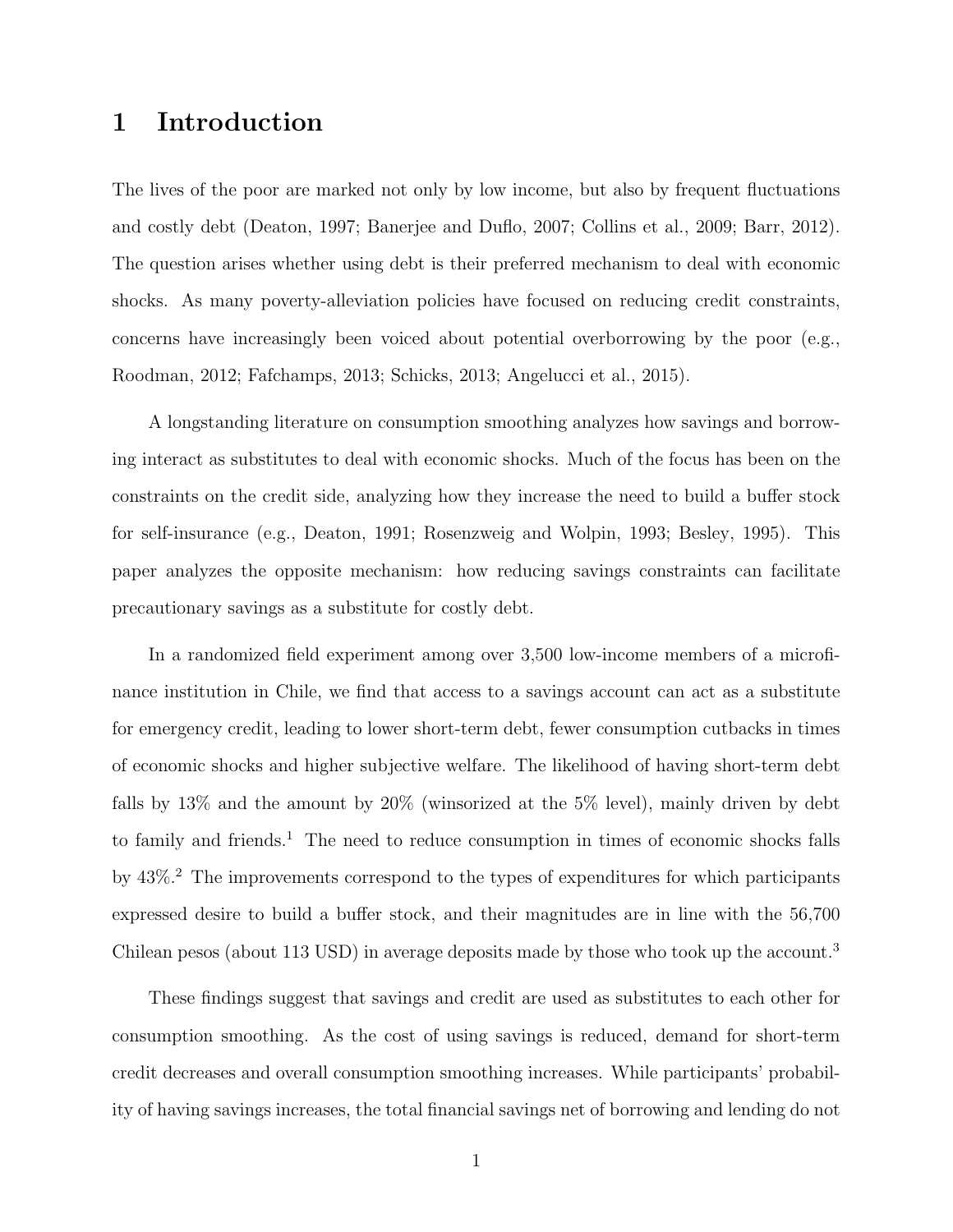change significantly and gross total savings even decrease in some specifications, consistent with participants actively using savings to reduce borrowing and smooth consumption.

Participants also experience substantial improvements in subjective well-being, both backward-looking – less severe recent economic difficulties – and forward-looking – less anxiety about their financial future. The magnitudes are large and correspond to about half or more of the change in these well-being measures associated with a job loss or severe business downturn. This suggests that the original savings constraints alleviated by the intervention were substantial and costly for participants' well-being.

Take-up patterns are informative about obstacles to savings prior to the intervention. They suggest that other-control problems are significant.<sup>4</sup> Take-up is particularly high among participants who are not head of their household, who have conflicts with their partner over money, and (in line with findings by Dupas and Robinson, 2013b) those who are lending to their social network but do not borrow from it themselves. Consistent with Ashraf et al. (2006b), take-up is also substantially higher for those with hyperbolic time preferences, which may lead to both increased self- and other-control problems.

Finally, another innovation of this paper consists of two survey questions specifically designed to help rule out demand effects. The survey includes one question in the beginning and another in the end, for which one would expect large demand effects if respondents want to please interviewers or the microfinance association.<sup>5</sup> Treatment has no impact on these questions.

This paper makes contributions to the literature on savings in several ways. First, it is, to our knowledge, one of the few papers to provide micro-empirical evidence that reducing barriers to savings can reduce reliance on debt.<sup>6</sup> The literature on precautionary savings has long acknowledged that saving and borrowing can be substitutes to help individuals smooth consumption. In principle, credit is simply a form of negative savings. The focus has primarily been on constraints on the credit side and the resulting need to build a buffer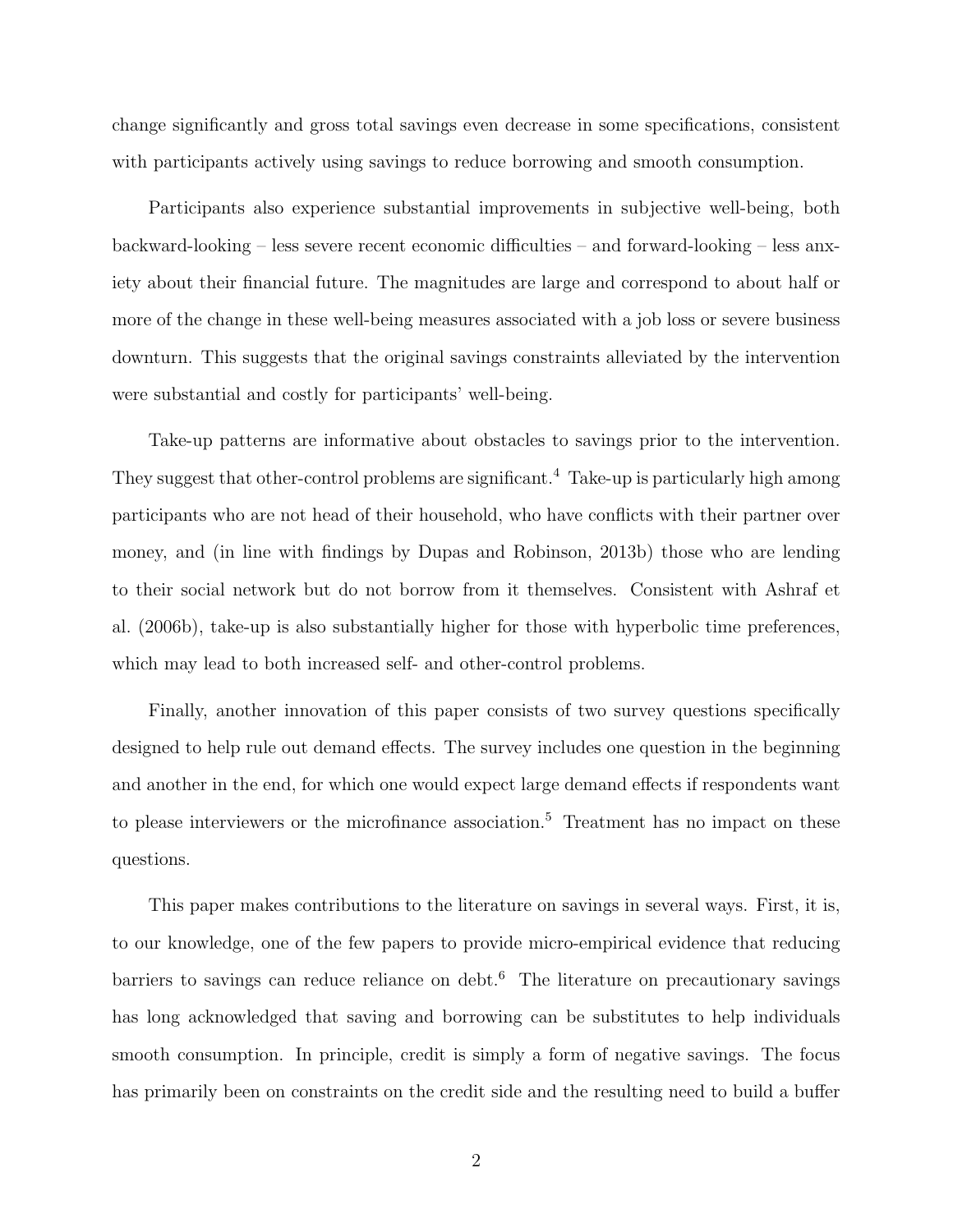stock for self-insurance.<sup>7</sup> One exception is Bauer et al.  $(2012)$  who argue that when there are savings constraints due to limited commitment devices, microcredit may be used as a substitute. Another strand has focused on the issue of households saving and borrowing simultaneously, due, for example, to differences in liquidity or as a commitment device (e.g. Morduch, 2010; Basu, 2016; Afzal et al., 2018, 2019).

We test whether limited accessibility to savings accounts leads to savings constraints that are binding enough to push participants to borrow more than they otherwise would and to affect participants' economic well-being. Even though building a buffer stock requires reducing consumption in the short-run, participants seem to prefer this form of smoothing to the measures that they were using beforehand, suggesting that these measures were relatively costly. In this way, the savings accounts have similar impacts to insurance. This relates to findings that access to health insurance can reduce people's indebtedness both in developing countries (e.g. Aggarwal, 2010; Yilma et al., 2015; Levine et al., 2016) and in the United States (Gross and Notowidigdo, 2011; Finkelstein et al., 2012; Mazumder and Miller, 2016).

Second, our findings contribute to a rapidly growing literature showing benefits of facilitating savings on a variety of outcomes such as poverty reduction (Burgess and Pande, 2005; Fulford, 2013), investment and income (Brune et al., 2016; Dupas and Robinson, 2013a; Prina, 2015), female intra-household bargaining power (Ashraf et al., 2010), and subjective well-being (Bastian et al., 2018). This paper is one of the first to provide direct evidence that access to a liquid savings account can help individuals improve consumption smoothing in the face of economic shocks (together with Somville and Vandewalle (2019), who subsequently also found that access to formal savings accounts in rural India increased consumption smoothing).<sup>8</sup> This literature suggests that mechanisms aimed at helping people increase their savings (such as those studied by Ashraf et al., 2006a,b; Brune et al., 2016; Atkinson et al., 2013; Dupas and Robinson, 2013b; Pomeranz, 2014; Schaner, 2015; Jack and Habyarimana, 2018; Kast et al., 2018) can be very beneficial. At the same time, several commitment devices that have been found to help individuals in developing countries increase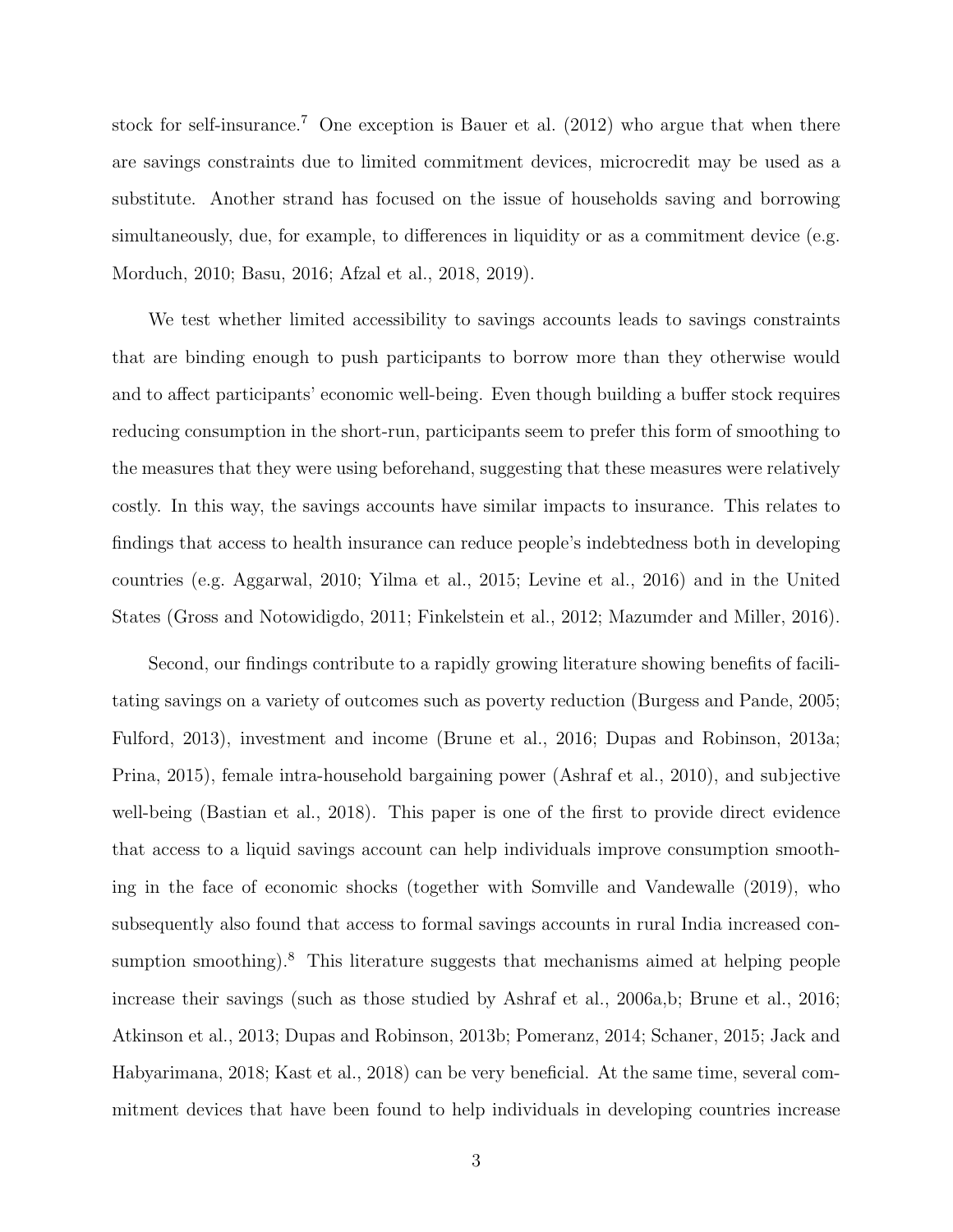their savings are withdrawal commitment devices, which limit liquidity. In order for savings to serve a precautionary purpose, liquidity is important. As discussed in the conclusion, our results suggest that a trade-off may exist between benefits of withdrawal commitment devices and the ability to use savings for consumption smoothing.<sup>9</sup>

Third, our findings add to the literature on subjective well-being (e.g., Haushofer and Fehr, 2014; Campante and Yanagizawa-Drott, 2015; Aghion et al., 2016; Haushofer et al., 2020) and its relationship with poverty. They suggest that in addition to levels of income and poverty, their variance and the risk to which people are exposed may play an important role for subjective well-being. The poor often experience great worry and anxiety about their economic future (e.g., Collins et al., 2009; Chemin et al., 2013). While such worry is an important issue in itself, it can also have negative feedback effects on economic decision-making, and potentially lead to poverty traps (e.g., Shah et al., 2012; Haushofer and Fehr, 2014). At low levels of income, mechanisms to smooth consumption are particularly important since economic shocks can have devastating effects as resources fall below what is needed for basic needs (e.g., Townsend, 1994; Morduch, 1995). At the same time, the poor are often faced with highly variable income and expenditure patterns (e.g., Townsend, 1995; Deaton, 1997; Fafchamps and Lund, 2003; Banerjee and Duflo, 2007; Munshi and Rosenzweig, 2009) and have limited formal insurance (e.g., Jacoby and Skoufias, 1997; Banerjee and Duflo, 2007; Giné and Yang, 2009; Giné et al., 2012; Cole et al., 2013; Cai et al., 2015). Being dependent on a social network for insurance can also be psychologically or practically costly (Dezső and Loewenstein, 2012; Jakiela and Ozier, 2016). All these factors may contribute to our finding of large improvements in participants' assessment of their recent economic difficulties and anxiety about their financial future.

Finally, this paper provides evidence for a growing body of research on how savings interact with social networks. Peers and the social environment can make it either harder for individuals to save (due, for example, to pressure to share resources, as in Alger and Weibull, 2008; Baland et al., 2011; Brune et al., 2016; Schaner, 2017) or easier (for example as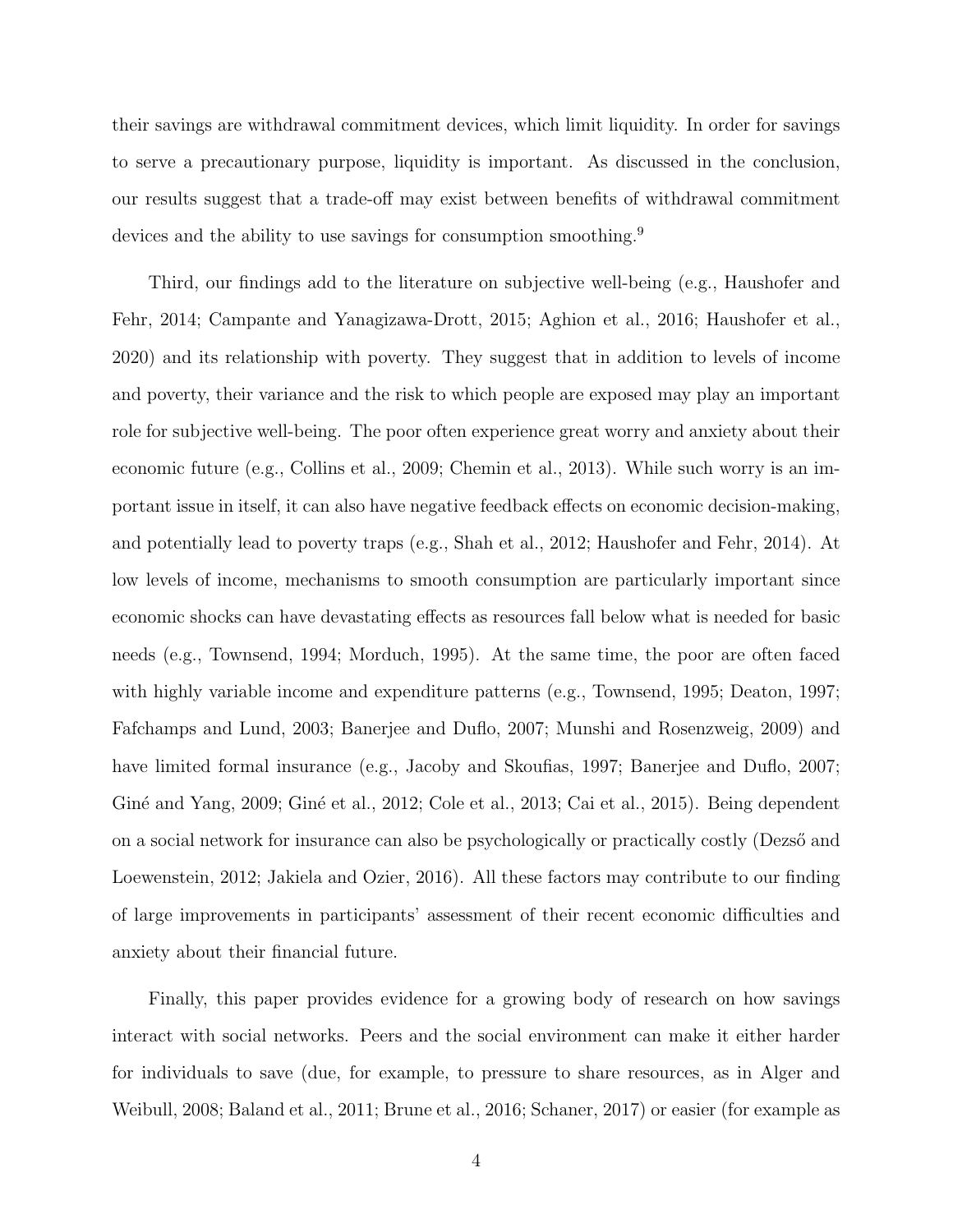a commitment device, as in Kast et al., 2018; Breza and Chandrasekhar, 2019). At the same time, access to savings can in turn affect participants' financial relationship to others in their network (Ligon et al., 2000; Platteau, 2000; Di Falco and Bulte, 2011; Hoff and Sen, 2011; Flory, 2018; Comola and Prina, 2020). We find evidence for both directions. Participants who are subject to more other-control problems are more likely to take up the account, and access to the account in turn reduces lending to others among those who initially regretted not having saved more. When thinking about savings policies, it is therefore important to consider possible interactions with the social environment.

The remainder of the paper is organized as follows: Section 2 provides information about the background, data and study design, Section 3 discusses results, robustness checks, and determinants of take-up and Section 4 concludes.

# 2 Background, Data and Study Design

### 2.1 Background and Implementation

The study was conducted in collaboration with Fondo Esperanza (FE), a Chilean microfinance institution, and Banco Credichile (BC), a large commercial bank. The savings accounts that were offered to FE's members as part of the intervention were held with BC because FE is not legally licensed to hold savings deposits. FE's members are self-employed micro-entrepreneurs (e.g., street vendors or cosmetics saleswomen), many of whom work in the informal sector. About 91% are women, and most live and work in urban areas. FE provides micro-loans to its members in three-month cycles, repayment of which is monitored in weekly or biweekly group meetings.

FE's credit disbursement and repayment is on a very rigid schedule, and consequently cannot be used as insurance for emergencies or for unexpected income or expenditure shocks, similar to other micro-credit arrangements (Karlan and Mullainathan, 2010). With FE, early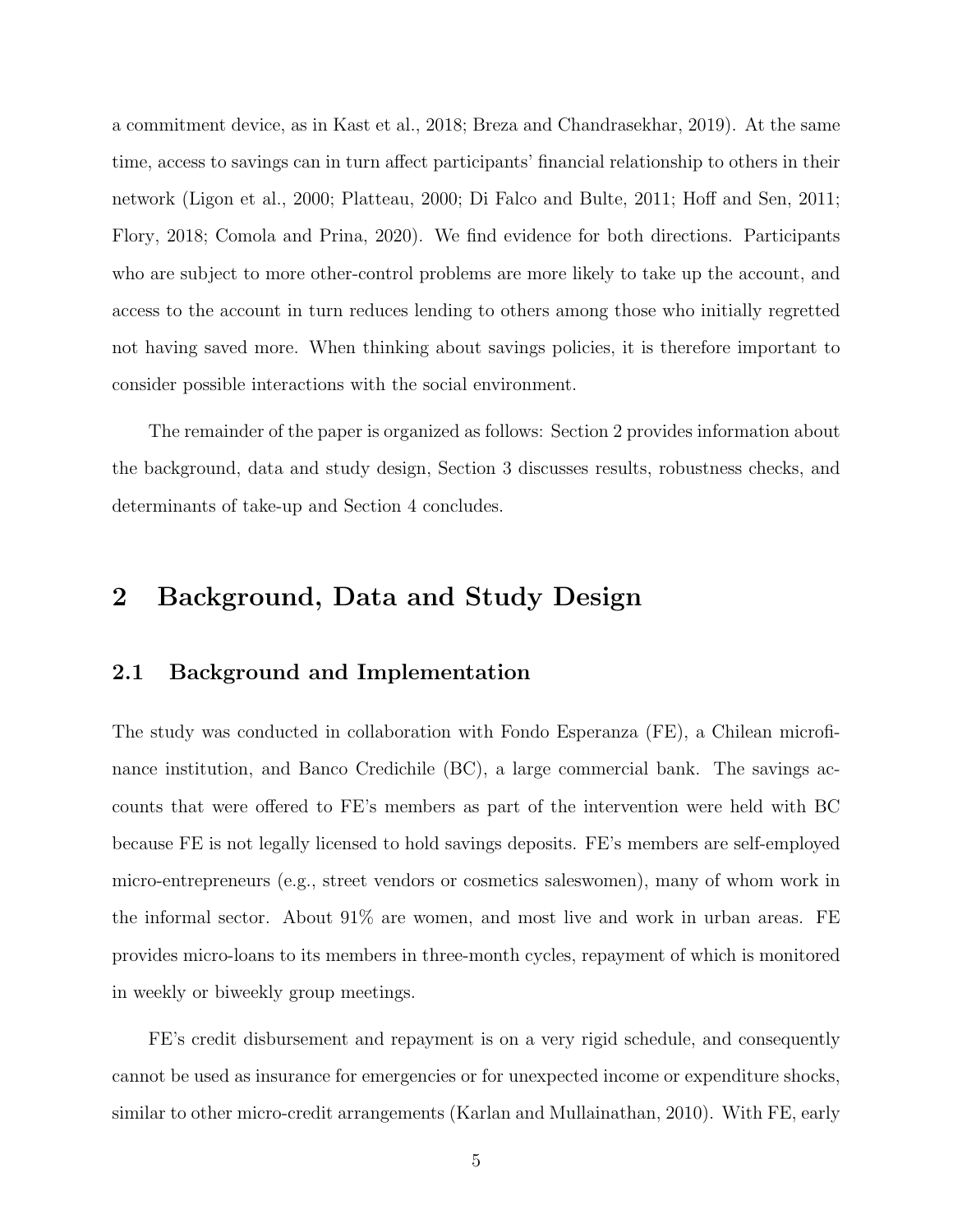repayments of loans was not possible, and FE did not provide any emergency loans either, so the loan structures were on a pre-determined schedule.<sup>10</sup> Given the rigidity in the timing of the loans, it is not surprising that in focus groups conducted prior to the intervention, many members expressed the desire to increase their liquid savings to build a buffer stock for unexpected shocks and emergencies.<sup>11</sup> Participants emphasized several constraints to their current ability to save. First, monetary costs of bank accounts were a major obstacle and participants mentioned the need for cost-free accounts. Due to the fee structure of the accounts that were generally available at that time, accounts with small balances often faced potentially large negative returns. The concern with the fixed costs of formal savings is in line with findings by Cole et al. (2011) in Indonesia and Dupas et al. (2014) in Western Kenya. In addition to the financial costs, mental transaction costs also seemed to contribute to the savings constraints. Many expressed concerns about feeling intimidated to go into a bank or not knowing what would be required to be eligible to open an account.

This population is of particular interest to study whether increasing access to a formal savings vehicle reduces borrowing, since it has sometimes been questioned whether microcredit makes participants borrow too much, and whether it might be in their interest to build up savings instead, in order to reduce the need for credit (e.g., Ananth et al., 2007). If participants continue borrowing, large amounts of savings would be suboptimal, as they continue paying expensive interest rates that they could reduce by paying down the debt. However, some amount of precautionary savings is valuable at any level of debt because of the difference in liquidity of savings and loans (Zinman, 2007). If the debt cannot be taken out flexibly, then having a small savings cushion for emergencies can make an important difference in reducing the pressure of economic fluctuations. This is particularly the case for a population such as the participants in this study, who work predominantly in the informal sector and experience frequent income and expenditure shocks.

Prior to the intervention, a baseline survey was conducted among 307 groups of FE's members. The universe of study participants consists of all members who were present in the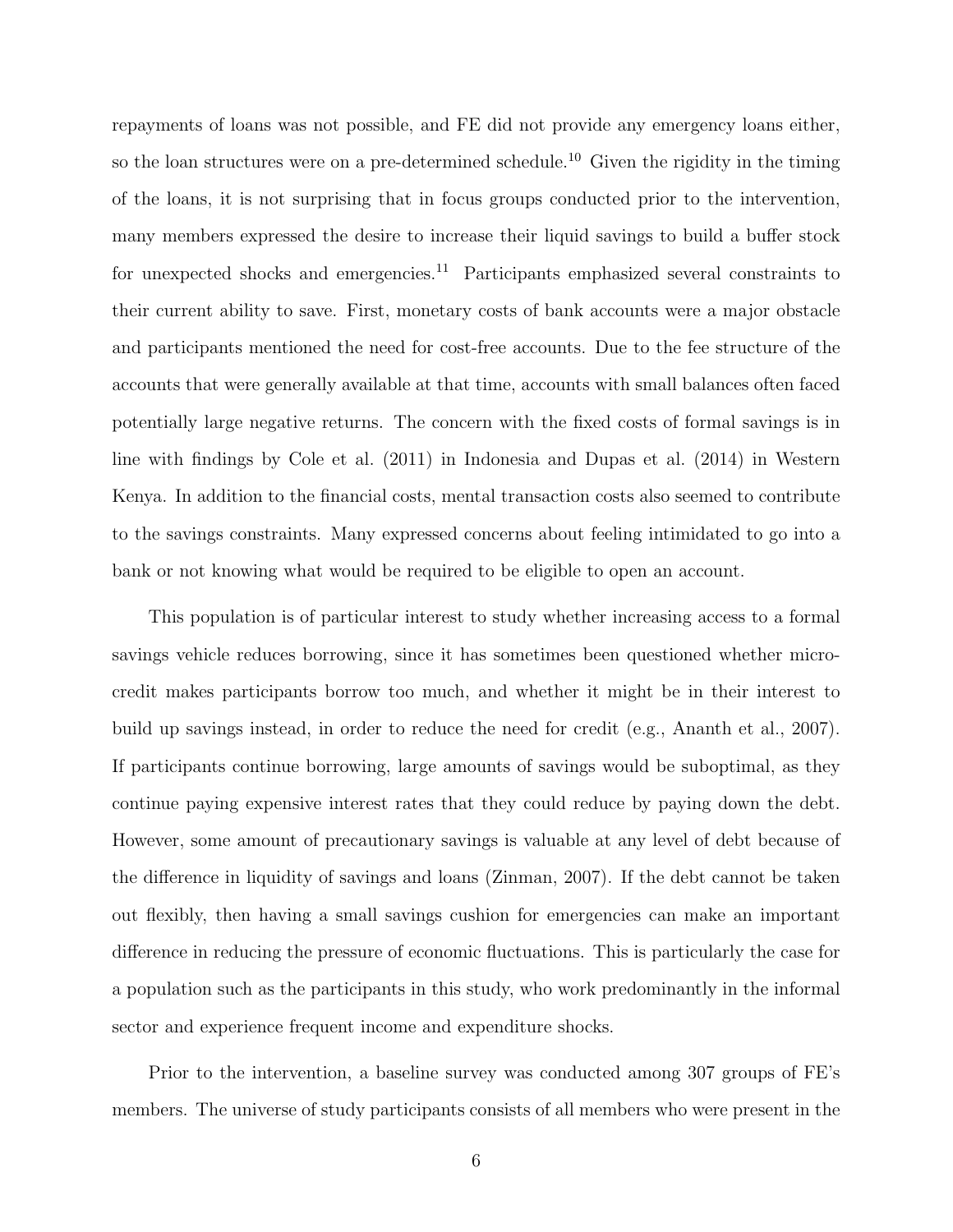meeting when the baseline survey was administered. Compared to the general population in Chile, the study participants have lower socio-economic status on average, but are not among the poorest. The mean monthly household income in our sample of around 330,000 Chilean pesos corresponds to the third decile of the Chilean income distribution at the time (Gerencia de Investigación Financiera, 2013).<sup>12</sup> They also differ from many of the most vulnerable citizens in that they own a micro-business and are accustomed to regular payments as part of their participation in the micro-credit organization.

Two-thirds of the groups were randomly selected to be offered a free savings account while the control group was not eligible for this type of savings account. All members of each group received the same treatment, such that participants in the control group were not affected indirectly by the treatment through spillover effects within the FE group. The opportunity to open a savings account was introduced during group meetings in the weeks following the baseline survey. The accounts were set up in a way to minimize both financial and mental transaction costs. In contrast to other savings accounts available in the market at the time, the study accounts had no maintenance fees and no minimum balance. The minimum opening deposit was only  $1,000$  Chilean pesos (about 2 USD).<sup>13</sup> Take-up of the account was completely voluntary. In order to overcome the frequently expressed sentiment of feeling intimidated to enter a bank, interested participants were offered an opportunity to go to the bank together with their peers to open an account and were informed precisely which documents were required to open the account.<sup>14</sup> Savings in the accounts were fully financially liquid for withdrawal at the bank's branches at any time.

The intervention had three sub-treatments. The basic accounts had a standard real interest rate of 0.3%. A subgroup of one quarter of treated groups was randomly assigned to receive a preferential interest rate of 5%, and in another half of the treated groups, selfcontrol problems were additionally reduced through a peer group commitment mechanism. These conditions were guaranteed for a minimum of two years. Kast et al. (2018) study the differential savings behavior resulting from these different sub-treatments.<sup>15</sup> The 5%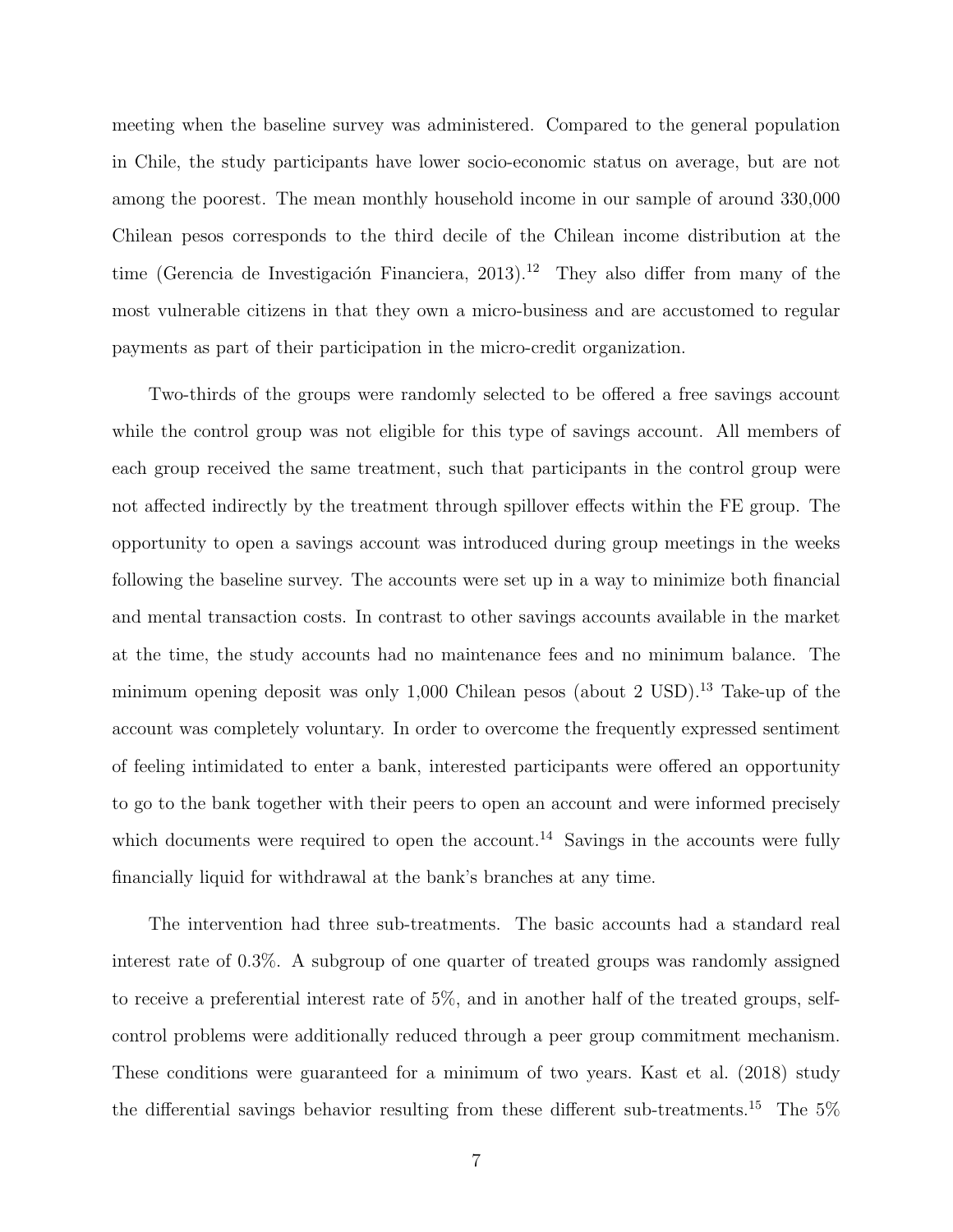interest rate did not affect savings for the vast majority of participants, while the peer group commitment device significantly increased the number of deposits and almost doubled the average balance in the accounts. Section 3.3 therefore analyzes whether there are differential effects for those who had additional support through the peer group deposit commitment device. However, due to limited sample size in each of the sub-treatments, this analysis has much lower statistical power. The main analysis of the paper focuses on the overall impact of reducing barriers to saving through access to any of the savings accounts.

## 2.2 Data and Empirical Strategy

This study draws on three different sources of data. All outcome variables, as well as most personal characteristics, were obtained through extensive baseline and follow-up surveys. The baseline survey was conducted prior to the introduction of the savings accounts in April-May 2008 during one of the group meetings. The follow-up survey was administered in June-July 2009 at participants' home or work place so that those who had left FE in the meantime could still be reached. The surveys include detailed questions about participants' savings and debt, their economic situation, recent consumption patterns, as well as subjective measures such as participants' anxiety about their financial future, assessment of their recent economic difficulties, regret about not having saved more, and time preferences.

The questionnaires were administered by the independent survey agency, Centro de Microdatos at the University of Chile. While participants were aware that the survey was related to their membership with FE, they had no way of knowing that it was related to the savings accounts. As discussed below in Section 3.3, the survey also included two questions specifically designed to test for demand effects to rule out the possibility that receiving access to a savings account through FE affects participants' propensity to respond to survey questions in a favorable or socially expected way.

We complement this survey data with two sources of administrative records. Information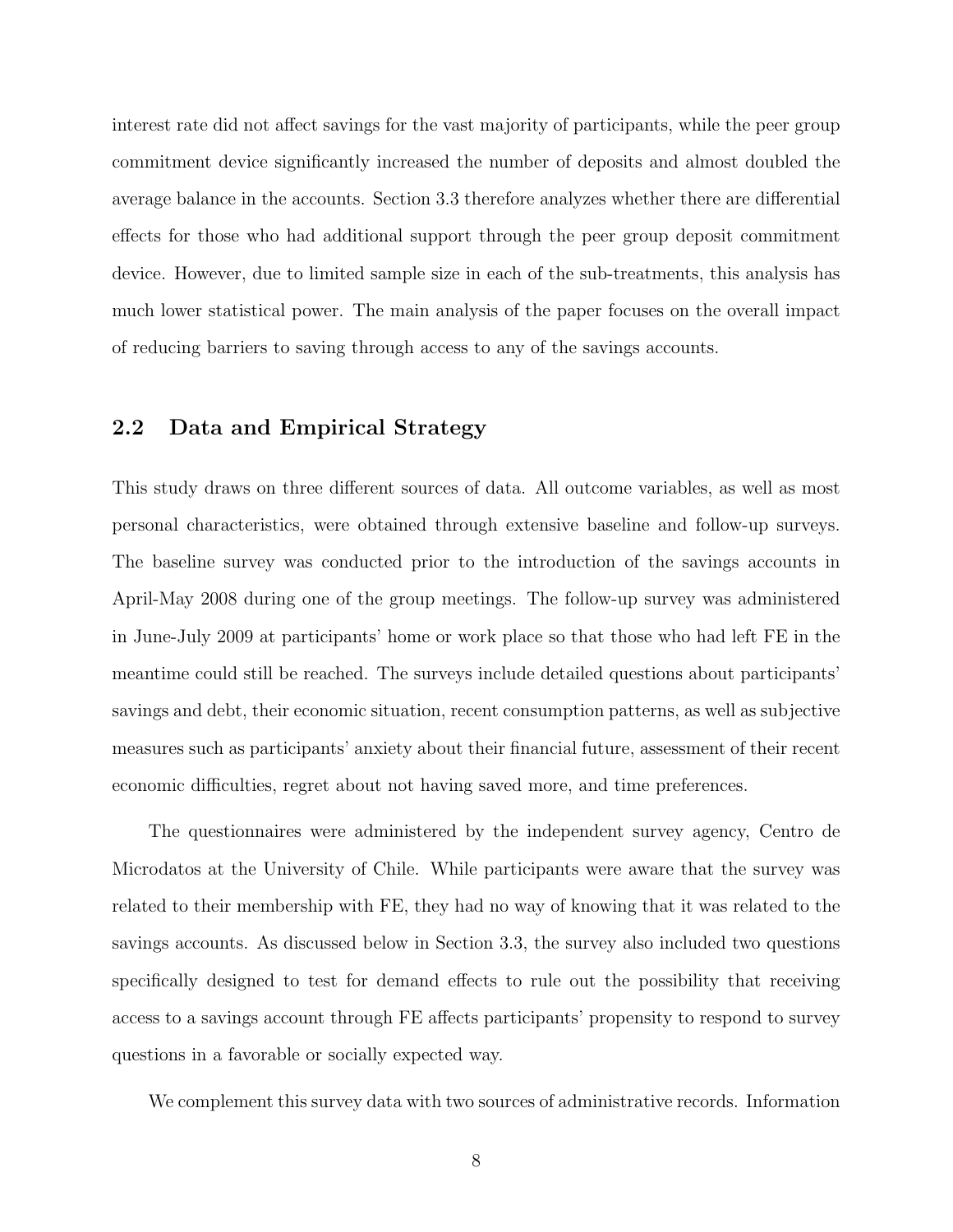on savings in the study accounts was obtained directly from BC. Finally, we used FE's administrative files to obtain information on each participant's estimated household size, household income, and years of education.

To analyze the effect of having a savings account on various outcomes of interest, we estimate a simple difference-in-difference specification with fixed effects, comparing those in the treatment group to those in the control group at the time of the baseline and follow-up survey:<sup>16</sup>

$$
Y_{it} = \alpha + \beta Account_i \times Post_t + \gamma_t + \delta_i + \epsilon_{it}, \tag{1}
$$

where  $Y_{it}$  is the outcome variable of interest,  $Account_i$  is a dummy variable that equals 1 if individual i is in the treatment group.  $\gamma_t$  represents time fixed effects,  $\delta_i$  represents individual fixed effects and  $\epsilon_{it}$  is the error term. All standard errors are clustered at the group level (i.e. the level of randomization).

We also estimate an ANCOVA specification as follows:

$$
Y_i = \alpha + \beta Account_i + \gamma Y_{iPRE} + \delta Startum_i + \epsilon_i,
$$
\n(2)

where  $Y_i$  is the outcome variable of interest at endline,  $Account_i$  is a dummy variable that equals 1 if individual i is in the treatment group, and  $Y_{iPRE}$  is the outcome variable of interest at baseline.  $Stratum_i$  controls for randomization strata. Each stratum corresponds to a group supervisor of the microfinance organization.  $\epsilon_i$  is the error term. All standard errors are clustered at the group level (i.e. the level of randomization). Results from this specification are reported in Appendix tables.

This analysis provides the Intent-to-Treat (ITT) effects of the intervention. We do not calculate the Treatment-on-the-Treated (TOT) effects, since opening an account can have potential spillover effects on other members of the group who do not take up the account.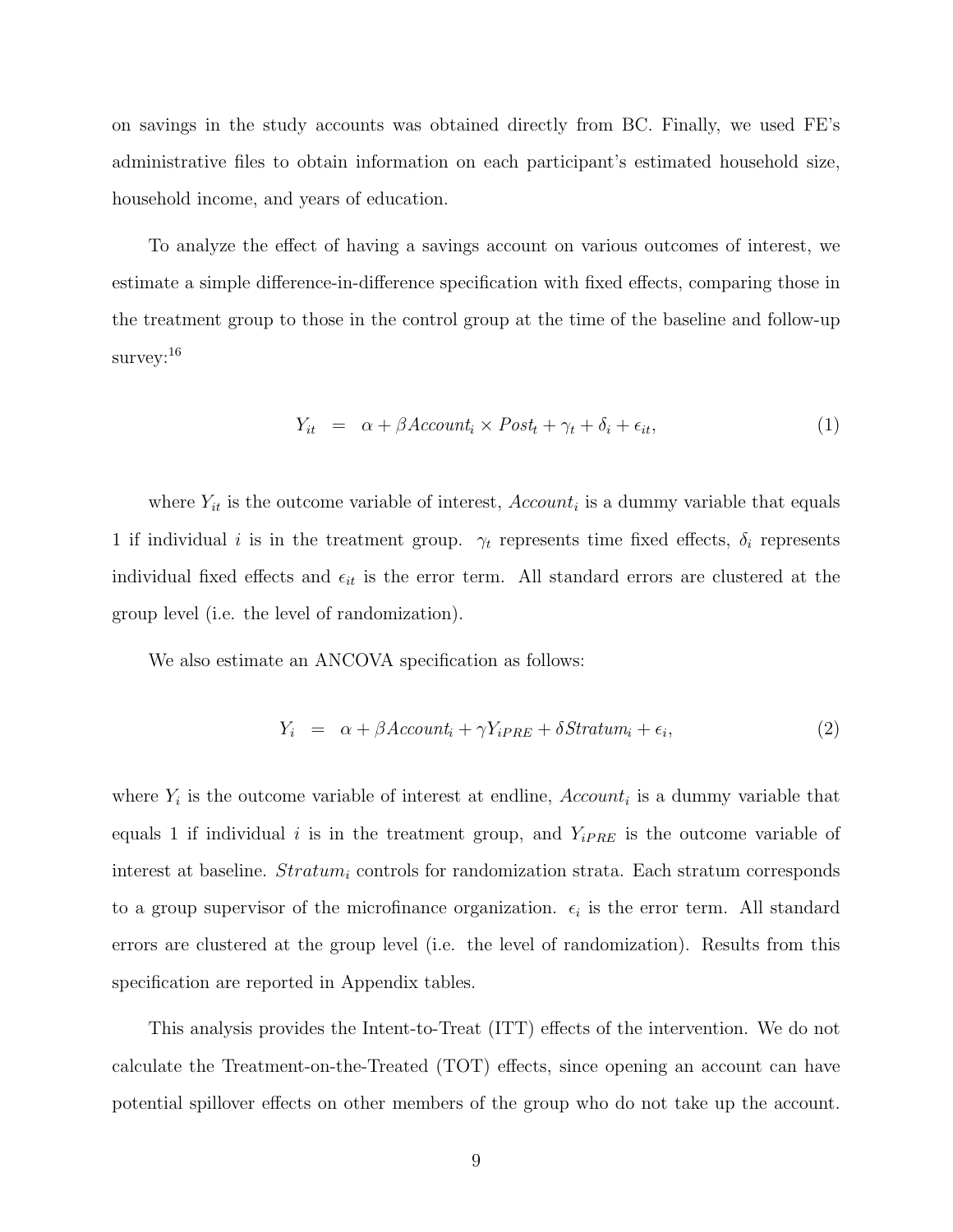The ITT specification incorporates such potential spillover effects. Assuming spillovers are zero and given that the active take-up rate is 39% (as discussed below), the TOT effect would be a little under triple the size of the ITT effect.<sup>17</sup>

To capture participants' short-term borrowing and lending behavior, we asked them a series of detailed survey questions on whether they had lent to or borrowed from a particular category of person or institution (such as a parent, neighbor, supplier, etc.) and if so how much. We have grouped the many categories of short-term borrowing into three main components: (1) borrowing from family and friends, (2) debt to service providers and utilities, and (3) borrowing from business contacts and short-term lending institutions. Similarly, we grouped short-term lending by participants into two main components: (1) lending to family and friends, and  $(2)$  lending to business contacts.<sup>18</sup> As outcome variables we use amounts of short-term borrowing and short-term lending and their main components, as well as the count of the number of categories of short-term borrowing or short-term lending that participants had.

Many topics in our analysis are addressed by a series of related questions (e.g., cutback of a number of consumption items, forward-looking and backward-looking subjective well-being, etc.). To assess the overall statistical significance of such related outcome variables, we report the average effect size (AES), using the methodology in Kling et al. (2007) and Clingingsmith et al. (2009). The AES of each grouping of outcome variables serves as an index of the underlying individual treatment effects. It is calculated using the average of the normalized treatment effects from each of the underlying regressions. Looking at the overall AES reduces the risk of falsely accepting individual treatment effects that are significant only by chance.

## 2.3 Balance of Randomization and Baseline Summary Statistics

Table 1 presents baseline summary statistics. Columns (1) and (2) include the full sample and show that characteristics in the treatment group are not statistically significantly different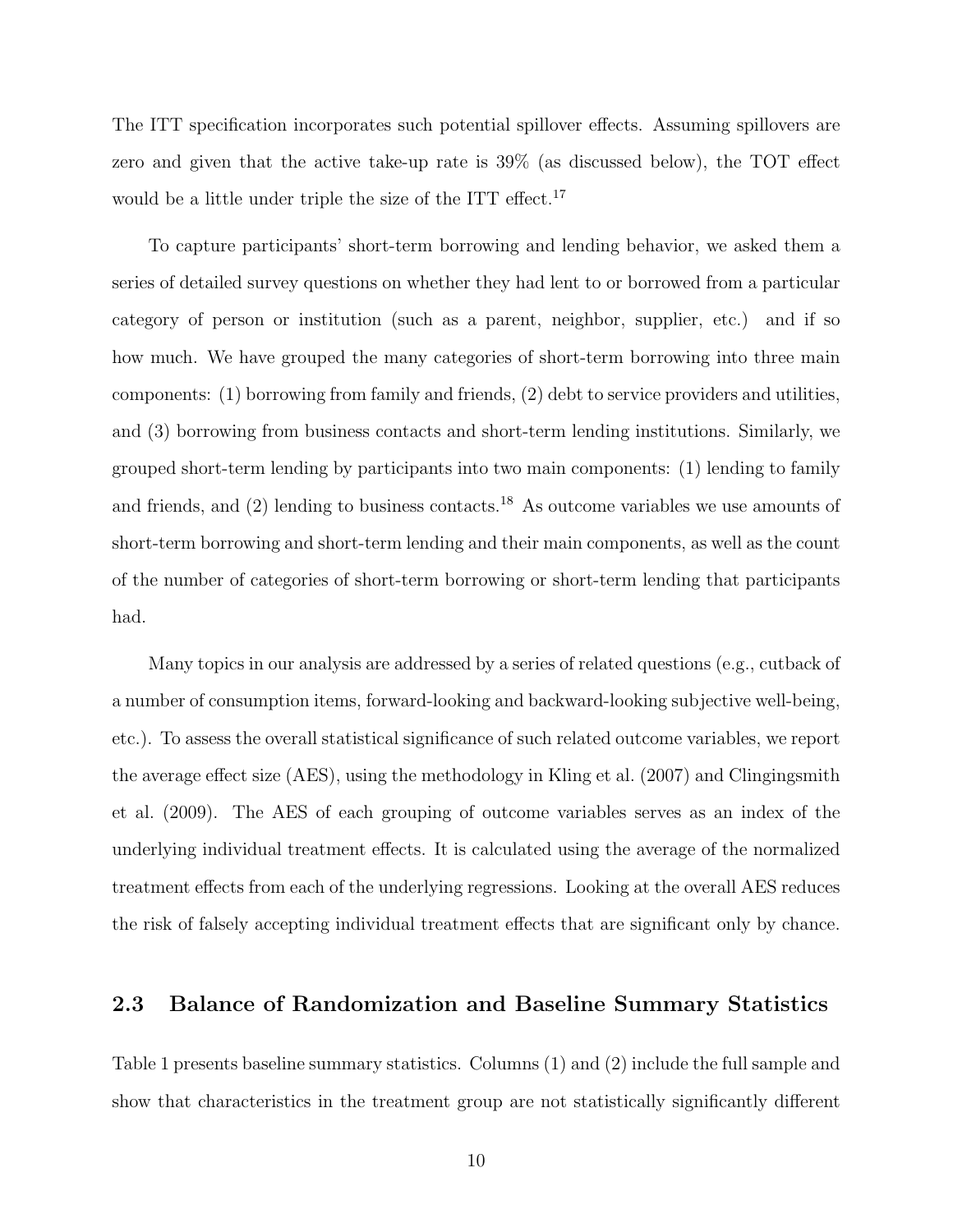from the control group. Participants are on average 43 years old and have 10 years of schooling. The average household size is 4.3 and mean monthly income per capita in the household is 80,000 Chilean pesos (about 160 USD), with a median of 66,000.<sup>19</sup> Sixty-eight percent of participants did not have a savings account prior to the study. Participants' saving, borrowing and lending behavior is captured by two types of measures: the amount and the number of distinct categories. The latter is less noisy and captures the extensive margins of categories of people and institutions that the financial transactions happen with, such as parents, neighbors, business partners, financial institutions, etc.<sup>20</sup>

The median amount of pre-existing total financial savings in the control group is 80,000 pesos (shown in the table in brackets), with a mean of 189,000 pesos (177,000 when winsorized at the top 5%) in 1.63 different categories on average. While income is reported in per capita terms, these figures may represent the savings of several household members combined, especially those of participants' children. Participants in the control group have an average of 119,000 pesos in outstanding short-term debt (65,000 when winsorized at the top 5%) and owe money to an average of 0.91 categories of short-term creditors. The average amount of lending is 97,000 pesos (69,000 when winsorized at the top 5%) and this is lent to an average of 1.07 categories.

To measure consumption smoothing, we develop a new approach. Rather than eliciting detailed consumption data, which is complex to capture and often provides quite noisy measures, we asked participants directly whether they had to cut back consumption on a series of specific items due to economic difficulties in the preceding three months.<sup>21</sup> This approach follows the same logic as de Mel et al. (2009), who find that small business owners are capable of reporting their overall profits directly with just as much or better accuracy than surveys that elicit detailed cost and revenue data. In our sample, 70% of participants reported having had to reduce at least one of the consumption items. We validate this new measure by testing whether it correlates in the predicted way with participants' personal economic situation. Indeed, we find that those who experienced a job loss in the household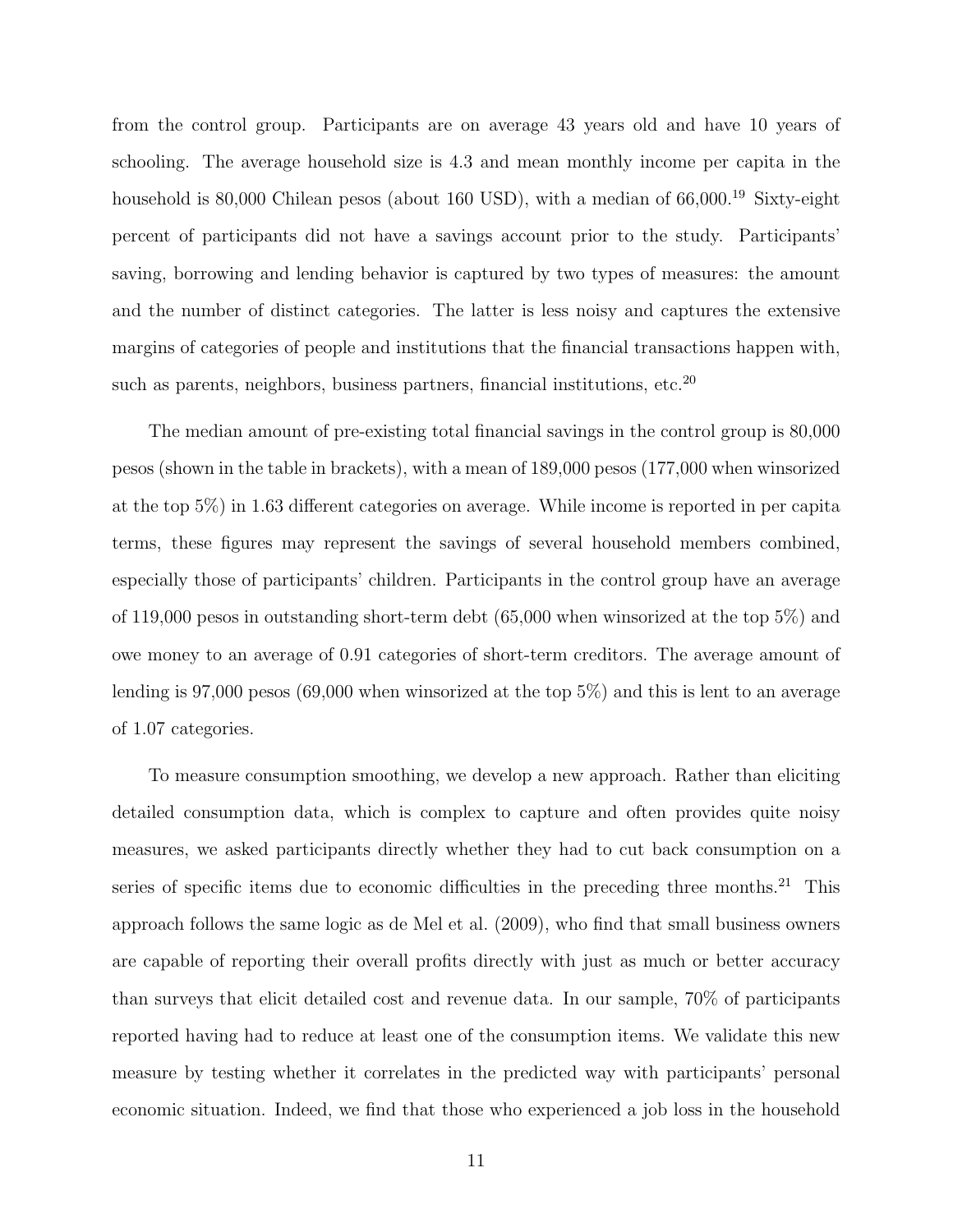or a significant downturn of their business in the preceding three months reported cutting back consumption in 53% more categories than those who did not.

While this measure captures only the variance of consumption, rather than the level, it has several advantages compared to alternative approaches that measure overall consumption and then deduce consumption cutbacks from there. It does not require participants to recall the specific amounts consumed, which can be quite unreliable (Ahmed et al., 2006), nor to fill out detailed consumption diaries. This allows the survey to be shorter, thereby increasing the quality of response on other sections of the survey, as participants are less fatigued (see e.g., Herzog and Bachman, 1981; Galesic and Bosnjak, 2009). At the same time, it also avoids any potential direct effects of keeping a consumption diary on the behavior or perception of participants (for examples of such effects see e.g., Deaton, 1997 and Zwane et al., 2011).

With respect to measures of self-reported well-being, the survey includes one forwardlooking and one backward-looking question. The forward-looking question asked participants if they were anxious about their financial future. The mean response at baseline in the control group was 2.9 on a scale of 1 to 4, where 1 means strongly agree and 4 means strongly disagree. The backward-looking measure was asked after the specific questions about participants' recent economic shocks, consumption, etc., in order to allow participants to recall and evaluate their recent economic situation more accurately. The question on recent economic difficulties asks, "In sum, thinking about all the economic difficulties of the last three months, on a scale of one to ten, how difficult was this situation for you?" The mean answer was 5.0 on a range of 1 to 10.

In terms of attitudes and household dynamics, before the intervention two thirds of participants said that they always or frequently regretted not having saved more in the previous three months. Twenty six percent were socially taxed, defined - following Dupas and Robinson (2013b) - as having lent to family or friends but not having received any such loans themselves). A bit more than a third of participants reported having had conflicts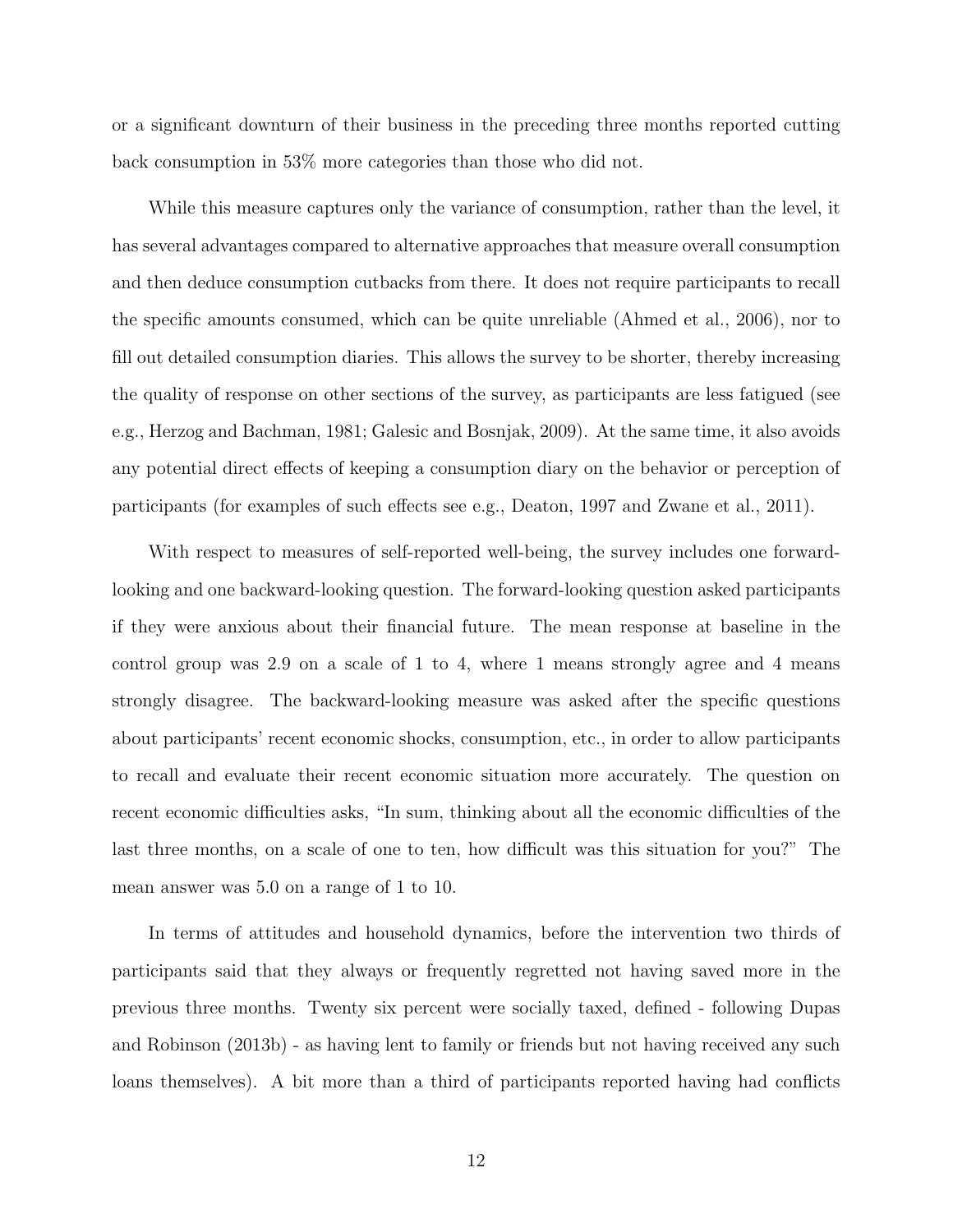with their partner about money in the three preceding months.

#### [Table 1]

In the follow-up survey, conducted one year after the introduction of the accounts, 593 (14.2 percent) of the original 4,175 participants from the baseline could not be found by the survey agency. For these participants, no outcome variables are available, and they could therefore not be included in the impact evaluation. All final outcomes reported in this paper therefore exclude these 593 individuals. Columns (3) and (4) of Table 1 show the baseline summary statistics for this estimation sample. Similar to the full sample, none of the characteristics are significantly different between the treatment and control groups. However, attrition is 2.9 percentage points higher in the treatment group and attritors and non-attritors differ along several characteristics (shown in Columns (5) and (6)). Attritors are on average 1.2 years younger and have 0.15 fewer household members. Overall, the F-test for joint significance between attritors and non-attritors has a p-value of 0.08. Section 3.3 discusses attrition in more detail and provides robustness checks to address it.

# 3 Results

### 3.1 Impact of Access to a Savings Account

#### Account Usage

Take-up of the account was voluntary. Table A3 shows that 53% of eligible participants opened an account and  $39\%$  actively used it.<sup>22</sup> An active user is defined as someone who deposited more than the 1,000 pesos minimum opening amount. Following Dupas et al. (2014), we use active use as our take-up measure. Section 3.2 discusses determinants of take-up and what they suggest about underlying barriers to saving.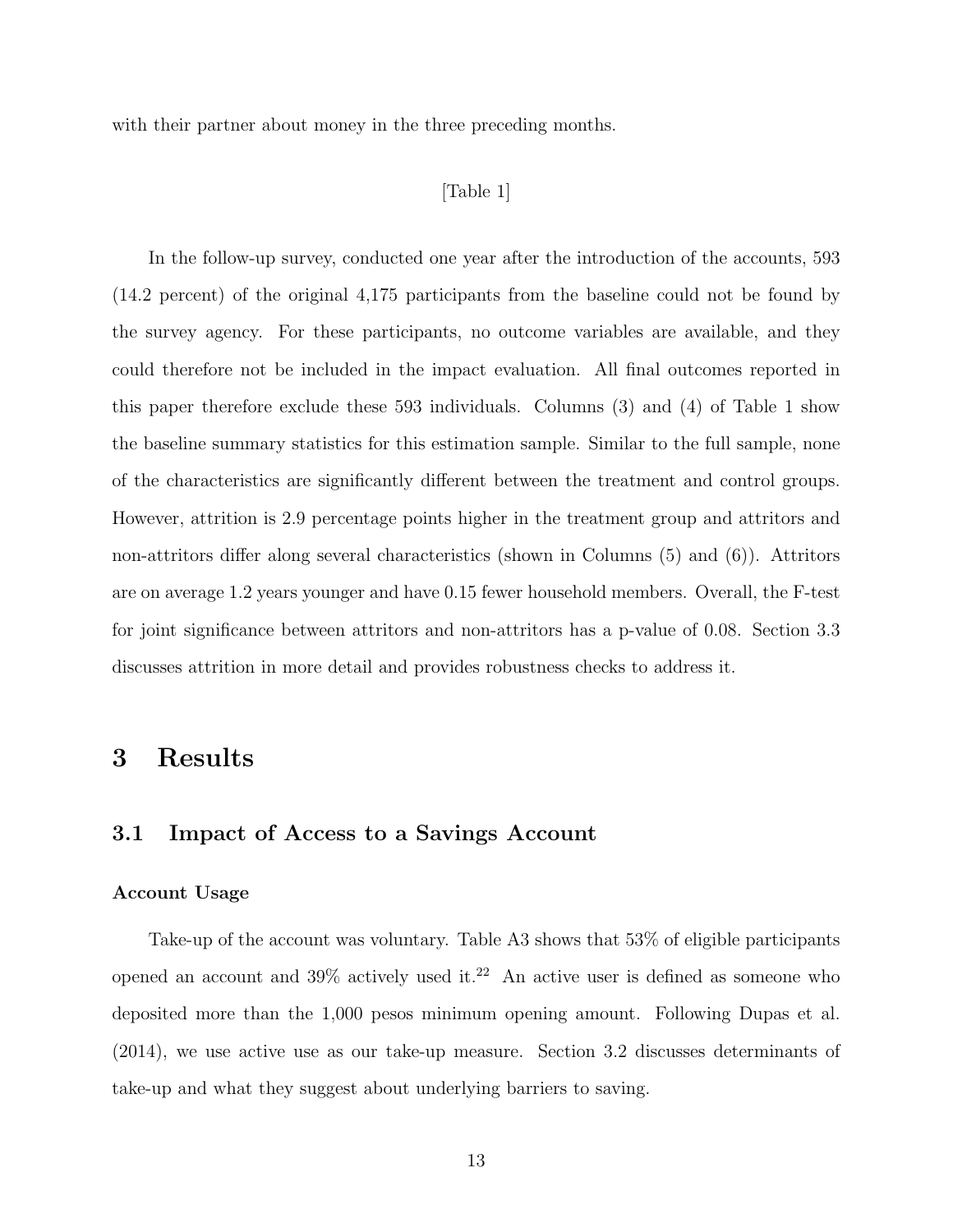Among those who actively used the account, the mean number of deposits over the course of a year was 2.8 and the median was 1. They deposited an average of 56,700 pesos in total (about 113 USD) with a median of 4,000 pesos. The mean number of withdrawals was 1 and the total amount withdrawn was 47,500 (about 95 USD) on average. Over the year of the study, participants held a mean monthly savings balance of around 18,300 Chilean pesos (about 37 USD). This balance amount represents about 23% of monthly income and corresponds in size to the type of expenditures for which participants had expressed wanting to build a buffer, such as unexpected doctor's visits and payments for heating, electricity or food during periods of short-term income fluctuation.

While the total amounts may seem relatively small, those amounts can make a substantial difference. In focus group conversations, Fondo Esperanza clients shared that they often regret not saving more, because the lack of savings prevents them from being able to cover small but important expenses, which creates significant hardship. A ticket for public transportation, for example, costs the equivalent of around 1 USD. Participants recounted how they had to walk an hour or two each way to work when an unexpected urgent expense arose and they therefore did not have enough money left for transportation, as they had not accumulated a buffer of savings.

#### Borrowing

We first analyze the impact of access to a savings account on the use of short-term credit. If savings were to have a precautionary purpose, as participants had stated in the focus groups, having more savings could reduce the need for short-term debt to cope with economic fluctuations.

#### [Table 2]

Table 2 shows the impact on short-term borrowing overall and for three different components of short-term borrowing: debt owed to family and friends, to service providers, and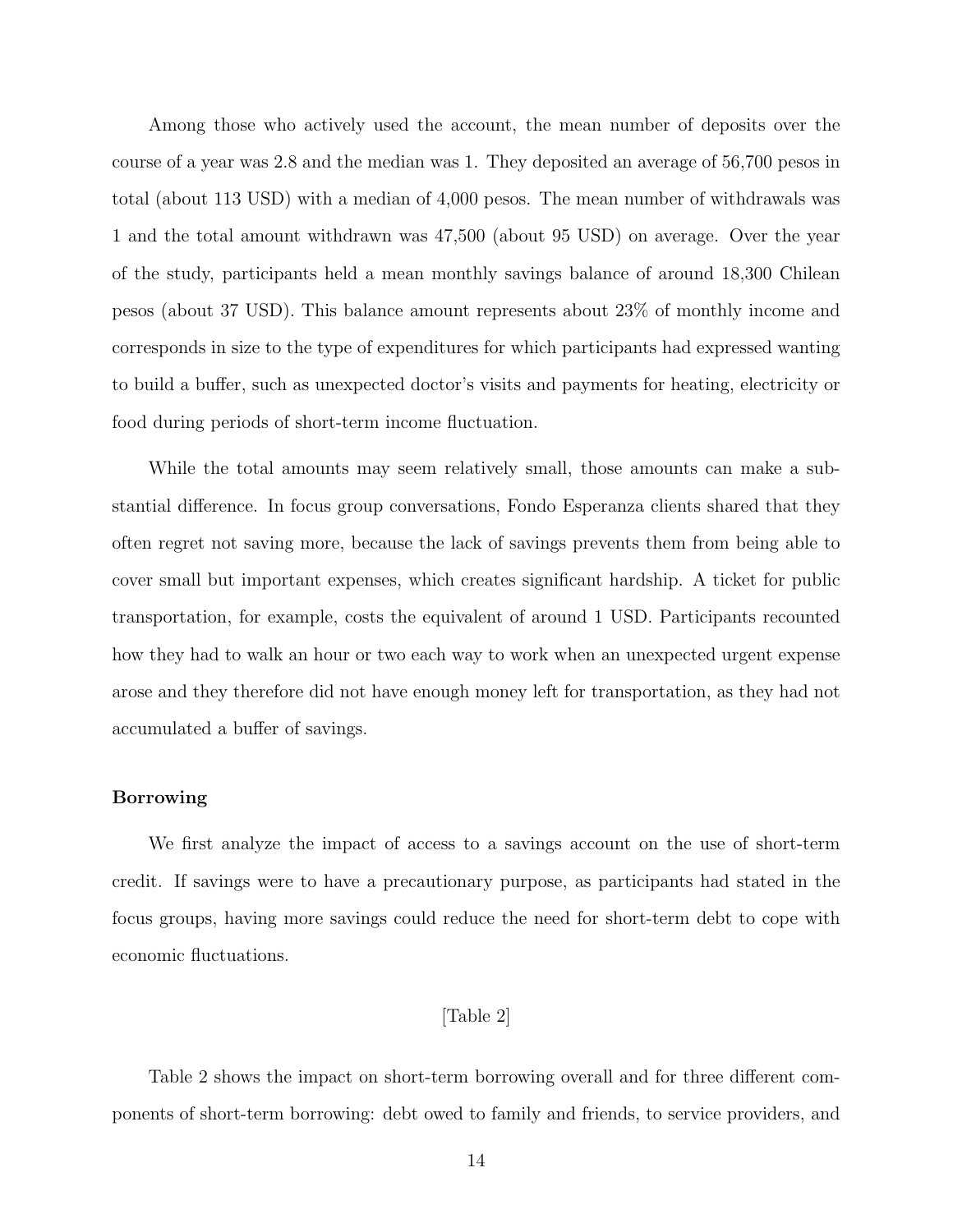to business contacts and institutions. Results are presented in three different specifications: probability of any borrowing, amounts winsorized at 5%, as well as the inverse hyperbolic sine.

Panel A shows that the probability of any borrowing reduced by 4.7 percentage points, significant at  $10\%$  level, which represents a  $13\%$  reduction from the control group mean.<sup>23</sup> Looking at the three components of borrowing, we see that the largest decrease stems from informal borrowing from family and friends, which is reduced by 6.3 percentage points, significant at 1% level. This effect corresponds to a 36% reduction compared to the control group mean in the post-treatment period. Among the specific categories within family and friends, probability of borrowing from parents, who are the most frequent category participants borrowed from within family and friends, was reduced the most, significant at the 1% level. The probability of borrowing from service providers declines by 3.4 percentage points, however it is not significant in this specification.

Panel B of Table 2 shows the effect in levels, winsorized at the top 5%. The amount of outstanding short-term debt declines by 12,163 pesos, significant at the 5% level. This represents a reduction of about 20% compared to the post-intervention mean in the control group. Looking at what type of short-term debt is reduced, we see the strongest reduction in the amount owed to family and friends with 6,360 pesos, significant at the 1% level. This represents around a 39% reduction compared to the post-intervention control group mean. Within family and friends, the reduction is strongest for parents. There is no significant effect for service providers or business contacts and institutions. The point estimate for the inverse hyperbolic sine of amounts (Panel C) goes in the same direction, but is less statistically significant.<sup>24</sup> The reduction in overall short-term borrowing is not significant while the reduction in borrowing from family and friends is significant at the  $1\%$  level.

These results showing particularly large reductions in borrowing from family and friends are in line with recent work on the pecking order of debt. It supports the idea that people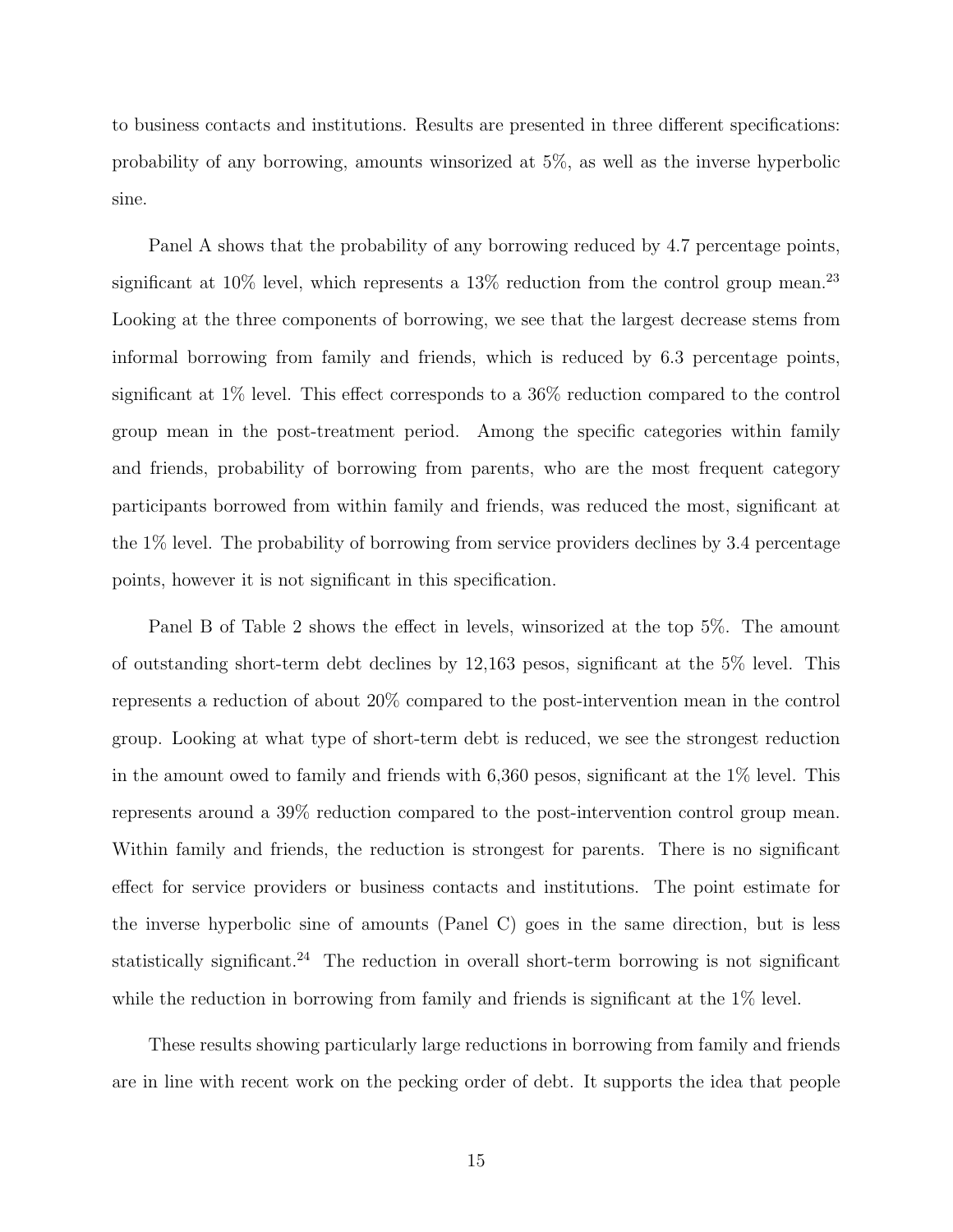prefer to use their savings to deal with income shocks, and then borrow from family and friends. Evidence from Dupas et al. (2017) shows that access to savings accounts can decrease financial reliance on the family and Lusardi et al. (2011) finds that people draw from savings even at the expense of forgoing interest payments because of lower direct financial costs, transaction costs, social costs, and private effort. This ties in with our findings that the greatest impact is on borrowing from friends and family, which shows a statistically significant decrease across all specifications in Tables 2 and A4.

In addition to the analysis of short-term borrowing, we also look at longer-term debt in the form of mortgages, loans with FE, formal bank loans, etc. Consistent with the role of savings as a substitute for short-term term borrowing for self-insurance, we find no statistically significant impact on long-term borrowing. Appendix Table A6 shows that point estimates of the impact on long-term borrowing are close to zero (0.0007) on both the extensive margin and on categories of borrowing and 3 times smaller than for short-term borrowing in the IHS specification. The estimate of the impact on amounts of long-term borrowing in levels is similar in magnitude to that of short-term borrowing, but much noisier and from a higher baseline, and therefore not statistically significant.

#### Consumption Smoothing

The preceding results showed that participants substitute credit with savings and significantly reduce their use of short-term borrowing when given access to a savings account. If savings and credit are substitute mechanisms for consumption smoothing, the question arises of whether relaxing the savings constraint mainly leads to a replacement of credit by savings, or whether overall smoothing is increased in addition. It is conceivable that participants' main response to access to the savings accounts is to substitute to a different means of smoothing, while maintaining their overall level of smoothing. This section analyzes how the intervention affects participants' ability to smooth consumption during times of economic shocks to their income.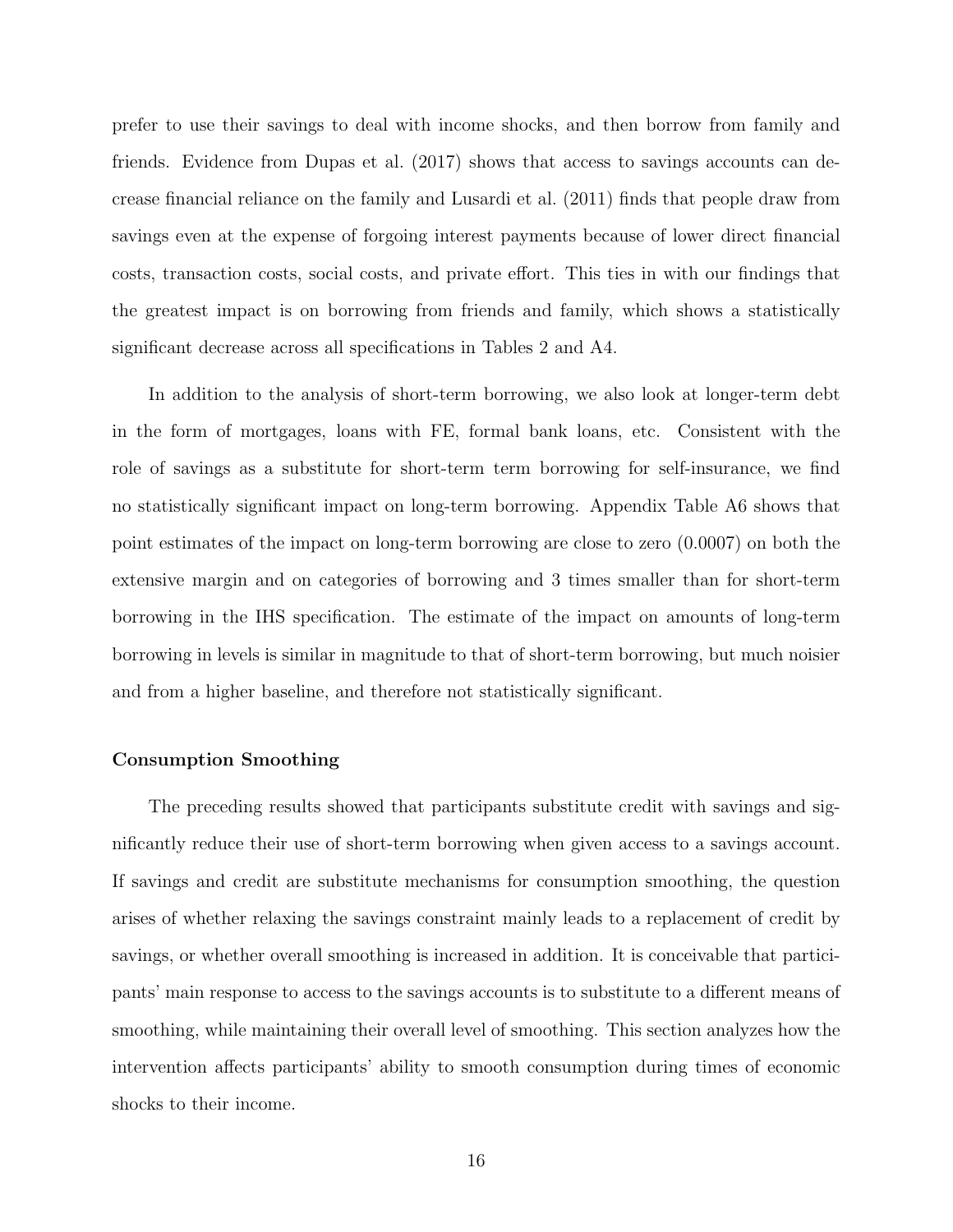As discussed in Section 2.3 above, our measure of consumption smoothing asks participants directly, whether they had to cut back various forms of consumption due to hard times in the preceding three months. Overall in this population, the need to reduce consumption due to economic difficulty is quite frequent. In the baseline, 70% of participants reported having to cut back on at least one of the consumption items in the pre-treatment period. For the individual items, this frequency ranges from 9% to 52%, with the largest proportion of participants reducing clothing, eating out and meat consumption. To establish which participants were affected by a shock to their income, we asked whether they had experienced a job loss in the household or a significant business downturn. Forty percent of participants experienced at least one such shock in the three months preceding the follow-up survey. Before we estimate the effect on participants' ability to smooth shocks, we need to first check that the treatment did not affect the probability of experiencing economic shocks. Using the same specification as in our other impact estimates, we find that there is in fact no such impact. The effect on the probability of experiencing a shock is -0.03 from a baseline mean of 0.36 with a p-value of 0.18 (see Table A7).

Table 3 shows the need to reduce consumption among participants who experienced an economic shock in the three months preceding the follow-up survey, and how this was affected by the treatment.

#### [Table 3]

For participants in the treatment group, the need to reduce consumption in the face of economic shocks falls in each of the individual categories listed in Columns (1) through (8). The effect is particularly large for reducing meat consumption and for walking instead of using public transportation, where we see a decline of 9 and 10 percentage points respectively, significant at the  $5\%$  level.<sup>25</sup> In terms of percentage change relative to the control group mean, this represents a decline of 16% and 22% respectively. The reduction in cutback due to economic difficulties is also statistically significant for school snacks (4.3 percentage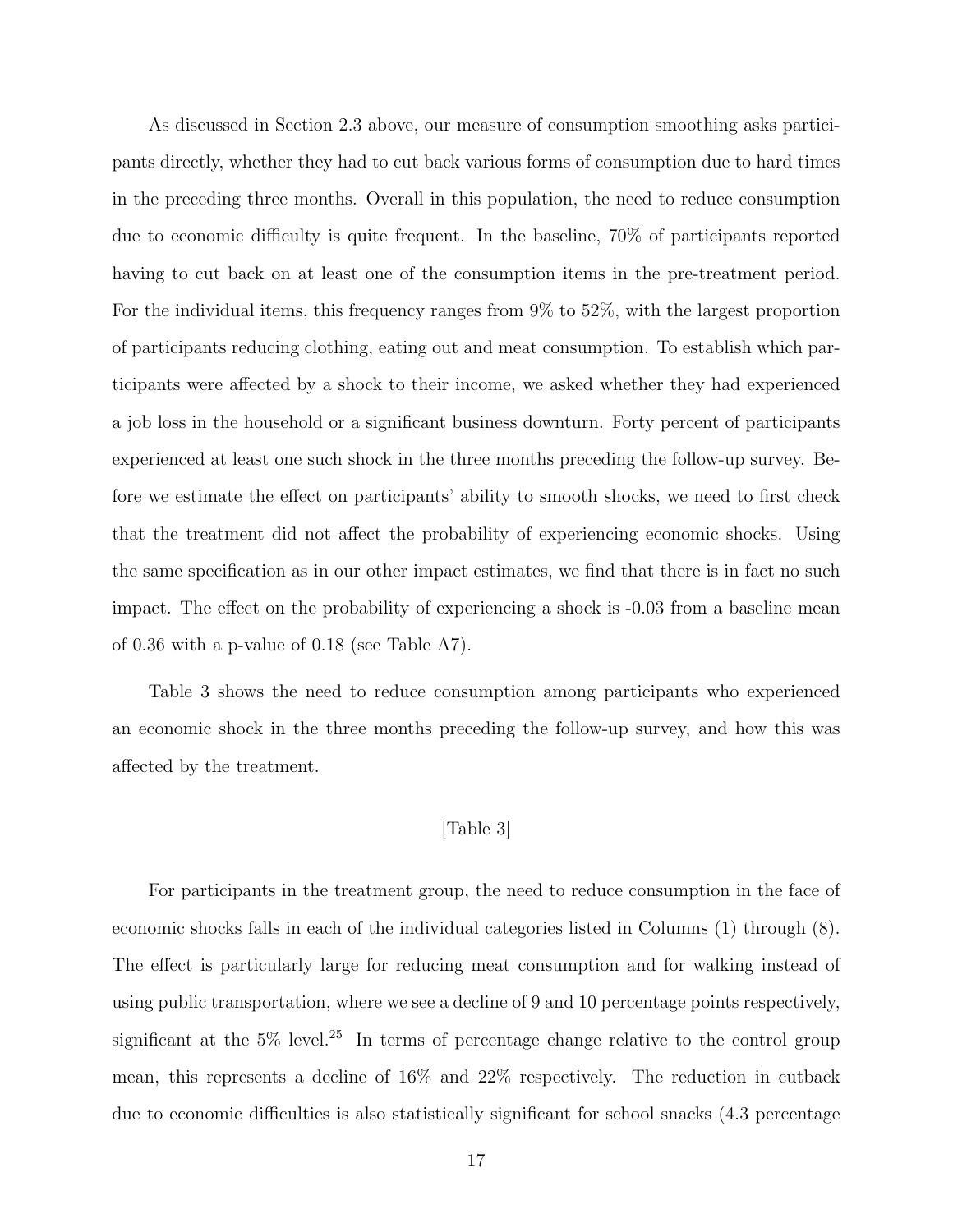points). For the remaining items (skipping meals, medicine, school supplies, clothing and eating out), the point estimates are also negative but not statistically significant. Overall, the AES of consumption cutbacks in times of an economic shock is -0.111 standard deviations, significant at the 5% level.<sup>26</sup> Therefore, relatively small buffer stock amounts seem to have a significant impact in helping participants cope with income fluctuations.

Quantitatively, these effects are substantial. Using a triple difference specification, shown in Table A10, we find that for participants who were offered an account, the overall increase in consumption cutbacks associated with an income shock (measured as the number of items for which consumption had to be reduced) was mitigated by almost half. In the treatment group, a negative income shock in the post-treatment period was associated with a 0.50 item increase in cutbacks, compared to a 0.87 item increase in the control group (difference statistically significant at the 10% level). Overall, these findings show that access to the savings accounts helped participants substantially to better smooth their consumption following an income shock.

#### Lending

Having seen that participants reduce their short-term borrowing and improve their consumption smoothing, the question arises whether participants with access to a savings account become less generous in providing loans to their social network. This may be the case if they now depend less on loans from their network for insurance purposes. In addition, savings accounts may allow individuals to shield their savings from requests of others to share. On the other hand, having a buffer stock may allow individuals to help their social network with a loan in times of need. The evidence on this issue is quite mixed. Chandrasekhar et al. (2018) find a reduction in interpersonal transfers when savings are available in a lab experiment in India. However, in his study in Malawi, Flory (2018) finds that having a savings account increases participants' cash gifts to others.<sup>27</sup>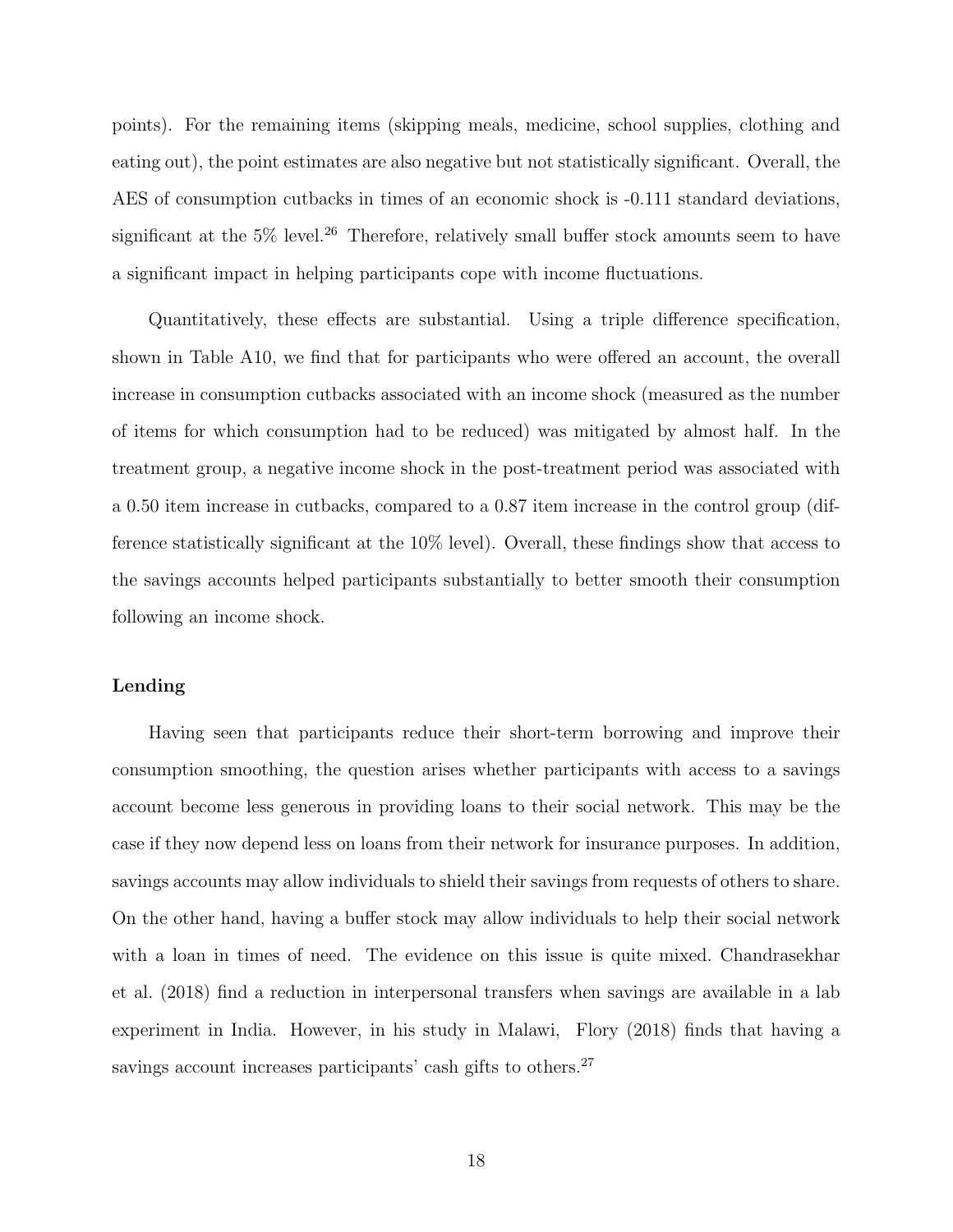#### [Table 4]

Table 4 displays the impact on lending to others. When looking at all participants jointly, the point estimates are negative but mostly not statistically significant, both in terms of total lending (Column 1) and when separating the amounts lent to family and friends or to business contacts (Columns 2 and 3). Columns (4) - (6) show, however, that there is a clear difference in the response between the 69% who indicated in the baseline survey that they always or frequently regret not having saved more and those who did not.<sup>28</sup> This heterogeneity in the treatment effect seems to result from an increase in lending (not statistically significant) by those who did not express savings regrets at baseline and a decrease (statistically significant in all three specifications of Columns 3 and 4) by those who did express such regrets. Separating the impact on lending to family and friends versus business contacts, most of the effect seems to be concentrated among the former (Column 5). These results are similar to the reduction in borrowing, which are also strongest for family and friends. However, since we did not start the analysis with a hypothesis for the subgroup that regretted not having saved more in mind, further research is required to investigate whether this differential effect is robust to replication.

#### Saving

If participants reduce their borrowing and increase their consumption smoothing, the question arises where the money is coming from. Do participants actually increase their savings, or do they use them to such a degree that their overall balance does not grow?

#### [Table 5]

Table 5 shows the impact of access to the savings account on total financial savings in Panel A, net total financial savings (total financial savings minus total financial debt<sup>29</sup>) in Panel B, and net total financial assets including lending (total financial savings minus total financial debt plus total loans given out) in Panel  $C^{30}$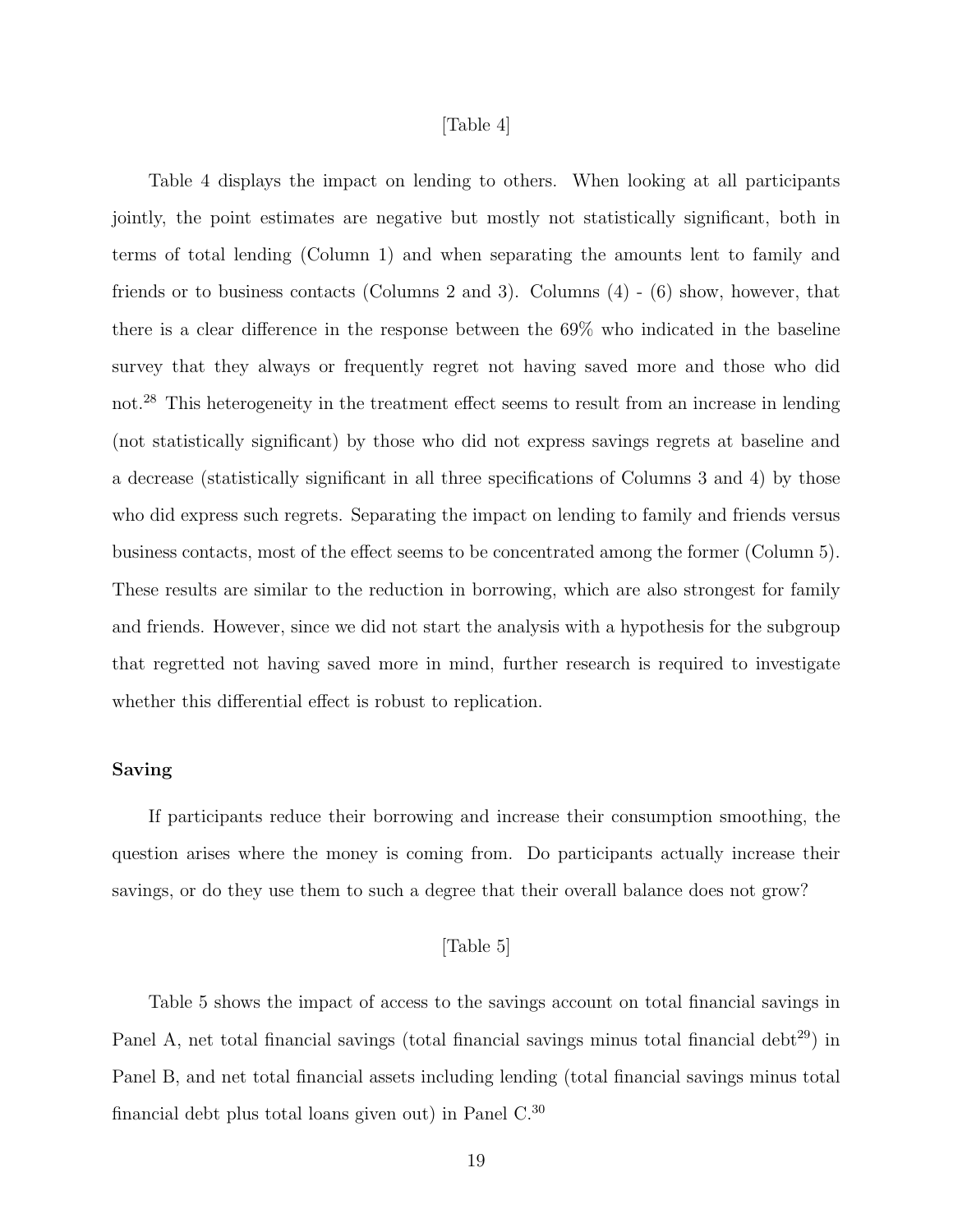Interestingly, while the extensive margin of savings increases, results on the intensive margin are more mixed. The probability of having any savings (Column 1) increases significantly for all financial savings outcomes (by 12 percentage points in Panel A, 8 percentage points in Panel B and 6 percentage points in Panel C). The inverse hyperbolic sine (Column 3) also increases for all financial savings outcome. It is statistically significant for total financial savings and net total financial savings, but not for total financial assets (i.e. when taking lending into account). However, the increase in the amounts of savings in levels (Column 2) is not statistically significant, and for total financial savings, it even decrease somewhat in the non-winsorized specifications, (Appendix Table A13), these negative effects are even more pronounced. This points to an increase for the lower amounts, but a decrease for the largest amounts.

One potential explanation for the decrease in the largest amounts of reported total savings could be that the very large reported numbers do not correspond to true savings, but are guesstimates (and potential overestimates) of participants who are not fully aware of their precise amounts of savings. If access to the savings account leads participants to become more aware of the specific amounts in their different forms of savings, this may then lead to a reduction in reported total savings, as they become less likely to report an exaggerated ballpark figure.

One symptom of guesstimating could be the use of very round numbers. We investigate this hypothesis by analyzing the extent to which respondents report large round numbers across their different forms of savings. Appendix Table A16 shows the treatment effect on the probability of reporting a savings amount outside the study account that is an exact multiple of 10,000 pesos. Consistent with the hypothesis, we indeed see a substantial reduction in the reporting of such amounts among the treatment group.

As would be expected under the mechanism described above, this is particularly the case among participants with the largest reported amounts at baseline. For participants who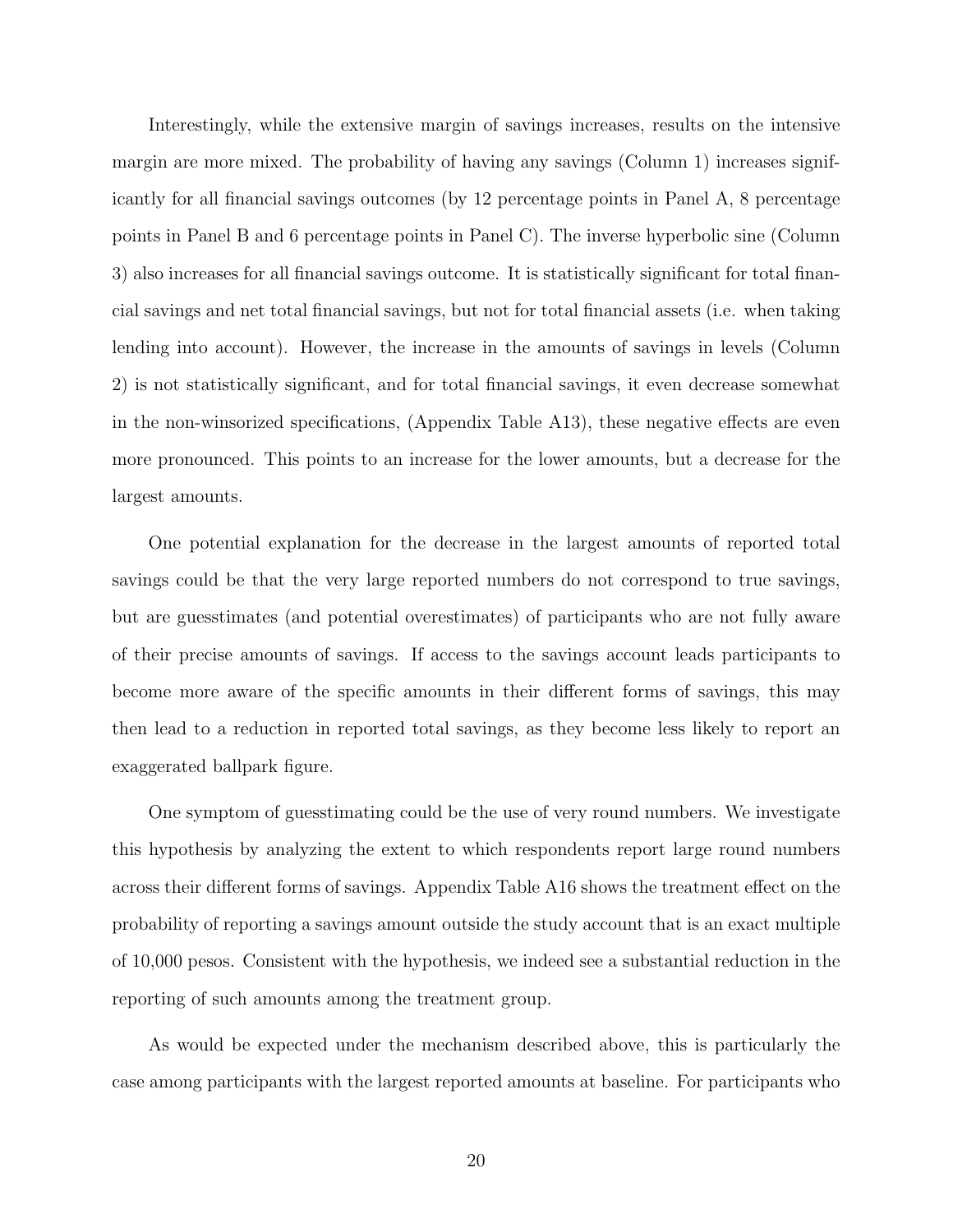reported baseline savings above the median, treatment reduced the probability of reporting round numbers by 5.4 percentage points. This effect is -7.7 percentage points for those above the  $75<sup>th</sup>$  percentile,  $-16.3$  for those above the  $90<sup>th</sup>$  percentile and  $-26.8$  for those above the 95th. Importantly, there is no similar systematic decrease in the probability of reporting round borrowing amounts.

Overall, the results on financial savings results suggest that while participants are more likely to have savings, they seem to use the new form of savings to substitute for shortterm debt and to smooth consumption, such that the mean of total financial savings even decreases. This leaves them with higher net financial savings in the IHS specification, but no significant impact on levels, which give comparatively more importance than the IHS to larger amounts. The combined metric of liquid financial assets, total financial savings net of borrowing and lending, remains relatively unchanged. These results are consistent with savings for precautionary purposes to smooth over short-term income and expenditure shocks, which are common for many developing economies, rather than saving for long-term goals such as retirement purposes.

#### Subjective Well-Being

We have seen that participants in the treatment group reduce their short-term borrowing and are better able to smooth consumption over economic shocks. One way to assess the overall impact on peoples' economic lives is to analyze subjective measures of economic well-being.

Both reduced indebtedness and improved consumption smoothing can potentially improve participants' perceived economic well-being and anxiety about their financial future (Haushofer et al., 2020). Beyond the tangible challenges of limited consumption, worry and anxiety about one's economic situation is one of the difficult characteristics that mark the lives of many of the poor. Qualitative and correlational evidence suggests that debt can be a particular source of such mental distress (e.g., Kuruvilla and Jacob, 2007; Taylor et al.,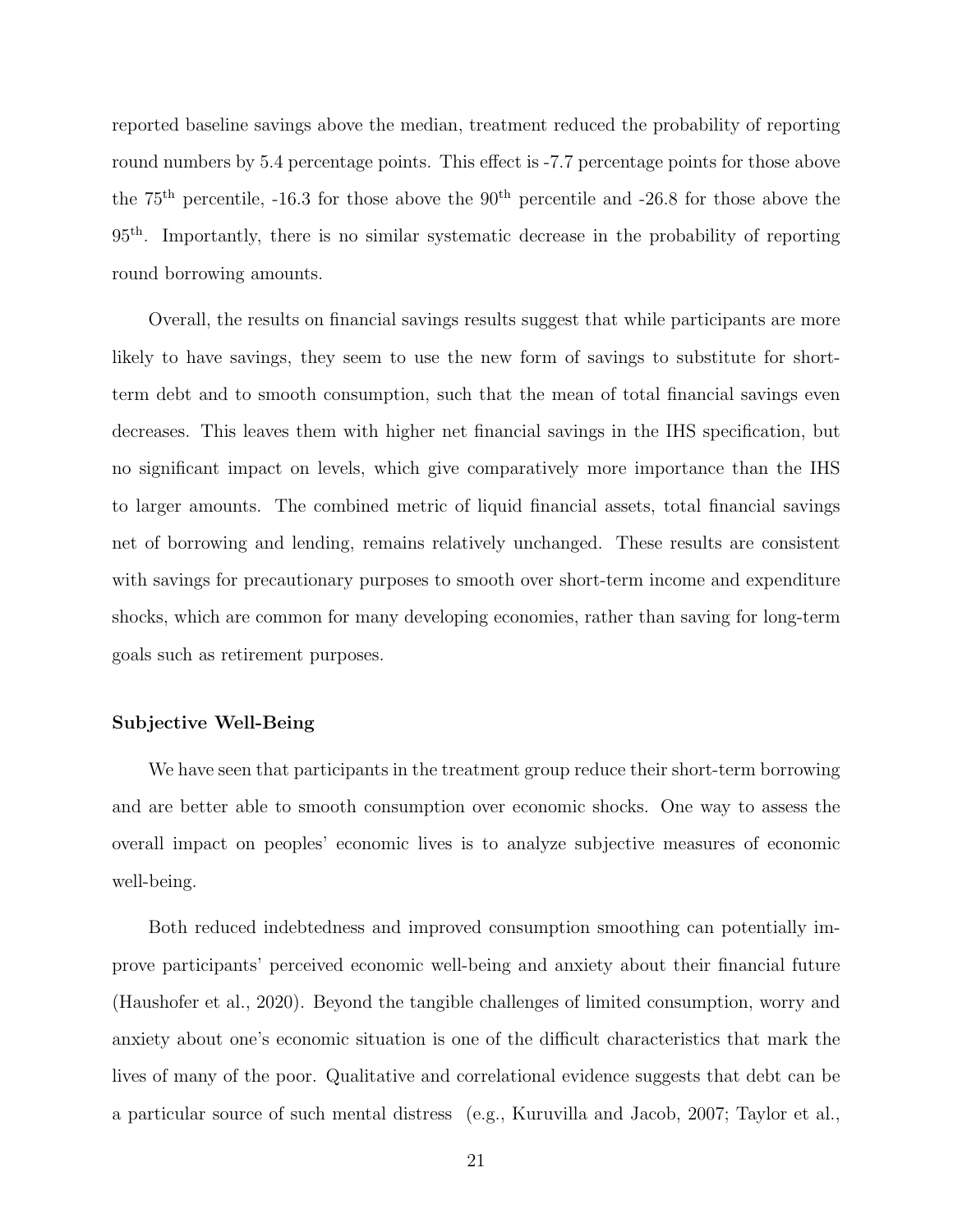2007).

We assess whether participants experienced a subjective insurance effect from access to the savings account through a forward- and a backward-looking measure: participants' anxiety about their financial future and their overall assessment of recent economic difficulties (see Section 2.3 for a more detailed description of these variables).<sup>31</sup> Table 6 shows the impact on both of these outcomes. Since the units of measurement for anxiety and economic difficulty are not quantitatively meaningful, we normalize them to have a mean of zero and a standard deviation of one among the control group. This way, the effects are expressed in terms of standard deviations.

One year after receiving a savings account, participants in the treatment group are 0.112 standard deviations less anxious about their financial future than those in the control group and experience their overall recent economic situation as 0.086 standard deviations less difficult. (Details on the Lee bounds estimations and other robustness checks can be found in Section 3.3). The overall AES on subjective well-being is -0.101 standard deviations and significant at the 5% level.

#### [Table 6]

To facilitate the interpretation of the magnitude of these treatment effects, we compare them to changes in well-being associated with other economic events, such as a job loss in the household and a significant business downturn (reported in Table A18).<sup>32</sup> This benchmark comparison reveals that the effects are substantial. The impact of the savings account on participants' perceived recent economic difficulties is 72% as large as the change associated with a job loss and 49% as large as the change associated with a business downturn. The impact on anxiety about their financial future is 140% as large as the change in anxiety associated with a job loss in the household, and 57% as large as the change associated with a business downturn.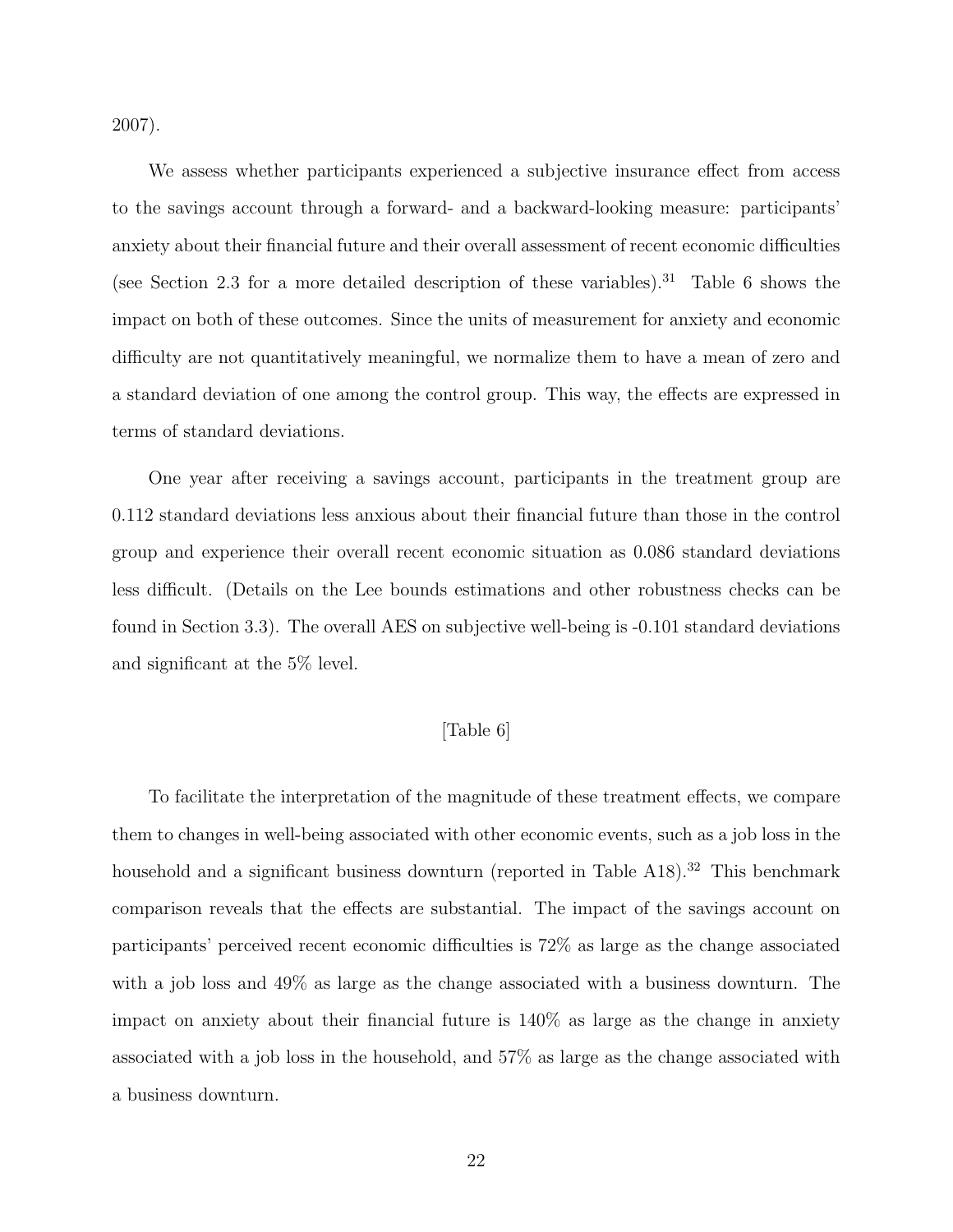Overall, the analysis of the impact on subjective well-being reveals sizeable improvements in both participants' assessments of their recent economic situation, and in their outlook of the future.

#### Other Outcomes

There are two other groups of outcome variables that we tested, but for which we do not find statistically significant effects – household dynamics and spending on bulky expenditures, which are shown in Appendix Table A19. Money is often a major source of conflict among couples, and in other contexts, savings outside of the house have been found to play an important role as a strategy for women to hide money from their husbands (Anderson and Baland, 2002, looking at ROSCAs in Kenya) or as a means for women to improve bargaining power and control over their spending decisions (Ashraf et al., 2010, in the Philippines; Dupas and Robinson, 2013a, in Kenya). Our results, however, find no significant effect on household dynamics.<sup>33</sup> One reason why access to a savings account does not lead to a change in the intra-household dynamics in our study might be that, in Chile, women are traditionally in charge of household finances and savings decisions, so the introduction of the savings accounts may not have a significant impact on these power dynamics.

We also find no effects on bulky expenditures. The sub-questions in this category ask whether in the previous three months, participants spent money in any of the following categories: (1) a television, radio, or computer; (2) machinery or equipment for their business; (3) significant improvements in their home (painting, floor, roof, etc.). While the lack of effect on these bulky items might simply mean that the survey did not include the relevant items, it is consistent with the interpretation that participants mainly used their liquid savings accounts to build a buffer stock for insurance, and reserved their credit with FE for bulky expenditures and investments.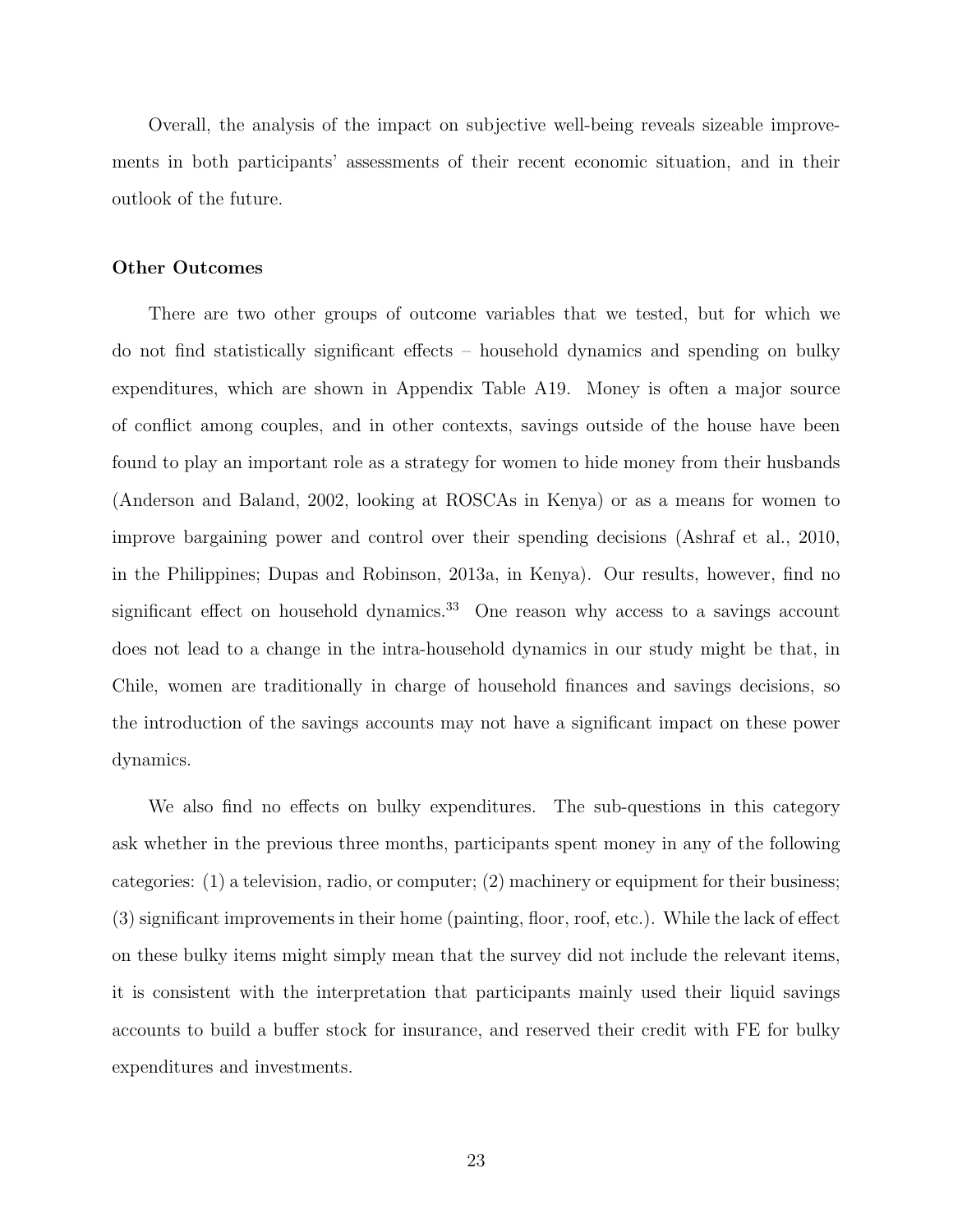### 3.2 Take-up

The take-up patterns for the accounts provide interesting insights into the drivers of demand for the formal savings accounts, and suggestive results as to what the underlying savings constraints without an account may be. Table 7 shows how both demographic determinants of savings decisions (Columns 1) and other personal characteristics (Columns 2 and 3) correlate with take-up. The personal characteristics that are predictive of take-up are consistent with a situation where participants use the account in order to reduce both their self-control and other-control problems.

#### [Table 7]

Household dynamics that are indicative of other-control problems are predictive of takeup. Being head of the household – an indicator of having more control over intra-household resource allocation – is negatively correlated with take-up. For heads of household, take-up is 5 percentage points lower, a reduction of 11 percent compared to the overall take-up rate. Participants who are not the head of the households may be the most interested in reducing the exposure of their savings to the demands by others in the household. Relatedly, having conflicts with one's partner over monetary issues increases take-up by 5 percentage points, an increase of 11 percent. Those with more conflict might feel more of a need to put their resources out of reach of their partner.

Consistent with Dupas and Robinson (2013b), we also find that socially taxed individuals are significantly more likely to take up the accounts. We are agnostic about whether lending but not borrowing leads to a welfare loss, or whether there are positive returns or utility from lending to family and friends. However, we find that these pure lenders are 6 percentage points more likely to open and use the account, an increase of 15% percent. Separating the two components in Column (3), we find the expected sign on both dimensions. Individuals who lent money to family or friends are 4 percentage points more likely to take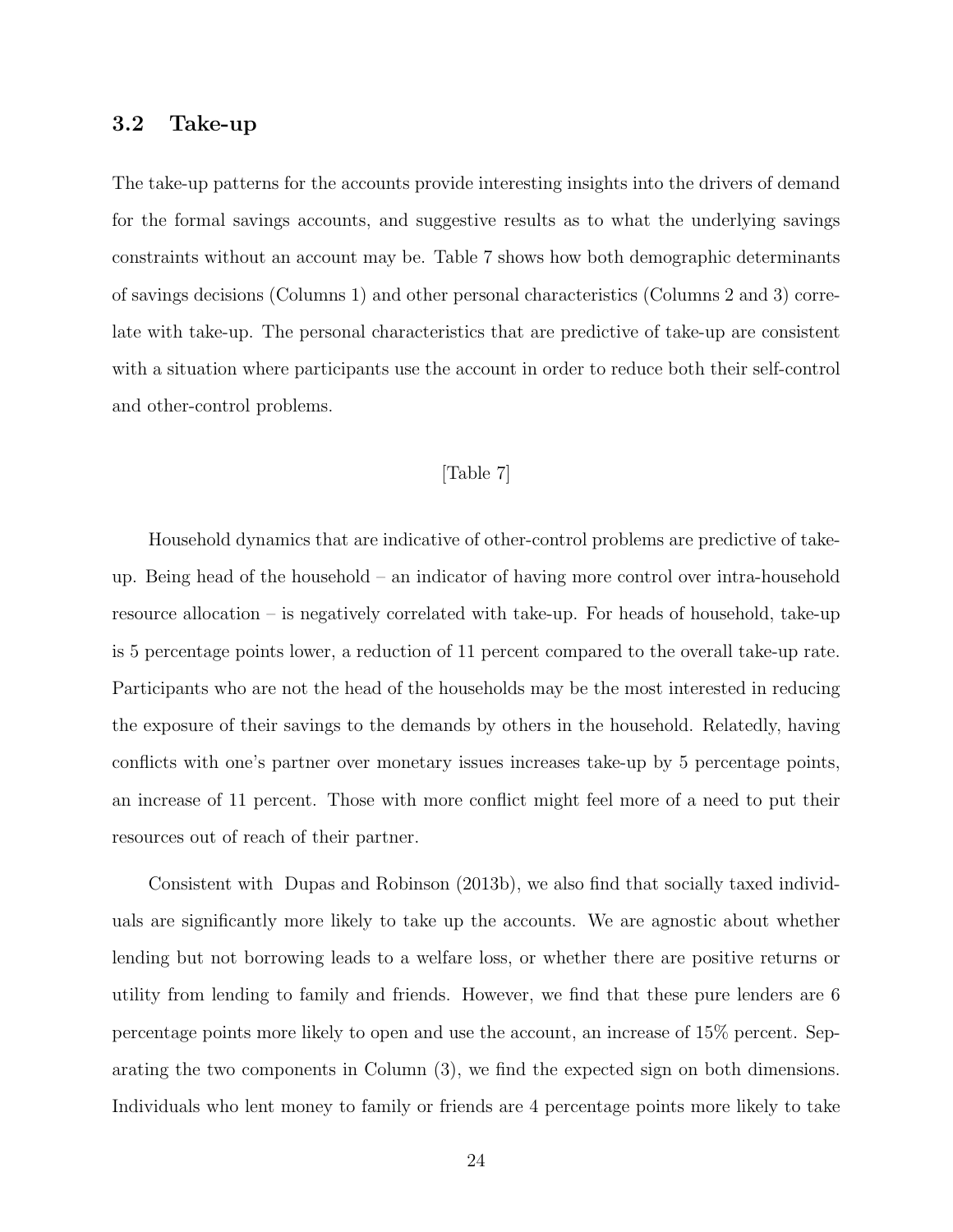up the account, and those who owe money to family or friends are 3 percentage points less likely to take up the account (not statistically significant). The positive correlation of takeup with household dynamics and lending but not borrowing is consistent with the notion that other-control problems may be an important driver of the demand for formal savings accounts.

The evidence on the role of self-control problems for take-up is mixed. Our two separate measures indicating possible self-control problems – regret about not having saved more, and hyperbolic time preferences<sup>34</sup> – show somewhat different results. On the one hand, hyperbolic individuals are 5 percentage points more likely to take up the savings account.<sup>35</sup> On the other hand, participants who indicate regretting not having saved more (and for which the analysis described above finds that they reduce lending to others in response to receiving access to the account), are not significantly more likely to open the account.

A third potential motivation for opening an account, in addition to self- and othercontrol problems, could be safety concerns. However, we do not find that fear of having one's savings stolen affects take-up in a significant way. With respect to the socio-demographic variables, younger people and men are less likely to take up the account. The former is consistent with statements from the focus groups that young people are more likely to rely on their parents for a financial safety cushion and may therefore not need precautionary savings as much. The latter is consistent with the social norm in Chile that women tend to be in charge of household savings. Finally, lower income is associated (statistically insignificantly) with lower take-up. This is consistent with Karlan and Zinman (2018) and Dupas and Robinson (2013a) who find a positive association of wealth and income, respectively, with take-up of a savings account. Access to an account may therefore not reach the poorest of the poor to the desired extent. This reinforces the pattern found in many settings that getting buy-in by the lowest income population for socially beneficial programs can be challenging.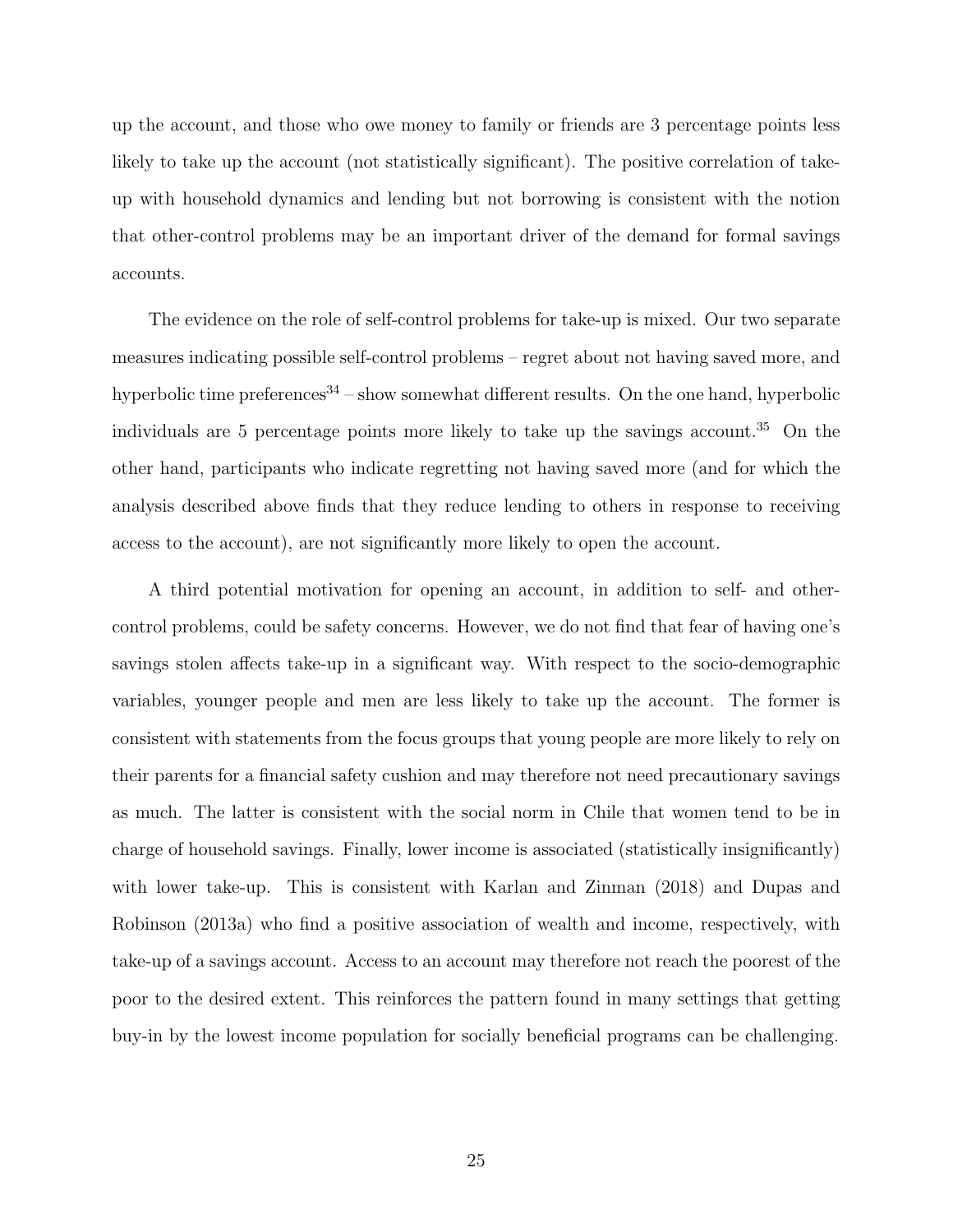### 3.3 Robustness Checks

In the following section, we first analyze two potential threats to the validity of the analysis: demand effects and attrition. We then analyze whether the effects are driven by the subtreatment, i.e., the peer group treatment designed as a commitment device.

#### Demand Effects

Demand effects refer to changes in behavior by experimental subjects due to cues about what constitutes appropriate behavior (e.g., Crowne and Marlowe, 1964; Zizzo, 2010). In the context of this study, one concern is that participants who received access to a savings account through FE might report more positive answers in the follow-up survey out of gratitude or a sense of indebtedness towards the organization. This is not very likely to be the case here, since participants did not know that the survey was related to the savings account.<sup>36</sup> Even so, we included two questions in the survey specifically designed to test for possible demand effects.

The first question, at the very beginning of the survey, asked participants how complicated they found the process of scheduling the interview. The second question was asked at the very end of the survey, in case participants would find out during the survey that it was related to the savings account. This question asked participants how satisfied they were with FE. Table A20 shows that neither of these questions respond to the treatment. Participants receiving the treatment rated the difficulty of the survey process as 0.04 points higher compared to 2.45 of the control group (on a scale from 1 to 4) and satisfaction with FE as 0.01 point lower compared to 6.38 of the control group (on a scale from 1 to 7), with neither effect being close to statistical significance. This gives us reassurance that the self-reported findings in this paper are not driven by demand effects.

#### Attrition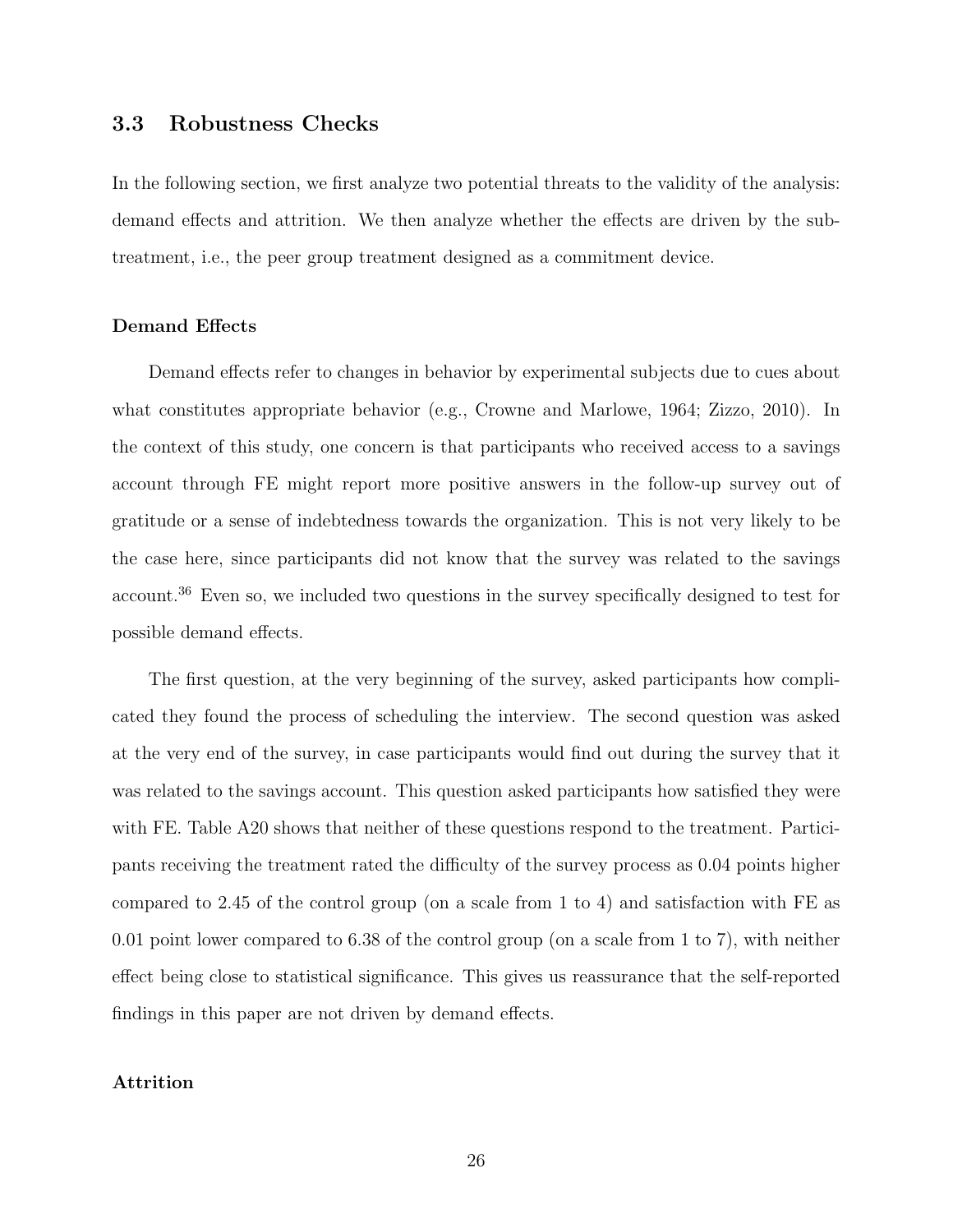In order to maximize response rates in the follow-up survey, including among individuals who were no longer members of FE, the follow-up survey was administered at participants' home or business location. Despite special efforts aimed at limiting attrition,<sup>37</sup> 14.2% of participants could not be found for the follow-up survey. Table 1 shows that the attrition rate was 2.9 percentage points higher in the treatment group than in the control group. Columns (5) and (6) also show that attritors differ from non-attritors along several characteristics. Participants who are younger or live in smaller households are less likely to be found for the follow-up survey. Even though, as shown in Columns (3) and (4), overall characteristics are still balanced between the treatment and control groups among the non-attritors, the differential attrition still raises some concerns about a potential bias being introduced.

Given the fact that we use individual fixed effects, the analysis is controlling for all timeinvariant characteristics. We can therefore rule out any bias resulting from time-invariant differences in the composition of treatment and control groups. What we cannot rule out, however, is that the somewhat different attrition rates between treatment and control groups lead to differential trends over time among the non-attritors.

We address this concern in two ways. First, we use the bounding approach of Lee (2009) to construct upper and lower bounds for the treatment effect. The idea is to see which range of treatment effects are possible under extreme assumptions about the attrited observations. Specifically, to construct the Lee bounds, we trim the sample of the group with less attrition, i.e. the control group, such that the share of remaining observations (after attrition plus trimming) is equal in both groups. To estimate the lower and upper bounds of the treatment effect, the trimming is done in two different ways: once by removing the observations with the largest values of the outcome, once the observations with the smallest. The estimates obtained with these two trimmed samples provide the Lee bounds of the treatment effect. Table A21 in the Appendix shows that the coefficients do not change their sign within these conservative Lee bounds. The range of the treatment effects on borrowing is between 3,784 and 13,931 pesos for the total amount of outstanding short-term debt, and between 0.07 and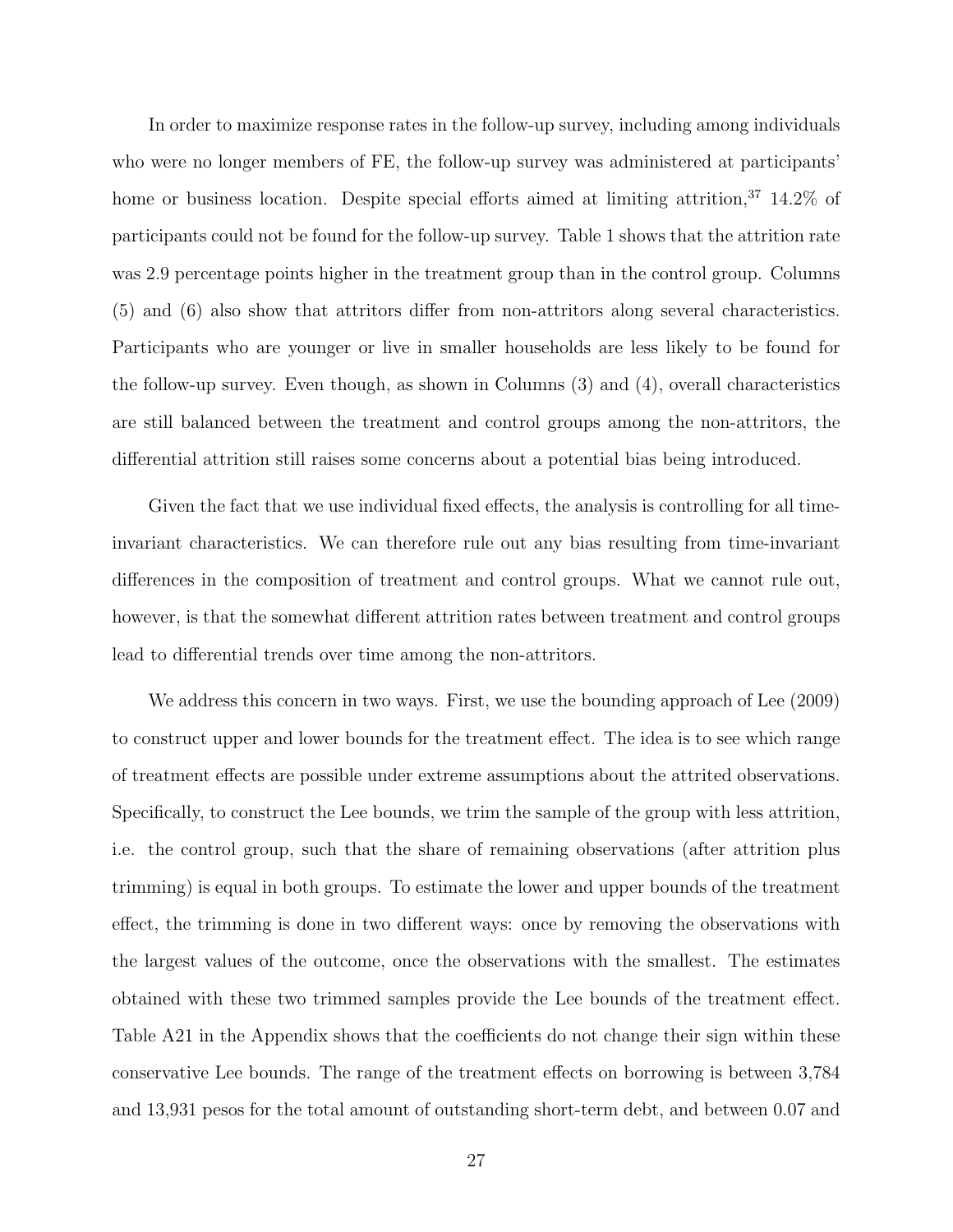0.15 for the number of categories. With respect to self-reported well-being, the effect ranges from 0.07 to 0.17 standard deviations for anxiety about the financial future and from 0.05 to 0.13 standard deviations for recent economic difficulty.

Second, we recalculate the main results by reweighting our sample to compensate for the differential composition between treatment and control groups, using inverse probability weights (Wooldridge, 2002, 2007). This approach first predicts the probability that based on observables, a participant will be in the follow-up survey, by using a probit regression.<sup>38</sup> Thereafter, each individual is weighted with the inverse of this probability. Those who are less likely to be part of the follow-up survey hence receive a higher weight, leading participants with characteristics that are underrepresented in the follow-up survey to weigh more.

All results remain qualitatively unchanged when applying inverse probability weights (see Table A22 in the Appendix). Being in the treatment group reduces the total amount of outstanding short-term debt by 12,163 pesos without, and by 11,806 pesos with the attrition weights. The number of categories that participants are indebted to is reduced by 0.13 without attrition weights and 0.11 with them. On the question of the participant's anxiety about their financial future, treatment improved the average response by 0.13 standard deviations without attrition weights and 0.11 with them. For recent economic difficulty, the improvement is 0.09 standard deviations without and 0.08 with attrition weights, now insignificant. Finally, being in the treatment group reduces the consumption cutback index for individuals who had a shock by 0.37 units without, and by 0.36 with attrition weights. Overall, reweighting the analysis to account for the slightly different attrition proportion between treatment and control group does not substantially affect the magnitudes of any of our main results.

#### Differential Effects by Type of Account

As discussed in Section 2.1, for half of the sample, the access to the formal savings account was accompanied by a peer group savings commitment device.<sup>39</sup> This commit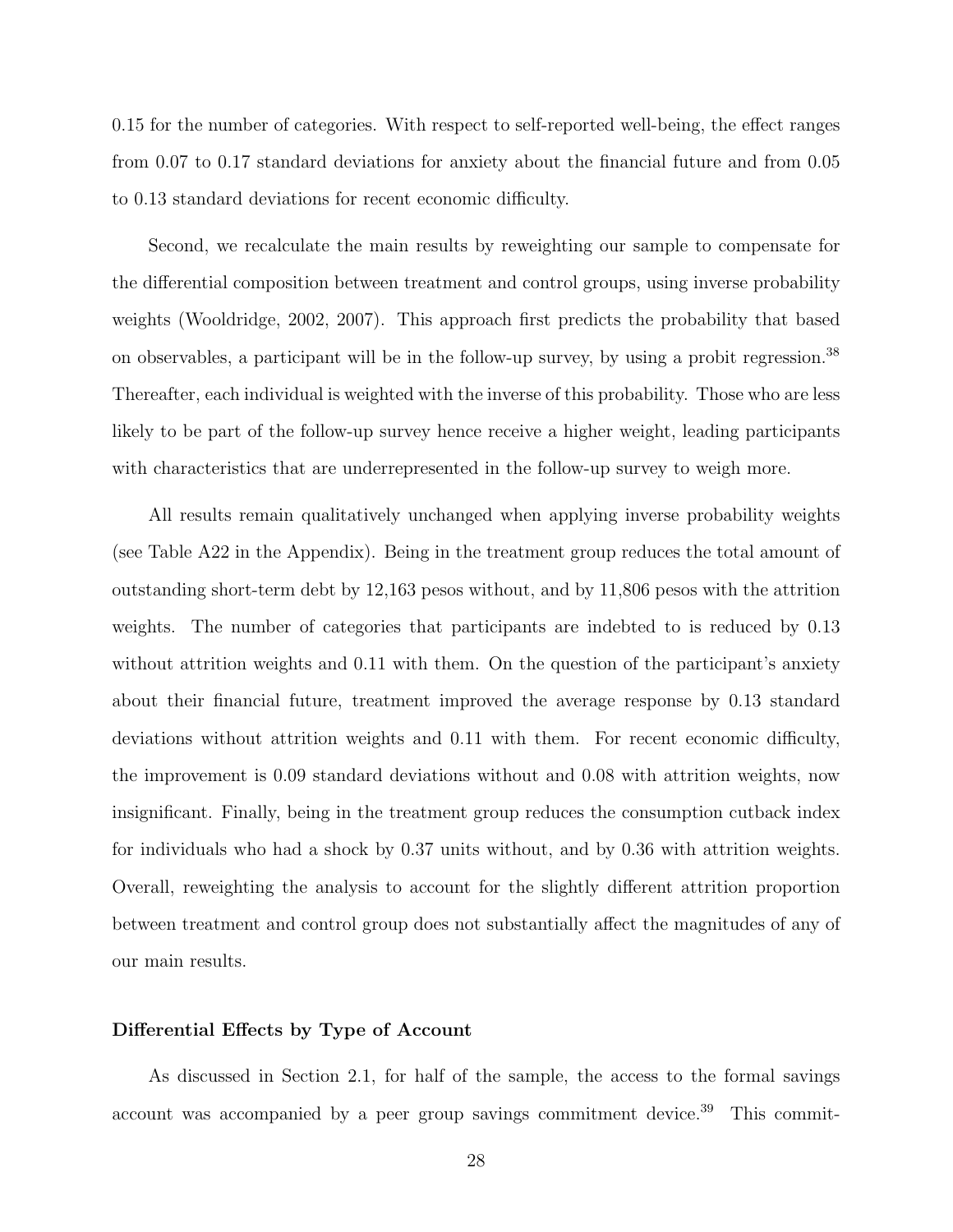ment device was designed to additionally remove barriers to savings by reducing self-control problems and has been found by Kast et al. (2018) to significantly increase savings in the accounts. It is therefore of interest to understand whether the results we find in this paper are mainly driven by the subgroup who received the peer group support, or whether they are also present for those who simply received access to the formal savings account. Splitting the sample in half to compare the subgroups with and without peer group support leads to a loss in statistical power since the number of observations in each sub-treatment is smaller. This will tend to reduce the level of significance for individual coefficients, so some of what follows is more of a suggestive nature.

#### [Table 8]

Table 8 shows the impact estimates for those with just the basic savings account treatment (without peer groups), and the difference in impact for those with the additional peer group support. The first pattern to notice is that, overall, the peer group support does not seem to be driving the results. For three of the five coefficients, the effect is not stronger for those with the additional peer group support. The statistical power is generally reduced when just looking at the subgroups, but the impact on three of the key outcomes - the reduction in borrowing, recent economic difficulty and consumption cutbacks - remains statistically significant when looking just at those who did not receive the additional peer group support. The reduction in the amount of short-term borrowing and anxiety about financial future is larger for those in the peer group treatment, but this difference is not statistically significant.

# 4 Discussion and Conclusion

This paper investigates the impact of access to a free, financially liquid savings account for a low-income population in Chile. When given access to the savings accounts, participants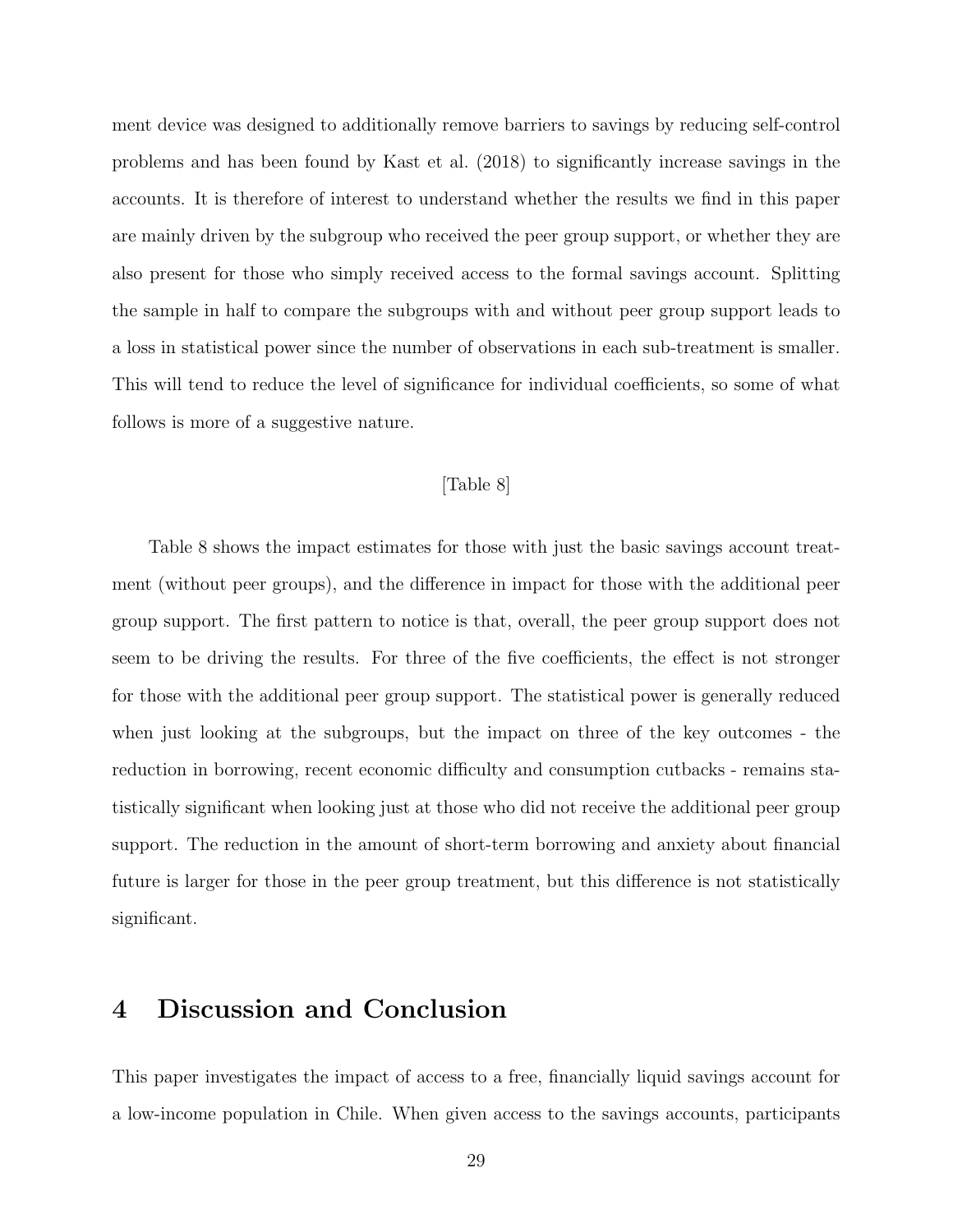substitute short-term informal credit with formal savings. They have less outstanding debt and owe money to fewer categories of creditors. This behavior reveals that even though in principle, participants could save at home or store money in their micro-business or in easily liquefiable assets, these forms of savings are not equivalent to savings in the formal savings account, and are in fact quite costly.

If savings and credit are substitute mechanisms for consumption smoothing, the question arises whether reducing barriers to saving through a free savings account mainly leads to a replacement of credit by savings, or whether overall smoothing also increases. Looking at consumption smoothing as well as two self-reported welfare measures, we find that the overall level of self-insurance increases substantially. For the two latter measures, the magnitude of the effect corresponds to about half or more of the change in well-being associated with a job loss or severe business downturn. Finally, savings behavior interacts with the social environment: take-up is particularly high for those who are pure lenders to their network at baseline, and in turn those who originally regretted not having saved more reduce their lending to others.

These results have a number of implications for research and policy. First, they add to the growing evidence on the benefits of facilitating formal savings on a variety of outcomes. These positive findings suggest that increasing access to savings vehicles may help to improve the welfare of the poor. However, private banks often do not find it in their interest to host savings accounts for low amounts, and charge such accounts with administrative hurdles, minimum balance requirements and maintenance fees, which can result in large negative interest rates. Given this lack of private incentives, governments may have a role to play in facilitating access. Reducing costs would make formal savings more accessible to the poor. At the same time, our survey results, showing that at baseline 46% of participants were intimidated by entering a bank, also suggest that reducing mental barriers or improving trust through the endorsement of a credible institution may play an important role in encouraging take-up, consistent with the findings of Cole et al.  $(2013)$  for the case of micro-insurance.<sup>40</sup>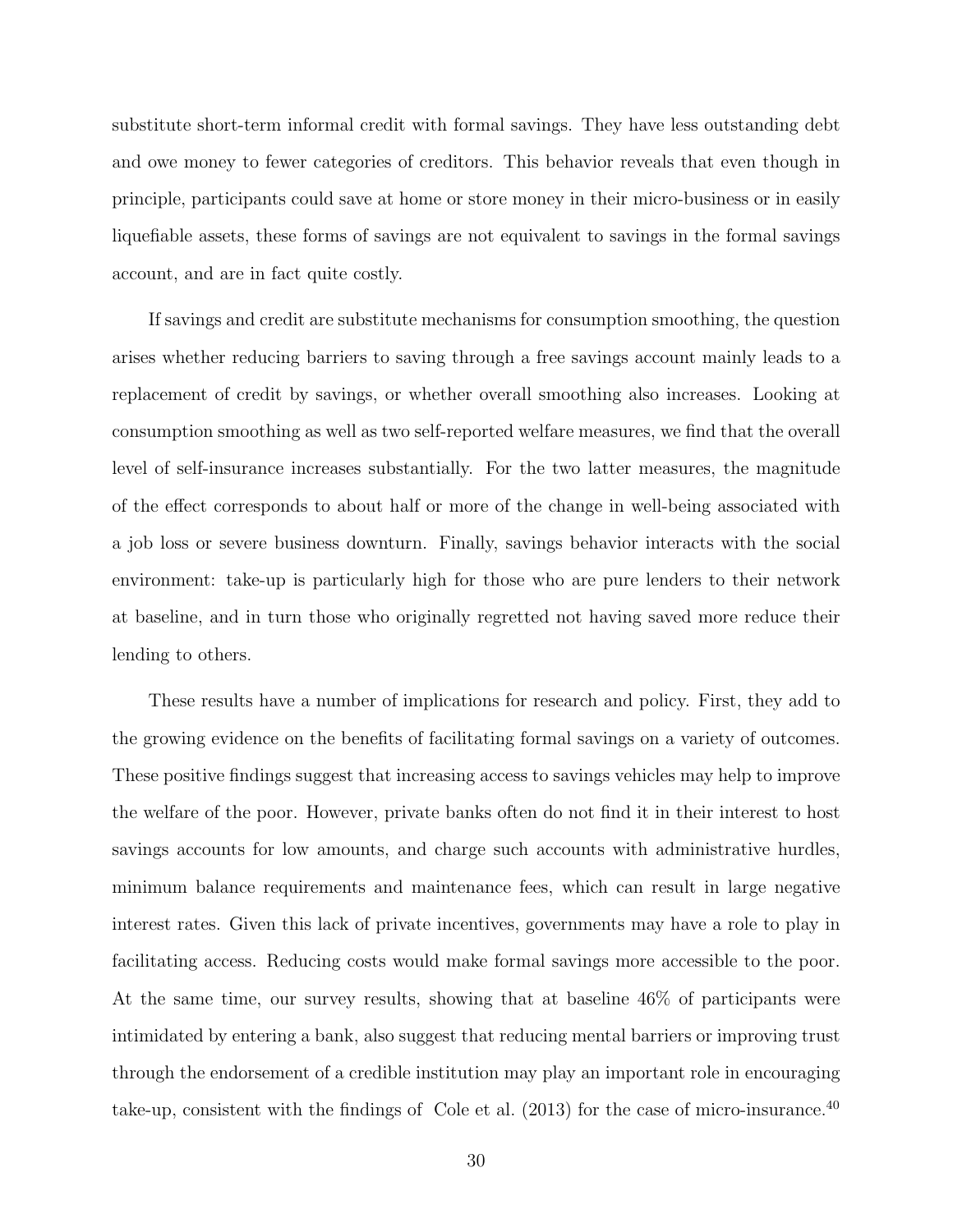In designing these policies, more research is required to study which contexts best allow for the different benefits of savings to be realized, and whether results differ in the context of microfinance organization compared to the general population.<sup>41</sup>

Second, while many studies have found that withdrawal commitment devices, which limit the liquidity of the accounts, can help people build their savings, this illiquidity may come at a cost, as it reduces the usefulness of the savings for precautionary purposes by impeding discretionary use in times of need.<sup>42</sup> This suggests that depending on the goal a particular savings vehicle is meant to serve, and depending on the savings constraints, different levels of liquidity may be optimal. It is noteworthy that a liquid savings account with no withdrawal restrictions is not necessarily at odds with facilitating longer-term investments, e.g. for health and education, as found by Prina (2015) in Nepal. It may be important in this regard to distinguish financial liquidity (in terms of a lack of withdrawal restrictions) from ease and speed of access (e.g. through a debit card or mobile phone banking). Too much accessibility may reduce the benefits of formal savings accounts.<sup>43</sup> An effective setup for precautionary savings might therefore be characterized by a financially liquid account without withdrawal limits, but with some degree of friction in the withdrawal process. More research is required to analyze this tradeoff between liquidity for times of need and restricted liquidity as a commitment device.

Third, the finding that those who initially regretted not having saved more are less likely to provide credit to others in their social network after receiving access to the account raises some questions about the overall social impact. However, these findings have to be interpreted with caution, since we did not start the analysis with this subgroup in mind, and it will be important to test their replicability. If these results hold, the overall social impact is a priori ambiguous. On the one hand, access to savings vehicles increases the peace of mind of those who can use them. In addition, if the social pressure of sharing resources with relatives has a disincentive effect on effort (Alger and Weibull, 2010; Jakiela and Ozier, 2016), and access to saving accounts lowers that pressure, this may reduce such disincentives.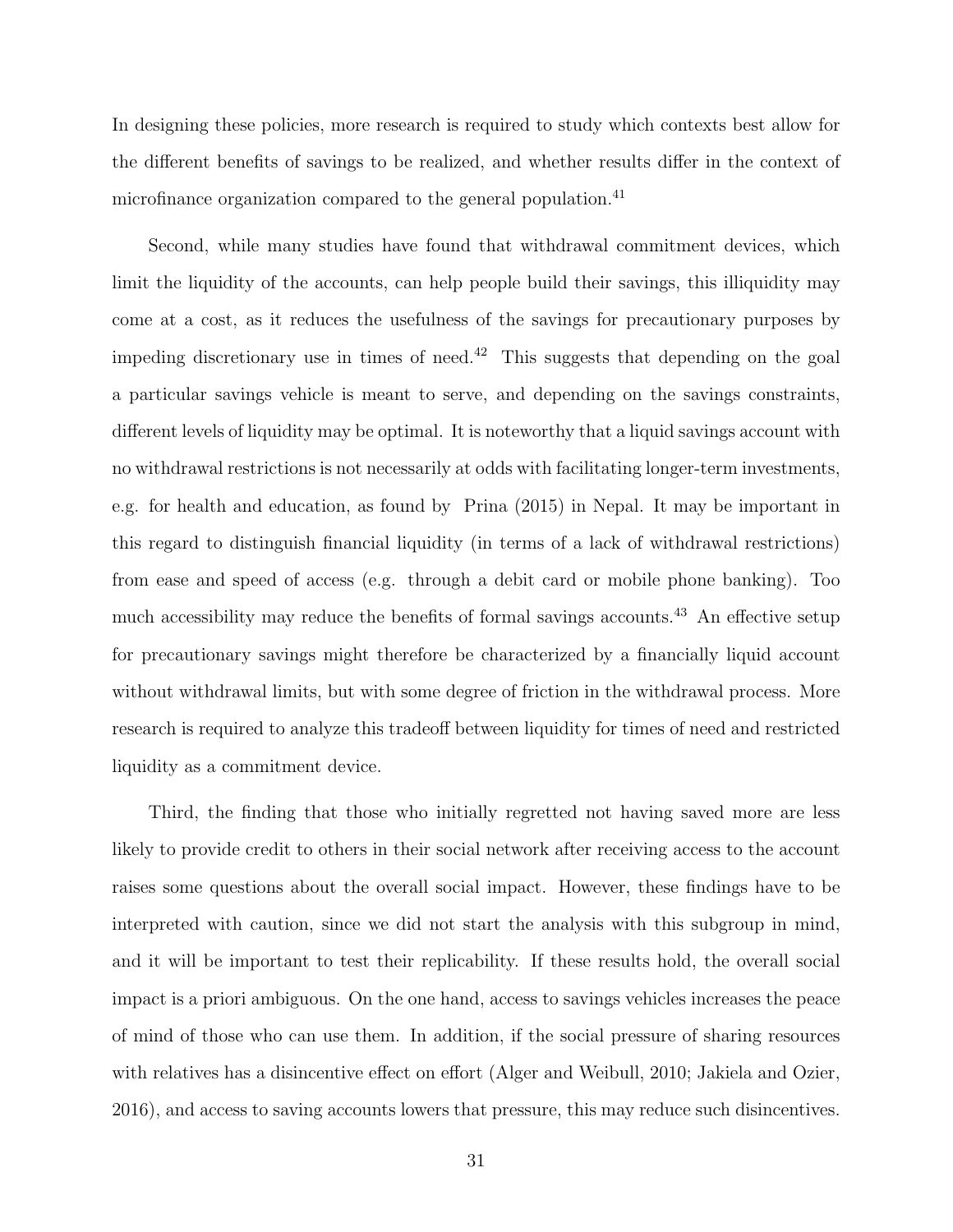On the other hand, the reduced lending may diminish the welfare of others in participants' social networks. Further research is required to investigate these general equilibrium and distributional effects.

Finally, our results show that precautionary savings can, to some degree, provide an alternative mechanism to formal insurance. This may be particularly important in environments in which access to formal insurance options is limited. While insurance contracts could in principle provide protection from economic shocks at a lower cost than self-insurance through savings, one benefit of self-insurance is that it does not suffer from the two-sided asymmetric information problem of formal insurance products. In low-income environments, it is often not only difficult for the insurer to verify the validity of insurance claims, but also for the clients to trust that the insurers will fulfill their future obligations. This is one of the reasons why providing insurance to low-income populations in developing countries is challenging, even for risks that seem to present relatively few problems of moral hazard or adverse selection, such as weather risks (e.g., Giné and Yang, 2009; Giné et al., 2012; Cole et al., 2013; Cai et al., 2015). In addition, even for situations in which micro-insurance has been successfully provided, there is no clear evidence yet on whether it helps participants smooth consumption.<sup>44</sup> While for low-probability, high-loss events, self-insurance through savings would be very costly and often not realistic, it may provide an effective alternative for smaller-loss, higher-probability events such as short-term income shocks.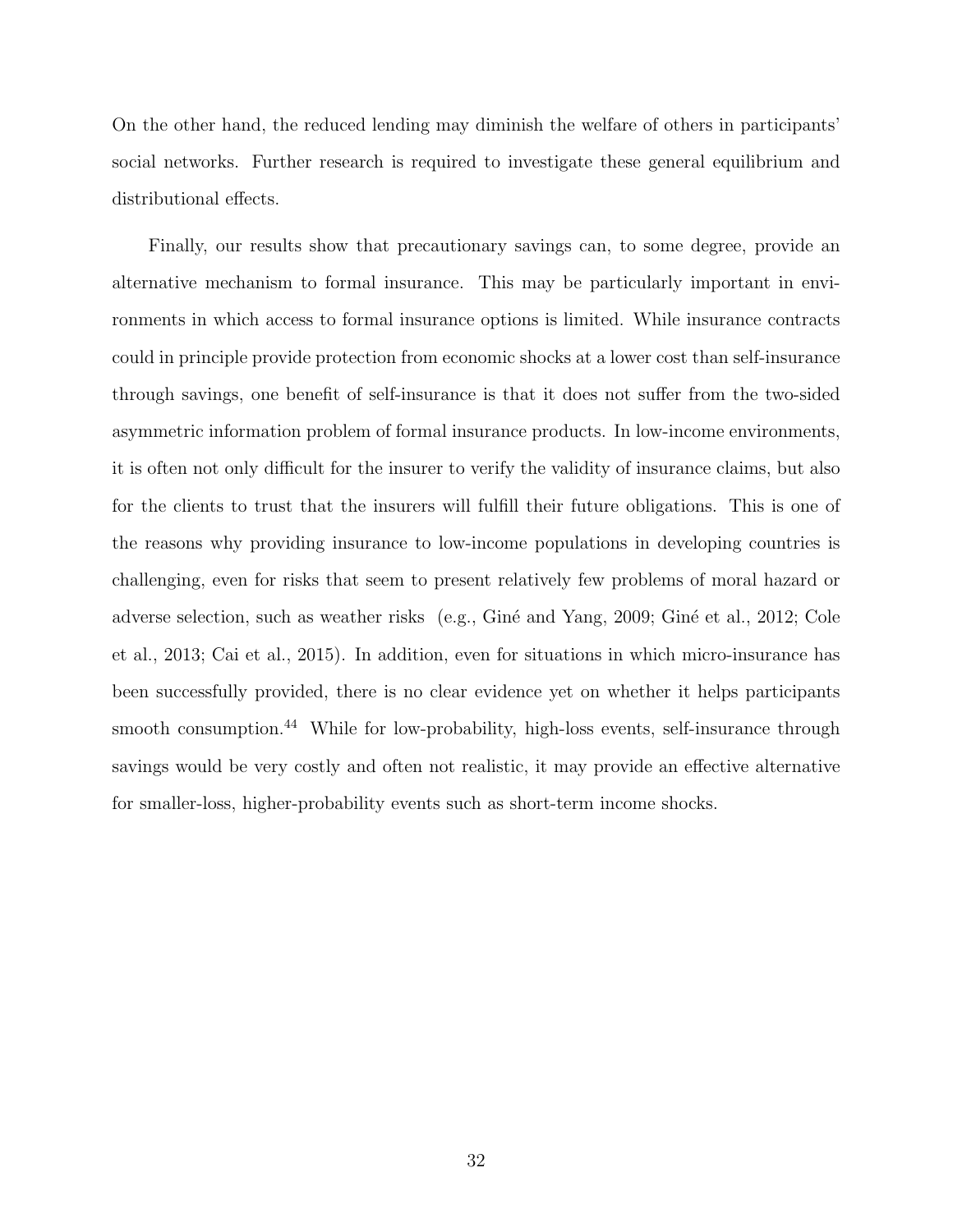# Notes

<sup>1</sup>Short-term debt includes loans with informal networks of friends and family, providers of basic services and utilities, business contacts and short-term lending institutions.

<sup>2</sup>The loans that participants received from the microfinance institution were on a rigid schedule and could therefore not be used for unexpected shocks. In focus groups prior to the intervention, participants expressed strong desire to increase precautionary savings for such occasions.

<sup>3</sup>The savings intervention had three treatment arms. A quarter of the treatment group received a preferential interest rate and half of the treatment group additionally had access to a commitment device based on self-help peer groups. A separate study (Kast et al., 2018) finds that the latter treatment significantly increased savings. This raises the question whether our findings are mainly driven by those with access to the peer group treatment. For most outcomes, this is not the case. The one outcome for which there is a significantly stronger effect for those with the peer group support is the anxiety about the financial future.

<sup>4</sup>"Other-control" problems can result when individuals feel pressured to share their resources with members of the family and the community (e.g., Hertzberg, Forthcoming; Brune et al., 2016).

<sup>5</sup>The first question asks participants, how complicated they found the process of scheduling the interview. The second question was asked at the end in case participants would find out during the survey that the study was related to the savings account. It asks how satisfied participants were with the microfinance organization. Relatedly, Dhar et al. (2018) use a Marlowe-Crowne survey module to detect demand effects.

<sup>6</sup>A number of field experimental studies that have focused on the impacts of savings more broadly also include some debt variables among their outcomes (e.g. Atkinson et al., 2013; Somville and Vandewalle, 2018; Dupas et al., 2018; Breza and Chandrasekhar, 2019; Aggarwal et al., 2020). Appendix Table A1 summarizes their findings. The type of loans analyzed varies across papers and ranges from microcredit to bank loans to more informal forms of debt. The treatment effect across these studies is mixed and mostly not statistically significant, with the exception of Atkinson et al. (2013) who also find a significant reduction on the probability of taking on new short-term debt.

<sup>7</sup>The use of buffer stocks for self-insurance has been shown empirically by, e.g., Paxson (1992), Udry (1995) and Alderman (1996), who show how people use savings in response to income shocks. For an overview on savings motives and precautionary savings see Browning and Lusardi (1996).

<sup>8</sup>This is consistent with Beaman et al.  $(2014)$  who find that access to a flexible form of rotating savings and borrowing groups in Mali can improve food security, investment in livestock and consumption smoothing, and Dizon et al. (2020) who find that an increase in mobile money savings in Kenya led to substitution away from informal risk-sharing arrangements. In a lab setting, Chandrasekhar et al. (2012) find that savings can allow individuals to smooth risk that cannot be shared inter-personally.

<sup>9</sup>The savings accounts analyzed in this study are financially liquid but there is a logistical hurdle as participants need to go to the bank to withdraw. The tension that households face between needing flexibility and maintaining saving discipline is well-documented by Morduch and Schneider (2017) in the United States context.

<sup>10</sup>Field et al. (2013) show that relaxing this rigidity, and in particular, delaying the time when the loan repayment starts, can increase business investment and profits.

 $11$ None of the participants of the focus groups were subsequently included in the randomized study, to avoid any possible contamination of the study by the pre-treatment discussions.

 $12500$  Chilean pesos = about 1 USD in 2009.

<sup>13</sup>While this account was only available to study participants, the Chilean State bank Banco Estado concurrently rolled out a similar free account to all Chilean nationals with a valid ID.

<sup>14</sup>In the baseline survey,  $46\%$  the of participants reported that they did not like entering a bank because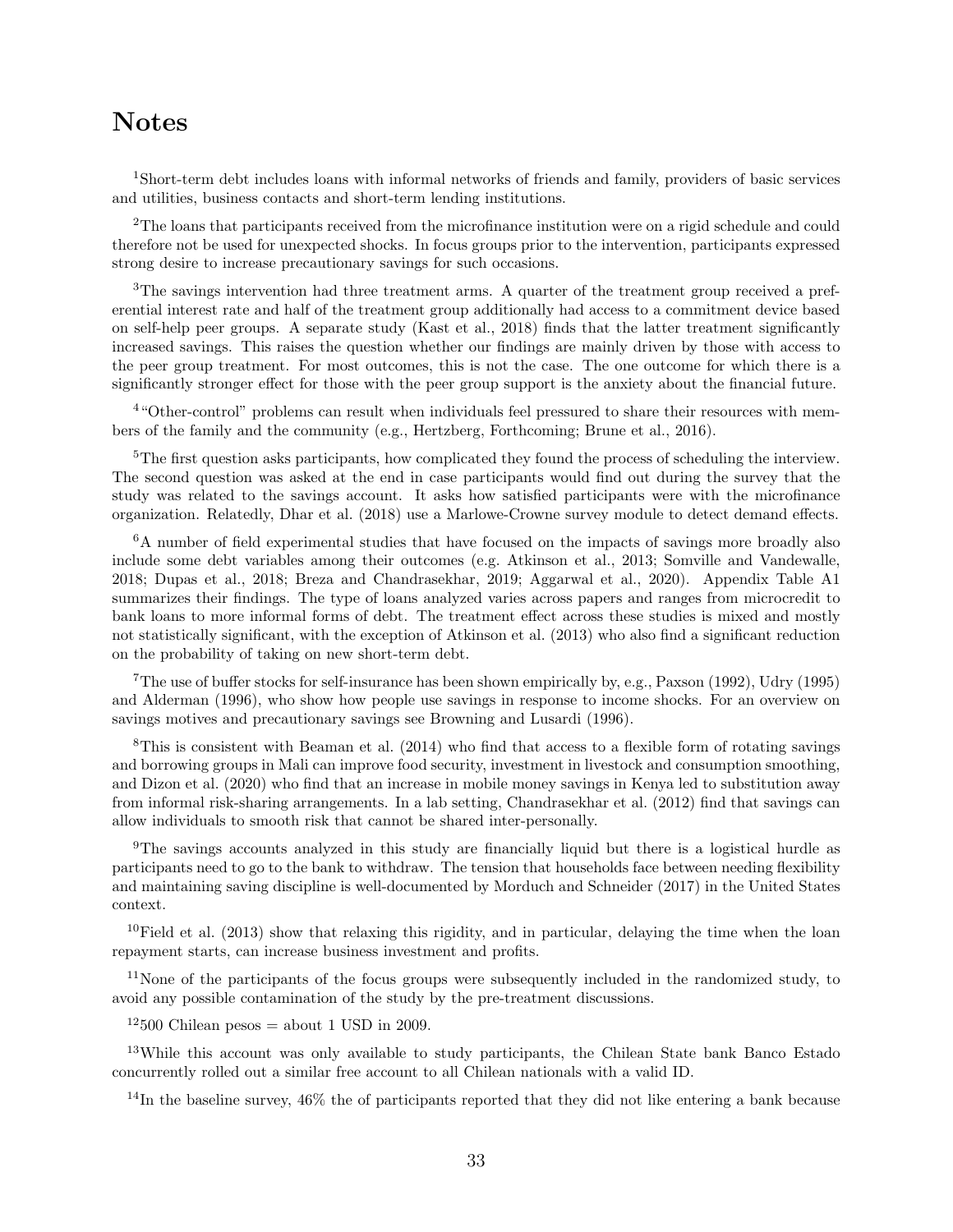they felt intimidated.

 $15$ Another intervention studied in Kast et al. (2018), in which feedback messages were sent to participants, was launched only after the follow-up survey and does therefore not affect the results presented in this paper.

<sup>16</sup>While the inclusion of the baseline data is not required for causal identification, it is valuable to the analysis in that it improve precision of the estimates.

 $17$ In addition, we implement heterogeneity analysis to evaluate the impact on outcomes by subgroup, focusing on the following five subgroups of participants: Those who at the time of the baseline survey always or frequently regretted not having saved more, already had some form of bank account, were socially taxed (i.e. lent to family and friends but did not receive such loans in return), had household conflicts, and those who experienced an economic shock in the three months before the follow-up survey.

<sup>18</sup>Short-term borrowing from family and friends includes parents, children, siblings, partner, friends and other relatives. Short-term borrowing from business contacts and short-term lending institutions includes suppliers, business partners, stores, non-banking lending institutions (so called *financieras* and *cooperativas*) and money lenders. Short-term borrowing from service providers and utilities, includes medical facilities, educational institutions and utilities (waster, gas, electricity, phone). For a descriptive overview and further details regarding the types of short-term borrowing in our data, see Table A2 in the Appendix. Short-term lending to family and friends includes the same six sub-categories as short-term borrowing. Short-term lending to business contacts, includes clients, business partners, and FE partners.

 $19500$  Chilean pesos = approximately 1 USD in 2009.

 $^{20}$ Total financial savings include the following categories: actual savings in the Fondo Esperanza account, as well as self-reported savings in another bank account, in a cooperative, in a housing subsidy account, at home or in the business, in a ROSCA "polla," left with another person, as advance purchases, and reported under "other."

 $^{21}$ The consumption items include meals, meat, medicine, school supplies, clothing, school snacks, walking instead of using public transportation, and eating out. These items resulted from the cutbacks mentioned by other FE members in focus groups conducted prior to the intervention.

 $22$ This is consistent with the meta-analysis by (Knowles, 2018) showing relatively low take-up rate and even lower active usage rates for savings bank accounts.

<sup>23</sup>Control means reported in regression tables are for the control group in the post-treatment period.

 $^{24}$ We use the inverse hyperbolic sine transformation rather than logs, since there is a significant share of zeros in the outcome variables.

 $^{25}$ In the urban Chilean context, the poor's workplace is often far away from their home, with business activities located in the city center and housing for the poor at the outskirts. Cutting back on public transportation in these cases therefore often means a walk of two or more hours in each direction.

 $26$ Table A8 in the Appendix shows consumption cutbacks for the full population, including those who did not experience a shock. The frequency of cutting back consumption is reduced for almost all items, however, reduction in meat and walking still remain significant at the 10% level. The overall impact, measured by AES, is no longer statistically significant.

<sup>27</sup>Relatedly, Attanasio and Ríos-Rull (2000) study the impact of a conditional cash transfer program on the risk-sharing networks in Mexico and conclude that it may have crowed out private transfers.

<sup>28</sup>Appendix Section A.1 discusses heterogeneous treatment effects in more detail, for more subgroups and for all our main outcome variables. It includes analysis by whether participants had a pre-existing savings account, had conflicts with their partner over money, were socially taxed, or had an economic shock in the three months leading up to the follow-up survey.

<sup>29</sup>Total financial debt includes borrowing from friends and family, service providers and utilities, business contacts and short-term lending institutions as well as long-term debt including mortgages, loans with FE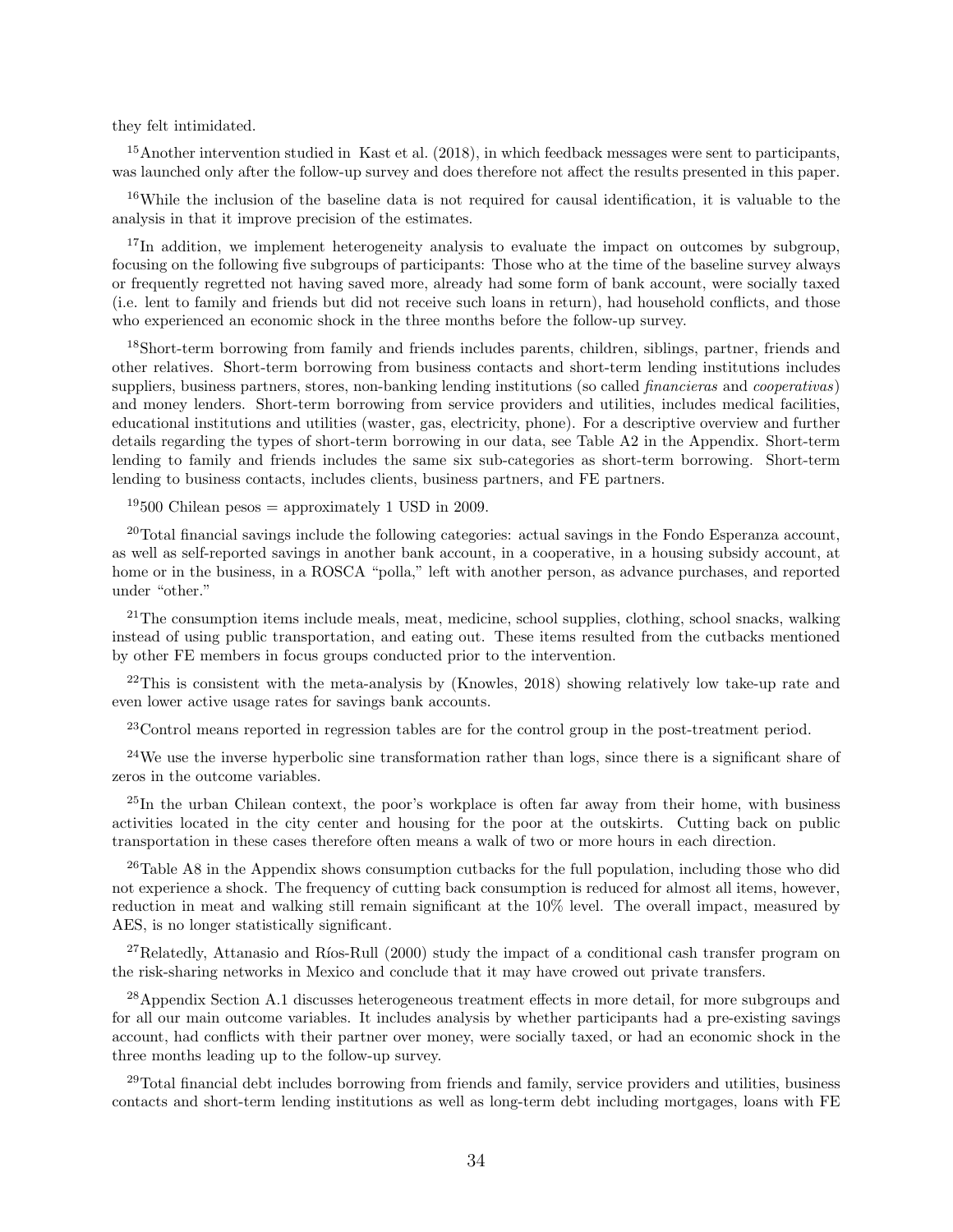and formal bank loans.

 $30$ Table 5 uses administrative bank data on savings in the Fondo Esperanza, while Table A15 use selfreported savings in the Fondo Esperanza account from survey responses.

 $31$ In addition to these broader measures of well-being, the treatment decreased the probability of participants stating that they were intimidated to enter a bank by  $4.8\%$  from a baseline of  $46\%$  (p=0.06).

 $32$ These estimates are obtained from a difference-in-difference regression of job loss or business downturn in the preceding three months on the two subjective well-being measures.

 $33$ The questions in this part of the survey were: (1) Who in the household makes decisions about spending? (2) Who in the household makes decisions about savings? (3) Do you hide savings from your partner or other relatives? (4) Did you recently ask your partner for money? (5) Do you have conflicts with your partner about money?

<sup>34</sup>Hyperbolic preferences are determined by giving survey participants hypothetical choices between x pesos in time t and y pesos  $(x < y)$  in time t+1 month, similar to e.g., Ashraf et al. (2006b) and Meier and Sprenger (2010).

 $35$ This is consistent with Ashraf et al. (2006b), who find that individuals with hyperbolic time preferences demonstrate a preference for commitment devices. Testing for subsequent usage, we find that being hyperbolic does not reduce the probability of using the account conditional on opening one, and contrary to the findings of Ashraf et al. (2006b), does not lead to a greater variance in the account balance.

<sup>36</sup>Participants knew that the survey was from FE, but FE has many different activities and products and no specific mention of the savings account was made when presenting the survey.

<sup>37</sup>During the baseline survey, we asked participants not only for their own contact information, but also for the contact details of a close relative or friend through whom they could be reached. In addition, we chose to work with the survey agency Microdatos, which has special expertise in following participants for panel studies.

<sup>38</sup>The following variables are used to construct the weights: all main outcome variables at baseline, all variables for which there is a significant difference between attritors and non-attritors in Table 1, and a number of additional characteristics which ensure that conditional on all weight variables, being in the treatment group is no longer statistically significantly associated with attrition (with a p-value of 0.96).

<sup>39</sup>In the groups that had been selected for the peer group savings commitment device, participants had the option of making a pledge as to how much they were going to deposit into the account every week. In the regular group meetings, participants followed up on each other's commitments and checked who had a deposit slip to prove that they had made their weekly deposit.

 $^{40}$  Free basic current accounts, for example, such as those recently introduced by the Chilean government, may play an important role in providing access to savings. Similarly, policies that facilitate deposits into savings accounts, such as dispensing welfare payments into government-provided savings accounts rather than paying them out in cash, as recently introduced by several countries, can also have potentially large benefits. On the other hand, based on the companion paper of this study (Kast et al., 2018), which shows little response to a large increase in the interest rate, subsidies to the returns may be a less effective tool for encouraging savings.

<sup>41</sup>Microfinance clients might be different from others in many regards, such as financial literacy, entrepreneurial spirit, having significant debt at the same time, or being more experienced with financial institutions.

 $^{42}$ In contrast, deposit commitment devices such as in e.g. Madrian and Shea (2001); Thaler and Benartzi (2004); Ashraf et al. (2006a) and Kast et al. (2018) encourage the deposit margin without necessarily restricting withdrawals.

<sup>43</sup>Too much ease of access may not only exacerbate self-control problems (e.g. in the form of impulsespending), but also other-control problems, as it can make it easier for others to pressure the saver to disclose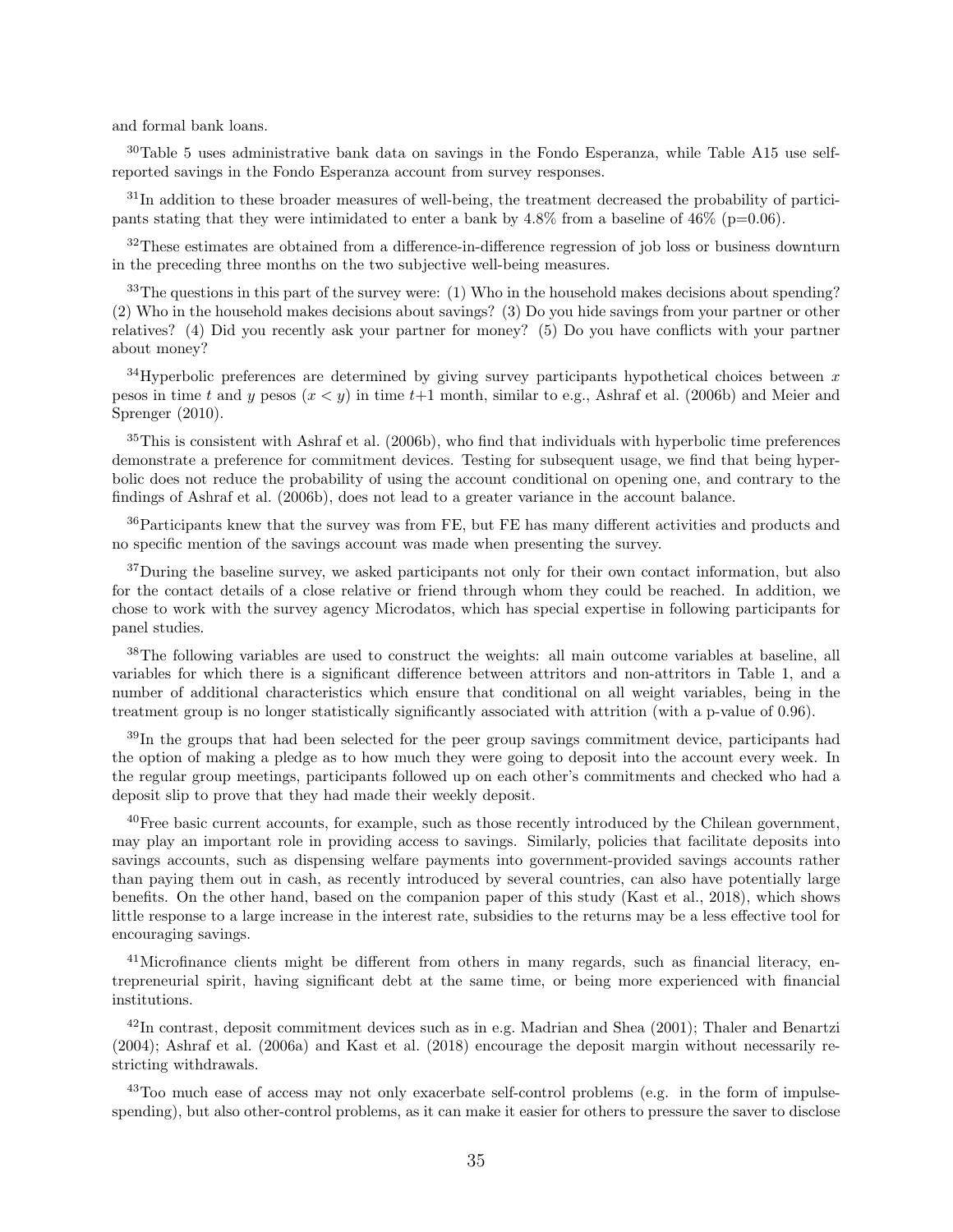and share the savings (Schaner, 2017).

<sup>44</sup>Several studies do, however, find that weather insurance can help farmers make riskier decisions (e.g., Vargas Hill and Viceisza, 2012; Mobarak and Rosenzweig, 2012; Cole et al., 2017; Karlan et al., 2014; Cai, 2016).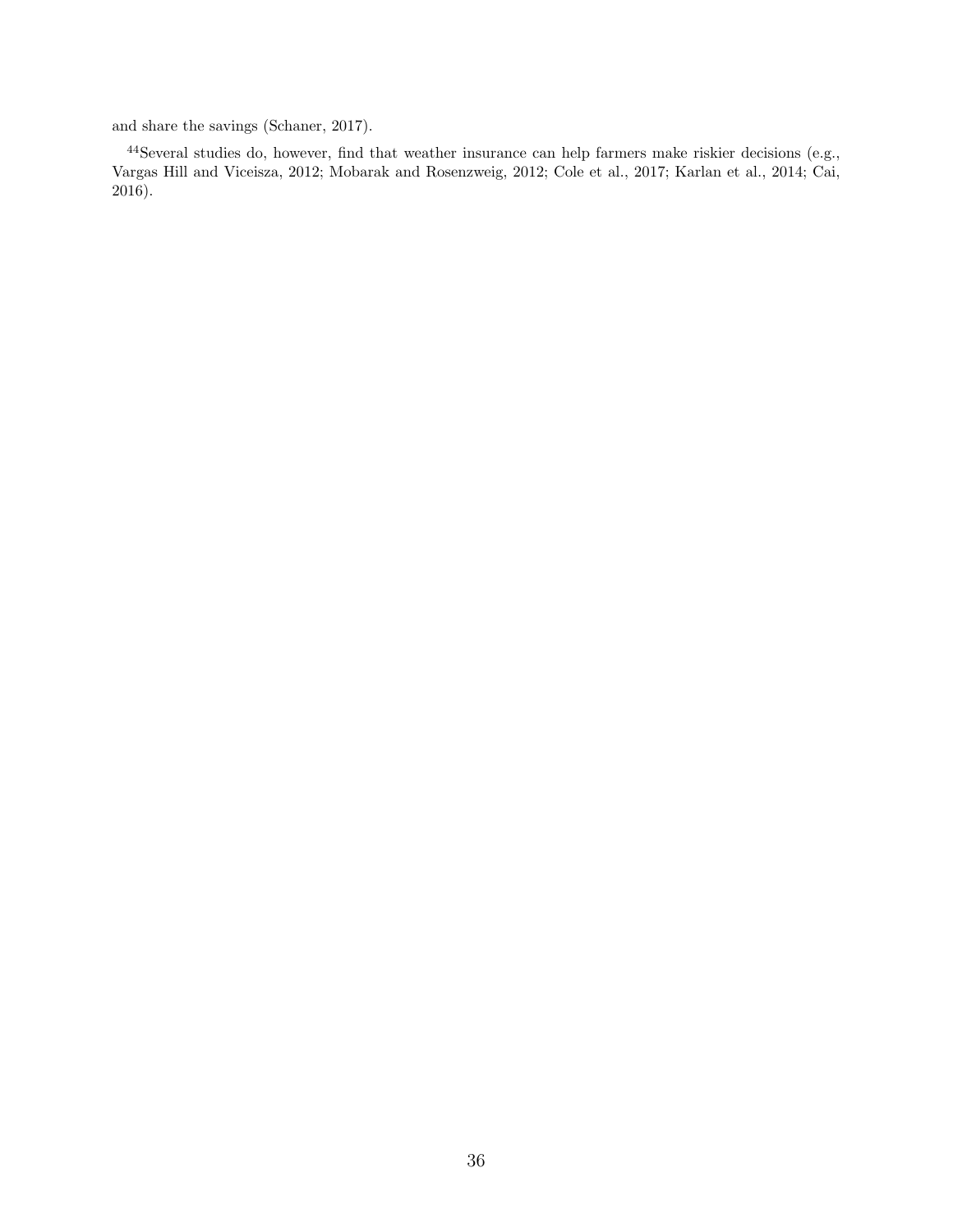## References

- Afzal, Uzma, Giovanna d'Adda, Marcel Fafchamps, Simon Quinn, and Farah Said, "Two Sides of the Same Rupee? Comparing Demand for Microcredit and Microsaving in a Framed Field Experiment in Rural Pakistan," Economic Journal, 2018, 128 (614), 2161–2190.
- $\lambda_1$ ,  $\lambda_2$ ,  $\lambda_3$ ,  $\lambda_4$ ,  $\lambda_5$  and  $\lambda_6$ . "Implicit and Explicit Commitment in Credit and Saving Contracts: A Field Experiment," CSAE Working Paper Series 2019-10, Centre for the Study of African Economies, University of Oxford 2019.
- Aggarwal, Aradhna, "Impact Evaluation of India's 'Yeshasvini' Community-Based Health Insurance Programme," Health Economics, 2010, 19 (S1), 5–35.
- Aggarwal, Shilpa, Valentina Brailovskaya, and Jonathan Robinson, "Cashing In (and Out): Experimental Evidence on the Effects of Mobile Money in Malawi," AEA Papers and Proceedings, May 2020, 110, 599–604.
- Aghion, Philippe, Ufuk Akcigit, Angus Deaton, and Alexandra Roulet, "Creative Destruction and Subjective Well-Being," American Economic Review, December 2016, 106 (12), 3869–97.
- Ahmed, Naeem, Matthew Brzozowski, and Thomas F. Crossley, "Measurement Errors in Recall Food Consumption Data," 2006. Institute for Fiscal Studies Working Paper 06/21.
- Alderman, Harold, "Saving and Economic Shocks in Rural Pakistan," Journal of Development Economics, 1996, 51 (2), 343–365.
- Alger, Ingela and Jörgen W. Weibull, "Kinship, Incentives, and Evolution," American Economic Review, 2010, 100 (4), 1725–1758.
- $\equiv$  and Jörgen W. Weibull, "Family Ties, Incentives and Development, a Model of Coerced Altruism," in Kaushik Basu and Ravi Kanbur, eds., Arguments for a Better World: Essays in Honor of Amartya Sen, Volume 2: Society, Institutions, and Development, Oxford University Press, 2008, chapter 10, pp. 178–201.
- Ananth, Bindu, Dean Karlan, and Sendhil Mullainathan, "Microentrepreneurs and Their Money: Three Anomalies," Innovations for Poverty Action: Financial Access Initiative, 2007.
- Anderson, Siwan and Jean-Marie Baland, "The Economics of Roscas and Intrahousehold Resource Allocation," Quarterly Journal of Economics, 2002, 117 (3), 963–995.
- Angelucci, Manuela, Dean Karlan, and Jonathan Zinman, "Microcredit Impacts: Evidence from a Randomized Microcredit Program Placement Experiment by Compartamos Banco," American Economic Journal: Applied Economics, January 2015, 7 (1), 151–82.
- Ashraf, Nava, Dean Karlan, and Wesley Yin, "Deposit Collectors," Advances in Economic Analysis & Policy, 2006, 6 (2), Article 5.
- $\ldots$ ,  $\ldots$ , and  $\ldots$ , "Tying Odysseus to the Mast: Evidence from a Commitment Savings Product in the Philippines," Quarterly Journal of Economics, 2006, 121 (2), 635–672.
- $\ldots$ , and  $\ldots$ , "Female Empowerment: Impact of a Commitment Savings Product in the Philippines," World Development, 2010, 38 (3), 333–344.
- Atkinson, Jesse, Alain de Janvry, Craig McIntosh, and Elisabeth Sadoulet, "Prompting Microfinance Borrowers to Save: A Behavioral Experiment from Guatemala," Economic Development and Cultural Change, 2013, 62 (1), 21–64.
- Attanasio, Orazio and José-Víctor Ríos-Rull, "Consumption Smoothing in Island Economies: Can Public Insurance Reduce Welfare?," European Economic Review, 12 2000, 44, 1225–1258.
- Baland, Jean-Marie, Catherine Guirkinger, and Charlotte Mali, "Pretending to be Poor: Borrowing to Escape Forced Solidarity in Cameroon," Economic Development and Cultural Change, 2011,  $60(1)$ , 1-16.
- Banerjee, Abhijit and Esther Duflo, "The Economic Lives of the Poor," Journal of Economic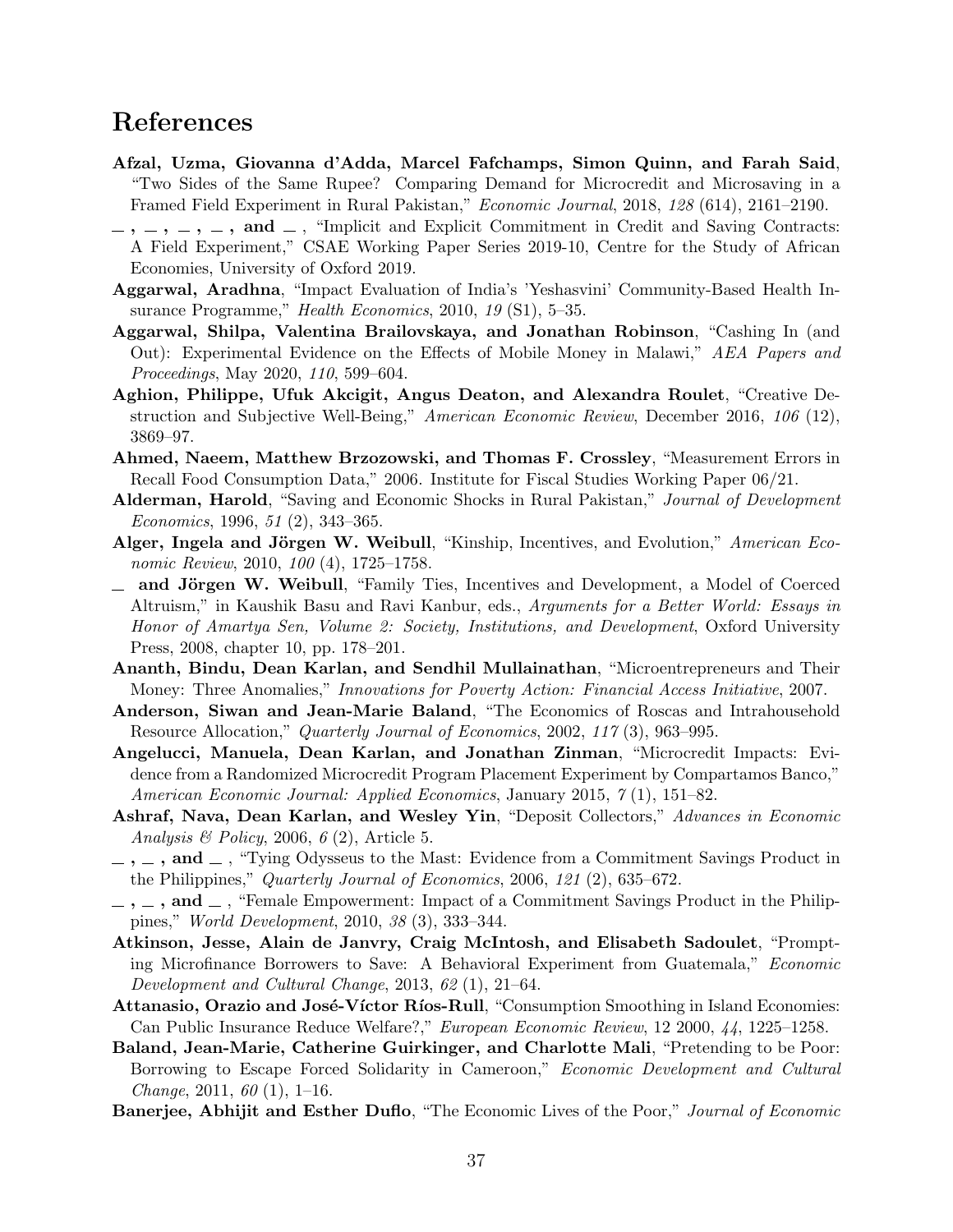Perspectives, 2007, 21 (1), 141–167.

- Barr, Michael S, No Slack: The Financial Lives of Low-Income Americans, Brookings Institution Press, 2012.
- Bastian, Gautam, Iacopo Bianchi, Markus Goldstein, and Joao Montalvao, "Short-Term Impacts of Improved Access to Mobile Savings, with and without Business Training: Experimental Evidence from Tanzania," 2018. CGD Working Paper 478.
- Basu, Karna, "A Behavioral Model of Simultaneous Borrowing and Saving," Oxford Economic Papers, 2016, 68 (4), 1166.
- Bauer, Michal, Julie Chytilová, and Jonathan Morduch, "Behavioral Foundations of Microcredit: Experimental and Survey Evidence from Rural India," American Economic Review, 2012, 102 (2), 1118–1139.
- Beaman, Lori, Dean Karlan, and Bram Thuysbaert, "Saving for a (Not So) Rainy Day: A Randomized Evaluation of Savings Groups in Mali," 2014. NBER Working Paper No. 20600.
- Besley, Timothy, "Savings, Credit and Insurance," Handbook of Development Economics, 1995, 3, 2123–2207.
- Breza, Emily and Arun G. Chandrasekhar, "Social Networks, Reputation, and Commitment: Evidence From a Savings Monitors Experiment," Econometrica, 2019, 87 (1), 175–216.
- Browning, Martin and Annamaria Lusardi, "Household Saving: Micro Theories and Micro Facts," Journal of Economic Literature, 1996, 34 (4), 1797–1855.
- Brune, Lasse, Xavier Giné, Jessica Goldberg, and Dean Yang, "Facilitating Savings for Agriculture: Field Experimental Evidence from Malawi," Economic Development and Cultural Change, 2016, 64 (2), 187–220.
- Burgess, Robin and Rohini Pande, "Do Rural Banks Matter? Evidence from the Indian Social Banking Experiment," American Economic Review, 2005, 95 (3), 780–795.
- Cai, Hongbin, Yuyu Chen, Hanming Fang, and Li-An Zhou, "The Effect of Microinsurance on Economic Activities: Evidence from a Randomized Field Experiment," Review of Economics and Statistics, 2015, 97 (2), 287–300.
- Cai, Jing, "The Impact of Insurance Provision on Household Production and Financial Decisions," American Economic Journal: Economic Policy, 2016, 8 (2), 44–88.
- Campante, Filipe and David Yanagizawa-Drott, "Does Religion Affect Economic Growth and Happiness? Evidence from Ramadan," Quarterly Journal of Economics, 05 2015, 130, 615–658.
- Chandrasekhar, Arun G., Cynthia Kinnan, and Horacio Larreguy, "Informal Insurance, Social Networks, and Savings Access: Evidence from a Lab Experiment in the Field," Technical Report, MIT Working Paper 2012.
- $\ldots$ , and  $\ldots$ , "Social Networks as Contract Enforcement: Evidence from a Lab Experiment in the Field," American Economic Journal: Applied Economics, October 2018, 10 (4), 43–78.
- Chemin, Matthieu, Joost de Laat, and Johannes Haushofer, "Poverty and Stress: Rainfall Shocks Increase Levels of the Stress Hormone Cortisol," 2013. https://www.princeton.edu/haushofer/publications/. Accessed on 29-April-2020.
- Clingingsmith, David, Asim I. Khwaja, and Michael Kremer, "Estimating the Impact of the Hajj: Religion and Tolerance in Islam's Global Gathering," Quarterly Journal of Economics, 2009, 124 (3), 1133–1170.
- Cole, Shawn, Thomas Sampson, and Bilal Zia, "Prices or Knowledge? What Drives Demand for Financial Services in Emerging Markets?," Journal of Finance, 2011, 66 (6), 1933–1967.
- $\overline{\phantom{a}}$ , Xavier Giné, and James Vickery, "How Does Risk Management Influence Production Decisions? Evidence from a Field Experiment," Review of Financial Studies, 2017, 30 (6), 1935– 1970.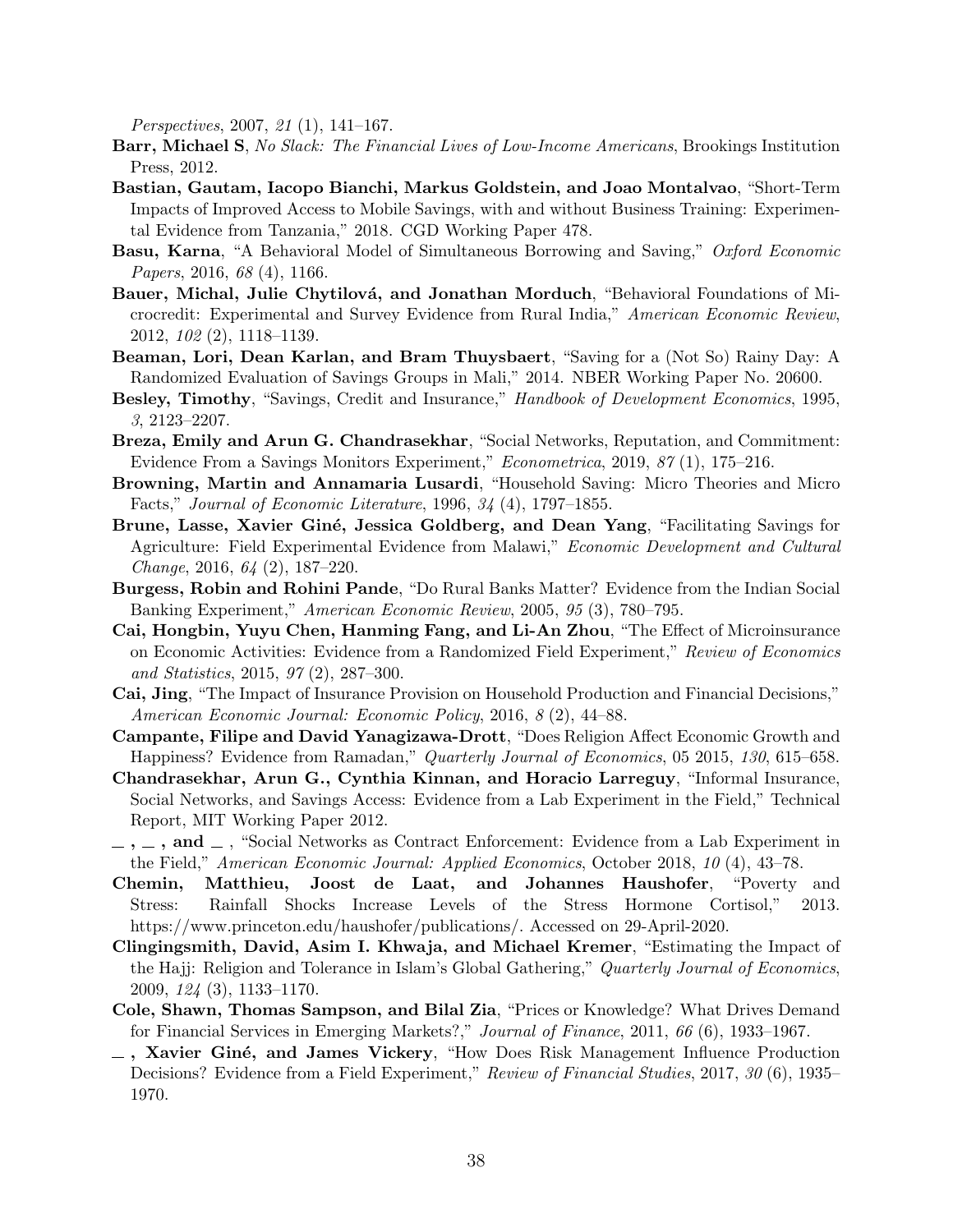- $-$ ,  $-$ , Jeremy Tobacman, Petia Topalova, Robert Townsend, and James Vickery, "Barriers to Household Risk Management: Evidence from India," American Economic Journal: Applied Economics, 2013, 5 (1), 104–135.
- Collins, Daryl, Jonathan Morduch, Stuart Rutherford, and Orlanda Ruthven, Portfolios of the Poor: How the World's Poor Live on \$2 a Day, Princeton University Press, 2009.
- Comola, Margherita and Silvia Prina, "Saving Accounts' Interplay with Network-based Financial Arrangements: Evidence from a Field Experiment," 2020. Unpublished.
- Crowne, Douglas P. and David Marlowe, The Approval Motive: Studies in Evaluative Dependence, New York: Wiley, 1964.
- de Mel, Suresh, David J. McKenzie, and Christopher Woodruff, "Measuring Microenterprise Profits: Must We Ask How the Sausage is Made?," Journal of Development Economics, 2009, 88 (1), 19–31.
- Deaton, Angus, "Saving and Liquidity Constraints," *Econometrica*, September 1991, 59 (5), 1221–1248.
- $\Box$ , The Analysis of Household Surveys: A Microeconometric Approach to Development Policy, Baltimore: Johns Hopkins University Press for the World Bank, 1997.
- Dezső, Linda and George Loewenstein, "Lenders' Blind Trust and Borrowers' Blind Spots: A Descriptive Investigation of Personal Loans," Journal of Economic Psychology, 2012.
- Dhar, Diva, Tarun Jain, and Seema Jayachandran, "Reshaping Adolescents' Gender Attitudes: Evidence from a School-Based Experiment in India," 2018. National Bureau of Economic Research Working Paper No. 25331.
- Dizon, Felipe, Erick Gong, and Kelly Jones, "The Effect of Promoting Savings on Informal Risk Sharing: Experimental Evidence from Vulnerable Women in Kenya," Journal of Human Resources, 2020, 55 (3), 963–998.
- Dupas, Pascaline and Jonathan Robinson, "Savings Constraints and Microenterprise Development: Evidence from a Field Experiment in Kenya," American Economic Journal: Applied Economics, 2013, 5 (1), 163–192.
- $\Box$  and  $\Box$ , "Why Don't the Poor Save More? Evidence from Health Savings Experiments," American Economic Review, 2013, 103 (4), 1138–71.
- $\overline{\phantom{a}}$ , Anthony Keats, and Jonathan Robinson, "The Effect of Savings Accounts on Interpersonal Financial Relationships: Evidence from a Field Experiment in Rural Kenya," Economic Journal, 2017.
- $\Box$ , Dean Karlan, Jonathan Robinson, and Diego Ubfal, "Banking the Unbanked? Evidence from Three Countries," American Economic Journal: Applied Economics, April 2018, 10 (2), 257–97.
- , Sarah Green, Anthony Keats, and Jonathan Robinson, "Challenges in Banking the Rural Poor: Evidence from Kenya's Western Province," in Sebastian Edwards, Simon Johnson, and David N. Weil, eds., African Successes, Volume III: Modernization and Development, University of Chicago Press, 2014, chapter 2, pp. 63–101.
- Fafchamps, Marcel, "Contraintes de Crédit, Collatéral et Prêts aux Pauvres," Revue d'économie du développement, 2013,  $27(2)$ , 79-100.
- and Susan Lund, "Risk-Sharing Networks in Rural Philippines," Journal of Development Economics, 2003, 71 (2), 261–287.
- Falco, Salvatore Di and Erwin Bulte, "A Dark Side of Social Capital? Kinship, Consumption, and Savings," Journal of Development Studies - J DEVELOP STUD, 08 2011, 47.
- Field, Erica, Rohini Pande, John Papp, and Natalia Rigol, "Does the Classic Microfinance Model Discourage Entrepreneurship among the Poor? Experimental Evidence from India,"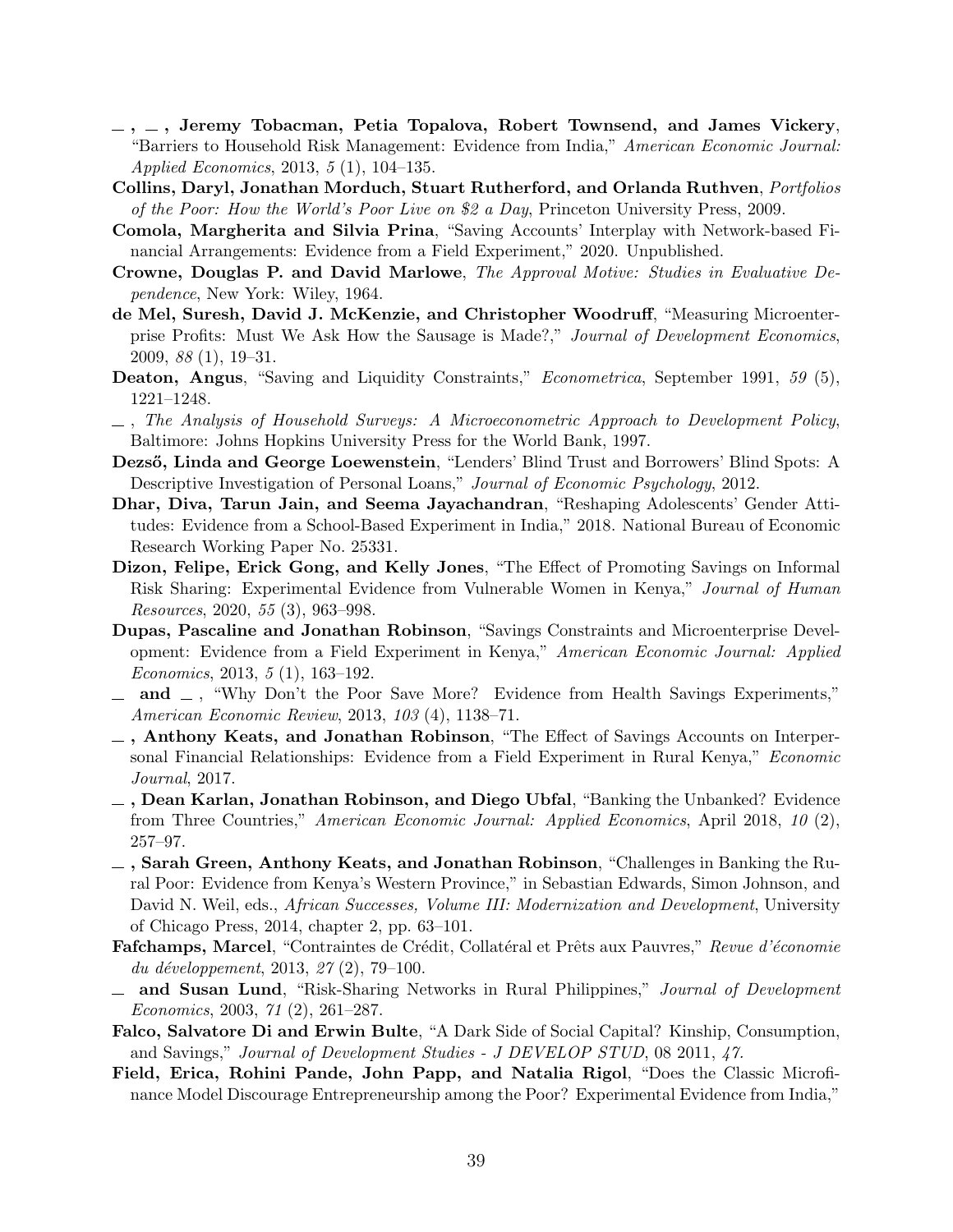American Economic Review, 2013, 103 (6), 2196–2226.

- Finkelstein, Amy, Sarah Taubman, Bill Wright, Mira Bernstein, Jonathan Gruber, Joseph P. Newhouse, Heidi Allen, Katherine Baicker, and Oregon Health Study Group, "The Oregon Health Insurance Experiment: Evidence from the First Year," The Quarterly Journal of Economics, 2012, 127 (3), 1057–1106.
- Flory, Jeffrey A., "Formal finance and informal safety nets of the poor: Evidence from a savings field experiment," Journal of Development Economics, 2018, 135 (C), 517–533.
- Fulford, Scott L., "The effects of financial development in the short and long run: Theory and evidence from India," Journal of Development Economics, 2013,  $104$ , 56 – 72.
- Galesic, Mirta and Michael Bosnjak, "Effects of Questionnaire Length on Participation and Indicators of Response Quality in a Web Survey," Public Opinion Quarterly, 2009, 73 (2), 349– 360.
- Gerencia de Investigación Financiera, "Encuesta Financiera de Hogares: Metodologia y Principales Resultados EFH 2008," 2013. Report, Banco Central de Chile.
- Giné, Xavier and Dean Yang, "Insurance, Credit, and Technology Adoption: Field Experimental Evidence from Malawi," Journal of Development Economics, 2009, 89 (1), 1–11.
- $\Box$ , Lev Menand, Robert Townsend, and James Vickery, *Microinsurance: A Case Study of* the Indian Rainfall Index Insurance Market, in Ghate, C. (ed) Handbook of the Indian Economy, Oxford University Press, USA, 2012.
- Gross, Tal and Matthew Notowidigdo, "Health Insurance and the Consumer Bankruptcy Decision: Evidence from Expansions of Medicaid," Journal of Public Economics, 2011, 95 (7-8), 767–778.
- Haushofer, Johannes and Ernst Fehr, "On the psychology of poverty," Science, 2014, 344 (6186), 862–867.
- $\Box$ , Matthieu Chemin, Chaning Jang, and Justin Abraham, "Economic and psychological effects of health insurance and cash transfers: Evidence from a randomized experiment in Kenya," Journal of Development Economics, 2020, 144, 102416.
- Hertzberg, Andrew, "Time-Consistent Individuals, Time-Inconsistent Households," Journal of Finance, Forthcoming.
- Herzog, A. Regula and Jerald G. Bachman, "Effects of Questionnaire Length on Response Quality," Public Opinion Quarterly, 1981, 45 (4), 549–559.
- Hill, Ruth Vargas and Angelino Viceisza, "A Field Experiment on the Impact of Weather Shocks and Insurance on Risky Investment," Experimental Economics, 2012, 15 (2), 341–371.
- Hoff, Karla and Arijit Sen, Chapter 4. The Kin System as a Poverty Trap?, Princeton University Press,
- Jack, William and James Habyarimana, "High Hopes: Experimental Evidence on Saving and the Transition to High School in Kenya," 2018. Georgetown University Initiative on Innovation, Development and Evaluation Working Paper.
- Jacoby, Hanan G. and Emmanuel Skoufias, "Risk, Financial Markets, and Human Capital in a Developing Country," The Review of Economic Studies, 1997, 64 (3), 311–335.
- Jakiela, Pamela and Owen Ozier, "Does Africa Need a Rotten Kin Theorem? Experimental Evidence from Village Economies," The Review of Economic Studies, 2016, 83 (1), 231–268.
- Karlan, Dean and Jonathan Zinman, "Price and Control Elasticities of Demand for Savings," Journal of Development Economics, 2018, 130, 145–159.
- and Sendhil Mullainathan, "Rigidity in Microfinancing: Can One Size Fit All?," 2010. Discussion Paper, QFinance.
- , Robert Osei, Isaac Osei-Akoto, and Christopher Udry, "Agricultural Decisions after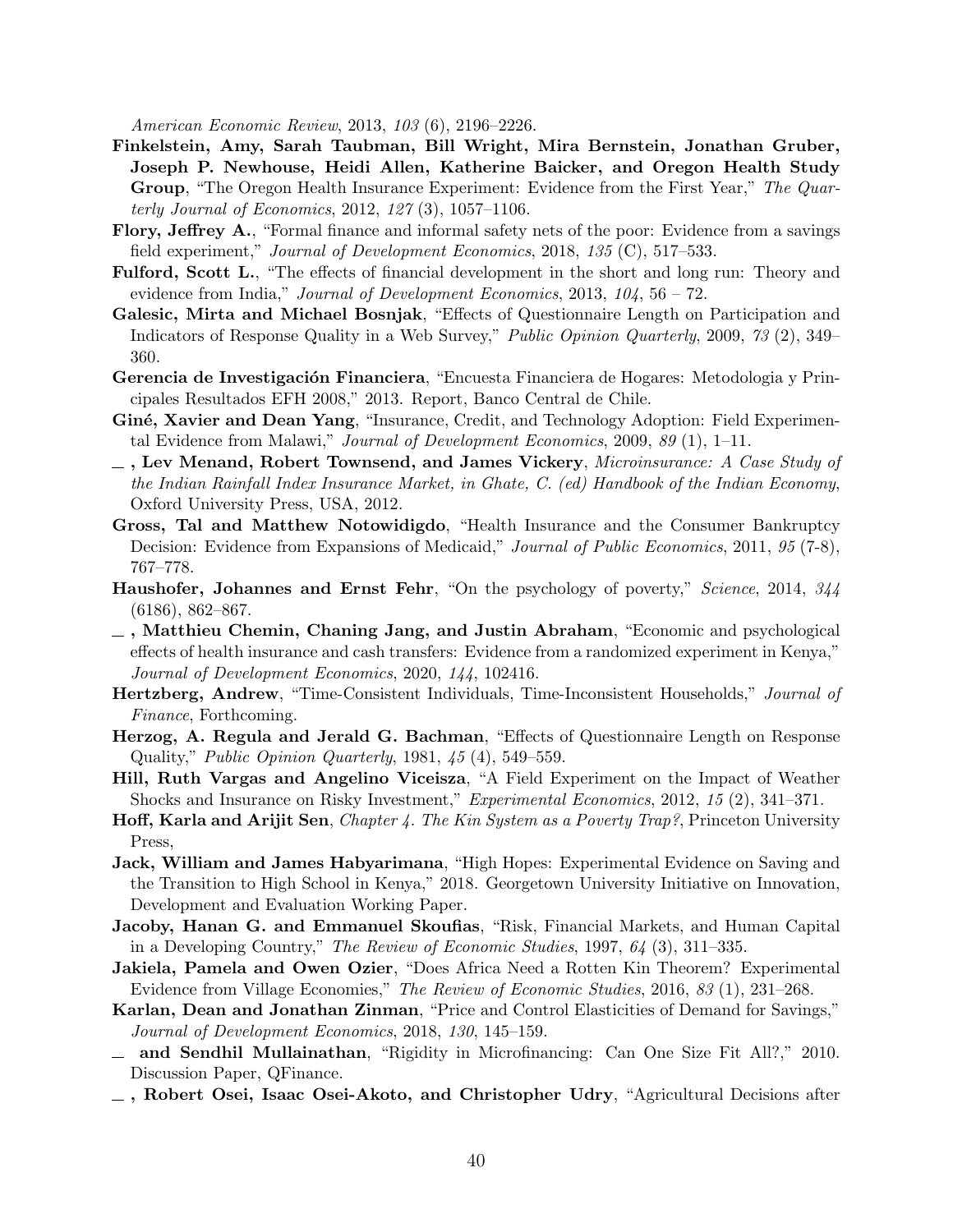Relaxing Credit and Risk Constraints," The Quarterly Journal of Economics, 2014, 129 (2), 597–652.

- Kast, Felipe, Stephan Meier, and Dina Pomeranz, "Saving More in Groups: Field Experimental Evidence from Chile," Journal of Development Economics, 2018, 133, 275–294.
- Kling, Jeffrey R, Jeffrey B Liebman, and Lawrence F Katz, "Experimental Analysis of Neighborhood Effects," Econometrica, 2007, 75 (1), 83–119.
- Knowles, James C, "A Meta-Analysis of the Take-Up and Utilization of Formal Savings Accounts," 2018. Center for Global Development Background Paper.
- Kuruvilla, Anju and K.S. Jacob, "Poverty, Social Stress & Mental Health," Indian Journal of Medical Research, 2007, 126 (4), 273–278.
- Lee, David S., "Training, Wages, and Sample Selection: Estimating Sharp Bounds on Treatment Effects," The Review of Economic Studies, 2009, 76 (3), 1071–1102.
- Levine, David, Rachel Polimeni, and Ian Ramage, "Insuring Health or Insuring Wealth? An Experimental Evaluation of Health Insurance in Rural Cambodia," Journal of Development Economics, 2016, 119, 1–15.
- Ligon, Ethan, Jonathan P. Thomas, and Tim Worrall, "Mutual Insurance, Individual Savings, and Limited Commitment," Review of Economic Dynamics, 2000, 3 (2), 216–246.
- Lusardi, Annamaria, Daniel J. Schneider, and Peter Tufano, "Financially Fragile Households: Evidence and Implications," 2011. NBER Working Paper No. 17072.
- Madrian, Brigitte and Dennis Shea, "The Power of Suggestion: Inertia in 401(k) Participation and Savings Behavior," Quarterly Journal of Economics, 2001, 116 (4), 1149–1187.
- Mazumder, Bhashkar and Sarah Miller, "The Effects of the Massachusetts Health Reform on Household Financial Distress," American Economic Journal: Economic Policy, August 2016, 8 (3), 284–313.
- Meier, Stephan and Charles Sprenger, "Present-Biased Preferences and Credit Card Borrowing," American Economic Journal: Applied Economics, 2010, 2 (1), 193–210.
- Mobarak, Ahmed and Mark Rosenzweig, "Selling Formal Insurance to the Informally Insured," Yale University Economic Growth Center Discussion Paper, 2012.
- Morduch, Jonathan, "Income Smoothing and Consumption Smoothing," Journal of Economic Perspectives, 1995, 9 (3), 103–114.
- $\Box$ , "Borrowing to Save," *Journal of Globalization and Development*, 2010, 1 (2), Article 8.
- and Rachel Schneider, The Financial Diaries: How American Families Cope in a World of Uncertainty, Princeton University Press, 2017.
- Munshi, Kaivan and Mark Rosenzweig, "Why is Social Mobility in India So Low? Social Insurance, Inequality, and Growth," 2009. NBER Working Paper No. 14850.
- Paxson, Christina H., "Using Weather Variability to Estimate the Response of Savings to Transitory Income in Thailand," American Economic Review, 1992, pp. 15–33.
- Platteau, Jean-Philippe, *Institutions, social norms, and economic development*, Vol. 1, Psychology Press, 2000.
- Pomeranz, Dina, "The Promise of Microfinance and Women's Empowerment, What Does the Evidence Say?," Technical Report, EY 2014.
- Prina, Silvia, "Banking the Poor Via Savings Accounts: Evidence from a Field Experiment," Journal of Development Economics, 2015, 115, 16–31.

Roodman, David, Due Diligence: An Impertinent Inquiry into Microfinance, CGD Books, 2012.

- Rosenzweig, Mark and Hans Binswanger, "Wealth, Weather Risk and the Composition and Profitability of Agricultural Investments," The Economic Journal, 1993, 103 (416), 56–78.
- and Kenneth I. Wolpin, "Credit Market Constraints, Consumption Smoothing, and the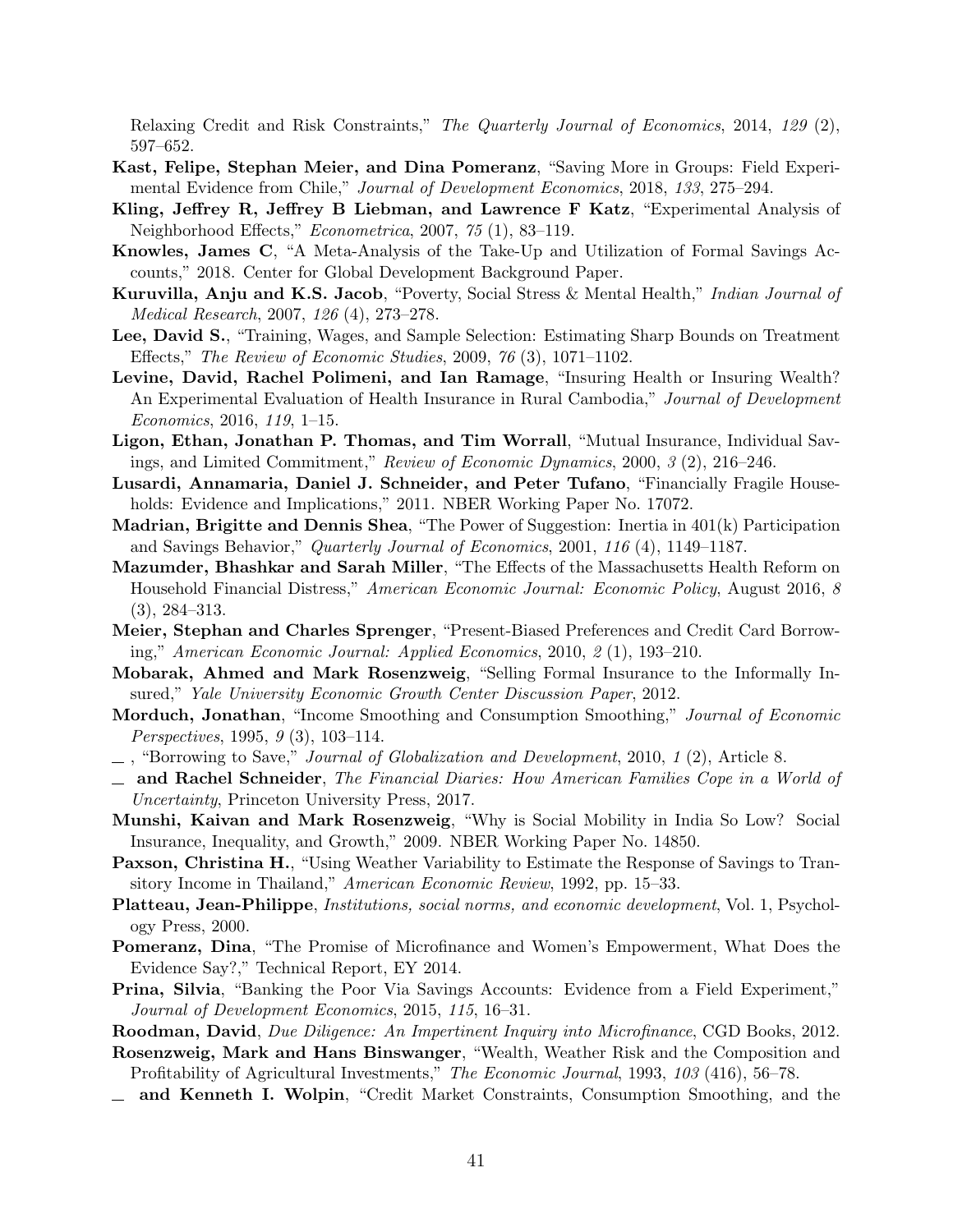Accumulation of Durable Production Assets in Low-Income Countries: Investments in Bullocks in India," Journal of Political Economy, 1993, pp. 223–244.

- Schaner, Simone, "Do Opposites Detract? Intrahousehold Preference Heterogeneity and Inefficient Strategic Savings," American Economic Journal: Applied Economics, 2015, 7 (2), 135–174.
- , "The Cost of Convenience? Transaction Costs, Bargaining Power, and Savings Account Use in Kenya," Journal of Human Resources, 2017, 52 (4), 919–945.
- Schicks, Jessica, "The Definition and Causes of Microfinance Over-Indebtedness: A Customer Protection Point of View," Oxford Development Studies, 2013, 41 (Supplement 1), S95-S116.
- Shah, Anuj, Sendhil Mullainathan, and Eldar Shafir, "Some Consequences of Having Too Little," Science, 2012, 338 (6107), 682–685.
- Somville, Vincent and Lore Vandewalle, "Saving by Default: Evidence from a Field Experiment in Rural India," American Economic Journal: Applied Economics, July 2018, 10 (3), 39–66.
- $\Box$  and  $\Box$ , "Access to Banking, Savings and Consumption Smoothing in Rural India," IHEID Working Papers 09-2019, Economics Section, The Graduate Institute of International Studies June 2019.
- Taylor, Mark P., David J. Pevalin, and Jennifer Todd, "The Psychological Costs of Unsustainable Housing Commitments," Psychological Medicine, 2007, 37, 1027–1036.
- Thaler, Richard and Shlomo Benartzi, "Save More TomorrowTM: Using Behavioral Economics to Increase Employee Saving," Journal of Political Economy, 2004, 112 (S1), 164–187.
- Townsend, Robert, "Risk and Insurance in Village India," Econometrica, 1994, pp. 539–591.
- $\ldots$ , "Financial Systems in Northern Thai Villages," Quarterly Journal of Economics, 1995, 110 (4), 1011–1046.
- Udry, Christopher, "Risk and Saving in Northern Nigeria," American Economic Review, 1995,  $85(5)$ , 1287-1300.
- Wooldridge, Jeffrey, "Inverse Probability Weighted M-Estimators for Sample Selection, Attrition, and Stratification," Portuguese Economic Journal, 2002, 1 (2), 117–139.
- , "Inverse Probability Weighted Estimation for General Missing Data Problems," Journal of Econometrics, 2007, 141 (2), 1281–1301.
- Yilma, Zelalem, Anagaw Mebratie, Robert Sparrow, Marleen Dekker, Getnet Alemu, and Arjun Bedi, "Impact of Ethiopia's Community Based Health Insurance on Household Economic Welfare," The World Bank Economic Review, 2015, 29 (Supplement), S164–S173.
- **Zinman, Jonathan**, "Household Borrowing High and Lending Low Under No-Arbitrage," Dartmouth University, 2007.
- Zizzo, Daniel, "Experimenter Demand Effects in Economic Experiments," Experimental Economics, 2010, 13 (1), 75–98.
- Zwane, Alix Peterson, Jonathan Zinman, Eric Van Dusen, William Pariente, Clair Null, Edward Miguel, Michael Kremer, Dean S. Karlan, Richard Hornbeck, Xavier Giné, Esther Duflo, Devoto Florencia, Bruno Crepon, and Abhijit Banarjee, "Being Surveyed Can Change Later Behavior and Related Parameter Estimates," Proceedings of the National Academy of Sciences, 2011, 108 (5), 1821–1826.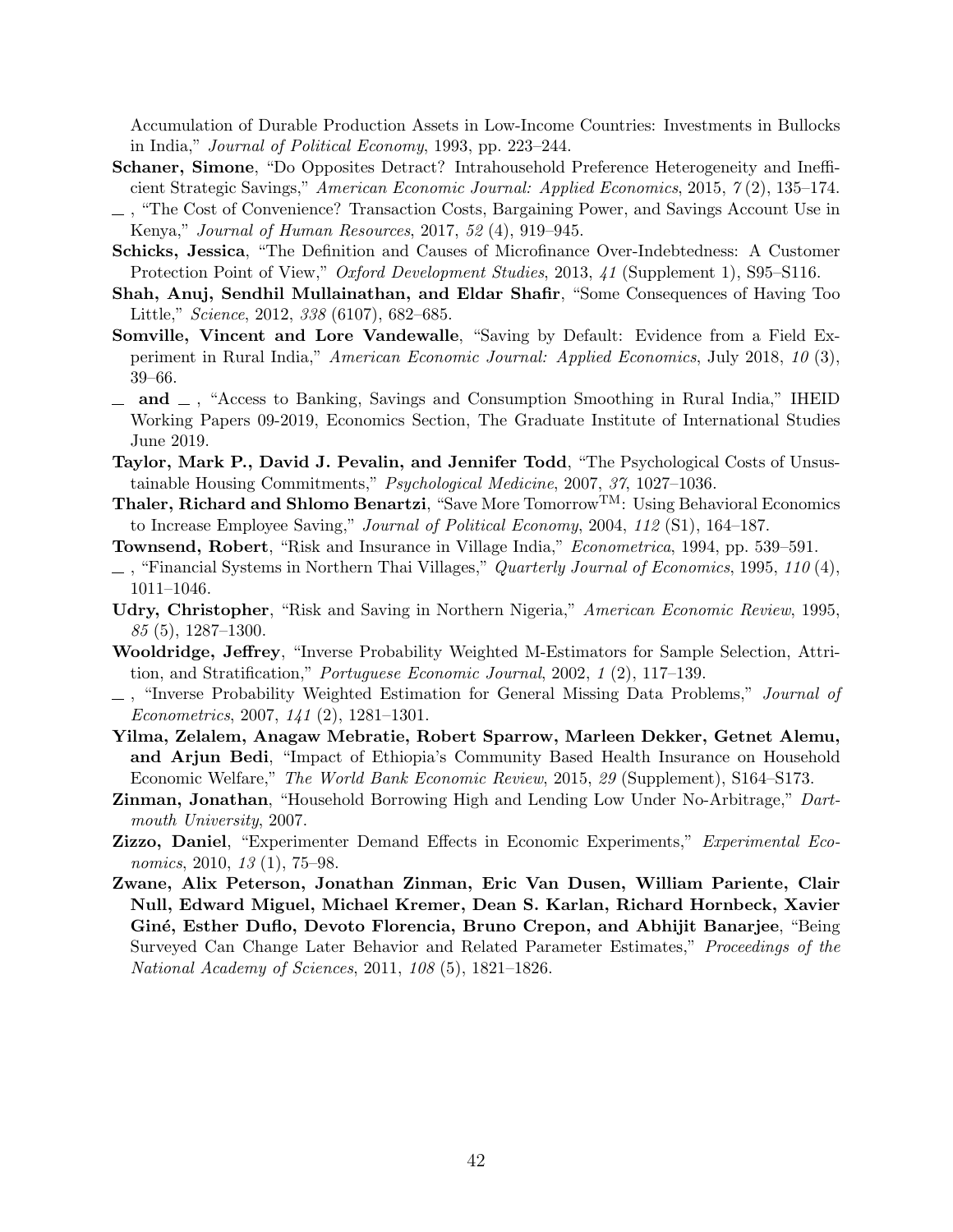|                                              |                | Full Sample         |                | Estimation Sample<br>(Excluding Attritors) |                      | Attritors vs. Non-Attritors |
|----------------------------------------------|----------------|---------------------|----------------|--------------------------------------------|----------------------|-----------------------------|
|                                              | (1)<br>Control | (2)<br>Difference:  | (3)<br>Control | (4)<br>Difference:                         | (5)<br>Non-Attritors | (6)<br>Difference:          |
|                                              | group          | treatment - control | group          | $treatment - control$                      |                      | attritors - non-attritors   |
| Age                                          | 43.29          | 0.10                | 43.44          | 0.13                                       | 43.52                | $-1.20**$                   |
|                                              | (11.61)        | (0.44)              | (11.56)        | (0.47)                                     | (11.58)              | (0.49)                      |
| Years of education                           | 9.81           | $-0.16$             | 9.76           | $-0.13$                                    | 9.68                 | 0.21                        |
|                                              | (3.12)         | (0.16)              | (3.08)         | (0.16)                                     | (3.08)               | (0.14)                      |
| Household size                               | 4.27           | 0.06                | 4.30           | 0.05                                       | 4.33                 | $-0.15*$                    |
|                                              | (1.73)         | (0.07)              | (1.69)         | (0.07)                                     | (1.73)               | (0.08)                      |
| Per capita monthly                           | 79,955         | 564                 | 79,419         | $986\,$                                    | 80,047               | 1,926                       |
| household income                             | (64, 495)      | (2, 493)            | (65, 695)      | (2,621)                                    | (62,095)             | (2, 482)                    |
|                                              | [66,000]       | [1,500]             | [65, 428]      | [1,738]                                    | [66, 667]            | [3, 333]                    |
| Has prior savings account                    | 0.32           | 0.00                | 0.32           | 0.01                                       | 0.33                 | $-0.00$                     |
|                                              | (0.47)         | (0.02)              | (0.47)         | (0.02)                                     | (0.47)               | (0.02)                      |
| Total financial savings amount               | 189,424        | 2,792               | 190,908        | $-1,490$                                   | 189,961              | 8,867                       |
|                                              | (420, 259)     | (16,536)            | (428, 491)     | (18,035)                                   | (447, 194)           | (21, 114)                   |
|                                              | [80,000]       | [0]                 | [80,000]       | [0]                                        | [80,000]             | $[-8,000]$                  |
| Total financial savings amount               | 147,698        | $-2,329$            | 147,522        | $-2,428$                                   | 145,979              | 1,562                       |
| (winsorized at the top and<br>bottom $5\%$ ) | (177, 279)     | (7,894)             | (177, 776)     | (8, 439)                                   | (175, 189)           | (8, 435)                    |
| Total financial savings                      | 1.63           | 0.07                | 1.64           | 0.07                                       | 1.68                 | $-0.07$                     |
| categories                                   | (1.06)         | (0.05)              | (1.07)         | (0.05)                                     | (1.11)               | (0.05)                      |
| Short-term borrowing amount                  | 119,013        | $-17,988$           | 117,706        | $-16,138$                                  | 107,447              | $-55.61$                    |
|                                              | (457,596)      | (15, 964)           | (442,591)      | (16,822)                                   | (407,207)            | (18, 342)                   |
|                                              | [0]            | [0]                 | [0]            | [0]                                        | $[0]$                | [0]                         |
| Short-term borrowing amount                  | 65,184         | $-2,996$            | 66,203         | $-4,072$                                   | 63,615               | $-2,516$                    |
| (winsorized at the top $5\%$ )               | (129, 852)     | (5,033)             | (130, 863)     | (5,090)                                    | (128, 669)           | (5,850)                     |
| Short-term borrowing                         | 0.91           | 0.03                | 0.91           | 0.05                                       | 0.94                 | $-0.05$                     |
| categories                                   | (1.13)         | (0.05)              | (1.12)         | (0.05)                                     | (1.15)               | (0.05)                      |
| Short-term lending amount                    | 96,632         | 8,769               | 98,677         | 7,565                                      | 103,486              | $-8,539$                    |
|                                              | (315, 807)     | (10,519)            | (331,528)      | (11,608)                                   | (307,095)            | (9,905)                     |
|                                              | [13,000]       | [2,000]             | [15,000]       | $[-900]$                                   | [14,500]             | $[-700]$                    |
| Short-term lending amount                    | 68,763         | 5,879               | 68,052         | 6,426                                      | 72,137               | 2,864                       |
| (winsorized at the top $5\%$ )               | (113, 236)     | (4, 461)            | (111, 995)     | (4,749)                                    | (119,822)            | (5,309)                     |
| Short-term lending categories                | 1.07           | 0.06                | 1.08           | 0.05                                       | 1.11                 | $-0.00$                     |
|                                              | (1.20)         | (0.05)              | (1.19)         | (0.05)                                     | (1.22)               | (0.05)                      |
| Need to cut back consumption                 | 0.70           | 0.01                | 0.70           | 0.01                                       | 0.71                 | $-0.02$                     |
|                                              | (0.46)         | (0.02)              | (0.46)         | (0.02)                                     | (0.45)               | (0.02)                      |
| Anxious about financial future               | 2.90           | 0.04                | 2.91           | 0.03                                       | 2.93                 | $-0.05$                     |
|                                              | (0.97)         | (0.04)              | (0.97)         | (0.05)                                     | (0.97)               | (0.05)                      |
| Recent economic difficulty                   | $5.03\,$       | 0.14                | 5.00           | 0.18                                       | 5.12                 | 0.02                        |
|                                              | (2.79)         | (0.12)              | (2.78)         | (0.13)                                     | (2.77)               | (0.12)                      |
| Regretted not saving more                    | 0.68           | 0.02                | 0.68           | 0.02                                       | 0.69                 | $-0.00$                     |
|                                              | (0.47)         | (0.02)              | (0.47)         | (0.02)                                     | (0.46)               | (0.02)                      |
| Socially taxed                               | $0.26\,$       | $0.00\,$            | $0.26\,$       | $0.00\,$                                   | $0.26\,$             | $0.00\,$                    |
|                                              | (0.44)         | (0.01)              | (0.44)         | (0.02)                                     | (0.44)               | (0.02)                      |
| Household conflicts over money               | 0.30           | $-0.02$             | $0.30\,$       | $-0.02$                                    | $0.29\,$             | $-0.02$                     |
|                                              | (0.46)         | (0.02)              | (0.46)         | (0.02)                                     | (0.45)               | (0.02)                      |
| Economic shock                               | $0.29\,$       | $-0.00$             | $0.29\,$       | $-0.00$                                    | $0.29\,$             | $-0.02$                     |
|                                              | (0.45)         | (0.02)              | (0.46)         | (0.02)                                     | (0.46)               | (0.02)                      |
| Attrition                                    | 0.12           | $0.03**$            |                |                                            |                      |                             |
|                                              | (0.33)         | (0.01)              |                |                                            |                      |                             |
| Number of individuals                        | 1,488          | 4,175               | 1,304          | 3,582                                      | 3,582                | 4,175                       |

## Table 1: Baseline Summary Statistics and Balance of Randomization

Notes: Columns (1) and (3) show the control group mean for the full sample and for the sample excluding attritors respectively, with medians in brackets. Columns (2) and (4) show the coefficients of regressions as well as coefficients of median regressions in brackets of the pre-treatment variable in question on a treatment dummy. Column (5) shows the mean among non-attritors as well as the median in brackets. Column (6) shows the coefficients of OLS regressions as well as median regressions in brackets of the pre-treatment variable in question on the attrition dummy. Standard errors clustered at the group level in parentheses. All financial figures are in Chilean pesos. 500 Chilean pesos = about 1 USD in 2009. The variables "anxious about financial future" and "recent economic difficulty" range from 1 to 4 and 1 to 10 respectively. Level of significance: \*\*\* p<0.01, \*\* p<0.05, \* p<0.1.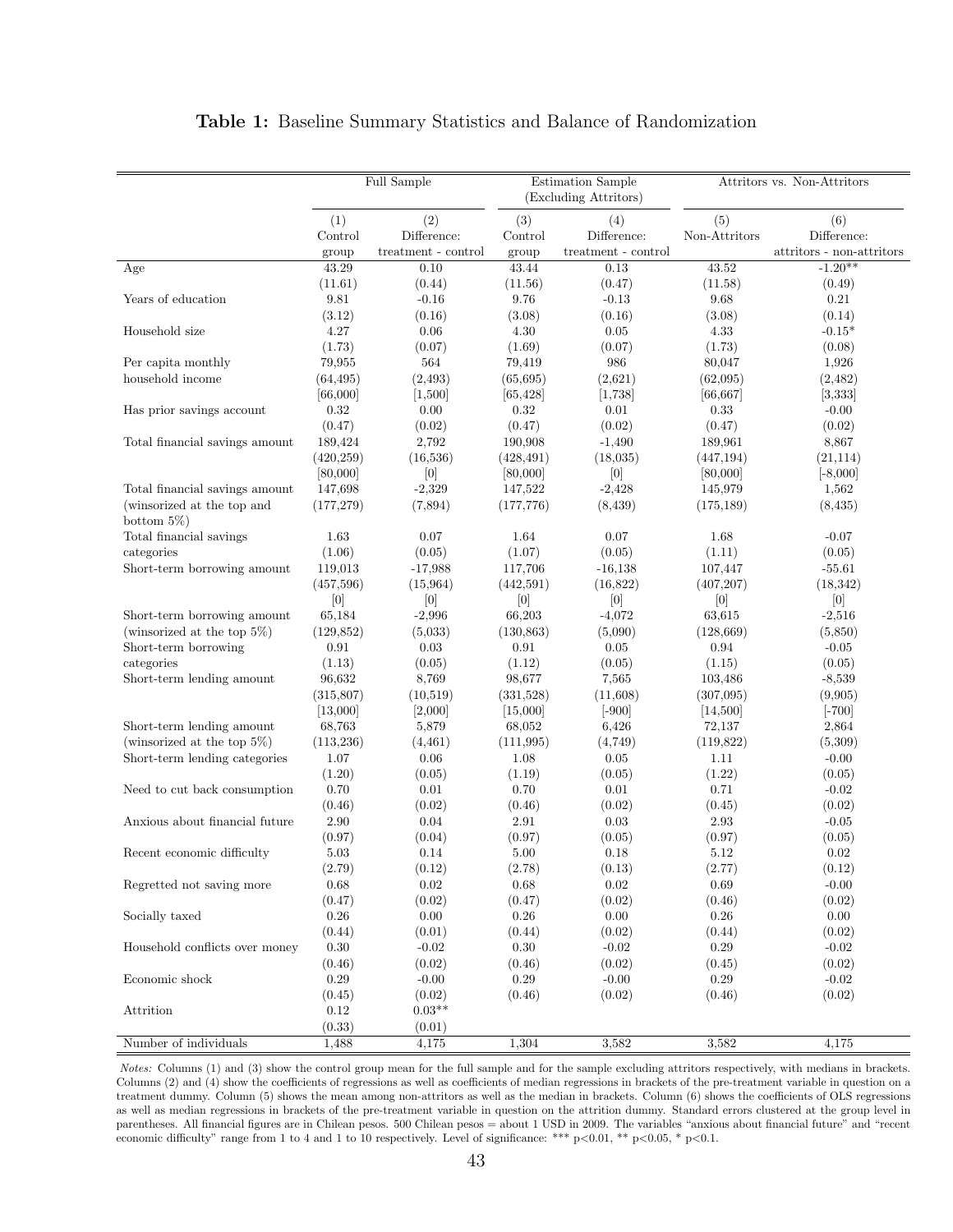|                                                   | (1)         | (2)         | (3)       | (4)          |
|---------------------------------------------------|-------------|-------------|-----------|--------------|
|                                                   | Total       | Owed to     | Owed to   | Owed to      |
|                                                   | short-term  | family and  | service   | business     |
|                                                   | borrowing   | friends     | providers | contacts and |
|                                                   |             |             |           | institutions |
|                                                   |             |             |           |              |
| <b>Panel A:</b> Probability of Any Borrowing      |             |             |           |              |
| Account $\times$ post                             | $-0.047*$   | $-0.063***$ | $-0.034$  | 0.008        |
|                                                   | (0.027)     | (0.022)     | (0.023)   | (0.018)      |
| Control mean                                      | 0.375       | 0.174       | 0.206     | 0.122        |
|                                                   |             |             |           |              |
| <b>Panel B:</b> Amounts (Winsorized at Top 5%)    |             |             |           |              |
| $Account \times post$                             | $-12,163**$ | $-6,360***$ | 303       | $-1,007$     |
|                                                   | (5,803)     | (2,367)     | (1,381)   | (1,909)      |
| Control mean                                      | 61,223      | 16,304      | 10,976    | 8,739        |
|                                                   |             |             |           |              |
| <b>Panel C:</b> Inverse Hyperbolic Sine of Amount |             |             |           |              |
| Account $\times$ post                             | $-0.491$    | $-0.730***$ | $-0.142$  | $-0.005$     |
|                                                   | (0.350)     | (0.269)     | (0.262)   | (0.204)      |
| Control mean                                      | 4.582       | 2.118       | 2.347     | 1.468        |
|                                                   |             |             |           |              |
| Individual FE                                     | Yes         | Yes         | Yes       | Yes          |
| Individuals                                       | 3,551       | 3,535       | 3,537     | 3,545        |
| Observations                                      | 7,102       | 7,070       | 7,074     | 7,090        |

Table 2: Effects on Short-Term Borrowing

Notes: Panel A shows the effect on the probability of any borrowing. Panel B on the amount borrowed winsorized at 5% and Panel C on the inverse hyperbolic sine (IHS) of the amount lent. Column (1) displays the impact on total short-term borrowing, while Columns (2) - (4) present three different components of short-term borrowing. The aggregated variable will have a missing value only if the values of each of its components are missing, which accounts for varying observation counts across dependent variables. Individual fixed effects are included in each specification. Standard errors clustered at the group level in parentheses. All financial figures are in Chilean pesos. 500 Chilean pesos  $=$  about 1 USD in 2009. Level of significance: \*p<0.1, \*\*p<0.05, \*\*\*p<0.01. Appendix Table A4 shows additional results for non-winsorized amounts, winsorized at 1%, and number of categories. For ANCOVA estimation, see Appendix Table A5.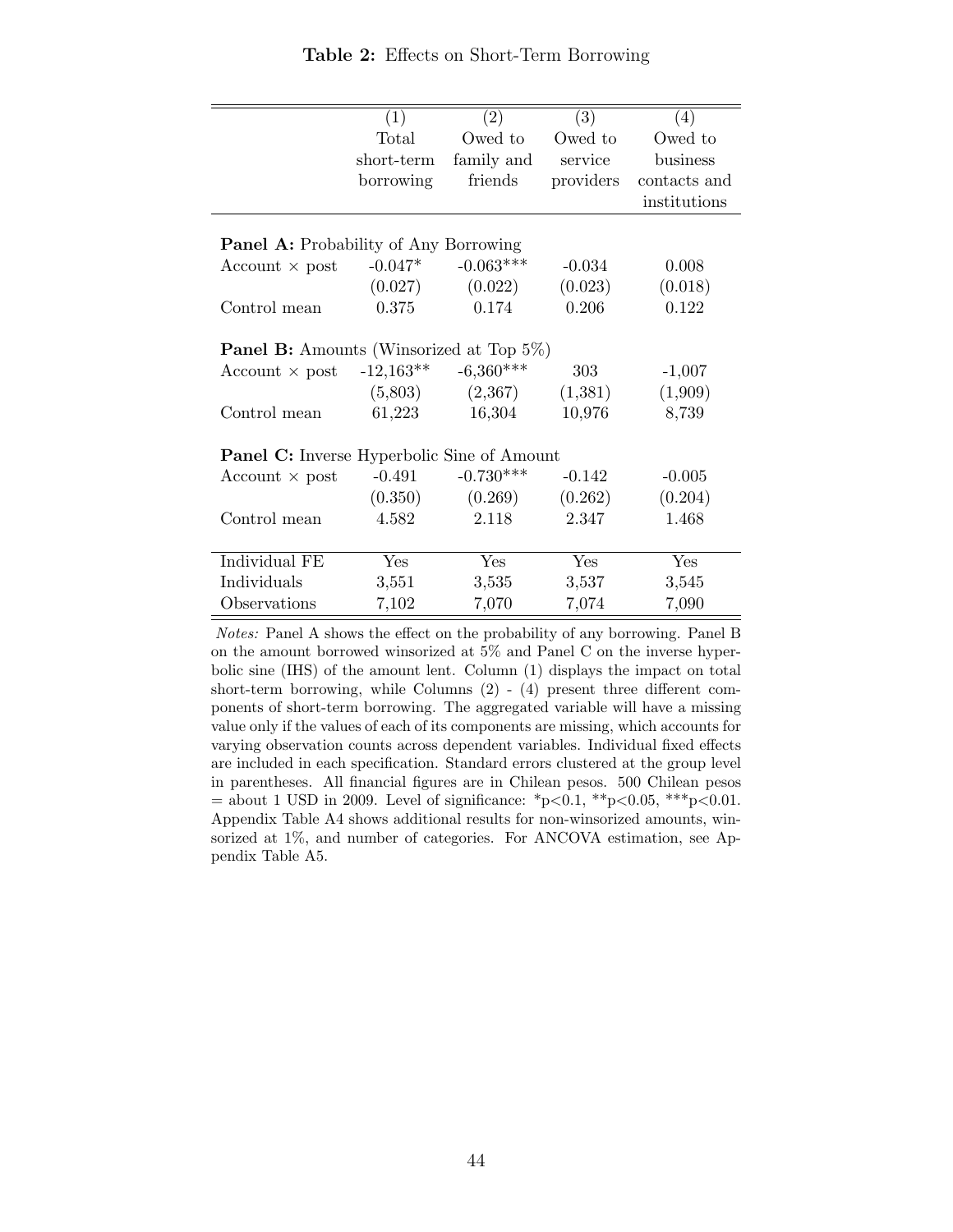|                            | $\mathbf{1}$ | $\left( 2\right)$ | (3)       | $\left(4\right)$ | (5)                  | (6)        | (7)        | (8)      |
|----------------------------|--------------|-------------------|-----------|------------------|----------------------|------------|------------|----------|
|                            | Meals        | Meat              | Medicines | School           | Clothing             | School     | Public     | Eating   |
|                            |              |                   |           | supplies         |                      | snacks     | transport  | out      |
| $Account \times post$      | $-0.013$     | $-0.085**$        | $-0.013$  | $-0.038$         | $-0.053$             | $-0.043**$ | $-0.103**$ | $-0.018$ |
|                            | (0.027)      | (0.040)           | (0.035)   | (0.026)          | (0.043)              | (0.021)    | (0.042)    | (0.045)  |
| Control mean               | 0.146        | 0.530             | 0.274     | 0.144            | 0.610                | 0.111      | 0.473      | 0.447    |
| Individual FE              | Yes          | Yes               | Yes       | Yes              | $\operatorname{Yes}$ | Yes        | Yes        | Yes      |
| Individuals                | 1,428        | 1,424             | 1,423     | 1,416            | 1,423                | 1,414      | 1,424      | 1,403    |
| Observations               | 2,856        | 2,848             | 2,846     | 2,832            | 2,846                | 2,828      | 2,848      | 2,806    |
| AES: $-0.111**$<br>(0.055) |              |                   |           |                  |                      |            |            |          |

Table 3: Consumption Cutbacks in the Face of Economic Shocks

Notes: Participants were asked whether they had to cut back consumption of eight different categories due to economic difficulties in the preceding three months. This table reports results for regressions where the outcome is <sup>a</sup> dummy that equals 1 when the answer is yes for <sup>a</sup> particular category. The sample is restricted to participants who report having faced an economic shock in the three months preceding the follow-up survey. (For the same analysis without any sample restriction see Table A8). The average effect size (AES) reported in the final row is calculated as discussed in Section 2.2. Individual fixed effects are included in each specification (including in the calculation of AES). Standard errors clustered at the group level in parentheses. Level of significance: \*\*\* <sup>p</sup><sup>&</sup>lt;0.01, \*\* <sup>p</sup><sup>&</sup>lt;0.05, \* <sup>p</sup><0.10. For ANCOVA estimation, seeAppendix Table A9.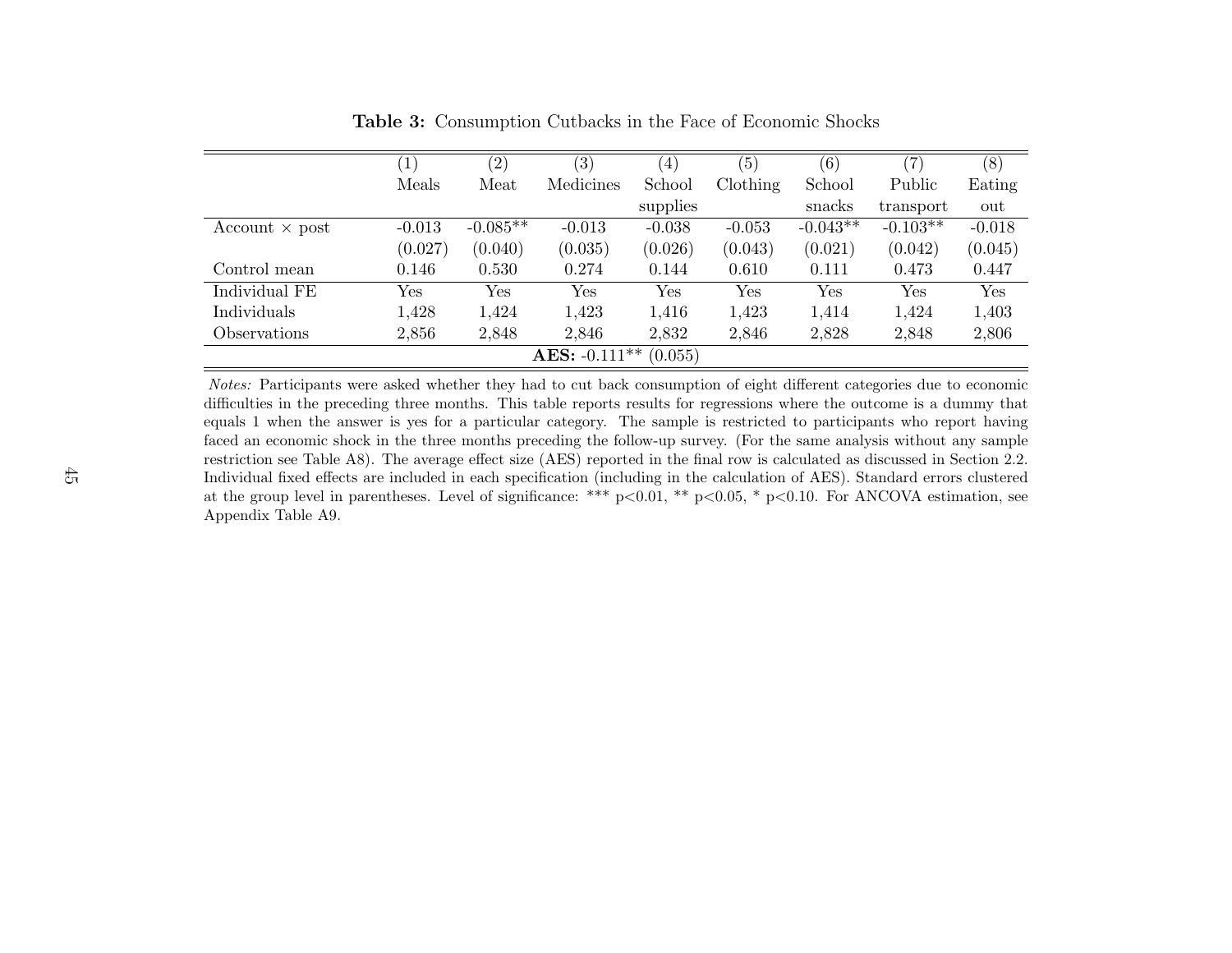|                                                                   | (1)                    | (2)                         | (3)            | (4)         | (5)          | (6)       |
|-------------------------------------------------------------------|------------------------|-----------------------------|----------------|-------------|--------------|-----------|
|                                                                   | Total                  | Lent to                     | Lent to        | Total       | Lent to      | Lent to   |
|                                                                   |                        | lending family and business |                | lending     | family and   | business  |
|                                                                   |                        | friends                     | contacts       |             | friends      | contacts  |
|                                                                   |                        |                             |                |             |              |           |
| <b>Panel A:</b> Probability of Any Lending                        |                        |                             |                |             |              |           |
| Account $\times$ post $\times$ (baseline: regret not saving more) |                        |                             |                | $-0.096**$  | $-0.118***$  | $-0.062$  |
|                                                                   |                        |                             |                | (0.043)     | (0.042)      | (0.045)   |
| Account $\times$ post                                             | $-0.024$               | $-0.019$                    | $-0.015$       | 0.040       | 0.060        | 0.028     |
|                                                                   | (0.024)                | (0.024)                     | (0.022)        | (0.039)     | (0.038)      | (0.040)   |
| Control mean                                                      | 0.541                  | 0.255                       | 0.406          | 0.541       | 0.255        | 0.406     |
| <b>Panel B:</b> Amounts (Winsorized at the Top $5\%$ )            |                        |                             |                |             |              |           |
| Account $\times$ post $\times$ (baseline: regret not saving more) |                        |                             |                | $-27,775**$ | $-18,568***$ | $-6,810$  |
|                                                                   |                        |                             |                | (11,515)    | (6,862)      | (5,889)   |
| Account $\times$ post                                             | $-3,344$               | $-5,668$                    | 2,137          | 15,740      | 6,799        | 7,129     |
|                                                                   | (5,777)                | (3,440)                     | (2,787)        | (10, 238)   | (6,028)      | (4,989)   |
| Control mean                                                      | 81,813                 | 31,574                      | 38,421         | 81,813      | 31,574       | 38,421    |
|                                                                   |                        |                             |                |             |              |           |
| <b>Panel C:</b> Inverse Hyperbolic Sine of Amount                 |                        |                             |                |             |              |           |
| Account $\times$ post $\times$ (baseline: regret not saving more) |                        |                             |                | $-1.565**$  | $-1.655**$   | $-1.051*$ |
|                                                                   |                        |                             |                | (0.520)     | (0.499)      | (0.517)   |
| Account $\times$ post                                             | $-0.195$               | $-0.229$                    | $-0.017$       | 0.883       | 0.890        | 0.733     |
|                                                                   | (0.289)                | (0.281)                     | (0.246)        | (0.478)     | (0.455)      | (0.453)   |
| Control mean                                                      | 6.479                  | 3.046                       | 4.710          | 6.479       | 3.046        | 4.710     |
|                                                                   |                        |                             |                |             |              |           |
| Post $\times$ (baseline: regret not saving more)                  | $\overline{\text{No}}$ | N <sub>o</sub>              | N <sub>o</sub> | Yes         | Yes          | Yes       |
| Individual FE                                                     | Yes                    | Yes                         | Yes            | Yes         | Yes          | Yes       |
| Individuals                                                       | 3,555                  | 3,542                       | 3,535          | 3,510       | 3,497        | 3,490     |
| Observations                                                      | 7,110                  | 7,084                       | 7,070          | 7,020       | 6,994        | 6,980     |

Notes: Panel A shows the effect on the probability of any lending. Panel B on the amount lent winsorized at 5% and Panel C on the inverse hyperbolic sine (IHS) of the amount lent. Columns (1), (2), and (3) present the effect on total lending and its two components, lending to friends and family and lending to business contacts. Columns (4), (5) and (6) present the same outcomes for the subgroup of people who always or frequently regretted not saving more at baseline. The aggregated variable will have a missing value only if the values of each of its components are missing, which accounts for varying observation counts across dependent variables. Individual fixed effects are included in each specification. Standard errors clustered at the group level in parentheses. All financial figures are in Chilean pesos. 500 Chilean pesos = about 1 USD in 2009. Level of significance: \*\*\* p<0.01, \*\* p<0.05, \* p<0.10. Appendix Table A11 shows additional results for non-winsorized amounts, winsorized at 1%, and number of categories. For ANCOVA estimation, see Appendix Table A12.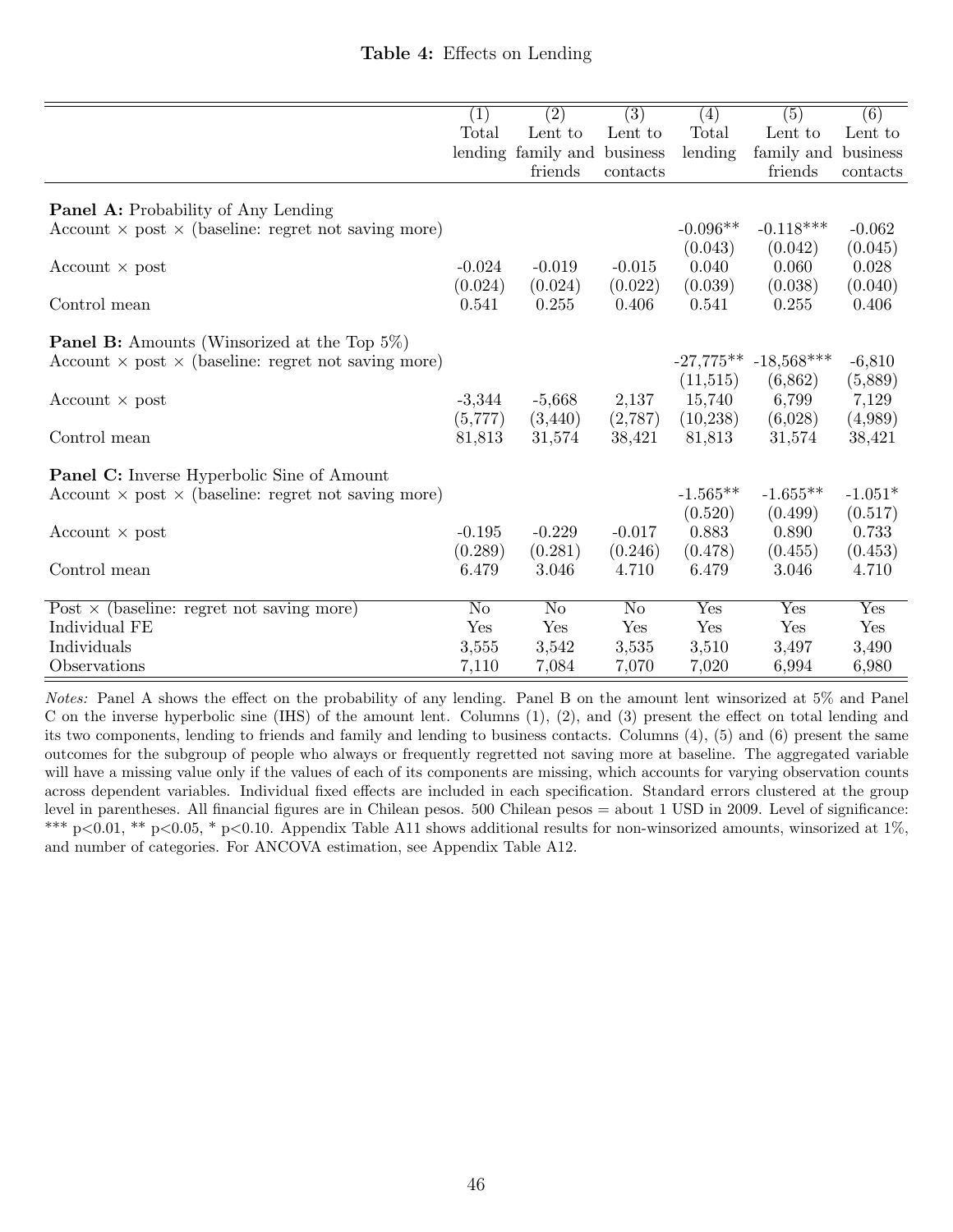|                                                                      | (1)<br>Probability of any savings | (2)<br>Amounts (winsorized at<br>$5\%$ ) | (3)<br>IHS of amounts |
|----------------------------------------------------------------------|-----------------------------------|------------------------------------------|-----------------------|
|                                                                      |                                   |                                          |                       |
| Panel A: Total Financial Savings                                     |                                   |                                          |                       |
| Account $\times$ post                                                | $0.120***$                        | $-13,703$                                | $0.910***$            |
|                                                                      | (0.027)                           | (8,982)                                  | (0.341)               |
| Control mean                                                         | 0.740                             | 183,269                                  | 9.358                 |
| Individuals                                                          | 3,555                             | 3,555                                    | 3,555                 |
| Observations                                                         | 7,110                             | 7,110                                    | 7,110                 |
| <b>Panel B:</b> Net Total Financial Savings (incl. Borrowing)        |                                   |                                          |                       |
| Account $\times$ post                                                | $0.082***$                        | 14,797                                   | $1.064**$             |
|                                                                      | (0.025)                           | (16, 440)                                | (0.524)               |
| Control mean                                                         | 0.554                             | $-330$                                   | 2.980                 |
| Individuals                                                          | 3,577                             | 3,577                                    | 3,577                 |
| Observations                                                         | 7,154                             | 7,154                                    | 7,154                 |
| <b>Panel C:</b> Total Financial Assets (incl. Borrowing and Lending) |                                   |                                          |                       |
| Account $\times$ post                                                | $0.057**$                         | 8,395                                    | 0.693                 |
|                                                                      | (0.023)                           | (18,093)                                 | (0.524)               |
| Control mean                                                         | 0.656                             | 99,801                                   | 5.203                 |
| Individuals                                                          | 3,580                             | 3,580                                    | 3,580                 |
| Observations                                                         | 7,160                             | 7,160                                    | 7,160                 |
| Individual FE                                                        | Yes                               | Yes                                      | Yes                   |

Notes: Panel <sup>A</sup> shows total financial savings (see Section 2.3 for categories included in total financial savings). Net total financial savings in Panel B is total financial savings minus total financial debt. Net total financial assets in Panel C is total financial savings minus total financial debt <sup>p</sup>lus total lending as <sup>a</sup> form of saving. Column (1) displays the effect on the probability of any savings,Column (2) on the amount of savings winsorized at 5% and Column (3) on the inverse hyperbolic sine (IHS)of the amount of saving.Winsorization is at the top for variables that are strictly positive (Panel A), and at the top and bottom for variables that can take negative values (Panels <sup>B</sup> and C). Number of observations varies slightly since the aggregated variables only have <sup>a</sup> missing value if the values of each component is missing. Individual fixed effects are included in each specification. Standard errors clustered at the group level in parentheses. All financial figures are in Chilean pesos. 500 Chilean pesos <sup>=</sup> about <sup>1</sup> USD in 2009. Level of significance: \*p<0.1, \*\*p<0.05, \*\*\*p<0.01. Appendix Table A13 shows additional results for non-winsorized amounts, winsorized at 1%, and number ofcategories. For ANCOVA estimation, see Appendix Table A14.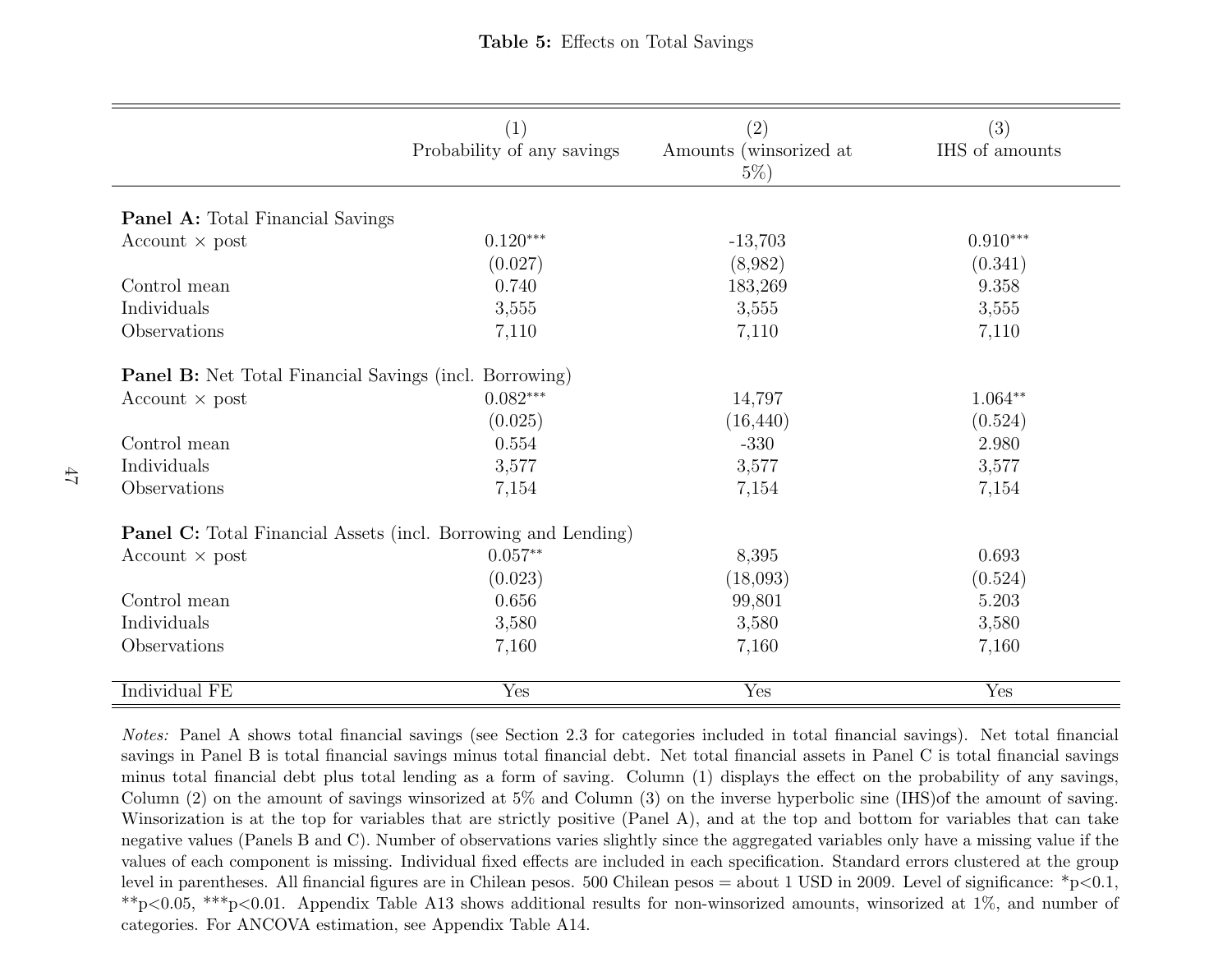|                       | (1)                        |                 |
|-----------------------|----------------------------|-----------------|
|                       | Anxiety about              | Recent economic |
|                       | financial future           | difficulty      |
| $Account \times post$ | $-0.112*$                  | $-0.086*$       |
|                       | (0.060)                    | (0.052)         |
| Control mean          | $-0.126$                   | 0.112           |
| Individual FE         | Yes                        | Yes             |
| Individuals           | 3,519                      | 3,515           |
| Observations          | 7,038                      | 7,030           |
|                       | AES: $-0.101**$<br>(0.047) |                 |

Table 6: Subjective Well-Being

Notes: Both "anxiety about financial future" and "recent economic difficulty" are expressed in standard deviations. The overall average effect size (AES) on well-being is reported in the final row of the table, which is calculated as discussed in Section 2.2. Individuals are excluded in case of non-response to a particular question, which explains the differences in the number of observations. Individual fixed effects are included in each specification (including the calculation of AES). Standard errors clustered at the group level in parentheses. Level of significance: \*\*\*  $p<0.01$ , \*\*  $p<0.05$ , \*  $p<0.1$ . For AN-COVA estimation, see Appendix Table A17.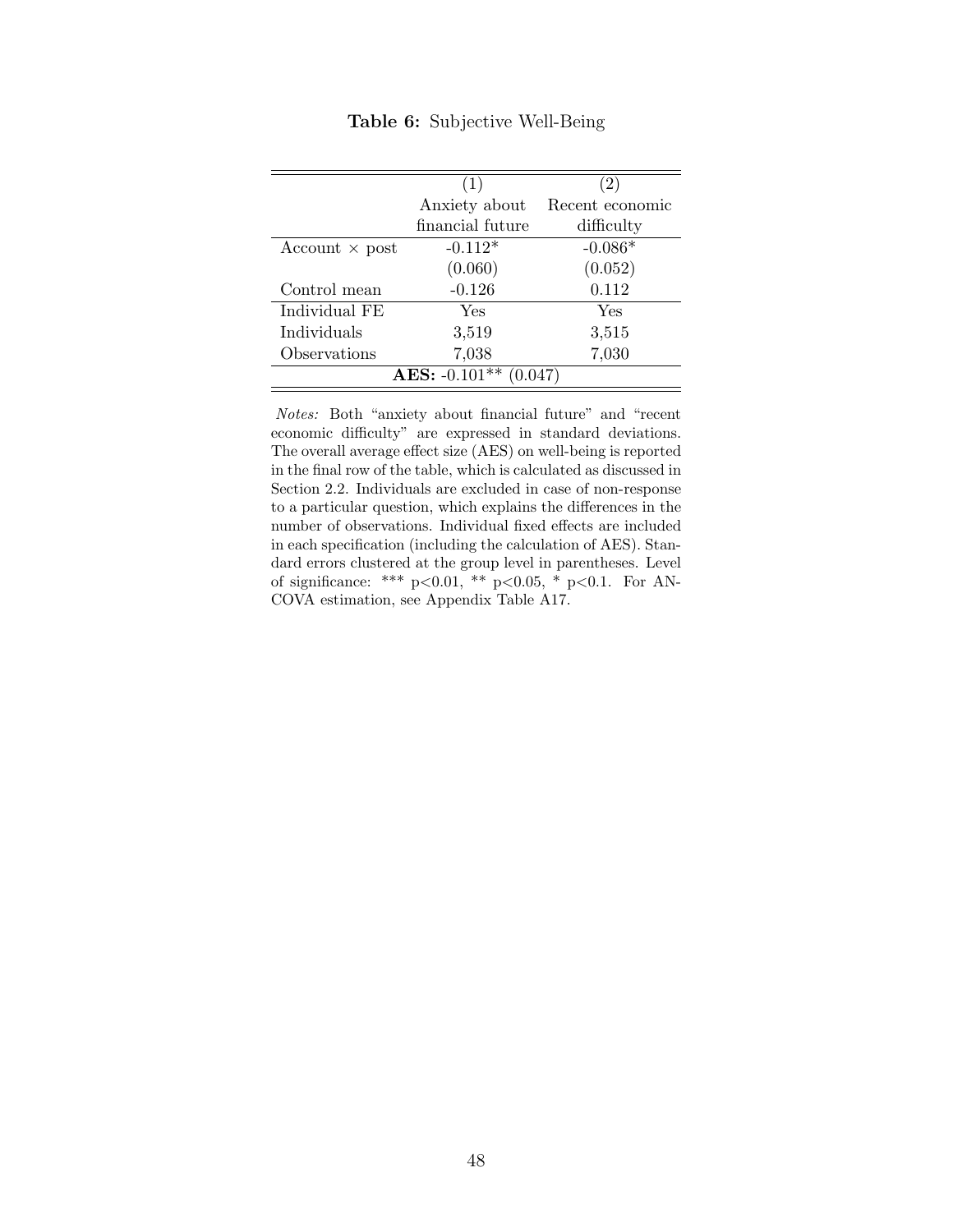|                                   | (1)         | (2)          | (3)         |
|-----------------------------------|-------------|--------------|-------------|
|                                   | Take-up     | Take-up      | Take-up     |
| Female                            | $0.077**$   | 0.065        | 0.064       |
|                                   | (0.038)     | (0.040)      | (0.040)     |
| Age                               | $0.027***$  | $0.028***$   | $0.029***$  |
|                                   | (0.006)     | (0.006)      | (0.006)     |
| Age <sup>2</sup>                  | $-0.000***$ | $-0.000$ *** | $-0.000***$ |
|                                   | (0.000)     | (0.000)      | (0.000)     |
| Years of education                | 0.006       | 0.006        | 0.006       |
|                                   | (0.004)     | (0.004)      | (0.004)     |
| Children at home                  | $-0.011$    | $-0.015$     | $-0.014$    |
|                                   | (0.009)     | (0.009)      | (0.009)     |
| ln(Income per capita)             | 0.004       | $-0.002$     | $-0.002$    |
|                                   | (0.019)     | (0.019)      | (0.019)     |
| Has prior savings account         | 0.036       | 0.028        | 0.027       |
|                                   | (0.022)     | (0.022)      | (0.022)     |
| Head of household                 |             | $-0.045*$    | $-0.046*$   |
|                                   |             | (0.025)      | (0.025)     |
| Conflicts with partner over money |             | $0.046*$     | $0.046*$    |
|                                   |             | (0.024)      | (0.024)     |
| Socially taxed                    |             | $0.058**$    |             |
|                                   |             | (0.024)      |             |
| Regrets not saving more           |             | 0.005        | 0.005       |
|                                   |             | (0.025)      | (0.025)     |
| Hyperbolic preferences            |             | $0.052**$    | $0.052**$   |
|                                   |             | (0.025)      | (0.025)     |
| Fear savings stolen in the home   |             | 0.002        | 0.001       |
|                                   |             | (0.035)      | (0.035)     |
| Lent to family or friends         |             |              | $0.044*$    |
|                                   |             |              | (0.024)     |
| Owes to family or friends         |             |              | $-0.028$    |
|                                   |             |              | (0.025)     |
| Constant                          | $-0.460$    | $-0.449$     | $-0.440$    |
|                                   | (0.282)     | (0.282)      | (0.285)     |
| Mean take-up                      | 0.393       | 0.397        | 0.397       |
| R-squared                         | 0.028       | 0.039        | 0.039       |
| Observations                      | 2,148       | 2,055        | 2,055       |

Table 7: Take-up of the Account

Notes: Linear probability regressions among individuals who were offered an account and were present in both surveys, regressing baseline characteristics on take-up. Take-up is defined as actively using the account beyond the minimum opening deposit. "Children at home" is the total number of individuals aged 18 years or younger living at home. Individuals are excluded in case of non-response to a particular question, which explains the lower number of observations in Columns (2)-(3). Standard errors clustered at the group level in parentheses. Level of significance: \*\*\*  $p<0.01$ , \*\*  $p<0.05$ , \*  $p<0.1$ .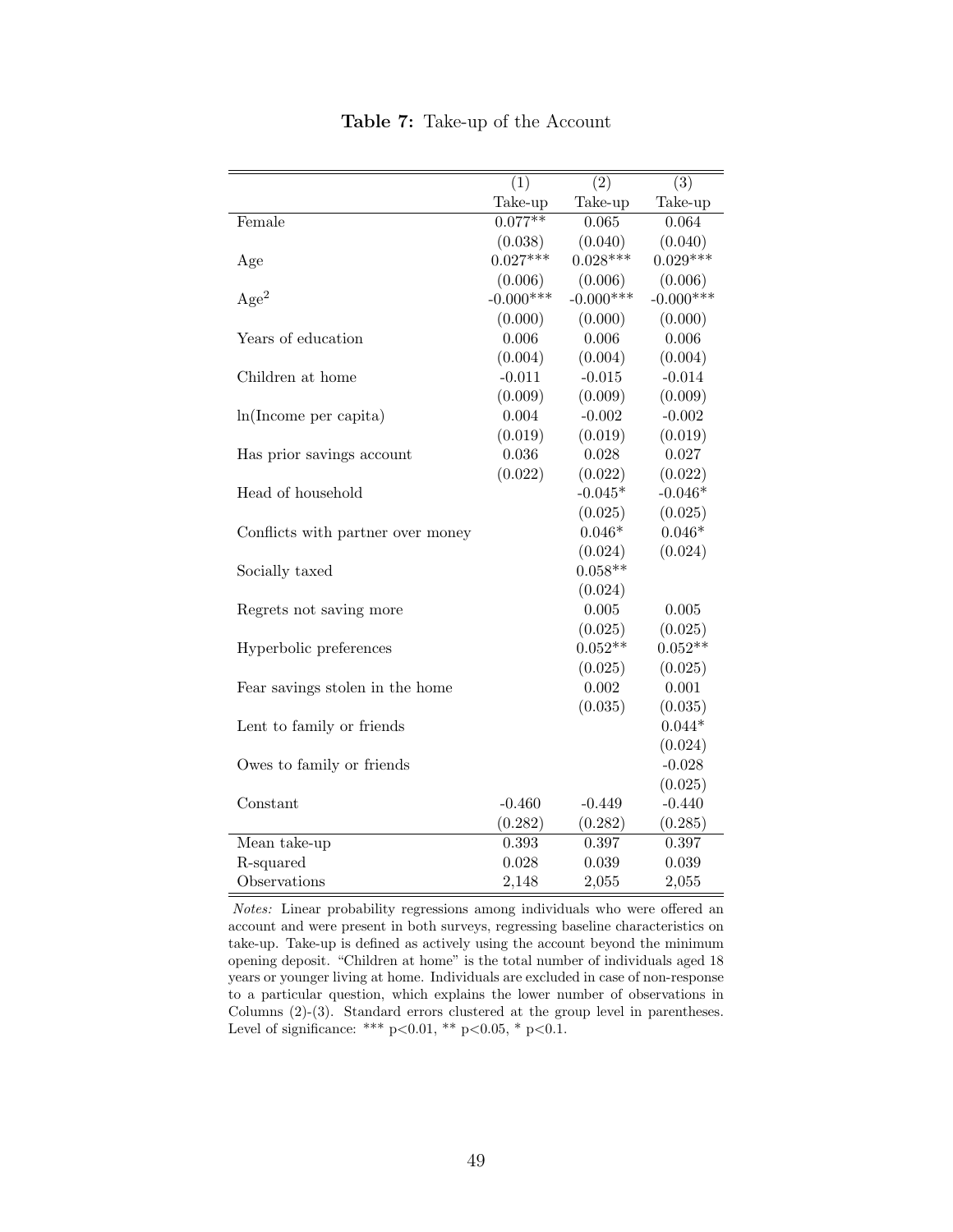|                                     | (1)             | (2)        | (3)        | (4)        | (5)         |
|-------------------------------------|-----------------|------------|------------|------------|-------------|
|                                     | Short-term      | Short-term | Anxiety    | Recent     | Consumption |
|                                     | borrowing       | borrowing  | about      | economic   | cutback     |
|                                     | amount          | categories | financial  | difficulty | categories  |
|                                     | (winsorized 5%) |            | future     |            |             |
| Account $\times$ post               | $-9,386.771$    | $-0.145**$ | $-0.044$   | $-0.093$   | $-0.451**$  |
|                                     | (6,971.834)     | (0.063)    | (0.068)    | (0.061)    | (0.214)     |
| Additional peer group $\times$ post | $-5,114.876$    | 0.028      | $-0.125**$ | 0.014      | 0.149       |
|                                     | (6,304.074)     | (0.059)    | (0.059)    | (0.062)    | (0.202)     |
| Control mean                        | 61,223          | 0.571      | $-0.126$   | 0.112      | 2.138       |
| Individual FE                       | Yes             | <b>Yes</b> | Yes        | Yes        | Yes         |
| Individuals                         | 3,551           | 3,554      | 3,519      | 3,515      | 1,433       |
| Observations                        | 7,102           | 7,108      | 7,038      | 7,030      | 2,866       |

Table 8: Differential Effects by Type of Account

Notes: Regressions for the key results from Tables 2, <sup>3</sup> and 6. The first row shows treatment effects for those with just the savings account, the second row shows the difference of the effects for those with the additional peer group support. The outcome variable in Column (5) is the total number of categories of spending <sup>a</sup> participant had to cut back on and the sample is the same as in Table 3. Individuals are excluded in case of non-response to <sup>a</sup> particular question, which explains the differences in the number of observations. Individual fixed effects are included in each specification. Standard errors clustered at the group level in parentheses. All financial figuresare in Chilean pesos. 500 Chilean pesos = about 1 USD in 2009. Level of significance: \*\*\*  $p<0.01$ , \*\*  $p<0.05$ , \*  $p<0.1$ .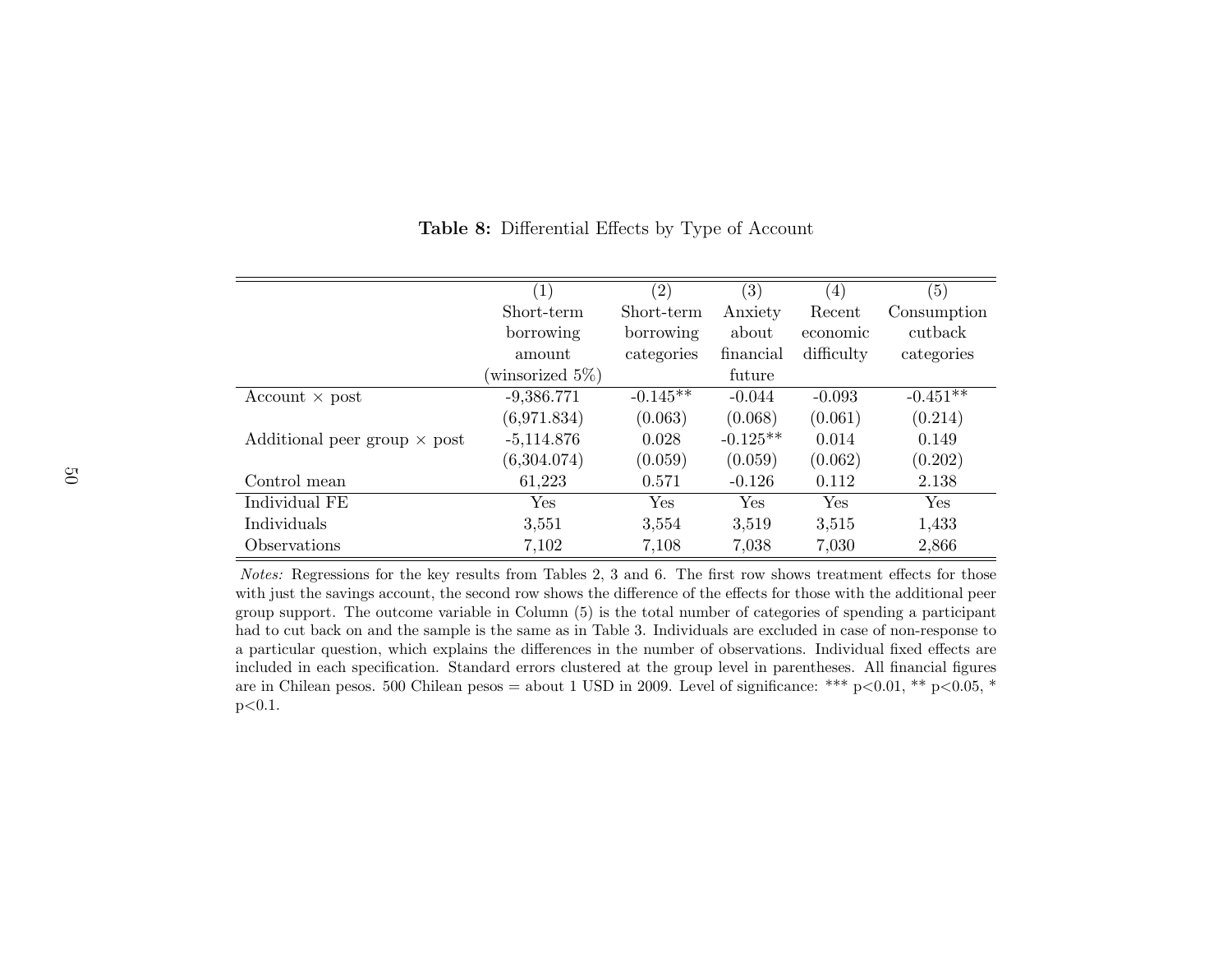# A Appendix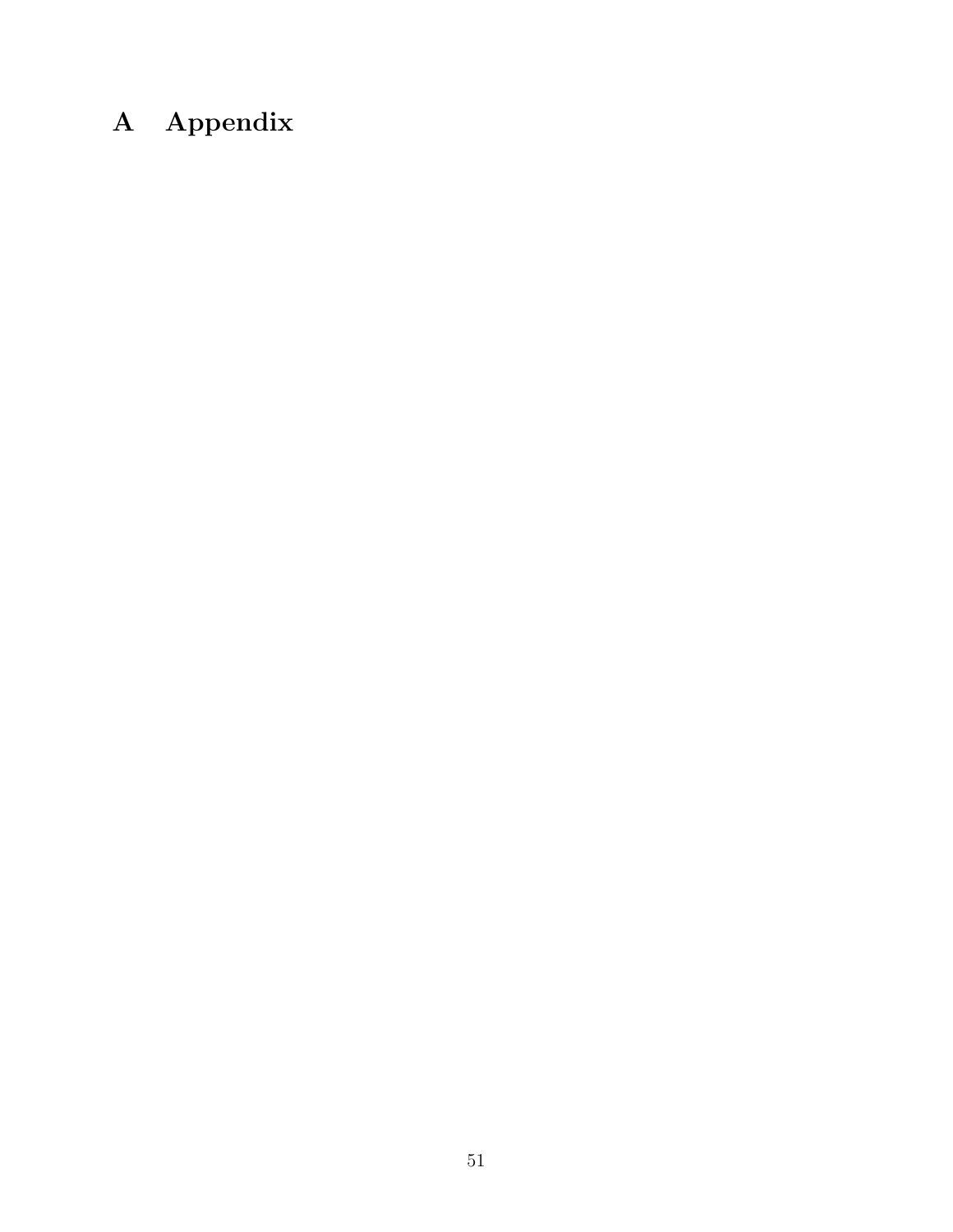## A.1 Heterogeneity Analysis

In this section, we analyze whether there are heterogeneous treatment effects for five subgroups of interest: Those who at the time of the baseline survey 1) regretted not having saved more, 2) already had a form of savings account, 3) were socially taxed, or 4) had conflicts with their partner over money, and 5) those who experienced an economic shock in the three months leading up to the follow-up survey.<sup>1</sup> Appendix Tables A23, A24, and A25 show the impact by subgroup on borrowing, lending, and saving outcomes respectively.<sup>2</sup> All of the following results have to be interpreted with caution, as the subgroups are of course not causal in nature and may correlate with a number of other individual characteristics or circumstances.

As discussed in Section 3.1 above, we see strong heterogeneous treatment effects for lending by whether or not participants regretted at baseline that they had not saved more. There is an increase in lending by those who did not have savings regrets and a decrease by those who did. This could suggest that the reason for the regret might be other-control problems, and that having access to a savings account allowed affected participants to protect themselves from lending their cash to others. At the same time, we see no clear differential impact by baseline regret on borrowing or savings outcomes.

Those who already had a bank account have a significantly stronger reduction in borrowing in 1 out of 30 specifications, and for lending in 3 out of 30 specifications. There is no significantly different effect for this subgroup on any of the savings outcomes. The fact that there is no systematically larger effect for this group is likely the result of the fact that the pre-existing accounts often had quite different characteristics than the study account. They were often highly illiquid, or tied to a particular spending purpose.

We analyze the differential impact by whether participants were socially taxed, based on previous findings by Dupas and Robinson (2013b). We find that those who were socially taxed at baseline see a significantly stronger reduction in borrowing in 8 out of 30 specifications and a significantly weaker reduction in lending in 2 out of 24 specifications. This suggests that those who were already socially taxed may have used the bank account to provide even more net credit to their network. There are no differential impacts on savings outcomes.

Within the subgroup that reported having an economic shock in the three months prior to the follow-up survey there is suggestive evidence for stronger impacts on all main outcomes: a significantly stronger decrease in borrowing for 2 out of 30 specifications and in lending for 10 out of 24 specifications, and a significantly greater increase in savings in 1 out of 20 specifications. This would suggest that the accounts were particularly impactful for those who were faced with an economic shock, consistent with a precautionary savings role.

Finally, we analyzed whether there are differential impacts by whether participants had conflicts with their partner over money. We do not find significantly different effects for any of our main outcomes, consistent with the finding discussed in the previous section that there were no significant impacts of the accounts on household dynamics.

<sup>1</sup>Subgroup 1 was already in our original analysis, subgroups 2-5 were suggested by referees.

<sup>2</sup>For consumption cutbacks and subjective well-being outcomes, none of the subgroups had statistically significant differential effects.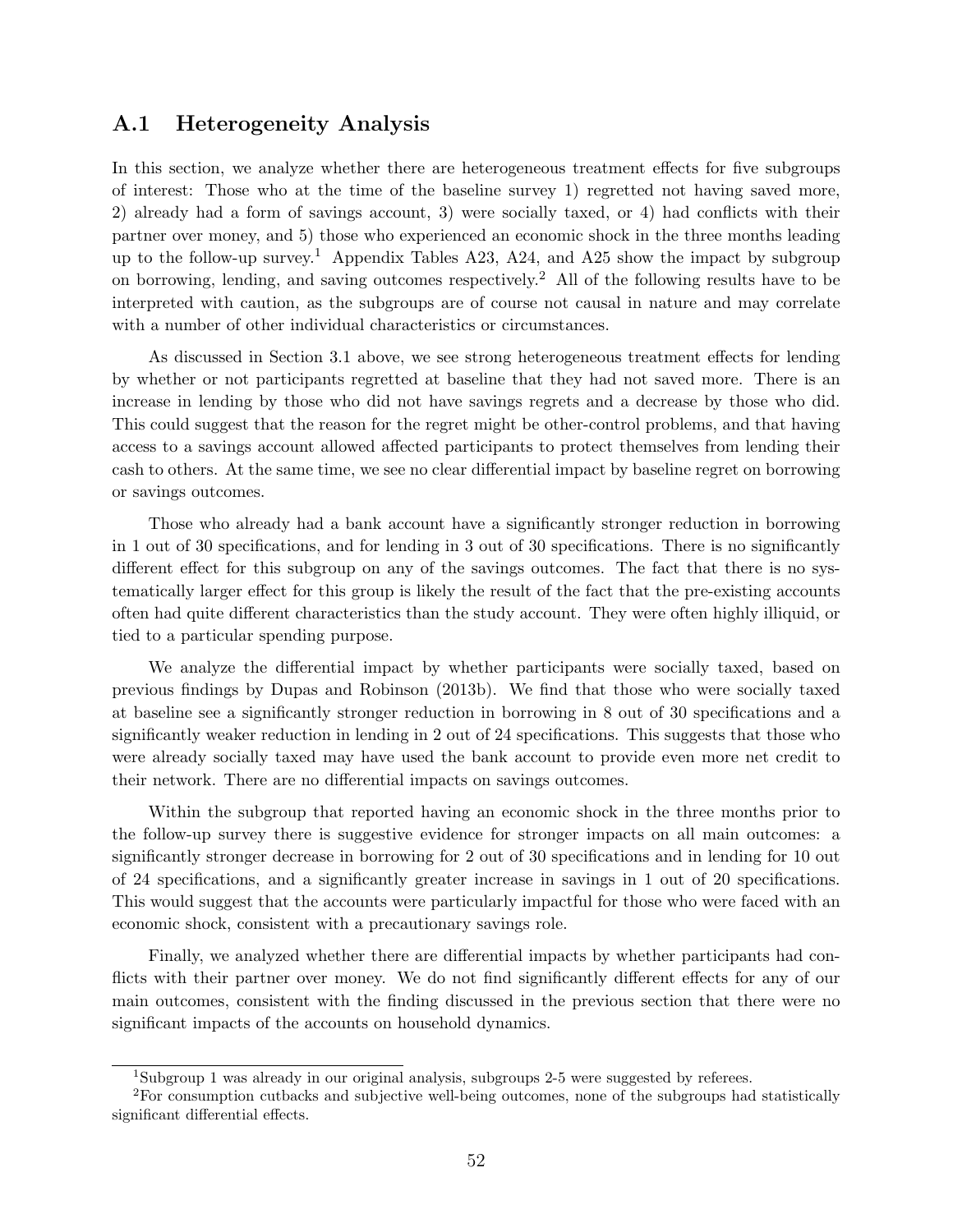| <b>Authors</b>                                              | Country,<br>Setting,<br><b>Target</b><br>Population                               | Account<br>Type                                                                        | Opening $\&$<br>Withdrawal<br>Fees,<br>Minimum<br><b>Balance</b>                                            | Take-<br>up<br>Rate | <b>Usage</b><br>Rate                                                   | <b>Effect on Savings</b>                                                                                                               | <b>Effect on Borrowing</b>                                                                                                                                                                                                                               |
|-------------------------------------------------------------|-----------------------------------------------------------------------------------|----------------------------------------------------------------------------------------|-------------------------------------------------------------------------------------------------------------|---------------------|------------------------------------------------------------------------|----------------------------------------------------------------------------------------------------------------------------------------|----------------------------------------------------------------------------------------------------------------------------------------------------------------------------------------------------------------------------------------------------------|
| Atkinson,<br>Janvry,<br>McIntosh, and<br>Sadoulet<br>(2013) | Guatemala;<br>urban; 1,375<br>micro-credit<br>clients                             | Savings<br>account with<br>opt-in and<br>opt-out<br>commitment<br>in treatment<br>arms | Minimum<br>balance of \$0.2                                                                                 | $40 - 80\%$         | 14-57%                                                                 | $$6-26$ increase in<br>savings compared to<br>\$4 increase for those<br>without<br>commitment devices                                  | 18-39 percentage point<br>decrease in renewal of loans<br>for short-term loans $(12-18)$<br>months, statistically<br>significant) and $0-5$<br>percentage point increase<br>for longer term loans $(24-36)$<br>months, not statistically<br>significant) |
| Somville and<br>Vandewalle<br>(2018)                        | India; rural;<br>442 villagers<br>across 17<br>villages                           | Savings<br>account                                                                     | Withdrawals<br>free if average<br>quarterly<br>balance above<br>$$6.8,$ fee of<br>$$0.1 - 0.3$<br>otherwise | 100\%               | 64\%                                                                   | $$6.3$ increase in<br>household savings<br>compared to control<br>mean of \$4.8                                                        | \$6.4 increase in net inflow of<br>loans compared to control<br>mean of $\sqrt{7.7}$ (not<br>statistically significant)                                                                                                                                  |
| Dupas,<br>Karlan,<br>Robinson, and<br>Ubfal $(2018)$        | Chile, Malawi,<br>and Uganda;<br>rural; $\bar{6}$ , 242<br>households in<br>total | <b>Savings</b><br>account                                                              | Minimum<br>balance of<br>$$0-15$                                                                            | $17-69\%$           | $6 - 42\%$                                                             | $$1.4$ increase in<br>savings compared to<br>control mean of<br>\$13.9 in Malawi,<br>and \$5 increase<br>compared to \$41 in<br>Uganda | 1 percentage point increase<br>in probability of receiving<br>formal loan (not statistically<br>significant)                                                                                                                                             |
| Breza and<br>$Chan-$<br>drasekhar<br>(2019)                 | India; rural;<br>3,000<br>individuals<br>across 60<br>villages in<br>Karnataka    | Savings<br>account                                                                     | Minimum<br>balance of \$1.4                                                                                 | <b>NR</b>           | <b>NR</b>                                                              | \$4 increase in<br>savings compared to<br>control mean of \$4.5                                                                        | 2 percentage point decrease<br>in probability of taking a<br>loan, 3 percentage point<br>increase for borrowing from<br>family and friends (neither)<br>statistically significant)                                                                       |
| Aggarwal,<br>Brailovskaya,<br>and Robinson<br>(2020)        | Malawi;<br>urban; $761$<br>microen-<br>trepreneurs                                | Metal<br>lockboxes and<br>mobile money<br>accounts                                     | All fees were<br>reimbursed                                                                                 | 99%                 | $94\%$ for<br>$lock-$<br>boxes<br>and $73\%$<br>for<br>mobile<br>money | $\sqrt{$0.2$ increase in}$<br>savings for pooled<br>treatment effect<br>compared to control<br>mean of \$1.5                           | 1 percentage point decrease<br>in probability of taking a<br>loan, \$1 increase in value of<br>credit taken for pooled<br>treatment compared to<br>control mean of \$5.6<br>(neither statistically<br>significant)                                       |

Table A1: Other Field Experiments on the Effects of Savings Accounts on Borrowing

Notes: We reviewed all previous randomized field experiments in developing countries that study the impact of interventions involving access to savings accounts, and found 31 such studies. Among these, 5 papers report estimates of the impact on borrowing outcomes. This table summarizes the key characteristics of these 5papers and the reported impacts on savings and borrowing. "NR" stands for not reported.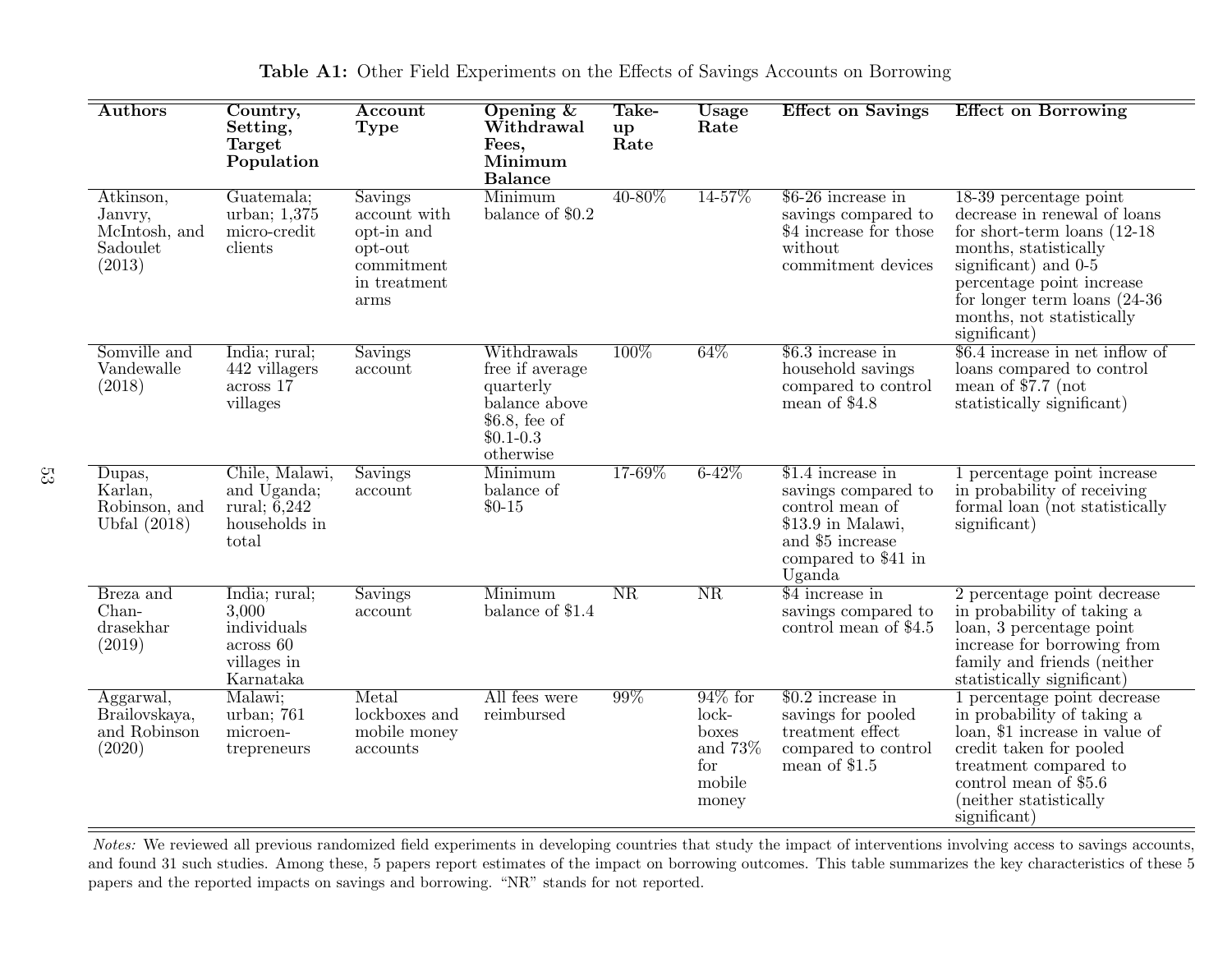|                                 | (1)         | (2)        |
|---------------------------------|-------------|------------|
|                                 | Percent of  | Percent of |
|                                 | individuals | total      |
|                                 | who have    | short-term |
|                                 | this type   | debt       |
|                                 | of debt     |            |
| Service providers               | 20.75%      | 10.30%     |
| Schools                         | 14.85%      | 10.41\%    |
| Regular clients                 | 8.97%       | 3.06%      |
| Parents                         | 7.78%       | 10.15%     |
| Financieras                     | 7.33%       | 27.28%     |
| Suppliers                       | $6.34\%$    | 2.99%      |
| Friends                         | 5.96%       | 3.21%      |
| Siblings                        | 5.67%       | $9.39\%$   |
| Relatives                       | 5.20%       | $3.50\%$   |
| Sons and daughters              | 3.64%       | 4.43%      |
| Partner                         | 2.53%       | 2.19%      |
| Doctors and health institutions | 2.19%       | 3.27%      |
| Cooperatives                    | 2.14%       | $8.55\%$   |
| Money lenders                   | 1.08%       | $0.91\%$   |
| Business contacts               | 0.68%       | $0.35\%$   |

Table A2: Summary Statistics of Short-Term Debt at Baseline

Notes: Column (1) shows the percent of study participants who have this type of debt at baseline and Column (2) shows the percent of total short-term borrowing that the amount of this type of debt represents at baseline.

#### Description of short-term debt categories:

Debt to service providers includes outstanding payments of gas, electricity, etc. This usually does not extend beyond a few months because providers will cancel their service otherwise. Debt to schools may be incurred if a school offers a special payment plan with instalments spread throughout the academic year. Similar arrangements may be in place with doctors and health institutions. Indebtedness of individuals to their regular clients happens when the latter agree to advance payments. The inverse case leads to participants owing to their suppliers or other business contacts. Debt from parents, friends, siblings, children, partners or other relatives is typically interest-free in Chile. "Cooperatives" are civil society organizations for mutual self-help in areas ranging from health to financial services.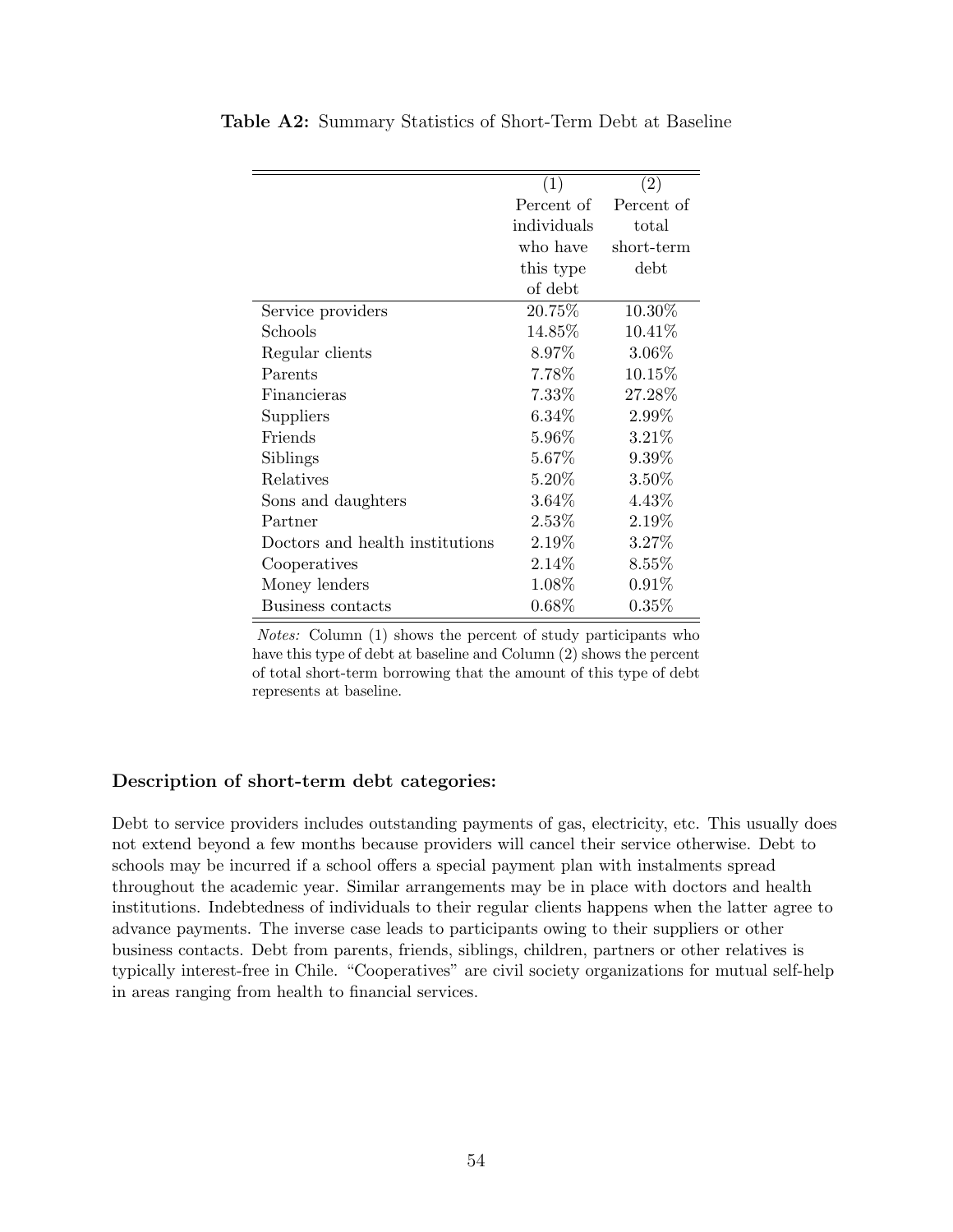| <b>Panel A:</b> Take-Up Statistics                                |             |          |           |  |  |
|-------------------------------------------------------------------|-------------|----------|-----------|--|--|
|                                                                   | Number of   | Total    | Percent   |  |  |
|                                                                   | individuals | sample   | sample    |  |  |
| Opened account                                                    | 1,218       | 2,278    | 53%       |  |  |
| Active user                                                       | 895         | 2,278    | 39\%      |  |  |
| <b>Panel B:</b> Account Usage Conditional on Being an Active User |             |          |           |  |  |
|                                                                   | Mean        | Median   | Std. Dev. |  |  |
| Number of deposits                                                | 2.8         | 1.0      | 4.9       |  |  |
| Amount deposited                                                  | 56,721      | 4,000    | 207,987   |  |  |
| Number of withdrawals                                             |             | $\theta$ | 2         |  |  |
| Amount withdrawn                                                  | 47,489      | 0        | 150,745   |  |  |
| Average end of month balance                                      | 18,269      | 5,000    | 77,303    |  |  |

Table A3: Descriptive Statistics On Take-Up and Account Usage Among Treated Individuals

Notes: This sample is restricted to participants who are included in the follow-up survey. Active user is defined as a participant who used the account beyond the minimum opening deposit of 1000 pesos. All financial figures are in Chilean pesos. 500 Chilean pesos = about 1 USD in 2009.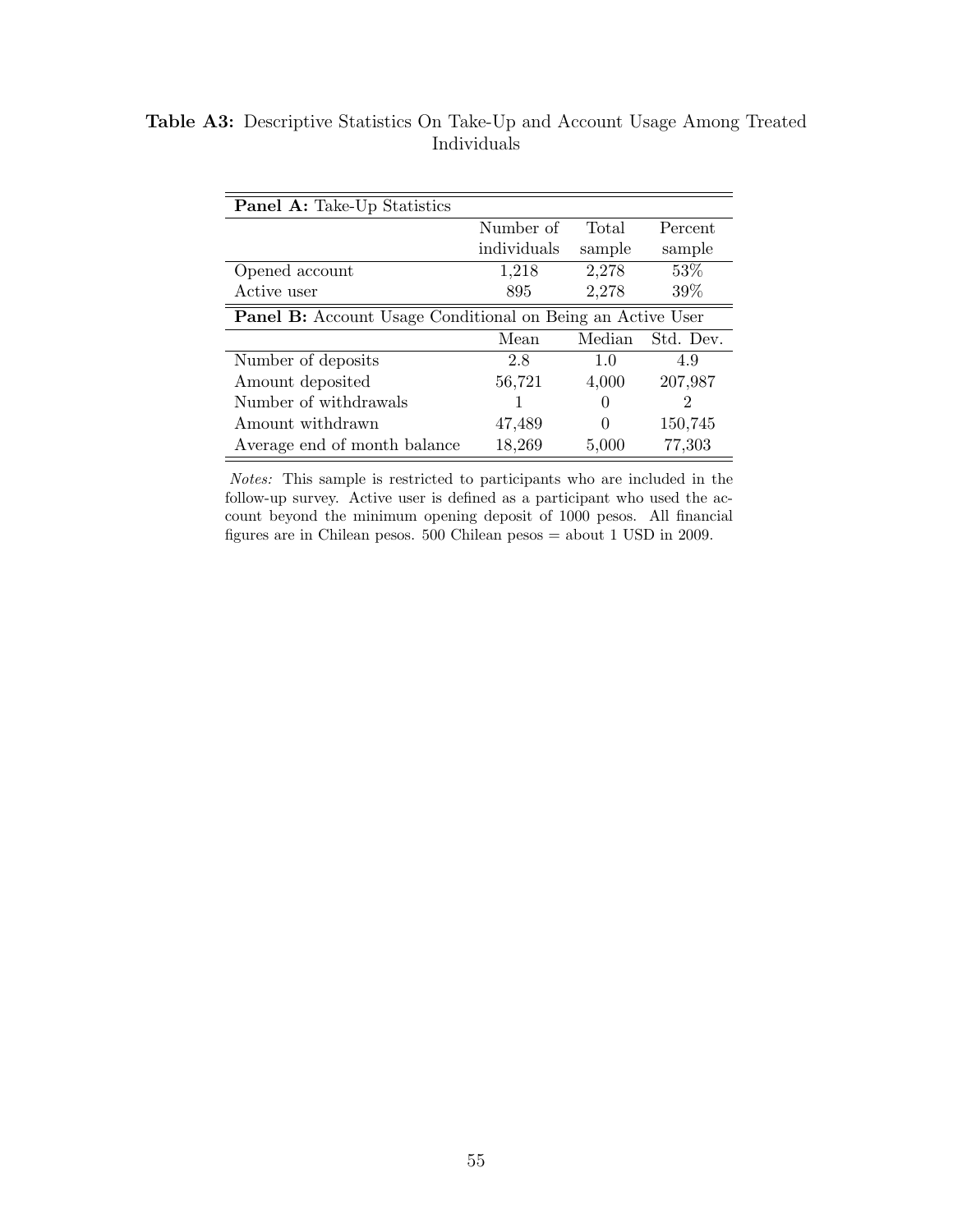|                                                                 | (1)         | (2)         | (3)        | (4)          |
|-----------------------------------------------------------------|-------------|-------------|------------|--------------|
|                                                                 | Total       | Owed to     | Owed to    | Owed to      |
|                                                                 | short-term  | family and  | service    | business     |
|                                                                 | borrowing   | friends     | providers  | contacts and |
|                                                                 |             |             |            | institutions |
|                                                                 |             |             |            |              |
| <b>Panel A:</b> Probability of Any Borrowing                    |             |             |            |              |
| Account $\times$ post                                           | $-0.047*$   | $-0.063***$ | $-0.034$   | 0.008        |
|                                                                 | (0.027)     | (0.022)     | (0.023)    | (0.018)      |
| Control mean                                                    | 0.375       | 0.174       | 0.206      | 0.122        |
|                                                                 |             |             |            |              |
| <b>Panel B:</b> Categories of Borrowing                         |             |             |            |              |
| Account $\times$ post                                           | $-0.130**$  | $-0.074**$  | $-0.058**$ | 0.001        |
|                                                                 | (0.052)     | (0.029)     | (0.027)    | (0.022)      |
| Control mean                                                    | 0.571       | 0.199       | 0.235      | 0.137        |
|                                                                 |             |             |            |              |
| <b>Panel C:</b> Amounts (Winsorized at Top 5%)                  |             |             |            |              |
| Account $\times$ post                                           | $-12,163**$ | $-6,360***$ | 303        | $-1,007$     |
|                                                                 | (5,803)     | (2,367)     | (1,381)    | (1,909)      |
| Control mean                                                    | 61,223      | 16,304      | 10,976     | 8,739        |
| <b>Panel D:</b> Amounts (Winsorized at Top $1\%$ )              |             |             |            |              |
| Account $\times$ post                                           | $-10,529$   | $-12,317*$  | 1,731      | $-2,784$     |
|                                                                 | (11, 622)   | (6,269)     | (2,782)    | (5,395)      |
| Control mean                                                    | 88,464      | 35,671      | 16,628     | 23,150       |
|                                                                 |             |             |            |              |
| <b>Panel E:</b> Amounts (Non-Winsorized)                        |             |             |            |              |
| Account $\times$ post                                           | $-4,754$    | $-11,083$   | 5,286      | 2,233        |
|                                                                 | (15, 704)   | (9,637)     | (6, 492)   | (9,667)      |
| Control mean                                                    | 98,223      | 43,324      | 21,255     | 33,644       |
|                                                                 |             |             |            |              |
| <b>Panel F:</b> Inverse Hyperbolic Sine of Amount               |             |             |            |              |
| $\text{Account} \times \text{post} = 0.491 \qquad -0.730^{***}$ |             |             | $-0.142$   | $-0.005$     |
|                                                                 | (0.350)     | (0.269)     | (0.262)    | (0.204)      |
| Control mean                                                    | 4.582       | 2.118       | 2.347      | 1.468        |
| Individual FE                                                   |             |             |            |              |
| Individuals                                                     | Yes         | Yes         | Yes        | Yes          |
|                                                                 | 3,551       | 3,535       | 3,537      | 3,545        |
| Observations                                                    | 7,102       | 7,070       | 7,074      | 7,090        |

Table A4: Effects on Short-Term Borrowing, Additional Specifications

Notes: Panel A shows the effect on the probability of any borrowing and Panel B on the number of categories of borrowing (for full description of the categories see Section 2.2). Panels C - F show different transformations of amounts borrowed. Column (1) displays the impact on total short-term borrowing, while Columns (2) - (4) present three different components of short-term borrowing. The aggregated variable will have a missing value only if the values of each of its components are missing, which accounts for varying observation counts across dependent variables. Individual fixed effects are included in each specification. Standard errors clustered at the group level in parentheses. All financial figures are in Chilean pesos. 500 Chilean pesos = about 1 USD in 2009. Level of significance: \*p<0.1, \*\*p<0.05, \*\*\*p<0.01.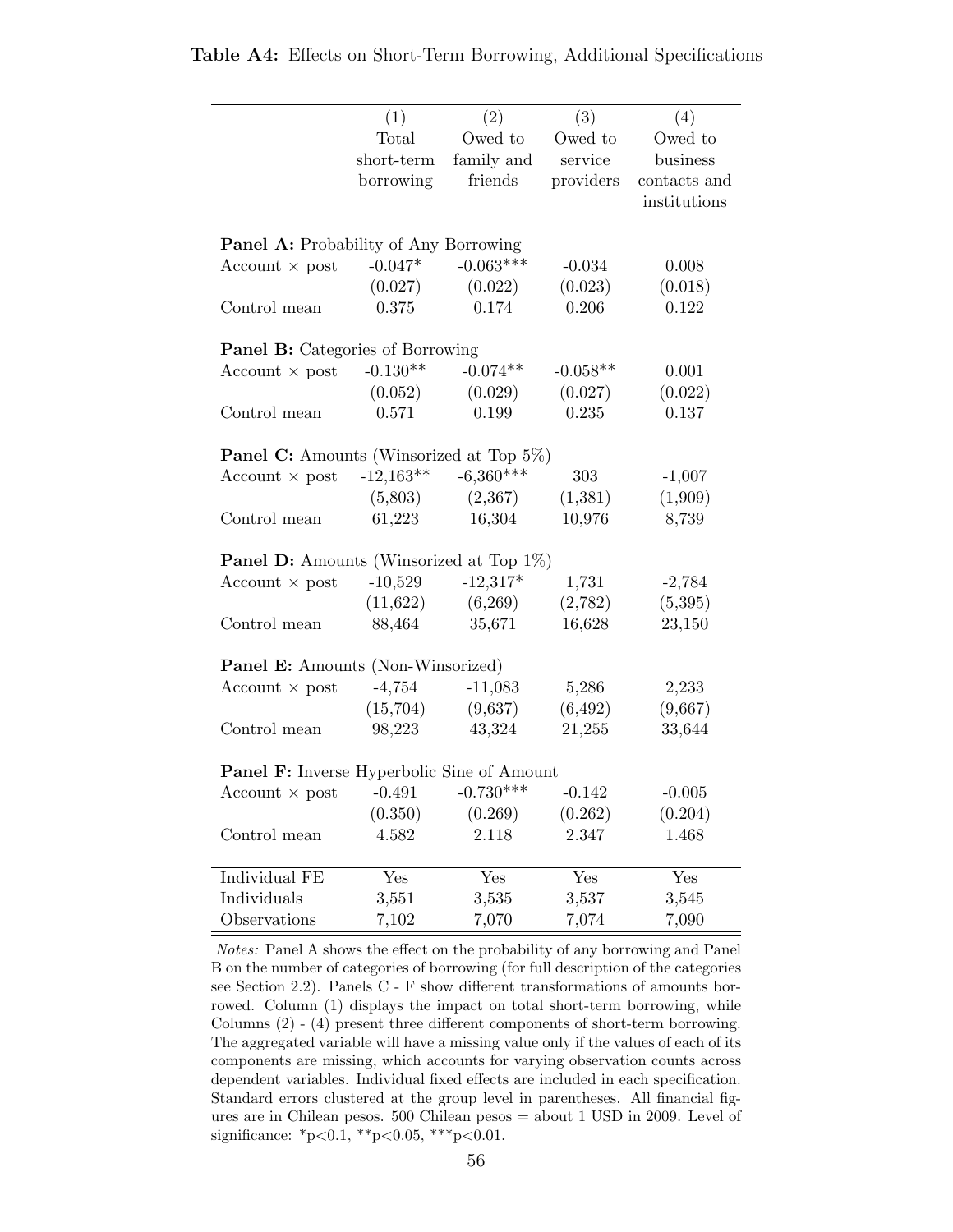|                                                        | (1)          | $\overline{(2)}$     | $\overline{(3)}$ | (4)            |
|--------------------------------------------------------|--------------|----------------------|------------------|----------------|
|                                                        | Total        | Owed to              | Owed to          | Owed to        |
|                                                        | short-term   | family and           | service          | business       |
|                                                        | borrowing    | friends              | providers        | contacts and   |
|                                                        |              |                      |                  | institutions   |
|                                                        |              |                      |                  |                |
| <b>Panel A:</b> Probability of Any Borrowing           |              |                      |                  |                |
| Account                                                | $-0.040*$    | $-0.068***$          | $-0.005$         | $-0.002$       |
|                                                        | (0.021)      | (0.016)              | (0.015)          | (0.012)        |
| Control mean                                           | 0.375        | 0.174                | 0.206            | 0.122          |
| <b>Panel B:</b> Categories of Borrowing                |              |                      |                  |                |
| Account                                                | $-0.097***$  | $-0.076***$          | $-0.008$         | $-0.012$       |
|                                                        | (0.034)      | (0.018)              | (0.018)          | (0.014)        |
| Control mean                                           | 0.571        | 0.199                | 0.235            | 0.137          |
|                                                        |              |                      |                  |                |
| <b>Panel C:</b> Amounts (Winsorized at the Top $5\%$ ) |              |                      |                  |                |
| Account                                                | $-15,235***$ | $-7,318***$          | 569              | $-1,335$       |
|                                                        | (4,089)      | (1,772)              | (981)            | (887)          |
| Control mean                                           | 61,223       | 16,304               | 10,976           | 8,739          |
| <b>Panel D:</b> Amounts (Winsorized at the Top $1\%$ ) |              |                      |                  |                |
| Account                                                | $-18,999**$  | $-15,817***$         | 931              | $-3,990$       |
|                                                        | (7, 476)     | (4, 495)             | (1,732)          | (3, 112)       |
| Control mean                                           |              | 88,464 35,671        | 16,628           | 23,150         |
|                                                        |              |                      |                  |                |
| Panel E: Amounts (Non-Winsorized)                      |              |                      |                  |                |
| Account                                                | $-12,735$    | $-16,877***$         | 4,377            | 257            |
|                                                        |              | $(10,461)$ $(6,224)$ | (4,043)          | (6,777)        |
| Control mean                                           | 98,223       | 43,324               | 21,255           | 33,644         |
| Panel F: Inverse Hyperbolic Sine of Amount             |              |                      |                  |                |
| $\operatorname{Account}$                               | $-0.559**$   | $-0.840***$          | $-0.006$         | $-0.076$       |
|                                                        | (0.261)      | (0.198)              | (0.176)          | (0.140)        |
| Control mean                                           | 4.582        | 2.118                | 2.347            | 1.468          |
|                                                        |              |                      |                  |                |
| Individual FE                                          | No           | N <sub>o</sub>       | N <sub>o</sub>   | N <sub>o</sub> |
| Stratum FE                                             | Yes          | Yes                  | Yes              | Yes            |
| Observations                                           | 3,542        | 3,526                | 3,528            | 3,536          |

Notes: This table is produced using an ANCOVA specification. Panel A shows the effect on the probability of any borrowing and Panel B on the number of categories of borrowing. Panels C - F show different transformations of amounts borrowed. Column (1) displays the impact on total shortterm borrowing, while Columns (2) - (4) present three different components of short-term borrowing. The aggregated variable will have a missing value only if the values of each of its components are missing, which accounts for varying observation counts across dependent variables. Stratum fixed effects are included in each specification. Standard errors clustered at the group level in parentheses. All financial figures are in Chilean pesos. 500 Chilean pesos  $=$  about 1 USD in 2009. Level of significance: \*p<0.1, \*\*p<0.05, \*\*\*p<0.01.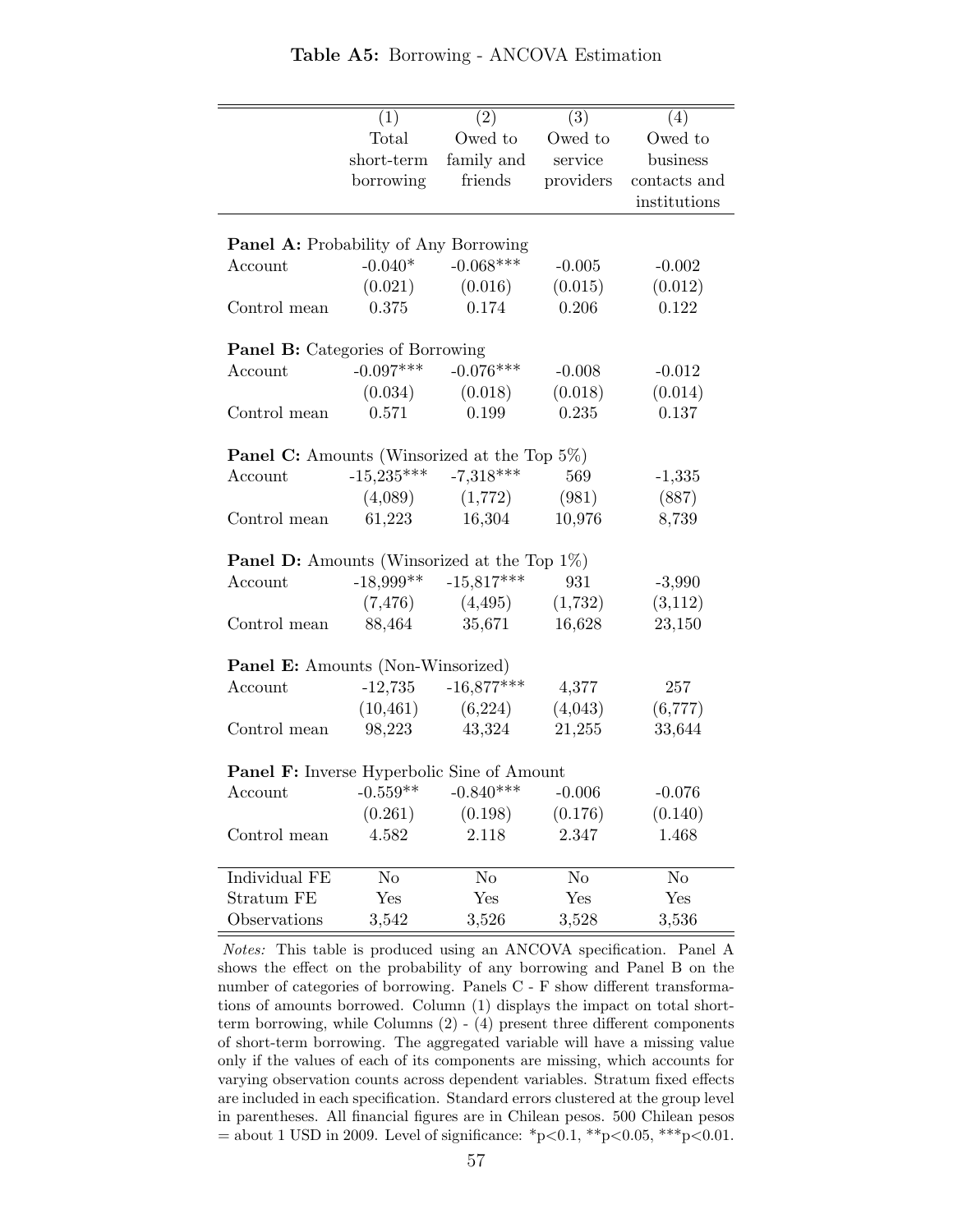|                       |             | (2)          | (3)         | (4)         | (5)         | (6)       |
|-----------------------|-------------|--------------|-------------|-------------|-------------|-----------|
|                       | Probability | Categories   | Amounts     | Amounts     | Amounts     | IHS of    |
|                       | of any      | of borrowing | (winsorized | (winsorized | (non-       | amounts   |
|                       | borrowing   |              | at $5\%$ )  | at $1\%$ )  | winsorized) |           |
| Account $\times$ post | 0.0007      | 0.0007       | $-9,258$    | $-17,488$   | $-6,497$    | $-0.1122$ |
|                       | (0.0151)    | (0.0165)     | (9,777)     | (30, 852)   | (37,051)    | (0.2205)  |
| Control mean          | 0.166       | 0.171        | 90,180      | 184,111     | 202,401     | 2.218     |
| Individual FE         | Yes         | Yes          | Yes         | Yes         | Yes         | Yes       |
| Individuals           | 3,545       | 3,545        | 3,536       | 3,536       | 3,536       | 3,536     |
| Observations          | 7,090       | 7.090        | 7,072       | 7,072       | 7.072       | 7,072     |

Table A6: Effects on Long-Term Borrowing

Notes: Column (1) shows the effect on probability of any borrowing, Column (2) shows the effect on the number of categories of borrowers, while Columns (3) - (5) show the effects on amounts borrowed from these categories winsorized at 5%, 1% and nonwinsorized amount respectively. Column (6) shows the effect on inverse hyperbolic transformation of the amount borrowed. The aggregated variable will have <sup>a</sup> missing value only if the values of each of its components are missing, which accounts for varying observation counts across dependent variables. Individual fixed effects are included in each specification. Standard errors clustered at the group level in parentheses. All financial figures are in Chilean pesos. 500 Chilean pesos <sup>=</sup> about 1 USD in 2009. Level ofsignificance: \*\*\*  $p<0.01$ , \*\*  $p<0.05$ , \*  $p<0.10$ .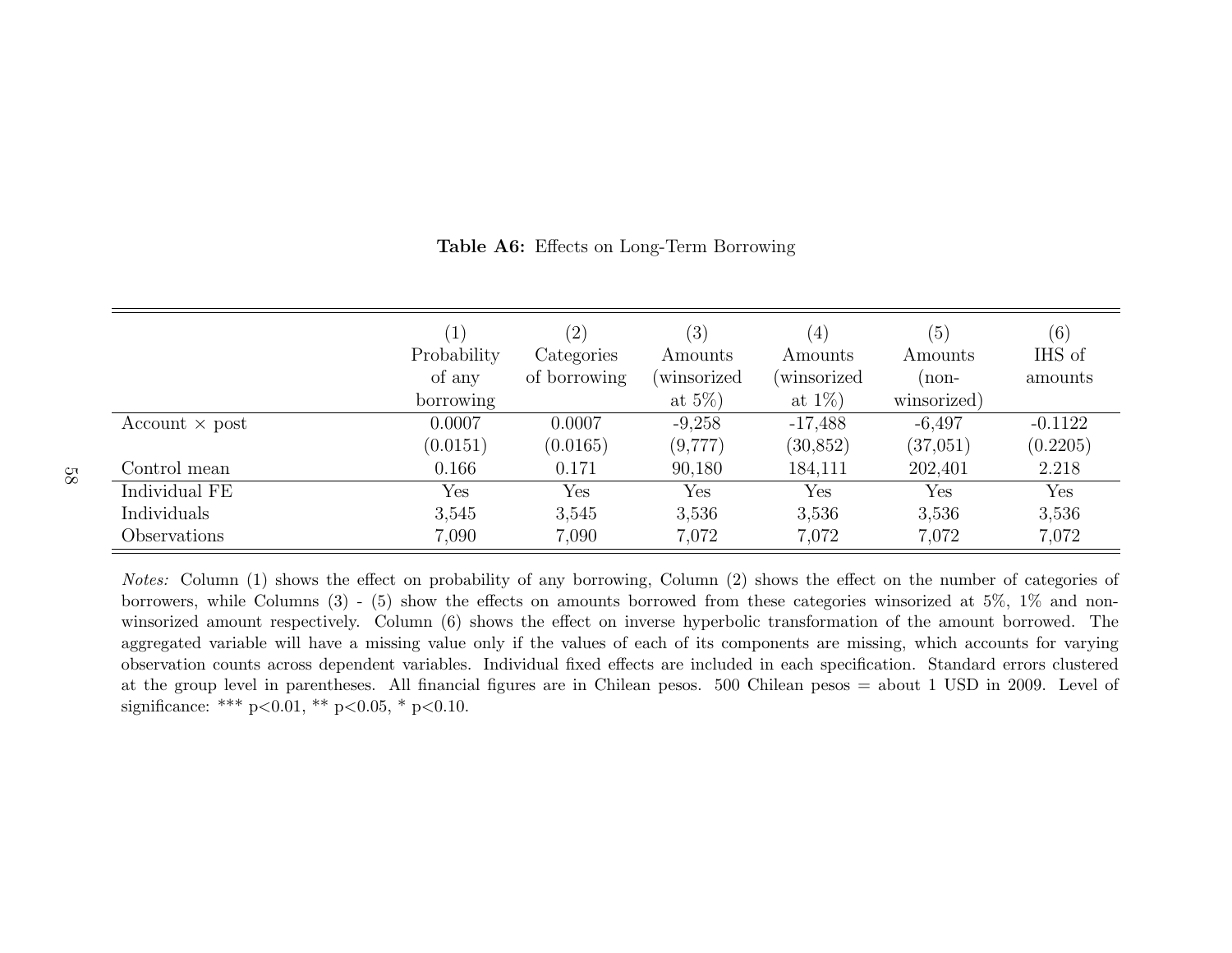|                       | Economic shock |
|-----------------------|----------------|
| Account $\times$ post | $-0.022$       |
|                       | (0.030)        |
| Control mean          | 0.364          |
| Individual FE         | Yes            |
| Individuals           | 3,582          |
| Observations          | 7,164          |

Table A7: Probability of Experiencing an Economic Shock

Notes: This table shows estimates of the impact on the probability of experiencing an economic shock. Individual fixed effects are included in each specification. Standard errors clustered at the group level in parentheses. Level of significance: \*\*\*  $p<0.01$ , \*\* p<0.05, \* p<0.1.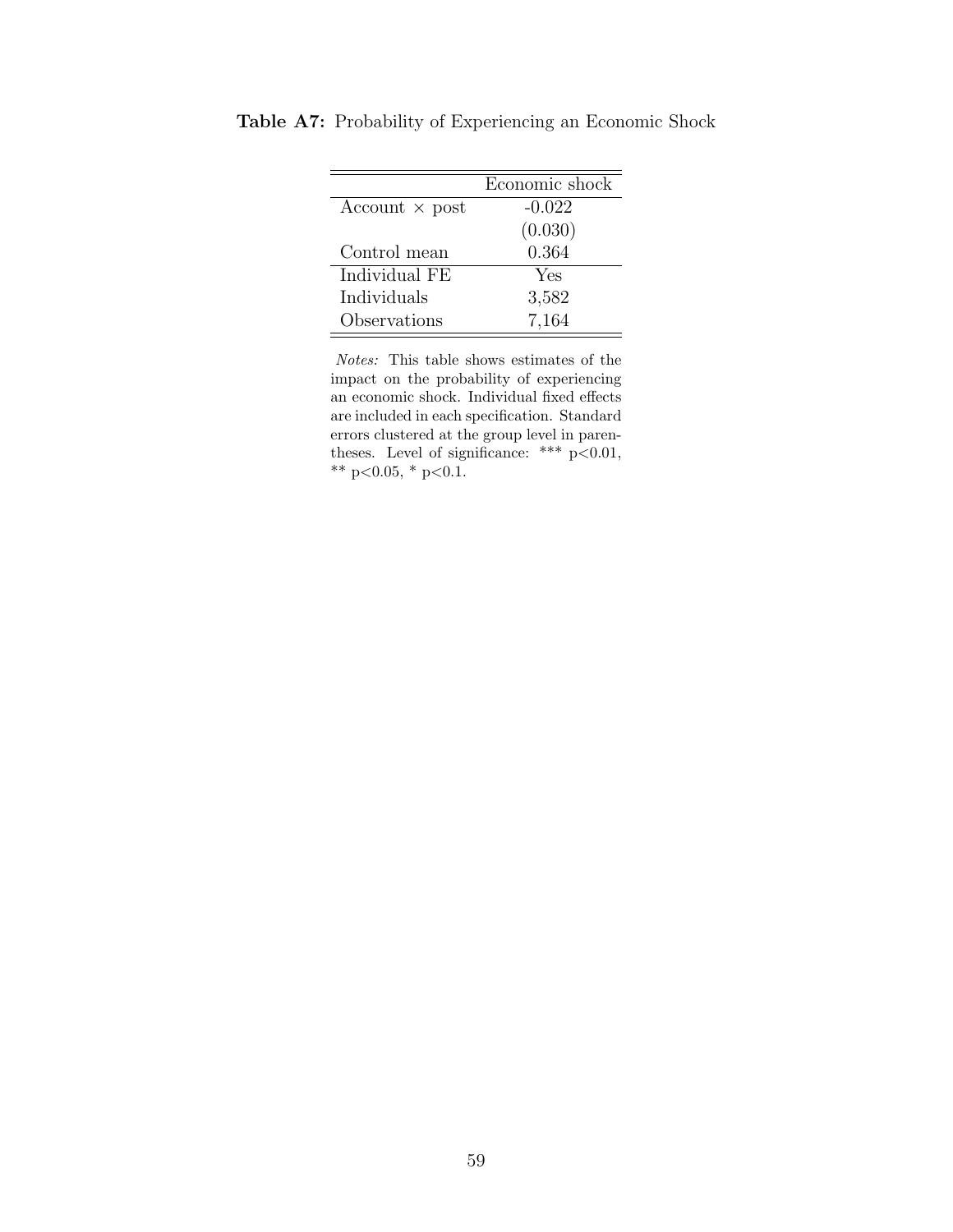|                       | $\left 1\right\rangle$ | (2)       | $\left( 3\right)$            | $\left(4\right)$ | (5)      | (6)      | $^{\prime}7)$ | (8)      |
|-----------------------|------------------------|-----------|------------------------------|------------------|----------|----------|---------------|----------|
|                       | Meals                  | Meat      | Medicines                    | School           | Clothing | School   | Public        | Eating   |
|                       |                        |           |                              | supplies         |          | snacks   | transport     | out      |
| Account $\times$ post | $-0.014$               | $-0.052*$ | $-0.023$                     | $-0.008$         | 0.008    | $-0.005$ | $-0.052*$     | $-0.014$ |
|                       | (0.016)                | (0.029)   | (0.022)                      | (0.019)          | (0.032)  | (0.014)  | (0.030)       | (0.032)  |
| Control mean          | 0.109                  | 0.410     | 0.212                        | 0.107            | 0.482    | 0.073    | 0.366         | 0.380    |
| Individual FE         | Yes                    | Yes       | $\operatorname{Yes}$         | Yes              | Yes      | Yes      | Yes           | Yes      |
| Individuals           | 3,557                  | 3,550     | 3,547                        | 3,532            | 3,547    | 3,532    | 3,553         | 3,487    |
| Observations          | 7,114                  | 7,100     | 7,094                        | 7.064            | 7,094    | 7,064    | 7,106         | 6,974    |
|                       |                        |           | <b>AES:</b> $-0.048$ (0.041) |                  |          |          |               |          |

Table A8: Consumption Cutbacks (Full Sample)

Notes: Participants were asked whether they had to cut back consumption of eight different categories due to economic difficulties in the preceding three months. This table reports results for regressions where the outcome is <sup>a</sup> dummy that equals <sup>1</sup> when the answer is yes for <sup>a</sup> particular category. The average effect size (AES) for reduction in consumption cutbacks is reported in the final row of the table, which is calculated as discussed in Section 2.2. Individual fixed effects are included in each specification (including in the calculation of AES). Standard errors clustered at the group level inparentheses. Level of significance: \*\*\*  $p<0.01$ , \*\*  $p<0.05$ , \*  $p<0.10$ .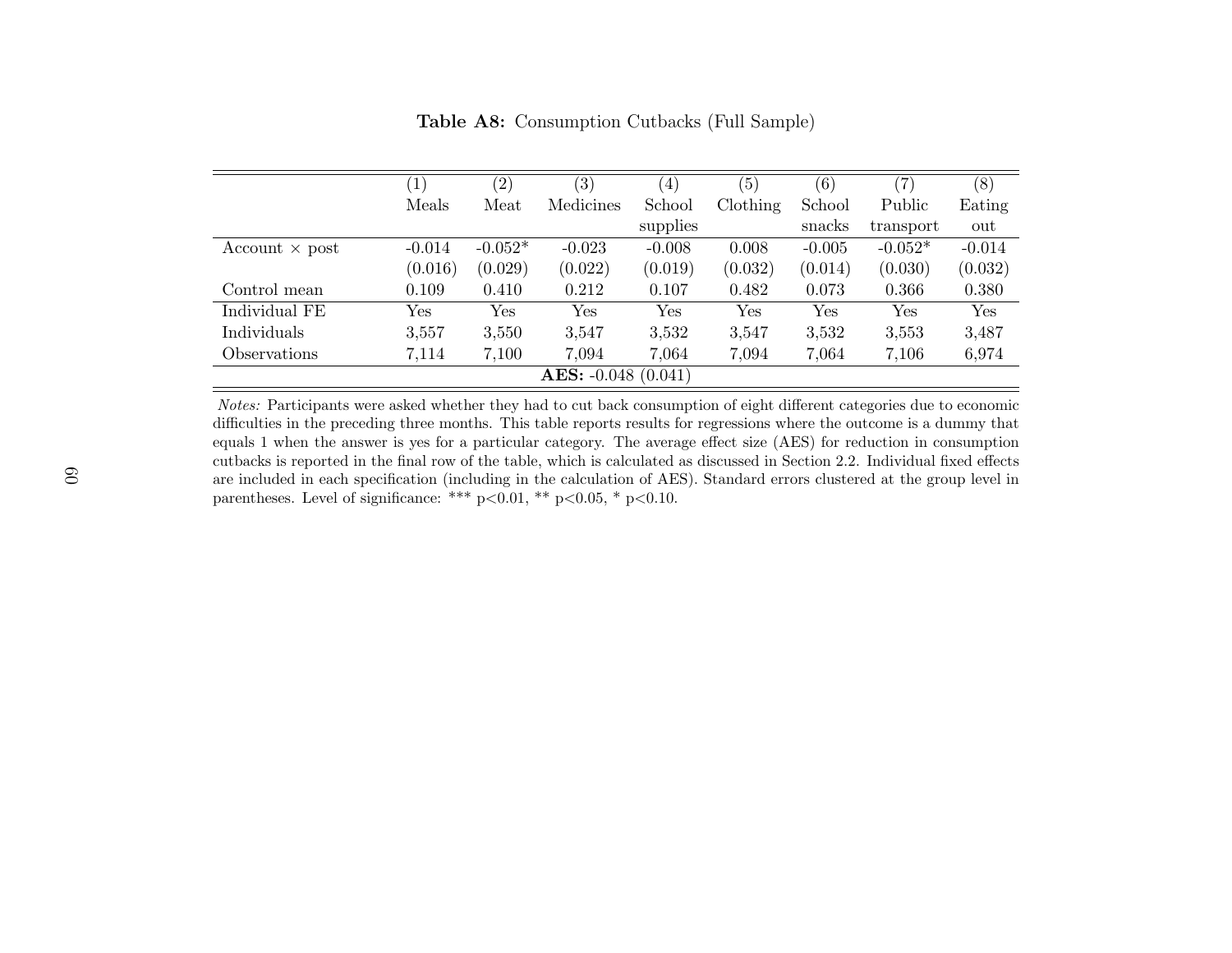|               | $\left(1\right)$          | (2)        | $\left( 3\right)$ | $\left(4\right)$ | (5)      | (6)      | $^{\prime}7)$ | (8)      |  |
|---------------|---------------------------|------------|-------------------|------------------|----------|----------|---------------|----------|--|
|               | Meals                     | Meat       | Medicines         | School           | Clothing | School   | Public        | Eating   |  |
|               |                           |            |                   | supplies         |          | snacks   | transport     | out      |  |
| $\rm Account$ | $-0.009$                  | $-0.062**$ | $-0.019$          | $-0.014$         | $-0.032$ | $-0.024$ | $-0.076**$    | $-0.002$ |  |
|               | (0.020)                   | (0.030)    | (0.027)           | (0.019)          | (0.030)  | (0.018)  | (0.031)       | (0.030)  |  |
| Control mean  | 0.146                     | 0.530      | 0.274             | 0.144            | 0.610    | 0.111    | 0.473         | 0.447    |  |
| Individual FE | No                        | No         | No                | No               | No       | No       | No            | No       |  |
| Stratum FE    | $\operatorname{Yes}$      | Yes        | Yes               | Yes              | Yes      | Yes      | Yes           | Yes      |  |
| Observations  | 1,423                     | 1,419      | 1,418             | 1,411            | 1,418    | 1,409    | 1,418         | 1,398    |  |
|               | AES: $-0.072*$<br>(0.041) |            |                   |                  |          |          |               |          |  |

Table A9: Consumption Cutbacks in the Face of Economic Shocks - ANCOVA Estimation

Notes: This table is produced using an ANCOVA specification. Participants were asked whether they had to cut back consumption of eight different categories due to economic difficulties in the preceding three months. This table reports results for regressions where the outcome is <sup>a</sup> dummy that equals 1 when the answer is yes for <sup>a</sup> particular category. The sample is restricted to participants who report having faced an economic shock in the three months preceding the follow-up survey. The average effect size (AES) reported in the final row is calculated as discussed in Section 2.2. Stratum fixed effects are included in each specification (including in the calculation of AES). Standard errors clustered at the grouplevel in parentheses. Level of significance: \*\*\*  $p<0.01$ , \*\*  $p<0.05$ , \*  $p<0.10$ .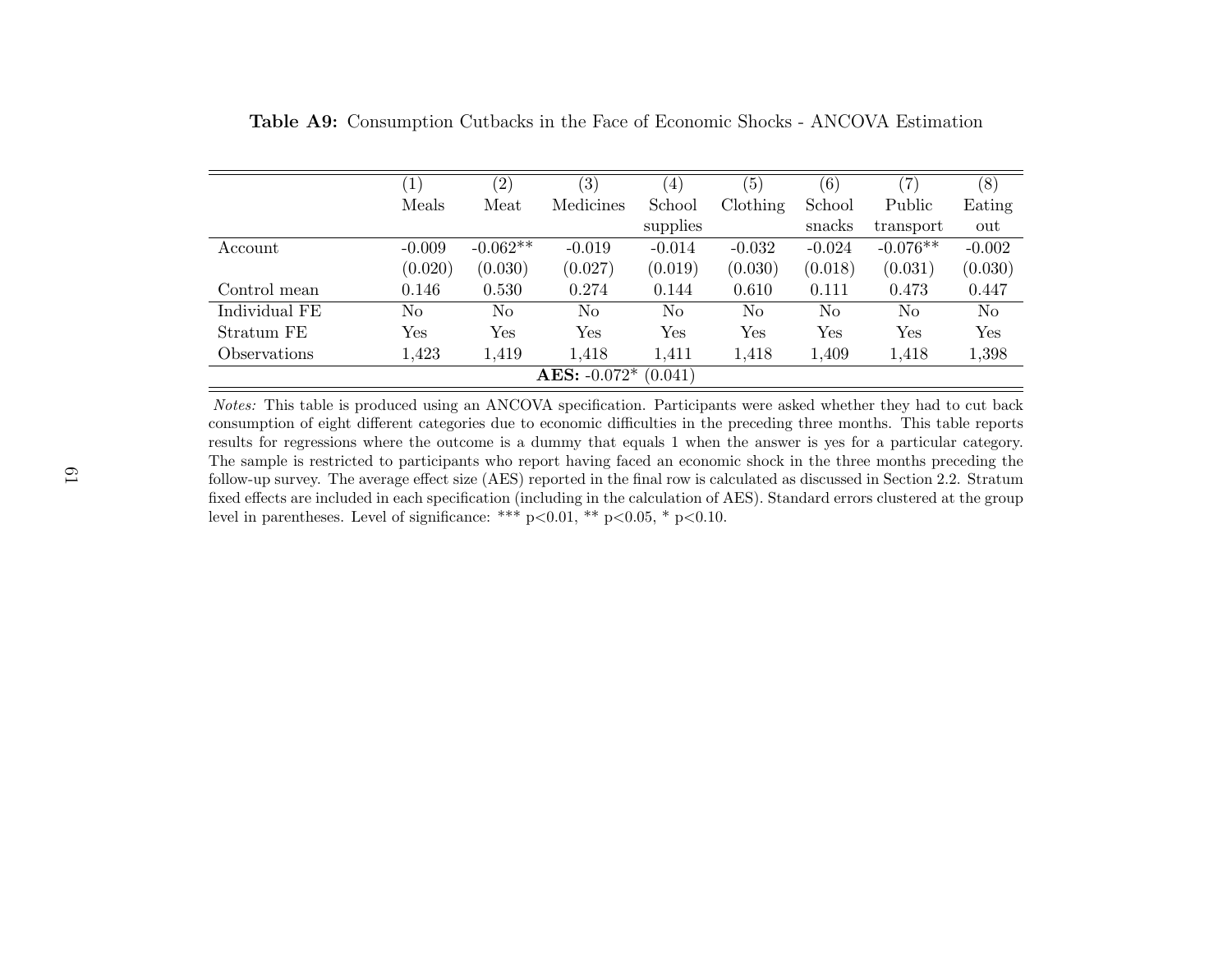| Number of consumption cutbacks                |             |
|-----------------------------------------------|-------------|
| Account $\times$ economic shock $\times$ post | $-0.379*$   |
|                                               | (0.209)     |
| Account $\times$ post                         | 0.007       |
|                                               | (0.158)     |
| Economic shock $\times$ post                  | $0.877***$  |
|                                               | (0.174)     |
| Post                                          | $-0.472***$ |
|                                               | (0.137)     |
| Control mean                                  | 0.364       |
| Individual FE                                 | Yes         |
| Individuals                                   | 3,575       |
| Observations                                  | 7,150       |

Table A10: Consumption Cutbacks using Triple Difference Estimation

Notes: This table shows estimates of the impact on the number of items for which consumption had to be reduced using a triple difference specification. Economic shock indicates participants who report facing an economic shock in the three months preceding the follow-up survey. Individual fixed effects are included in each specification. Standard errors clustered at the group level in parentheses. Level of significance: \*\*\* p<0.01, \*\* p<0.05, \* p<0.1.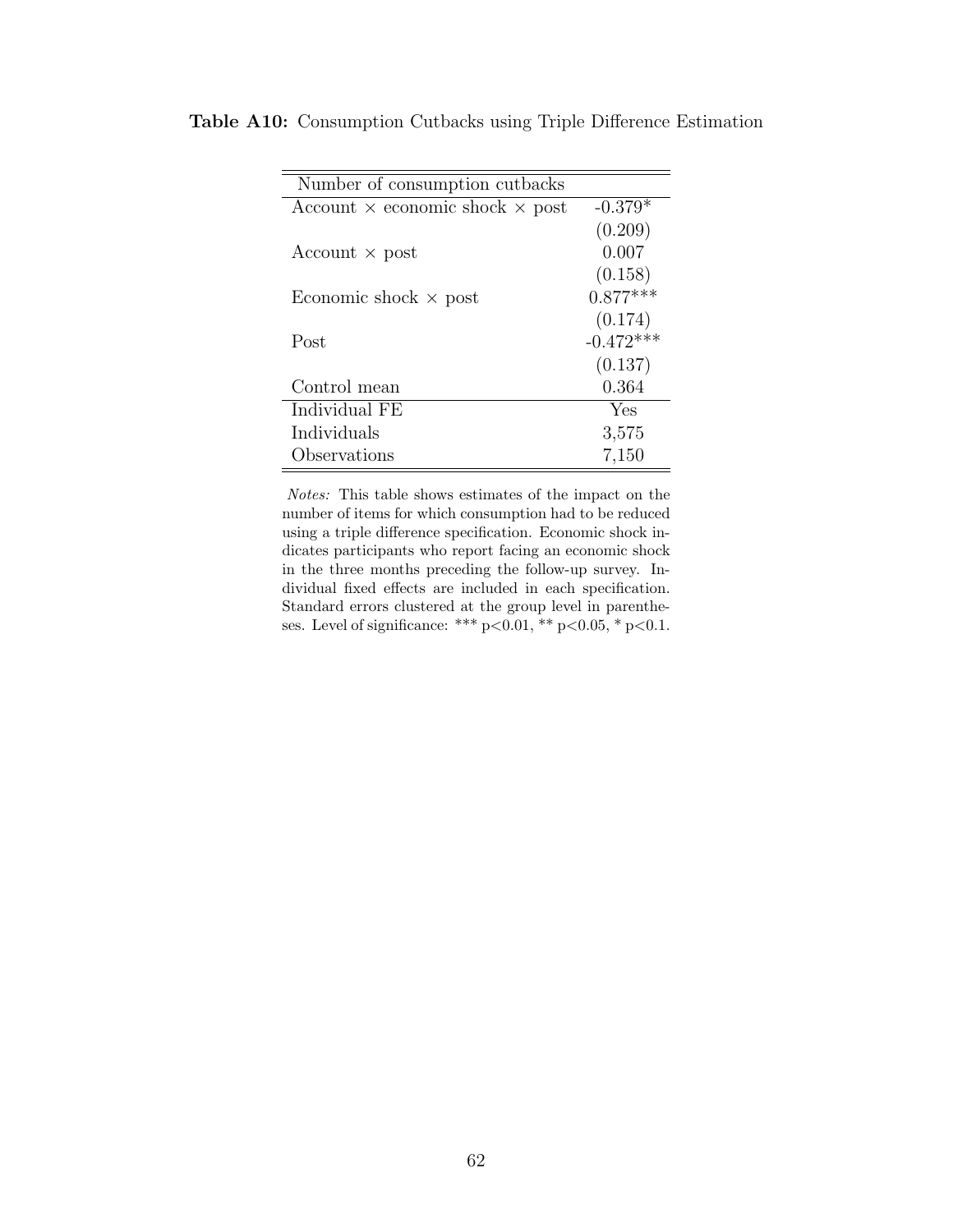|                                                                                                                 | (1)            | $\overline{(2)}$            | (3)              | (4)                                                   | (5)                         | $\overline{(6)}$ |
|-----------------------------------------------------------------------------------------------------------------|----------------|-----------------------------|------------------|-------------------------------------------------------|-----------------------------|------------------|
|                                                                                                                 | Total          | Lent to                     | Lent to          | Total                                                 | Lent to                     | Lent to          |
|                                                                                                                 |                | lending family and business |                  |                                                       | lending family and business |                  |
|                                                                                                                 |                |                             | friends contacts |                                                       | friends                     | contacts         |
|                                                                                                                 |                |                             |                  |                                                       |                             |                  |
| <b>Panel A:</b> Probability of Any Lending<br>Account $\times$ post $\times$ (baseline: regret not saving more) |                |                             |                  | $-0.096**$                                            | $-0.118***$                 | $-0.062$         |
|                                                                                                                 |                |                             |                  | (0.043)                                               | (0.042)                     | (0.045)          |
| $Account \times post$                                                                                           | $-0.024$       | $-0.019$                    | $-0.015$         | 0.040                                                 | 0.060                       | 0.028            |
|                                                                                                                 | (0.024)        | (0.024)                     | (0.022)          | (0.039)                                               | (0.038)                     | (0.040)          |
| Control mean                                                                                                    | 0.541          | 0.255                       | 0.406            | 0.541                                                 | 0.255                       | 0.406            |
| <b>Panel B:</b> Categories of Lending                                                                           |                |                             |                  |                                                       |                             |                  |
| Account $\times$ post $\times$ (baseline: regret not saving more)                                               |                |                             |                  | $-0.222***$                                           | $-0.151**$                  | $-0.085$         |
|                                                                                                                 |                |                             |                  | (0.085)                                               | (0.064)                     | (0.055)          |
| Account $\times$ post                                                                                           | $-0.087*$      | $-0.050$                    | $-0.025$         | 0.062                                                 | 0.050                       | 0.034            |
|                                                                                                                 | (0.050)        | (0.036)                     | (0.026)          | (0.078)                                               | (0.058)                     | (0.048)          |
| Control mean                                                                                                    | 0.759          | 0.321                       | 0.439            | 0.759                                                 | 0.321                       | 0.439            |
| <b>Panel C:</b> Amounts (Winsorized at the Top $5\%$ )                                                          |                |                             |                  |                                                       |                             |                  |
| Account $\times$ post $\times$ (baseline: regret not saving more)                                               |                |                             |                  |                                                       | $-27,775** -18,568***$      | $-6,810$         |
|                                                                                                                 |                |                             |                  | (11,515)                                              | (6,862)                     | (5,889)          |
| Account $\times$ post                                                                                           | $-3,344$       | $-5,668$                    | 2,137            | 15,740                                                | 6,799                       | 7,129            |
|                                                                                                                 | (5,777)        | (3,440)                     | (2,787)          | (10, 238)                                             | (6,028)                     | (4,989)          |
| Control mean                                                                                                    | 81,813         | 31,574                      | 38,421           | 81,813                                                | 31,574                      | 38,421           |
| <b>Panel D:</b> Amounts (Winsorized at the Top $1\%$ )                                                          |                |                             |                  |                                                       |                             |                  |
| Account $\times$ post $\times$ (baseline: regret not saving more)                                               |                |                             |                  |                                                       | $-62,758***-32,046**$       | $-16,915$        |
|                                                                                                                 |                |                             |                  | (19, 815)                                             | (14,050)                    | (10,543)         |
| Account $\times$ post                                                                                           | $-563$         | $-4,223$                    | 2,923            | $42,197**$                                            | 16,670                      | $15,445*$        |
|                                                                                                                 | (9,678)        | (6, 450)                    | (4,906)          | (17,241)                                              | (11, 419)                   | (9,041)          |
| Control mean                                                                                                    | 101,960        | 46,090                      | 51,178           | 101,960                                               | 46,090                      | 51,178           |
| Panel E: Non-Winsorized Amounts                                                                                 |                |                             |                  |                                                       |                             |                  |
| Account $\times$ post $\times$ (baseline: regret not saving more)                                               |                |                             |                  | $-67,008**$                                           | $-26,889$                   | $-40,830**$      |
|                                                                                                                 |                |                             |                  | (29, 874)                                             | (26,009)                    | (16,095)         |
| $Account \times post$                                                                                           | 2,013          | 6,998                       | $-4,614$         | $47,502**$                                            | 24,009                      | $24,386**$       |
|                                                                                                                 |                |                             |                  | $(16,420)$ $(14,001)$ $(8,617)$ $(21,198)$ $(16,921)$ |                             | (12, 333)        |
| Control mean                                                                                                    |                | 115,434 56,358              | 59,076           | 115,434                                               | 56,358                      | 59,076           |
| <b>Panel F:</b> Inverse Hyperbolic Sine of Amount                                                               |                |                             |                  |                                                       |                             |                  |
| Account $\times$ post $\times$ (baseline: regret not saving more)                                               |                |                             |                  | $-1.565**$                                            | $-1.655**$                  | $-1.051*$        |
|                                                                                                                 |                |                             |                  | (0.520)                                               | (0.499)                     | (0.517)          |
| Account $\times$ post                                                                                           | $-0.195$       | $-0.229$                    | $-0.017$         | 0.883                                                 | 0.890                       | 0.733            |
|                                                                                                                 | (0.289)        | (0.281)                     | (0.246)          | (0.478)                                               | (0.455)                     | (0.453)          |
| Control mean                                                                                                    | 6.479          | 3.046                       | 4.710            | 6.479                                                 | 3.046                       | 4.710            |
| $\overline{\text{Post}} \times \text{(baseline: regret not saving more)}$                                       | N <sub>o</sub> | No                          | No               | Yes                                                   | Yes                         | Yes              |
| Individual FE                                                                                                   | Yes            | Yes                         | Yes              | Yes                                                   | Yes                         | Yes              |
| Individuals                                                                                                     | 3,555          | 3,542                       | 3,535            | 3,510                                                 | 3,497                       | 3,490            |
| Observations                                                                                                    | 7,110          | 7,084                       | 7,070            | 7,020                                                 | 6,994                       | 6,980            |

Table A11: Effects on Lending, Additional Specifications

Notes: This table shows estimations of the impact on lending. Panel A shows the effect on the probability of any lending and Panel B on categories of recipients to which participants lend money. Panel C, D, and E on the amount lent winsorized at 5%, 1% and non-winsorized respectively. Panel F on the inverse hyperbolic sine (IHS) of the amount lent. Columns (1), (2), and (3) present the effect on total lending and its two components, lending to friends and family and lending to business contacts. Columns (4), (5) and (6) present the same outcomes for the subgroup of people who always or frequently regretted not saving more at baseline. The aggregated var $\widehat{a}$ ble will have a missing value only if the values of each of its components are missing, which accounts for varying observation counts across dependent variables. Individual fixed effects are included in each specification. Standard errors clustered at the group level in parentheses. All financial figures are in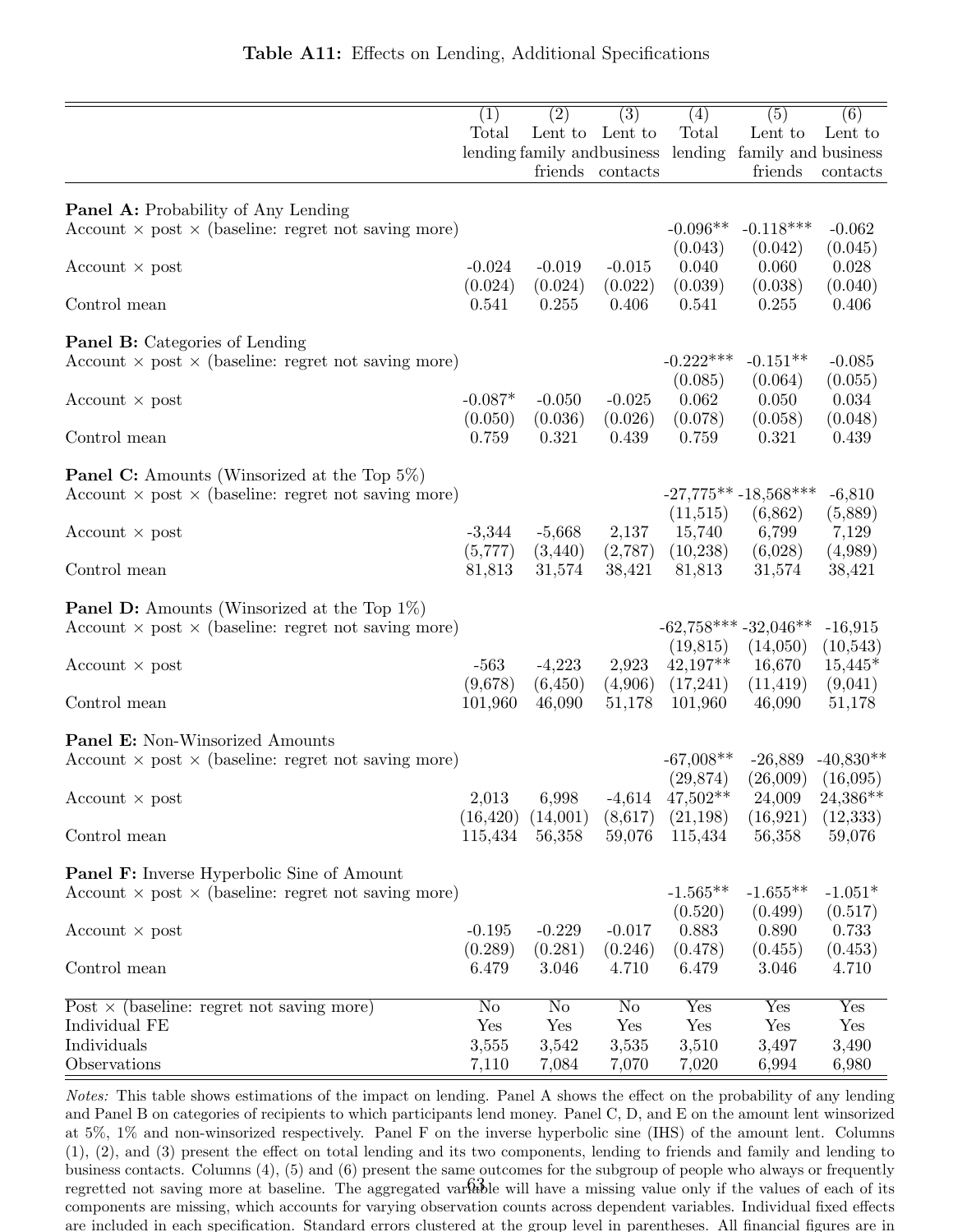|                                                        | (1)      | (2)                   | (3)            | (4)            | (5)         | (6)          |
|--------------------------------------------------------|----------|-----------------------|----------------|----------------|-------------|--------------|
|                                                        | Total    | Lent to               | Lent to        | Total          | Lent to     | Lent to      |
|                                                        | lending  | family and            | business       | lending        | family and  | business     |
|                                                        |          | friends               | contacts       |                | friends     | contacts     |
|                                                        |          |                       |                |                |             |              |
| <b>Panel A:</b> Probability of Any Lending             |          |                       |                |                |             |              |
| $Account \times (baseline: regret not saving more)$    |          |                       |                | $-0.083**$     | $-0.082***$ | $-0.056$     |
|                                                        |          |                       |                | (0.034)        | (0.031)     | (0.035)      |
| Account                                                | $-0.013$ | $-0.016$              | $-0.004$       | 0.043          | $0.037\,$   | 0.034        |
|                                                        | (0.020)  | (0.017)               | (0.018)        | (0.031)        | (0.027)     | (0.030)      |
| Control mean                                           | 0.541    | 0.255                 | 0.406          | 0.541          | 0.255       | 0.406        |
| <b>Panel B:</b> Categories of Lending                  |          |                       |                |                |             |              |
| $Account \times (baseline: regret not saving more)$    |          |                       |                | $-0.160***$    | $-0.095**$  | $-0.072*$    |
|                                                        |          |                       |                | (0.060)        | (0.043)     | (0.041)      |
| Account                                                | $-0.040$ | $-0.028$              | $-0.005$       | 0.066          | $0.034\,$   | 0.044        |
|                                                        | (0.034)  | (0.023)               | (0.021)        | (0.053)        | (0.038)     | (0.035)      |
| Control mean                                           | 0.759    | 0.321                 | 0.439          | 0.759          | 0.321       | 0.439        |
|                                                        |          |                       |                |                |             |              |
| <b>Panel C:</b> Amounts (Winsorized at the Top 5%)     |          |                       |                |                |             |              |
| Account $\times$ (baseline: regret not saving more)    |          |                       |                | $-22,423**$    | $-8,487$    | $-8,438$     |
|                                                        |          |                       |                | (10,320)       | (5,291)     | (5,488)      |
| Account                                                | 626      | $-2,211$              | 2,307          | $16,167*$      | 3,346       | $8,435*$     |
|                                                        | (5,019)  | (2,524)               | (2,698)        | (8,878)        | (4,372)     | (4,708)      |
| Control mean                                           | 81,813   | 31,574                | 38,421         | 81,813         | 31,574      | 38,421       |
|                                                        |          |                       |                |                |             |              |
| <b>Panel D:</b> Amounts (Winsorized at the Top $1\%$ ) |          |                       |                |                |             |              |
| Account $\times$ (baseline: regret not saving more)    |          |                       |                | $-46,969***$   | $-14,339$   | $-18,322*$   |
|                                                        |          |                       |                | (16, 914)      | (10, 802)   | (10,097)     |
| Account                                                | 6,361    | 3,343                 | 3,452          | 38,885***      | 12,571      | $16,984**$   |
|                                                        | (8,321)  | (4,987)               | (4,759)        | (13,989)       | (8,031)     | (8,629)      |
| Control mean                                           | 101,960  | 46,090                | 51,178         | 101,960        | 46,090      | 51,178       |
| Panel E: Non-Winsorized Amounts                        |          |                       |                |                |             |              |
| $Account \times (baseline: regret not saving more)$    |          |                       |                | $-50,363**$    | $-7,589$    | $-40,847***$ |
|                                                        |          |                       |                | (24, 864)      | (19,985)    | (15,023)     |
| Account                                                | 9,540    | 11,456                | $-1,518$       | 44,373***      | 15,932      | 27,625**     |
|                                                        |          | $(13,984)$ $(11,329)$ | (8,271)        | (16, 106)      | (11,006)    | (11,203)     |
| Control mean                                           | 115,434  | 56,358                | 59,076         | 115,434        | 56,358      | 59,076       |
|                                                        |          |                       |                |                |             |              |
| <b>Panel F:</b> Inverse Hyperbolic Sine of Amount      |          |                       |                |                |             |              |
| Account $\times$ (baseline: regret not saving more)    |          |                       |                | $-1.198**$     | $-0.987**$  | $-0.808*$    |
|                                                        |          |                       |                | (0.411)        | (0.371)     | (0.408)      |
| Account                                                | $-0.124$ | $-0.186$              | $0.018\,$      | 0.688          | 0.463       | 0.577        |
|                                                        | (0.237)  | (0.202)               | (0.212)        | (0.373)        | (0.320)     | (0.359)      |
| Control mean                                           | 6.479    | 3.046                 | 4.710          | 6.479          | 3.046       | 4.710        |
|                                                        |          |                       |                |                |             |              |
| Post $\times$ (baseline: regret not saving more)       | $\rm No$ | $\rm No$              | $\rm No$       | Yes            | Yes         | Yes          |
| Individual FE                                          | $\rm No$ | N <sub>o</sub>        | N <sub>o</sub> | N <sub>o</sub> | $\rm No$    | $\rm No$     |
| Stratum FE                                             | Yes      | Yes                   | Yes            | Yes            | Yes         | Yes          |
| Observations                                           | 3,555    | 3,542                 | 3,535          | 3,510          | 3,497       | 3,490        |

## Table A12: Effects on Lending - ANCOVA Estimation

Notes: This table is produced using an ANCOVA specification and shows estimations of lending to others. Panel A shows the effect on the probability of any lending and Panel B on categories of recipients to which participants lend money. Panel C, D, and E on amount lent winsorized at 5%, 1% and non-winsorized respectively. Panel F on the inverse hyperbolic sine (IHS) of the amount lent. Columns (1), (2), and (3) present the effect on total lending and its two components, lending to friends and family and lending to business contacts. Columns (4), (5) and (6) present the same outcomes for the subgroup of people who always or frequently regretted not saving more at baseline. The aggregated variable will have a missing value only if the values of each of its components are missing, which accounts for varying observation counts across dependent variables. Stratum fixed effects are included in each specification. Standard errors clustered at the group level in parentheses. All financial figures are in Chilean pesos. 500 Chilean pesos = about 1 USD in 2009. Level of significance: \*\*\* p<0.01, \*\* p<0.05, \* p<0.10.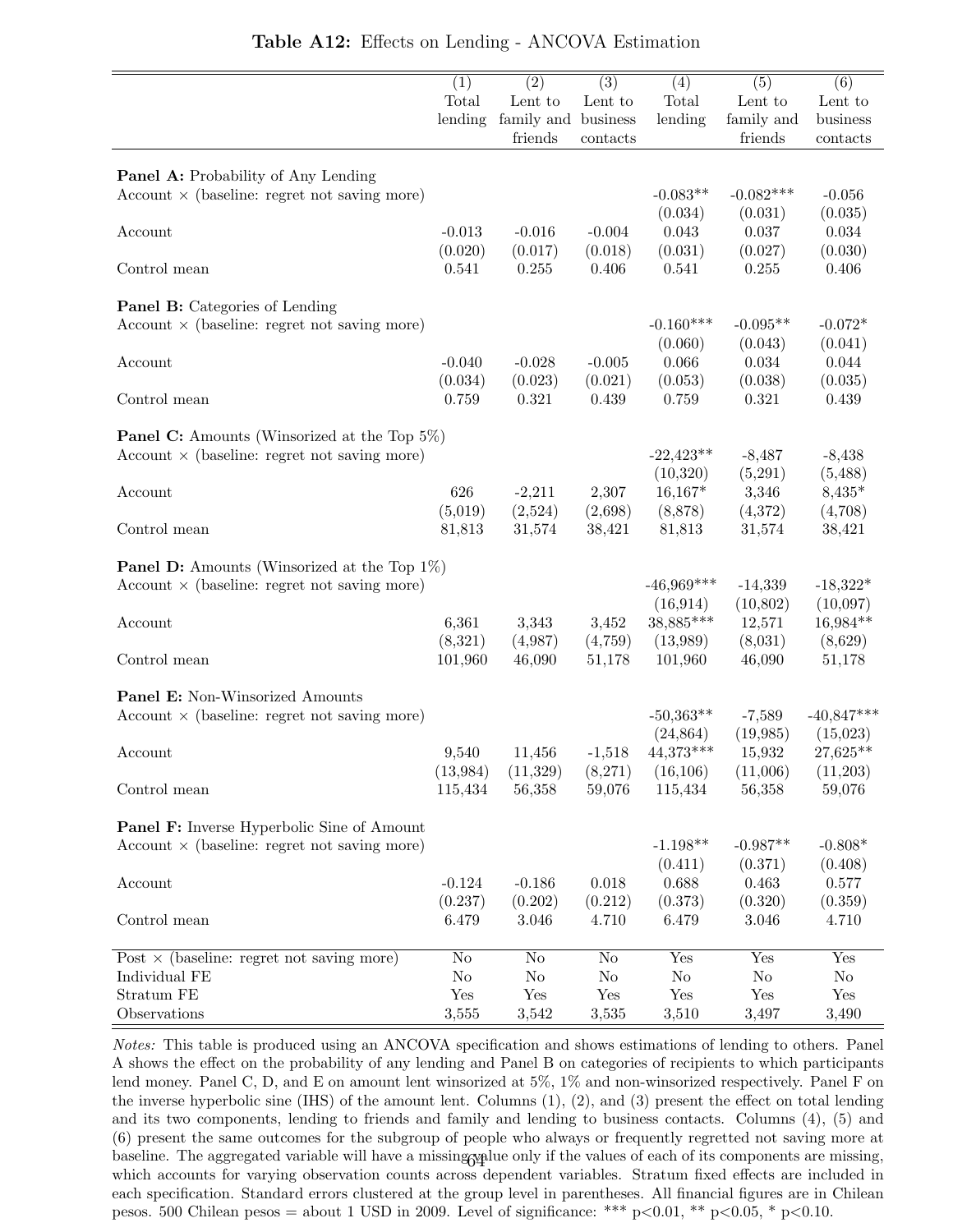|                                                                      | (1)<br>Categories | (2)<br>Probability<br>of any<br>savings | (3)<br>Amounts<br>$(win-$<br>sorized at<br>$5\%$ ) | (4)<br>Amounts<br>$(win-$<br>sorized at<br>$1\%)$ | (5)<br>Amounts<br>$(non-$<br>winsorized) | (6)<br>IHS of<br>amounts |
|----------------------------------------------------------------------|-------------------|-----------------------------------------|----------------------------------------------------|---------------------------------------------------|------------------------------------------|--------------------------|
| <b>Panel A:</b> Total Financial Savings                              |                   |                                         |                                                    |                                                   |                                          |                          |
| Account $\times$ post                                                | $0.324***$        | $0.120***$                              | $-13,703$                                          | $-35,601***$                                      | $-61, 132***$                            | $0.910***$               |
|                                                                      | (0.069)           | (0.027)                                 | (8,982)                                            | (12,875)                                          | (18, 776)                                | (0.341)                  |
| Control mean                                                         | 1.466             | 0.740                                   | 183,269                                            | 219,887                                           | 245,162                                  | 9.358                    |
| Individuals                                                          | 3,555             | 3,555                                   | 3,555                                              | 3,555                                             | 3,555                                    | 3,555                    |
| Observations                                                         | 7,110             | 7,110                                   | 7,110                                              | 7,110                                             | 7,110                                    | 7,110                    |
| <b>Panel B:</b> Net Total Financial Savings (incl. Borrowing)        |                   |                                         |                                                    |                                                   |                                          |                          |
| Account $\times$ post                                                |                   | $0.082***$                              | 14,797                                             | $-8,361$                                          | $-43,257$                                | $1.064**$                |
|                                                                      |                   | (0.025)                                 | (16, 440)                                          | (37, 623)                                         | (44,349)                                 | (0.524)                  |
| Control mean                                                         |                   | 0.554                                   | $-330$                                             | $-60,427$                                         | $-55,462$                                | 2.980                    |
| Individuals                                                          |                   | 3,577                                   | 3,577                                              | 3,577                                             | 3,577                                    | 3,577                    |
| Observations                                                         |                   | 7,154                                   | 7,154                                              | 7,154                                             | 7,154                                    | 7,154                    |
| <b>Panel C:</b> Total Financial Assets (incl. Borrowing and Lending) |                   |                                         |                                                    |                                                   |                                          |                          |
| Account $\times$ post                                                |                   | $0.057**$                               | 8,395                                              | $-11,980$                                         | $-39,300$                                | 0.693                    |
|                                                                      |                   | (0.023)                                 | (18,093)                                           | (38, 691)                                         | (46, 570)                                | (0.524)                  |
| Control mean                                                         |                   | 0.656                                   | 99,801                                             | 56,479                                            | 59,972                                   | 5.203                    |
| Individuals                                                          |                   | 3,580                                   | 3,580                                              | 3,580                                             | 3,580                                    | 3,580                    |
| Observations                                                         |                   | 7,160                                   | 7,160                                              | 7,160                                             | 7,160                                    | 7,160                    |
|                                                                      |                   |                                         | Yes                                                | Yes                                               | Yes                                      | Yes                      |
| Individual FE                                                        | Yes               | Yes                                     |                                                    |                                                   |                                          |                          |

Table A13: Effects on Total Savings, Additional Specifications

Notes: Panel <sup>A</sup> shows total financial savings (see Section 2.3 for categories included in total financial savings). Net total financial savings in Panel B is total financial savings minus total financial debt. Net total financial assets in Panel C is total financial savings minus totalfinancial debt <sup>p</sup>lus total lending as <sup>a</sup> form of saving. Column (1) displays the number of categories of savings, Column (2) shows theeffect of the probability of any savings, Columns  $(3)$  -  $(5)$  on the amount of savings winsorized at  $5\%$ ,  $1\%$  and non-winsorized amounts respectively and Column (6) on the inverse hyperbolic sine (IHS) transformation of the amount of saving. Number of categories are not shown in Panels B and C since counting categories of savings minus categories of debt does not have <sup>a</sup> very meaningful interpretation.Winsorization is at the top for variables that are strictly positive (Panel A), and at the top and bottom for variables that can take negative values (Panels <sup>B</sup> and C). Number of observations varies slightly since the aggregated variables only have <sup>a</sup> missing value ifthe values of each component is missing. Individual fixed effects are included in each specification. Standard errors clustered at the group level in parentheses. All financial figures are in Chilean pesos. 500 Chilean pesos <sup>=</sup> about 1 USD in 2009. Level of significance: $*_{p<0.1}$ ,  $*_{p<0.05}$ ,  $*_{p<0.01}$ .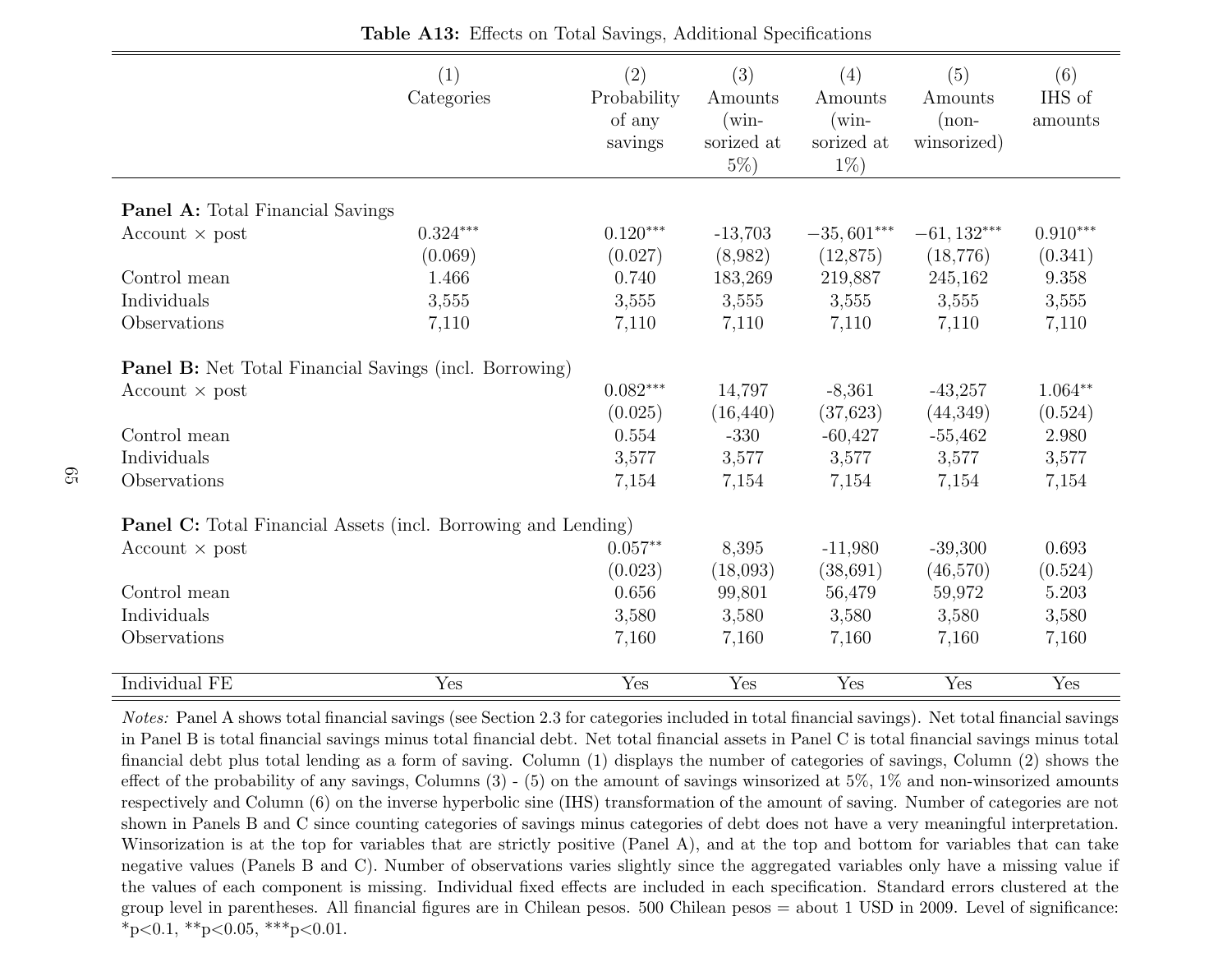|                                                                      | (1)<br>Categories | (2)<br>Probability<br>of any<br>savings | (3)<br>Amounts<br>$(\text{win} -$<br>sorized at<br>$5\%)$ | (4)<br>Amounts<br>$(\text{win} -$<br>sorized at<br>$1\%)$ | (5)<br>Amounts<br>$(non-$<br>winsorized) | (6)<br>IHS of<br>amounts |
|----------------------------------------------------------------------|-------------------|-----------------------------------------|-----------------------------------------------------------|-----------------------------------------------------------|------------------------------------------|--------------------------|
| <b>Panel A:</b> Total Financial Savings                              |                   |                                         |                                                           |                                                           |                                          |                          |
| Account                                                              | $0.360***$        | $0.099***$                              | $-18,523**$                                               | $-42,846***$                                              | $-66,790***$                             | $0.667***$               |
|                                                                      | (0.051)           | (0.017)                                 | (7,370)                                                   | (10, 483)                                                 | (14,233)                                 | (0.215)                  |
| Control mean                                                         | 1.466             | 0.740                                   | 183,269                                                   | 219,887                                                   | 245,162                                  | 9.358                    |
| Observations                                                         | 3,546             | 3,546                                   | 3,546                                                     | 3,546                                                     | 3,546                                    | 3,546                    |
| <b>Panel B:</b> Net Total Financial Savings (incl. Borrowing)        |                   |                                         |                                                           |                                                           |                                          |                          |
| Account                                                              |                   | $0.077***$                              | 14,008                                                    | $-3,477$                                                  | $-39,197$                                | $1.131***$               |
|                                                                      |                   | (0.018)                                 | (13, 346)                                                 | (25, 649)                                                 | (30, 874)                                | (0.411)                  |
| Control mean                                                         |                   | 0.554                                   | $-330$                                                    | $-60,427$                                                 | $-55,462$                                | 2.980                    |
| Observations                                                         |                   | 3,568                                   | 3,568                                                     | 3,568                                                     | 3,568                                    | 3,568                    |
| <b>Panel C:</b> Total Financial Assets (incl. Borrowing and Lending) |                   |                                         |                                                           |                                                           |                                          |                          |
| Account                                                              |                   | $0.055***$                              | 8,983                                                     | $-5,075$                                                  | $-32,705$                                | $0.796*$                 |
|                                                                      |                   | (0.017)                                 | (14, 976)                                                 | (26, 579)                                                 | (32, 604)                                | (0.410)                  |
| Control mean                                                         |                   | 0.656                                   | 99,801                                                    | 56,479                                                    | 59,972                                   | 5.203                    |
| Observations                                                         |                   | 3,571                                   | 3,571                                                     | 3,571                                                     | 3,571                                    | 3,571                    |
|                                                                      |                   |                                         |                                                           |                                                           |                                          |                          |
| Stratum FE                                                           | Yes               | Yes                                     | Yes                                                       | Yes                                                       | Yes                                      | Yes                      |

Table A14: Effects on Total Savings - ANCOVA Estimation

Notes: This table is produced using an ANCOVA specification. Panel A shows total financial savings. Net total financial savings in Panel B is total financial savings minus total financial debt. Net total financial assets in Panel C is total financial savings minus totalfinancial debt <sup>p</sup>lus total lending as <sup>a</sup> form of saving. Column (1) displays the number of categories of savings, Column (2) shows the effect on the probability of any saving, Columns (3) - (5) on the amount of savings winsorized at 5%, 1% and non-winsorized amounts respectively. Column (6) shows the effect on inverse hyperbolic sine transformation of the amount of saving. Number of categories are not shown in Panels B and C since counting categories of savings minus categories of debt does not have <sup>a</sup> very meaningful interpretation.Winsorization is at the top for variables that are strictly positive (Panel A), and at the top and bottom for variables that can take negative values (Panels <sup>B</sup> and C). Number of observations varies slightly since the aggregated variables only have <sup>a</sup> missing value if the values of each component is missing. Stratum fixed effects are included in each specification. Standard errors clustered at the group level in parentheses. All financial figures are in Chilean pesos. 500 Chilean pesos <sup>=</sup> about <sup>1</sup> USD in 2009. Level of significance: \*p<0.1,\*\*p<0.05, \*\*\*p<0.01.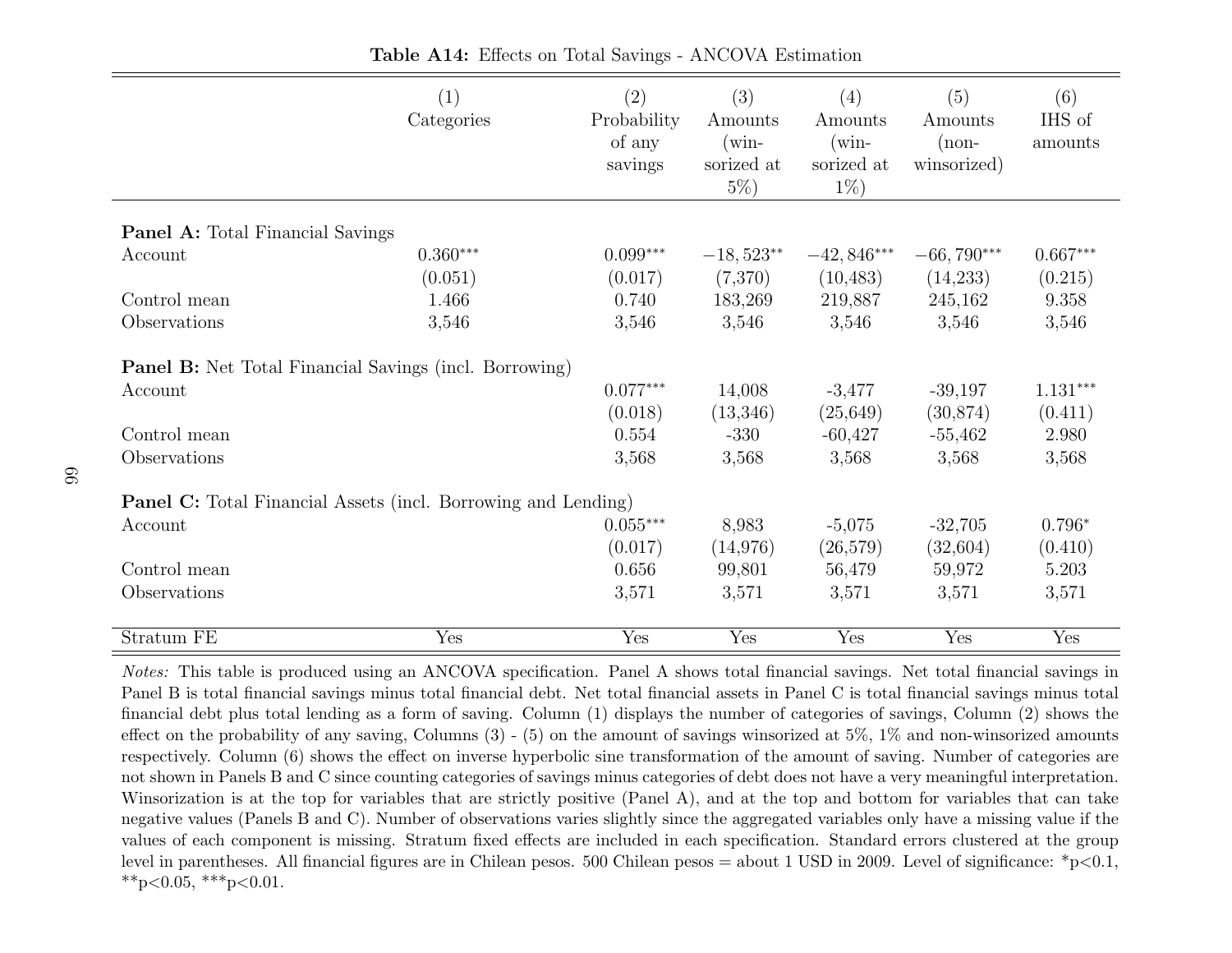|                                                                      | (1)<br>Categories | (2)<br>Probability<br>of any<br>savings | (3)<br>Amounts<br>$(win-$<br>sorized at<br>$5\%$ ) | (4)<br>Amounts<br>$(win-$<br>sorized at<br>$1\%)$ | (5)<br>Amounts<br>$(non-$<br>winsorized) | (6)<br>IHS of<br>amounts |
|----------------------------------------------------------------------|-------------------|-----------------------------------------|----------------------------------------------------|---------------------------------------------------|------------------------------------------|--------------------------|
| <b>Panel A:</b> Total Financial Savings                              |                   |                                         |                                                    |                                                   |                                          |                          |
| Account $\times$ post                                                | $0.246***$        | $0.088***$                              | $-13,423$                                          | $-35,702***$                                      | $-61,948***$                             | $0.690**$                |
|                                                                      | (0.069)           | (0.027)                                 | (9,055)                                            | (12, 914)                                         | (18, 803)                                | (0.344)                  |
| Control mean                                                         | 1.483             | 0.742                                   | 185,597                                            | 221,751                                           | 247,257                                  | 9.394                    |
| Individuals                                                          | 3,563             | 3,555                                   | 3,555                                              | 3,555                                             | 3,555                                    | 3,555                    |
| Observations                                                         | 7,126             | 7,110                                   | 7,110                                              | 7,110                                             | 7,110                                    | 7,110                    |
| <b>Panel B:</b> Net Total Financial Savings (incl. Borrowing)        |                   |                                         |                                                    |                                                   |                                          |                          |
| Account $\times$ post                                                |                   | $0.062**$                               | 15,774                                             | $-9,654$                                          | $-44,088$                                | $0.949*$                 |
|                                                                      |                   | (0.025)                                 | (16, 679)                                          | (37, 640)                                         | (44,294)                                 | (0.523)                  |
| Control mean                                                         |                   | 0.557                                   | 167                                                | $-60,779$                                         | $-53,368$                                | 3.032                    |
| Individuals                                                          |                   | 3,577                                   | 3,577                                              | 3,577                                             | 3,577                                    | 3,577                    |
| Observations                                                         |                   | 7,154                                   | 7,154                                              | 7,154                                             | 7,154                                    | 7,154                    |
| <b>Panel C:</b> Total Financial Assets (incl. Borrowing and Lending) |                   |                                         |                                                    |                                                   |                                          |                          |
| Account $\times$ post                                                |                   | $0.043*$                                | 8,970                                              | $-13,364$                                         | $-40,131$                                | 0.610                    |
|                                                                      |                   | (0.023)                                 | (18, 402)                                          | (38, 731)                                         | (46, 515)                                | (0.525)                  |
| Control mean                                                         |                   | 0.656                                   | 99,871                                             | 57,504                                            | 62,067                                   | 5.219                    |
| Individuals                                                          |                   | 3,580                                   | 3,580                                              | 3,580                                             | 3,580                                    | 3,580                    |
| Observations                                                         |                   | 7,160                                   | 7,160                                              | 7,160                                             | 7,160                                    | 7,160                    |
|                                                                      |                   |                                         |                                                    |                                                   |                                          |                          |
| Individual FE                                                        | Yes               | Yes                                     | Yes                                                | Yes                                               | Yes                                      | Yes                      |

Table A15: Effects on Total Self-Reported Savings

Notes: This table is the same as Table 5, except that instead of administrative data for savings in the Fondo Esperanza account, it uses the survey responses. All other components of savings are based on survey responses in both Table <sup>5</sup> and this table. Panel A shows total financial savings (see Section 2.3 for categories included in total financial savings). Net total financial savings in Panel <sup>B</sup> is total financial savings minus total financial debt. Net total financial assets in Panel C is total financial savings minus total financial debt <sup>p</sup>lus total lending as <sup>a</sup> form of saving. Column (1) displays the number of categories of savings. Column (2) shows the effect on the probability of any saving. Columns (3) - (5) on savings amount winsorized at 5%, 1% and non-winsorized respectively and Column (6) on the inverse hyperbolic (IHS) of savings amount. Number of categories are not shown in Panels B and C since counting categories of savings minus categories of debt does not have <sup>a</sup> very meaningful interpretation.Winsorization is at the top for variables that are strictly positive (Panel A), and at the top and bottom for variables that can take negative values (Panels <sup>B</sup> and C). Number of observations varies slightly since the aggregated variables only have <sup>a</sup> missing value if the values of each component is missing. Individual fixed effects are included in each specification. Standard errors clustered at the group level in parentheses. All financial figuresare in Chilean pesos. 500 Chilean pesos = about 1 USD in 2009. Level of significance:  $*p<0.1$ ,  $*p<0.05$ ,  $**p<0.01$ .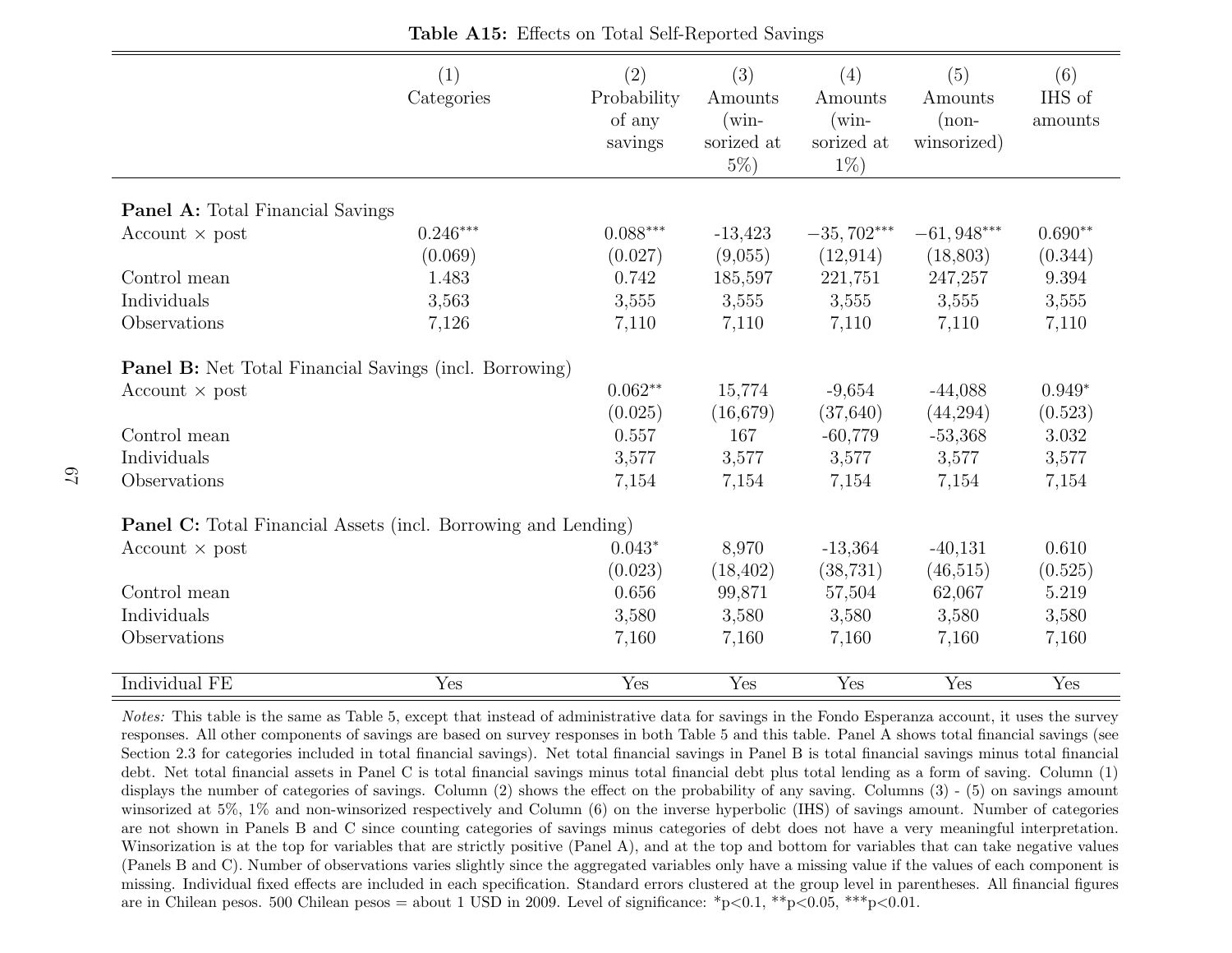|                       |          |            | 3)                            | 4           | 5           |
|-----------------------|----------|------------|-------------------------------|-------------|-------------|
| $Account \times post$ | $-0.038$ | $-0.066**$ | $-0.088**$                    | $-0.199***$ | $-0.277***$ |
|                       | (0.028)  | (0.033)    | (0.045)                       | (0.076)     | (0.092)     |
| Individual FE         | Yes      | Yes        | Yes                           | Yes         | Yes         |
| Individuals           | 3,555    | 1,726      | 789                           | 302         | 158         |
| Observations          | 7,110    | 3,452      | 1,578                         | 604         | 316         |
| Sample                | Full     | Above P50  | Above P75 Above P90 Above P95 |             |             |

Table A16: Probability of Reporting Round Savings Amounts

Notes: This table shows the effect of the intervention on the probability that respondents report a round number (defined as a multiple of 10,000 Chilean pesos) as their total savings (excluding savings in the FE account). Columns (2)-(5) report estimates for subsamples of respondents who at baseline reported savings above the median, and above percentiles 75, 90, and 95 respectively. Standard errors clustered at the group level in parentheses. Level of significance: \*\*\* p<0.01, \*\* p<0.05, \* p<0.1.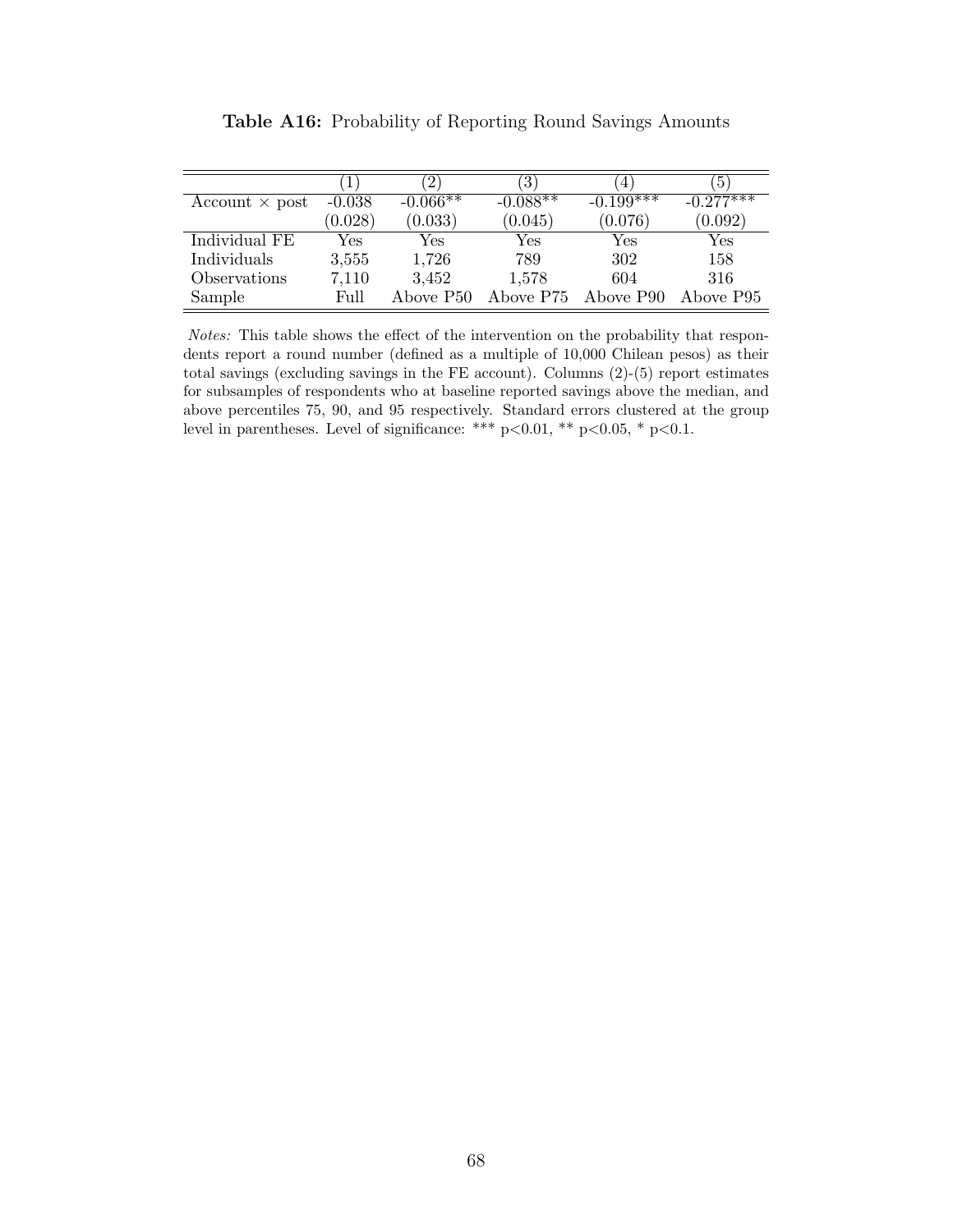|                               | $\left(1\right)$ | (2)             |  |  |  |  |  |  |
|-------------------------------|------------------|-----------------|--|--|--|--|--|--|
|                               | Anxiety about    | Recent economic |  |  |  |  |  |  |
|                               | financial future | difficulty      |  |  |  |  |  |  |
| Account                       | $-0.086**$       | $-0.108$        |  |  |  |  |  |  |
|                               | (0.041)          | (0.104)         |  |  |  |  |  |  |
| Control mean                  | 2.803            | 5.429           |  |  |  |  |  |  |
| Individual FE                 | N <sub>o</sub>   | N <sub>0</sub>  |  |  |  |  |  |  |
| Stratum FE                    | Yes              | Yes             |  |  |  |  |  |  |
| Observations                  | 3,510            | 3,507           |  |  |  |  |  |  |
| <b>AES:</b> $-0.066*$ (0.035) |                  |                 |  |  |  |  |  |  |

Table A17: Subjective Well-Being - ANCOVA Estimation

Notes: This table is produced using an ANCOVA specification. Both "anxiety about financial future" and "recent economic difficulty" are expressed in standard deviations. The overall average effect size (AES) on well-being is reported in the final row of the table. Individuals are excluded in case of non-response to a particular question, which explains the differences in the number of observations. Stratum fixed effects are included in each specification (including the calculation of AES). Standard errors clustered at the group level in parentheses. Level of significance: \*\*\*  $p<0.01$ , \*\*  $p<0.05$ , \*  $p<0.1$ .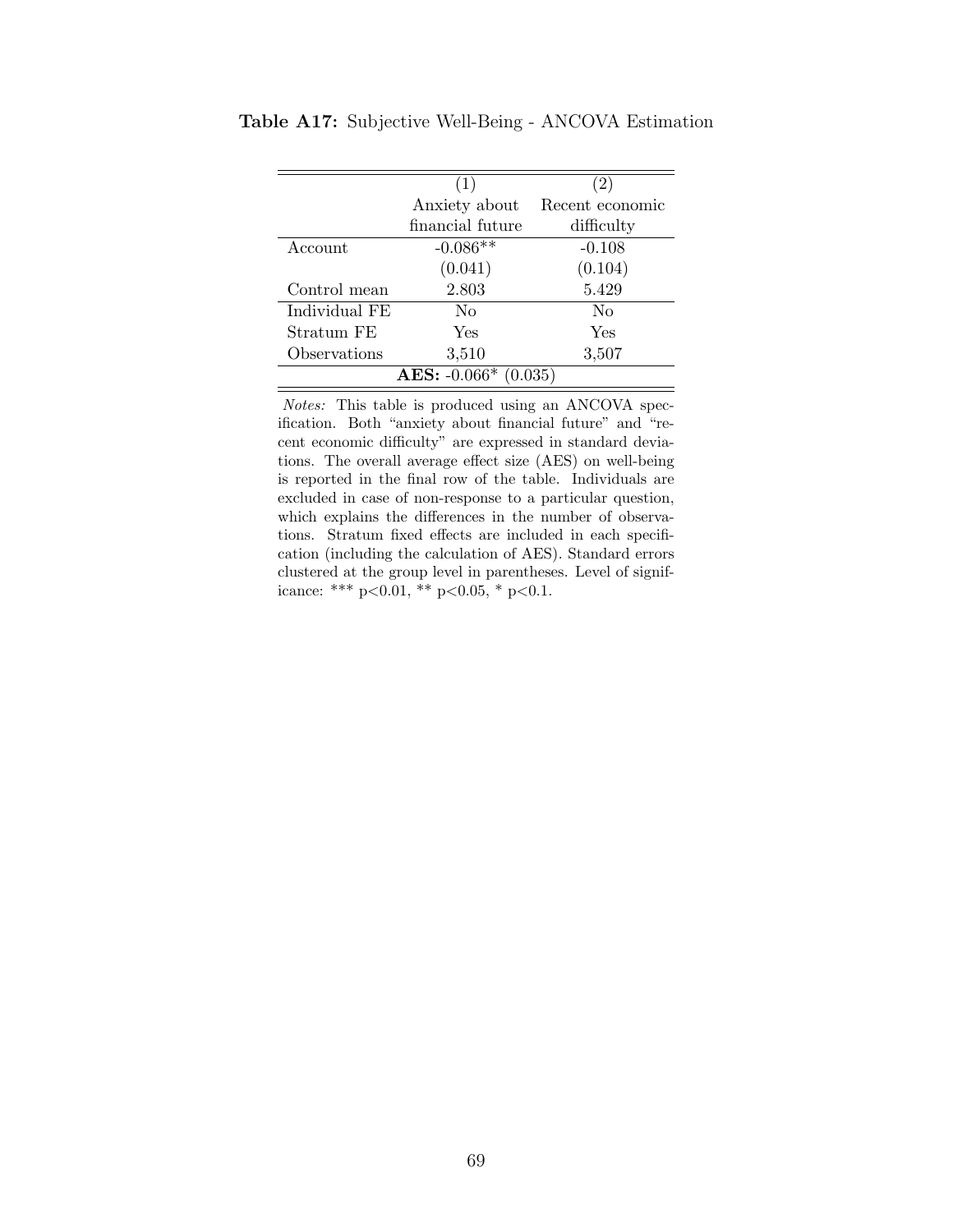|                                 | (1)            | (2)                 |  |  |  |  |  |  |
|---------------------------------|----------------|---------------------|--|--|--|--|--|--|
|                                 | Future anxiety | Economic difficulty |  |  |  |  |  |  |
|                                 |                |                     |  |  |  |  |  |  |
| Panel A: Job Loss               |                |                     |  |  |  |  |  |  |
| Job loss $\times$ post          | 0.080          | $0.119**$           |  |  |  |  |  |  |
|                                 | (0.060)        | (0.057)             |  |  |  |  |  |  |
| Control mean                    | $-0.126$       | 0.112               |  |  |  |  |  |  |
| Panel B: Business Downturn      |                |                     |  |  |  |  |  |  |
| Business downturn $\times$ post | $0.197***$     | $0.176***$          |  |  |  |  |  |  |
|                                 | (0.045)        | (0.044)             |  |  |  |  |  |  |
| Control mean                    | $-0.126$       | 0.112               |  |  |  |  |  |  |
|                                 |                |                     |  |  |  |  |  |  |
| Individual FE                   | Yes            | Yes                 |  |  |  |  |  |  |
| Individuals                     | 3,519          | 3,515               |  |  |  |  |  |  |
| Observations                    | 7,038          | 7,030               |  |  |  |  |  |  |

Table A18: Effect of Job Loss and Business Downturn on Subjective Well-Being

Notes: The dependent variable in Column (1) is anxiety about financial future and in Column (2) is recent economic difficulty, both expressed in standard deviations. Individuals are excluded in case of non-response to a particular question, which explains the differences in the number of observations. Individual fixed effects are included in each specification. Standard errors clustered at the group level in parentheses. Level of significance: \*\*\* p<0.01, \*\* p<0.05, \* p<0.1.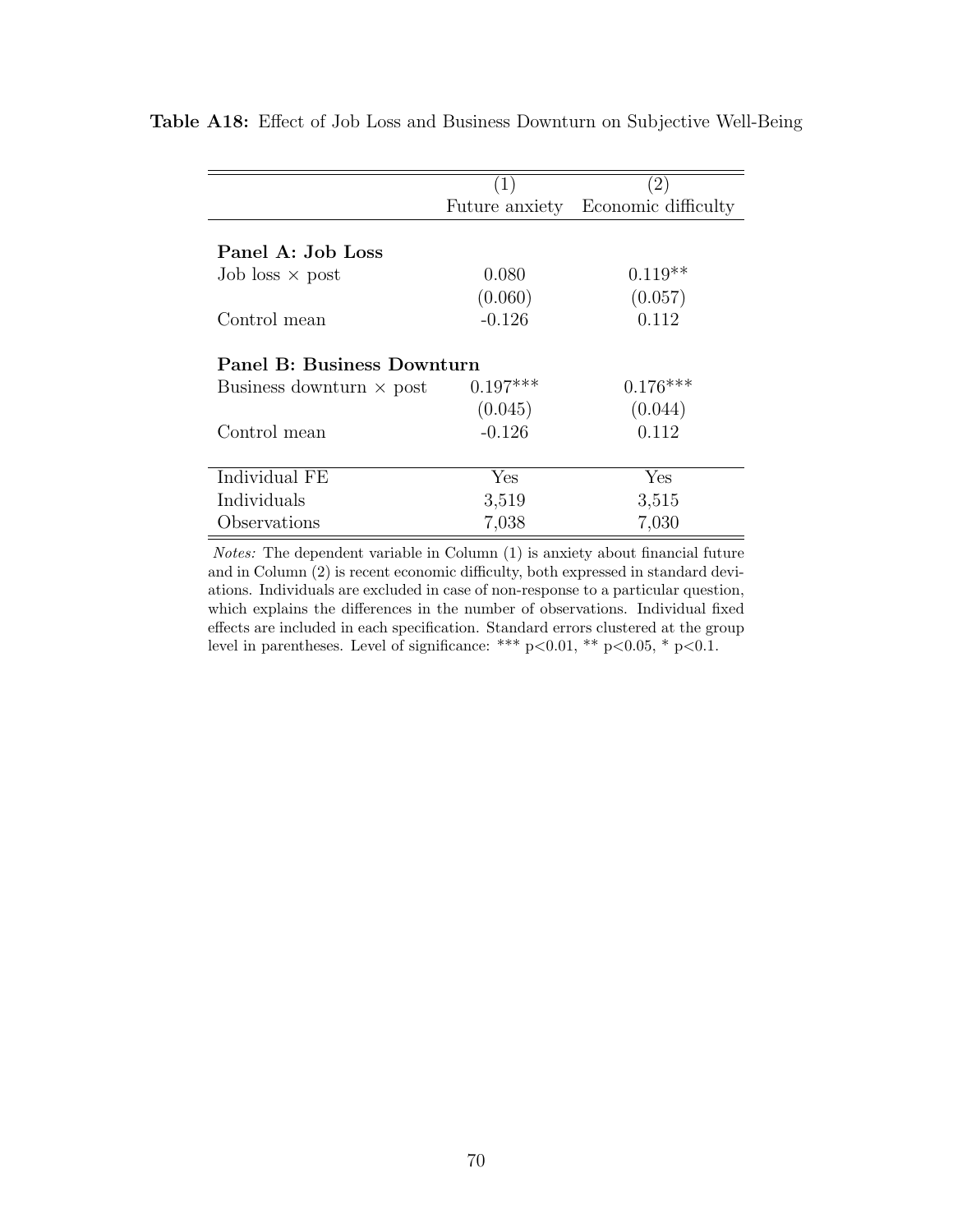|                            | Family Dynamics   |                   |             |                   | <b>Bulky Expenditures</b> |             |                   |              |
|----------------------------|-------------------|-------------------|-------------|-------------------|---------------------------|-------------|-------------------|--------------|
|                            | $\left( 1\right)$ | $\left( 2\right)$ | (3)         | $\left( 4\right)$ | (5)                       | (6)         | $\left( 7\right)$ | (8)          |
|                            | Decisions         | Savings           | Savings     | <b>Borrowed</b>   | Conflicts                 | Electronics | <b>Business</b>   | Home         |
|                            | about             | hidden from       | hidden from | from              | with                      |             | investment/       | improvements |
|                            | saving            | family            | partner     | partner           | partner                   |             | equipment         |              |
| $Account \times post$      | 0.017             | $-0.020$          | 0.012       | $-0.026$          | 0.011                     | 0.030       | $-0.015$          | 0.020        |
|                            | (0.021)           | (0.027)           | (0.021)     | (0.020)           | (0.021)                   | (0.019)     | (0.025)           | (0.023)      |
| Control mean               | 0.594             | 0.270             | 0.162       | 0.169             | 0.160                     | 0.119       | 0.325             | 0.308        |
| Individual FE              | Yes               | Yes               | Yes         | Yes               | Yes                       | Yes         | Yes               | Yes          |
| Individuals                | 3,431             | 3,386             | 3,432       | 3,555             | 3,554                     | 3,521       | 3,532             | 3,534        |
| <i><b>Observations</b></i> | 6,862             | 6,772             | 6,864       | 7,110             | 7,108                     | 7,042       | 7,064             | 7,068        |

Table A19: Effects on Household Dynamics and Bulky Expenditure

Notes: Columns (1) to (5) show the impact on variables relating to family dynamics. The dependent variable in Column (1) takes value 1 if the respondent makes decisions regarding savings in the household, and <sup>0</sup> otherwise. Columns (2) and (3) show whether any savings are hidden from <sup>a</sup> family member or partner respectively. Columns (4) and (5) show if any money was borrowed from <sup>a</sup> partner or if there was conflict over money with <sup>a</sup> partner. Columns (6), (7), and (8) show variables on bulky expenditures in the previous three months, whether there were any electronics purchased, investments made in <sup>a</sup> business or equipment, and expenditure on home improvements, respectively. Individuals are excluded in case of non-response to <sup>a</sup> particular question, which explains the differences in the number of observations. Individual fixed effects are included in each specification. Standard errors clustered at the group level in parentheses. Level of significance: \*\*\* <sup>p</sup><sup>&</sup>lt;0.01, \*\* $p<0.05$ , \*  $p<0.1$ .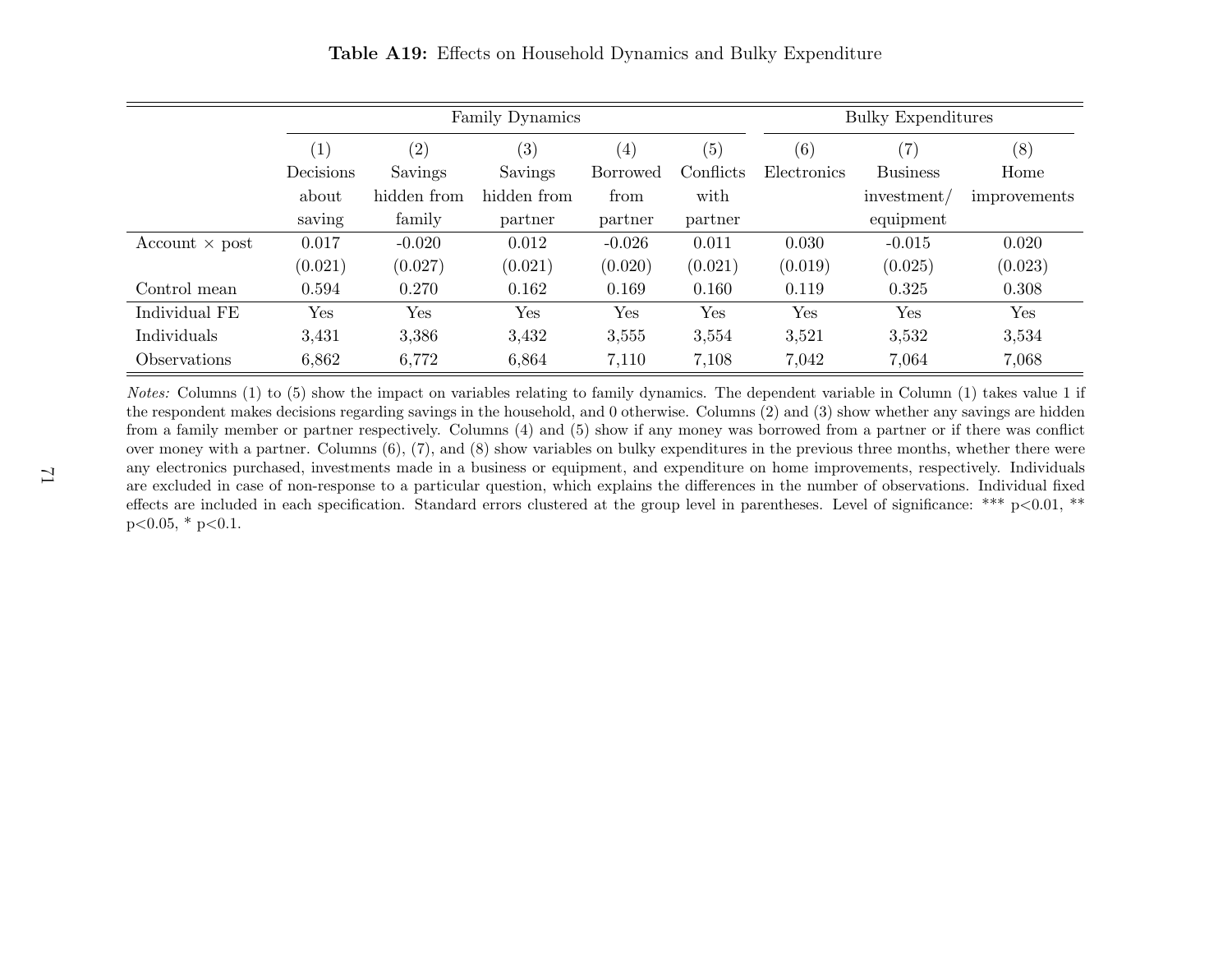|               | (1)            | (2)            |
|---------------|----------------|----------------|
|               | Difficulty of  | Satisfaction   |
|               | survey process | with FE        |
| Account       | 0.049          | $-0.027$       |
|               | (0.037)        | (0.048)        |
| Individual FE | N <sub>0</sub> | N <sub>0</sub> |
| Stratum FE    | Yes            | Yes            |
| Observations  | 3,356          | 3,564          |

Table A20: Demand Effects

Notes: Participants were asked to rate how complicated they found the survey process (scale of 1 to 4) and how satisfied they were with Fondo Esperanza (scale of 1 to 7) in the follow-up survey. This table reports the impact of treatment on these outcomes. Individuals are excluded in case of non-response to a particular question, which explains the differences in the number of observations. Standard errors clustered at the group level in parentheses. Level of significance: \*\*\*  $p < 0.01$ , \*\* p<0.05, \* p<0.1.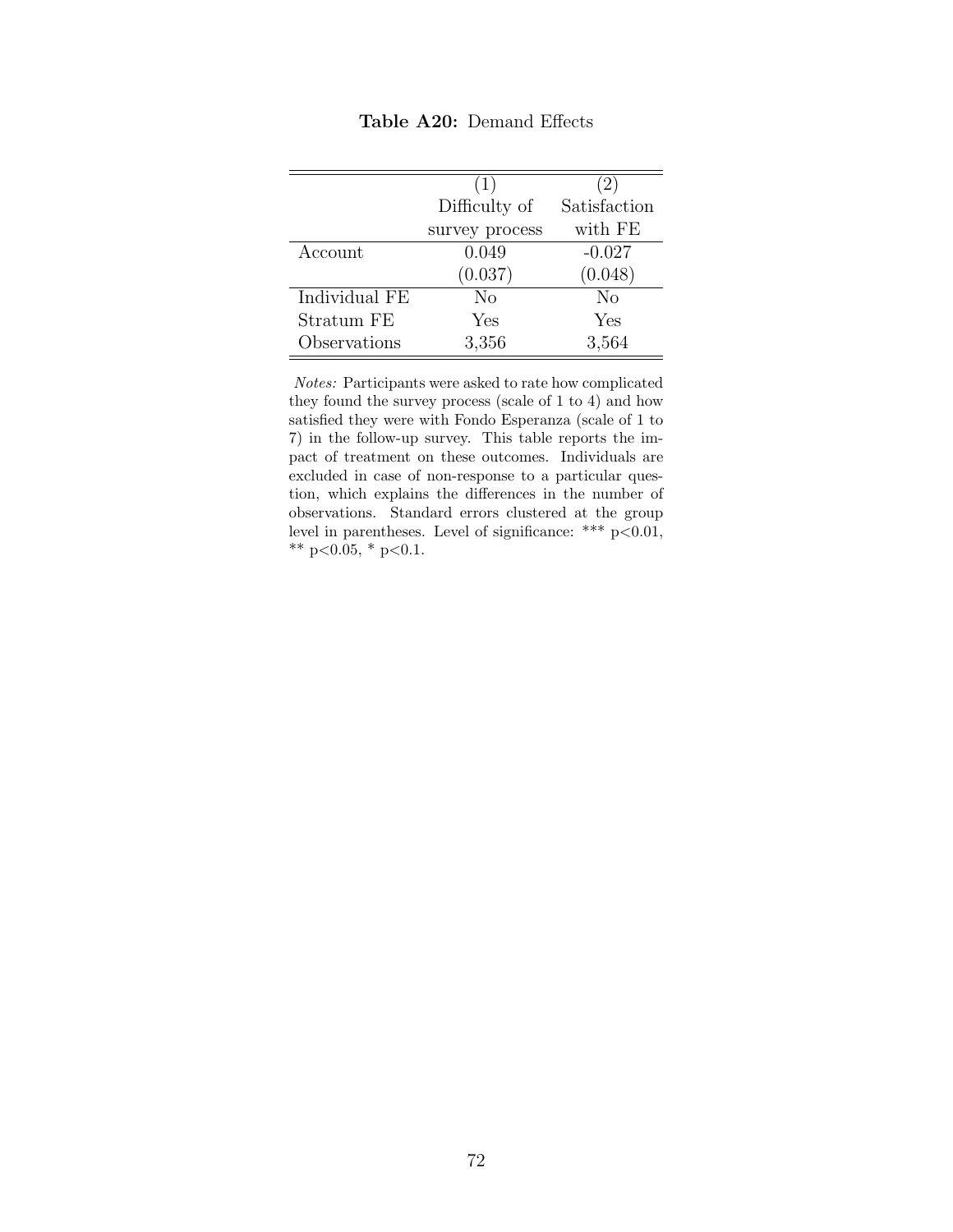| Table A21: Lee Bounds |
|-----------------------|
|                       |

|                             | (1)          | $\left( 2\right)$ | $\left( 3\right)$ | $\left( 4\right)$ |
|-----------------------------|--------------|-------------------|-------------------|-------------------|
|                             | Short-term   | Short-term        | Anxiety           | Recent            |
|                             | borrowing    | borrowing         | about             | economic          |
|                             | amount       | categories        | financial         | difficulty        |
|                             |              |                   | future            |                   |
| Point estimate              | $-12,163**$  | $-0.130**$        | $-0.112*$         | $-0.086*$         |
| Lower bound                 | $[-13, 931]$ | $[-0.149]$        | $[-0.171]$        | $[-0.131]$        |
| Upper bound                 | $-3,784$     | $-0.069$          | $-0.074$          | $-0.054$          |
| Individuals after trimming  | 3,509        | 3,512             | 3,477             | 3,473             |
| Observations after trimming | 7,018        | 7,024             | 6,954             | 6,946             |

Notes: Lee bounds for the main results from Tables <sup>2</sup> and 6, calculated using the methodology discussed in Section 3.3. Rows 2 and 3 show the Lee bounds. The bounds cannot be calculated for the improvements in consumption smoothing in case of economic shocks (Table 3), since by construction, we do not know which attritors had shocks. The first row shows the point estimates from the original regression. All financial figures are in Chilean pesos. 500 Chilean pesos <sup>=</sup> about <sup>1</sup> USD in 2009. Level of significance: \*\*\* $p<0.01$ , \*\*  $p<0.05$ , \*  $p<0.1$ .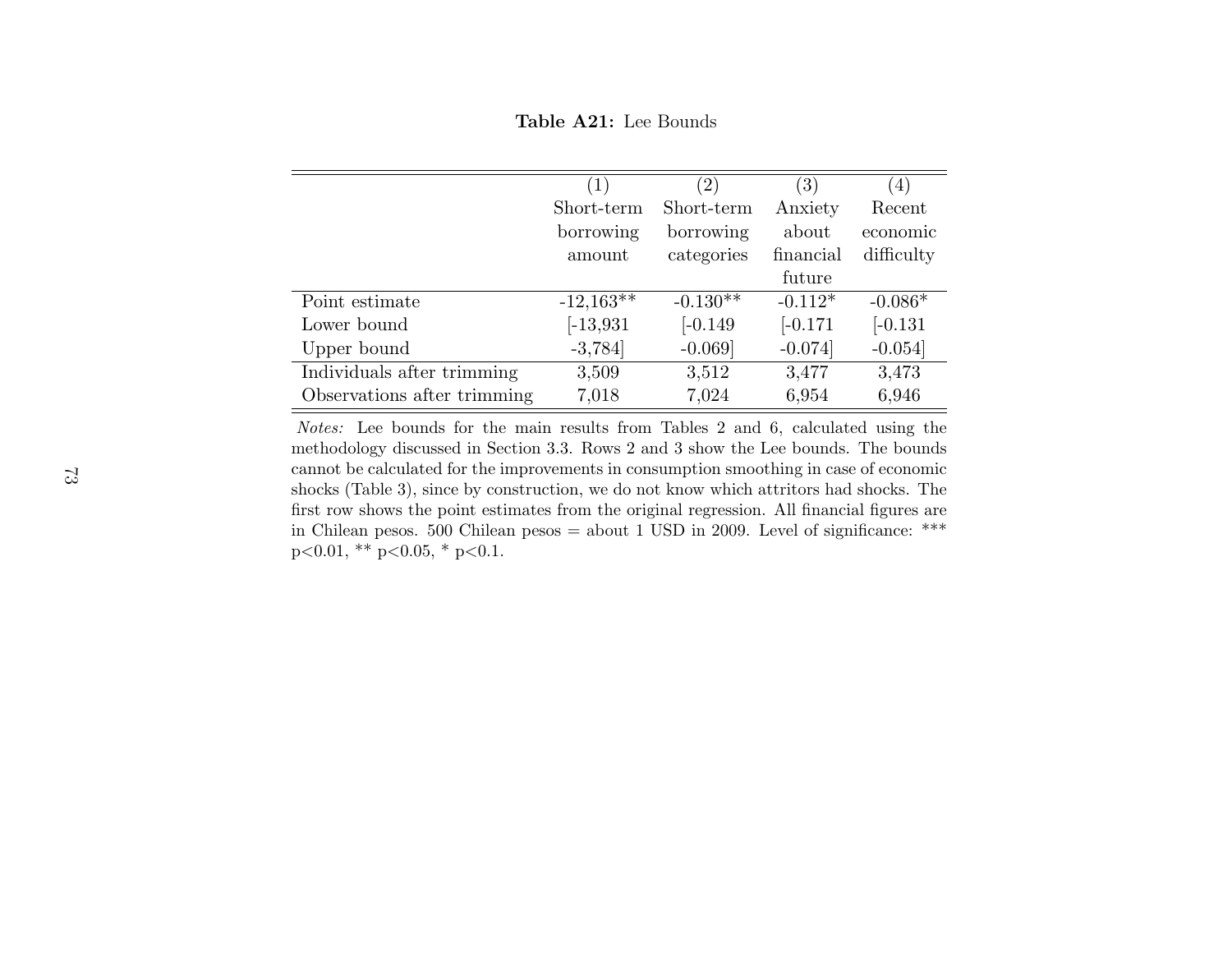|                       | $\left(1\right)$ | (2)        | $\left( 3\right)$ | (4)        | (5)         |
|-----------------------|------------------|------------|-------------------|------------|-------------|
|                       | Total            | Total      | Anxiety           | Recent     | Consumption |
|                       | short-term       | short-term | about             | economic   | cutback     |
|                       | borrowing        | borrowing  | financial         | difficulty | categories  |
|                       | amount           | categories | future            |            |             |
| $Account \times post$ | $-11,806**$      | $-0.111**$ | $-0.111*$         | $-0.083$   | $-0.363*$   |
|                       | (5,808)          | (0.052)    | (0.059)           | (0.052)    | (0.188)     |
| Control mean          | 61,223           | 0.571      | $-0.126$          | 0.112      | 2.138       |
| Individual FE         | Yes              | Yes        | <b>Yes</b>        | <b>Yes</b> | Yes         |
| Individuals           | 3,551            | 3,554      | 3,519             | 3,515      | 1,433       |
| Observations          | 7,102            | 7,108      | 7,038             | 7,030      | 2,866       |

Table A22: Inverse Probability Weighting

Notes: Regressions for the key results from Tables 2, <sup>3</sup> and 6, weighted using the inverse probability weights described in Section 3.3. In constructing the propensity score, missing co-variates were imputed as the mean of that covariate. The outcome variable in Column (5) is the total number of categories of spending <sup>a</sup> participant had to cut back on and the sampleis the same as in Table 3. All financial figures are in Chilean pesos.  $500$  Chilean pesos  $=$  about 1 USD in 2009. Individual fixed effects are included in each specification. Standarderrors clustered at the group level in parentheses. Level of significance: \*\*\*  $p<0.01$ , \*\*  $p<0.05$ , \*  $p<0.10$ .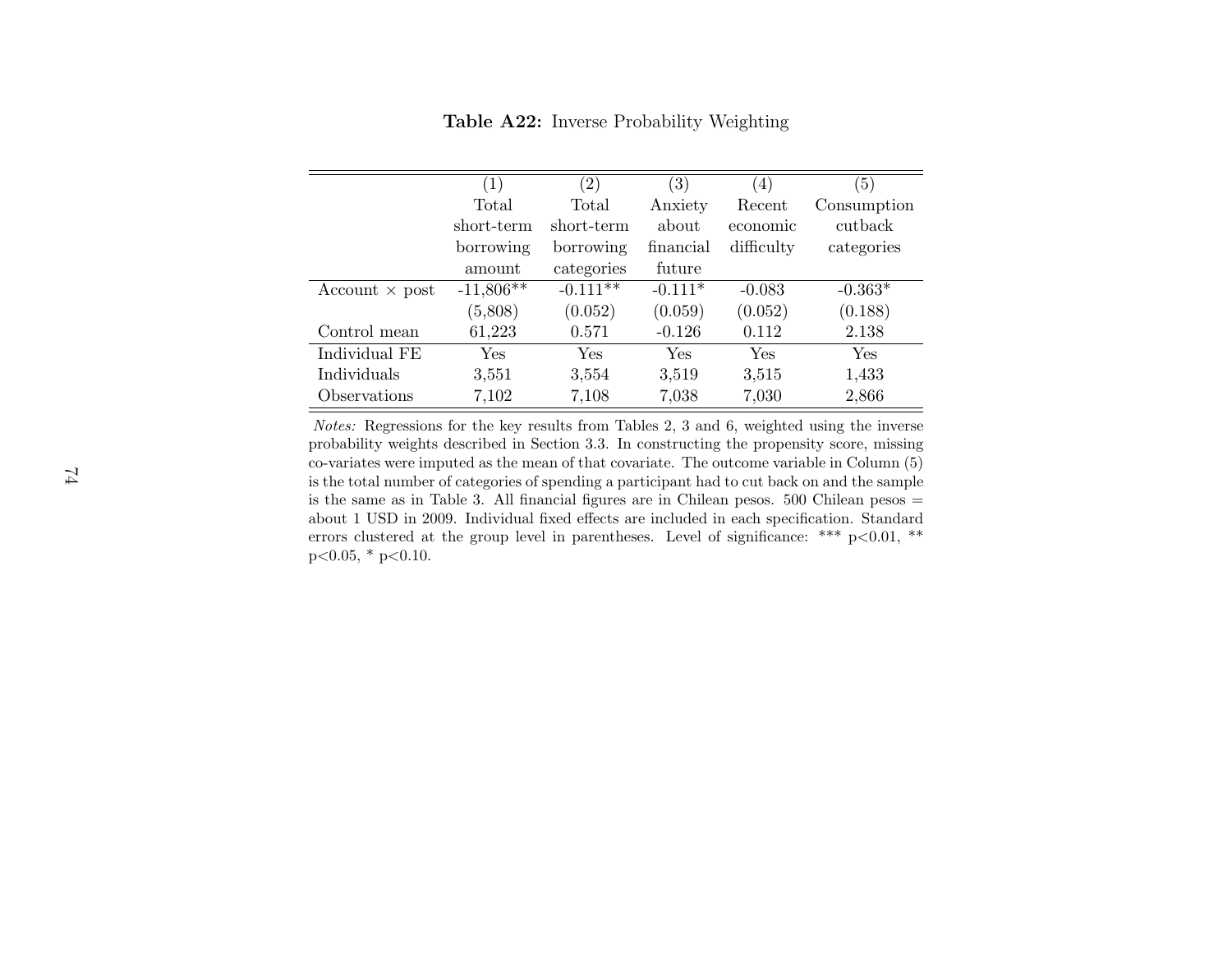|                                                                                                             | (1)<br>Total<br>short-term<br>borrowing | $\overline{(2)}$<br>Total<br>short-term<br>borrowing | $\overline{(3)}$<br>Total<br>short-term<br>borrowing | (4)<br>Total<br>short-term<br>borrowing | $\overline{(5)}$<br>Total<br>short-term<br>borrowing | (6)<br>Total<br>short-term<br>borrowing | (7)<br>Total<br>short-term<br>borrowing | (8)<br>Owed to<br>family and<br>friends | (9)<br>Owed to<br>service<br>providers | (10)<br>Owed to<br>business<br>contacts and<br>institutions |
|-------------------------------------------------------------------------------------------------------------|-----------------------------------------|------------------------------------------------------|------------------------------------------------------|-----------------------------------------|------------------------------------------------------|-----------------------------------------|-----------------------------------------|-----------------------------------------|----------------------------------------|-------------------------------------------------------------|
| Panel A: Probability of Any Borrowing<br>Account $\times$ post $\times$ regret not saving more              |                                         | $-0.052$                                             |                                                      |                                         |                                                      |                                         | $-0.060$                                | 0.031                                   | $-0.077**$                             | $-0.061*$                                                   |
| Account $\times$ post $\times$ already has bank account                                                     |                                         | (0.045)                                              | $-0.008$<br>(0.047)                                  |                                         |                                                      |                                         | (0.045)<br>$-0.008$<br>(0.046)          | (0.040)<br>$-0.014$<br>(0.036)          | (0.038)<br>0.006<br>(0.041)            | (0.035)<br>$-0.052*$<br>(0.031)                             |
| Account $\times$ post $\times$ socially taxed                                                               |                                         |                                                      |                                                      | $-0.066$<br>(0.050)                     |                                                      |                                         | $-0.055$<br>(0.051)                     | $-0.016$                                | $-0.049$<br>(0.042)                    | $-0.024$<br>(0.044)                                         |
| Account $\times$ post $\times$ household conflicts                                                          |                                         |                                                      |                                                      |                                         | $-0.018$                                             |                                         | $-0.009$                                | (0.034)<br>$-0.035$                     | $-0.008$                               | 0.044                                                       |
| Account $\times$ post $\times$ economic shock                                                               |                                         |                                                      |                                                      |                                         | (0.050)                                              | $-0.032$                                | (0.051)<br>$-0.033$                     | (0.043)<br>$-0.062$                     | (0.044)<br>$-0.022$                    | (0.040)<br>$-0.002$                                         |
| $Account \times post$                                                                                       | $-0.047*$                               | $-0.008$                                             | $-0.046$                                             | $-0.030$                                | $-0.043$                                             | (0.049)<br>$-0.032$                     | (0.049)<br>0.029                        | (0.038)<br>$-0.040$                     | (0.042)<br>0.047                       | (0.038)<br>0.058                                            |
| Control mean                                                                                                | (0.027)<br>0.375                        | (0.042)<br>0.375                                     | (0.031)<br>0.375                                     | (0.030)<br>0.375                        | (0.031)<br>0.375                                     | (0.034)<br>0.375                        | (0.052)<br>0.375                        | (0.043)<br>0.174                        | (0.041)<br>0.206                       | (0.037)<br>0.122                                            |
| <b>Panel B:</b> Categories of Borrowing<br>Account $\times$ post $\times$ regret not saving more            |                                         | $-0.106$<br>(0.087)                                  |                                                      |                                         |                                                      |                                         | $-0.134$<br>(0.088)                     | 0.006<br>(0.049)                        | $-0.091*$<br>(0.048)                   | $-0.054$<br>(0.042)                                         |
| Account $\times$ post $\times$ already has bank account                                                     |                                         |                                                      | $-0.078$<br>(0.091)                                  |                                         |                                                      |                                         | $-0.056$<br>(0.089)                     | $-0.000$<br>(0.048)                     | $-0.020$<br>(0.049)                    | $-0.034$<br>(0.039)                                         |
| Account $\times$ post $\times$ socially taxed                                                               |                                         |                                                      |                                                      | $-0.120$<br>(0.093)                     |                                                      |                                         | $-0.073$<br>(0.095)                     | 0.003<br>(0.044)                        | $-0.027$<br>(0.055)                    | $-0.047$<br>(0.051)                                         |
| Account $\times$ post $\times$ household conflicts                                                          |                                         |                                                      |                                                      |                                         | $-0.063$<br>(0.104)                                  |                                         | $-0.026$<br>(0.106)                     | $-0.030$<br>(0.063)                     | $-0.029$<br>(0.053)                    | 0.038<br>(0.047)                                            |
| Account $\times$ post $\times$ economic shock                                                               |                                         |                                                      |                                                      |                                         |                                                      | $-0.142$<br>(0.092)                     | $-0.145$<br>(0.096)                     | $-0.099*$<br>(0.051)                    | $-0.028$<br>(0.053)                    | $-0.012$<br>(0.044)                                         |
| Account $\times$ post                                                                                       | $-0.130**$<br>(0.052)                   | $-0.053$<br>(0.076)                                  | $-0.108*$<br>(0.061)                                 | $-0.095$<br>(0.060)                     | $-0.117**$<br>(0.056)                                | $-0.070$<br>(0.064)                     | 0.069<br>(0.097)                        | $-0.034$<br>(0.055)                     | 0.045<br>(0.048)                       | 0.054<br>(0.042)                                            |
| Control mean                                                                                                | 0.571                                   | 0.571                                                | 0.571                                                | 0.571                                   | 0.571                                                | 0.571                                   | 0.571                                   | 0.199                                   | 0.235                                  | 0.137                                                       |
| <b>Panel C:</b> Amounts (Winsorized at the Top 5%)<br>Account $\times$ post $\times$ regret not saving more |                                         | 2,878<br>(10, 553)                                   |                                                      |                                         |                                                      |                                         | 1,469<br>(11,028)                       | $6,395*$<br>(3,714)                     | $-2,666$<br>(2,622)                    | $-5,772$<br>(3,586)                                         |
| Account $\times$ post $\times$ already has bank account                                                     |                                         |                                                      | 585<br>(11,273)                                      |                                         |                                                      |                                         | $-840$                                  | $-4,276$<br>(3,540)                     | 2,088                                  | $-675$<br>(3,253)                                           |
| Account $\times$ post $\times$ socially taxed                                                               |                                         |                                                      |                                                      | $-30.929***$<br>(11,825)                |                                                      |                                         | (11,209)<br>$-29,452**$<br>(12,213)     | $-5,470$<br>(3,641)                     | (2,556)<br>$-3,798$<br>(3,067)         | $-5,508$<br>(3,930)                                         |
| Account $\times$ post $\times$ household conflicts                                                          |                                         |                                                      |                                                      |                                         | $-18,932$<br>(11,956)                                |                                         | $-13,385$<br>(12,666)                   | $-2,059$<br>(4,803)                     | $-1,105$<br>(2,965)                    | 2,052<br>(4,045)                                            |
| Account $\times$ post $\times$ economic shock                                                               |                                         |                                                      |                                                      |                                         |                                                      | $-12,120$                               | $-11,657$                               | $-4,821$                                | 1,074                                  | $-1,851$                                                    |
| $Account \times post$                                                                                       | $-12,163**$                             | $-14,298$                                            | $-11,593$                                            | $-4,149$                                | $-7,369$                                             | (10, 226)<br>$-6,887$                   | (10,755)<br>3,361                       | (4,005)<br>$-5,044$                     | (2,646)<br>2,544                       | (3,725)<br>4,377                                            |
| Control mean                                                                                                | (5,803)<br>61,223                       | (9,396)<br>61,223                                    | (7,147)<br>61,223                                    | (7,089)<br>61,223                       | (6,318)<br>61,223                                    | (7, 458)<br>61,223                      | (11,624)<br>61,223                      | (4,233)<br>16,304                       | (2,710)<br>10,976                      | (3,533)<br>8,739                                            |
| <b>Panel D:</b> Amounts (Winsorized at the Top 1%)<br>Account $\times$ post $\times$ regret not saving more |                                         | $-3,156$                                             |                                                      |                                         |                                                      |                                         | $-15,698$                               | $15,944*$                               | $-862$                                 | $-17,717*$                                                  |
| Account $\times$ post $\times$ already has bank account                                                     |                                         | (24, 489)                                            | 22,818                                               |                                         |                                                      |                                         | (24, 331)<br>18,640                     | (9, 497)<br>343                         | (5,778)<br>4,003                       | (10,606)<br>3,204                                           |
| Account $\times$ post $\times$ socially taxed                                                               |                                         |                                                      | (24,049)                                             | $-73,893***$                            |                                                      |                                         | (23, 841)<br>$-70,179***$               | (10,533)<br>$-21,558**$                 | (5,668)<br>$-5,956$                    | (10,632)<br>$-26,544**$                                     |
| Account $\times$ post $\times$ household conflicts                                                          |                                         |                                                      |                                                      | (21, 816)                               | $-23,833$                                            |                                         | (23, 373)<br>$-8,399$                   | (10, 545)<br>$-11,315$                  | (6,315)<br>$-7,186$                    | (11, 812)<br>5,313                                          |
| Account $\times$ post $\times$ economic shock                                                               |                                         |                                                      |                                                      |                                         | (24,969)                                             | $-19,639$                               | (25,706)<br>$-14,259$                   | (13,525)<br>$-12,404$                   | (6,513)<br>855                         | (11,781)<br>$-8,353$                                        |
| Account $\times$ post                                                                                       | $-10,529$                               | $-8,663$                                             | $-13,504$                                            | 8,568                                   | $-3,966$                                             | (20, 748)<br>$-2,127$                   | (21,892)<br>23,733                      | (10,085)<br>-7,887                      | (5, 722)<br>4,872                      | (10, 863)<br>16,399                                         |
| Control mean                                                                                                | (11,622)<br>88,464                      | (19, 854)<br>88,464                                  | (14,568)<br>88,464                                   | (13, 977)<br>88,464                     | (13,025)<br>88,464                                   | (14, 964)<br>88,464                     | (23,616)<br>88,464                      | (11,002)<br>35,671                      | (5,615)<br>16,628                      | (9,996)<br>23,150                                           |

# Table A23: Borrowing Heterogeneity - Part <sup>1</sup>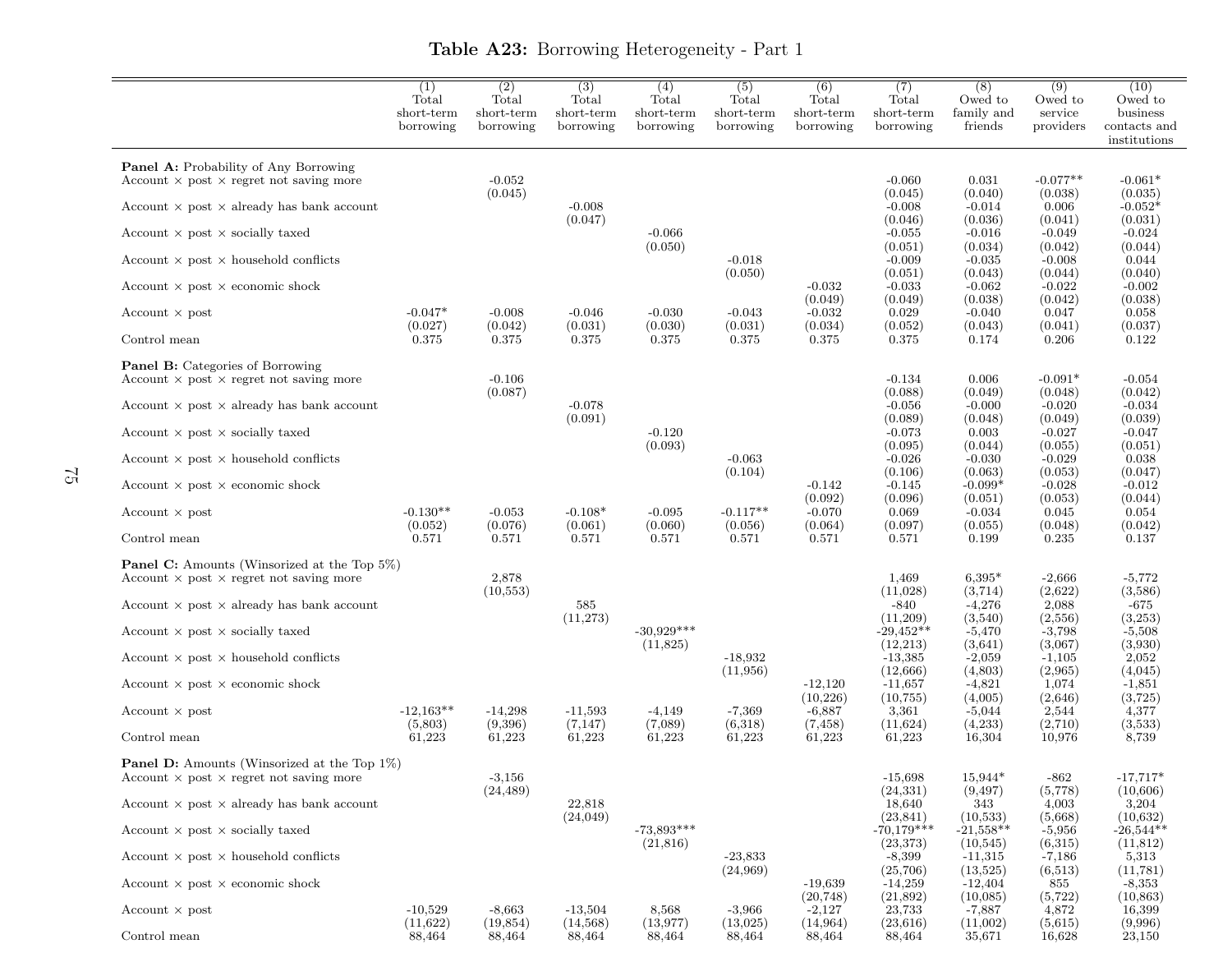## Borrowing Heterogeneity - Part 2

|                                                                                                                                                                                                                                                                                                                               | (1)<br>Total<br>short-term<br>borrowing                                             | (2)<br>Total<br>short-term<br>borrowing                          | $\overline{(3)}$<br>Total<br>short-term<br>borrowing                     | (4)<br>Total<br>short-term<br>borrowing                                  | $\overline{(5)}$<br>Total<br>short-term<br>borrowing                     | (6)<br>Total<br>short-term<br>borrowing                                  | (7)<br>Total<br>short-term<br>borrowing                                                                                     | (8)<br>Owed to<br>family and<br>friends                                                                        | (9)<br>Owed to<br>service<br>providers                                                                           | (10)<br>Owed to<br>business<br>contacts and<br>$\!$                                                                      |
|-------------------------------------------------------------------------------------------------------------------------------------------------------------------------------------------------------------------------------------------------------------------------------------------------------------------------------|-------------------------------------------------------------------------------------|------------------------------------------------------------------|--------------------------------------------------------------------------|--------------------------------------------------------------------------|--------------------------------------------------------------------------|--------------------------------------------------------------------------|-----------------------------------------------------------------------------------------------------------------------------|----------------------------------------------------------------------------------------------------------------|------------------------------------------------------------------------------------------------------------------|--------------------------------------------------------------------------------------------------------------------------|
| <b>Panel E:</b> Non-Winsorized Amounts<br>Account $\times$ post $\times$ regret not saving more<br>Account $\times$ post $\times$ already has bank account<br>Account $\times$ post $\times$ socially taxed<br>Account $\times$ post $\times$ household conflicts<br>Account $\times$ post $\times$ economic shock            |                                                                                     | 1,845<br>(32, 401)                                               | 16.184<br>(33, 846)                                                      | $-87,171***$<br>(27,108)                                                 | $-39,647$<br>(33,399)                                                    | $-11.758$<br>(31,752)                                                    | $-11,946$<br>(32, 923)<br>13,432<br>(34, 131)<br>$-76,305**$<br>(32, 742)<br>$-18,432$<br>(36, 742)<br>$-1,402$<br>(32,220) | 7,033<br>(18,512)<br>11,885<br>(19, 897)<br>$-23,914$<br>(16,354)<br>$-30,497$<br>(24,592)<br>659<br>(18, 402) | 651<br>(12, 245)<br>13,972<br>(15,586)<br>$-11,912$<br>(12, 631)<br>$-14,466$<br>(16, 157)<br>4.247<br>(13, 394) | $-19.705$<br>(20,524)<br>$-12,520$<br>(22,578)<br>$-40,460$<br>(25, 153)<br>26,598<br>(22, 647)<br>$-6,214$<br>(21, 257) |
| Account $\times$ post<br>Control mean                                                                                                                                                                                                                                                                                         | $-4,754$<br>(15, 704)<br>98,223                                                     | $-6,194$<br>(24, 929)<br>98,223                                  | $-3,033$<br>(22,019)<br>98,223                                           | 18,029<br>(19, 121)<br>98,223                                            | 6,335<br>(17,628)<br>98,223                                              | 428<br>(19,756)<br>98,223                                                | 30,264<br>(30,067)<br>98,223                                                                                                | $-3,360$<br>(18, 806)<br>43,324                                                                                | 7,256<br>(15,509)<br>21,255                                                                                      | 26,383<br>(16, 393)<br>33,644                                                                                            |
| <b>Panel F:</b> Inverse Hyperbolic Sine of Amount<br>Account $\times$ post $\times$ regret not saving more<br>Account $\times$ post $\times$ already has bank account<br>Account $\times$ post $\times$ socially taxed<br>Account $\times$ post $\times$ household conflicts<br>Account $\times$ post $\times$ economic shock |                                                                                     | $-0.401$<br>(0.569)                                              | 0.384<br>(0.568)                                                         | $-0.974$<br>(0.625)                                                      | $-0.304$<br>(0.577)                                                      | $-0.636$                                                                 | $-0.551$<br>(0.566)<br>0.394<br>(0.555)<br>$-0.915$<br>(0.645)<br>$-0.165$<br>(0.597)<br>$-0.611$                           | 0.412<br>(0.453)<br>0.050<br>(0.395)<br>$-0.389$<br>(0.407)<br>$-0.179$<br>(0.520)<br>$-0.987*$                | $-0.657$<br>(0.437)<br>0.334<br>(0.451)<br>$-0.607$<br>(0.511)<br>$-0.111$<br>(0.479)<br>$-0.042$                | $-0.529$<br>(0.408)<br>$-0.334$<br>(0.360)<br>$-0.545$<br>(0.493)<br>0.523<br>(0.442)<br>$-0.017$                        |
| Account $\times$ post<br>Control mean                                                                                                                                                                                                                                                                                         | $-0.491$<br>(0.350)<br>4.582                                                        | $-0.202$<br>(0.516)<br>4.582                                     | $-0.629$<br>(0.388)<br>4.582                                             | $-0.230$<br>(0.403)<br>4.582                                             | $-0.449$<br>(0.383)<br>4.582                                             | (0.575)<br>$-0.207$<br>(0.418)<br>4.582                                  | (0.582)<br>0.269<br>(0.614)<br>4.582                                                                                        | (0.447)<br>$-0.458$<br>(0.490)<br>2.118                                                                        | (0.461)<br>0.438<br>(0.467)<br>2.347                                                                             | (0.426)<br>0.429<br>(0.413)<br>1.468                                                                                     |
| Post $\times$ regret not saving more<br>Post $\times$ already has bank account<br>Post $\times$ socially taxed<br>Post $\times$ household conflicts<br>Post $\times$ economic shock<br>Individual FE<br>Individuals<br>Observations                                                                                           | $\overline{\text{No}}$<br>No<br>No<br>No<br>N <sub>o</sub><br>Yes<br>3,551<br>7,102 | Yes<br>$\rm No$<br>$\rm No$<br>No<br>No<br>Yes<br>3,505<br>7,010 | $\overline{\text{No}}$<br>Yes<br>No<br>No<br>No<br>Yes<br>3,437<br>6,874 | $\overline{\text{No}}$<br>No<br>Yes<br>No<br>No<br>Yes<br>3,524<br>7,048 | $\overline{\text{No}}$<br>No<br>No<br>Yes<br>No<br>Yes<br>3,525<br>7,050 | $\overline{\text{No}}$<br>No<br>No<br>No<br>Yes<br>Yes<br>3,551<br>7,102 | Yes<br>Yes<br>Yes<br>Yes<br>Yes<br>Yes<br>3,349<br>6,698                                                                    | Yes<br>Yes<br>Yes<br>Yes<br>Yes<br>Yes<br>3,349<br>6,698                                                       | Yes<br>Yes<br>Yes<br>Yes<br>Yes<br>Yes<br>3,344<br>6,688                                                         | Yes<br>Yes<br>Yes<br>Yes<br>Yes<br>Yes<br>3,349<br>6,698                                                                 |

Notes: This table shows estimations of the impact on short-term borrowing for five subgroups. The first four subgroups are pre-treatment variables. The fifth subgroup refers to whether the respondent experienced an economic shock in the three months preceding the follow-up survey. Panel A shows the effect on the probability of any borrowing. Panel B on the number of categories of borrowing (for full description of the categories see Section 2.2). Panels C - <sup>F</sup> show different transformations of amounts borrowed. Columns (1) - (7) present the effect on total short-term borrowing with different sets of interaction terms, while Columns (8) - (10) show the effect on the three components of borrowing, borrowing from friends and family,from service providers, and from business contacts. The aggregated variable will have a missing value only if the values of each of its components are missing, which accounts for varying observation counts across dependent variables. Individual fixed effects are included in each specification. Standard errors clustered at the group level in parentheses. All financial figuresare in Chilean pesos. 500 Chilean pesos = about 1 USD in 2009. Level of significance: \*\*\*  $p<0.01$ , \*\*  $p<0.05$ , \*  $p<0.10$ .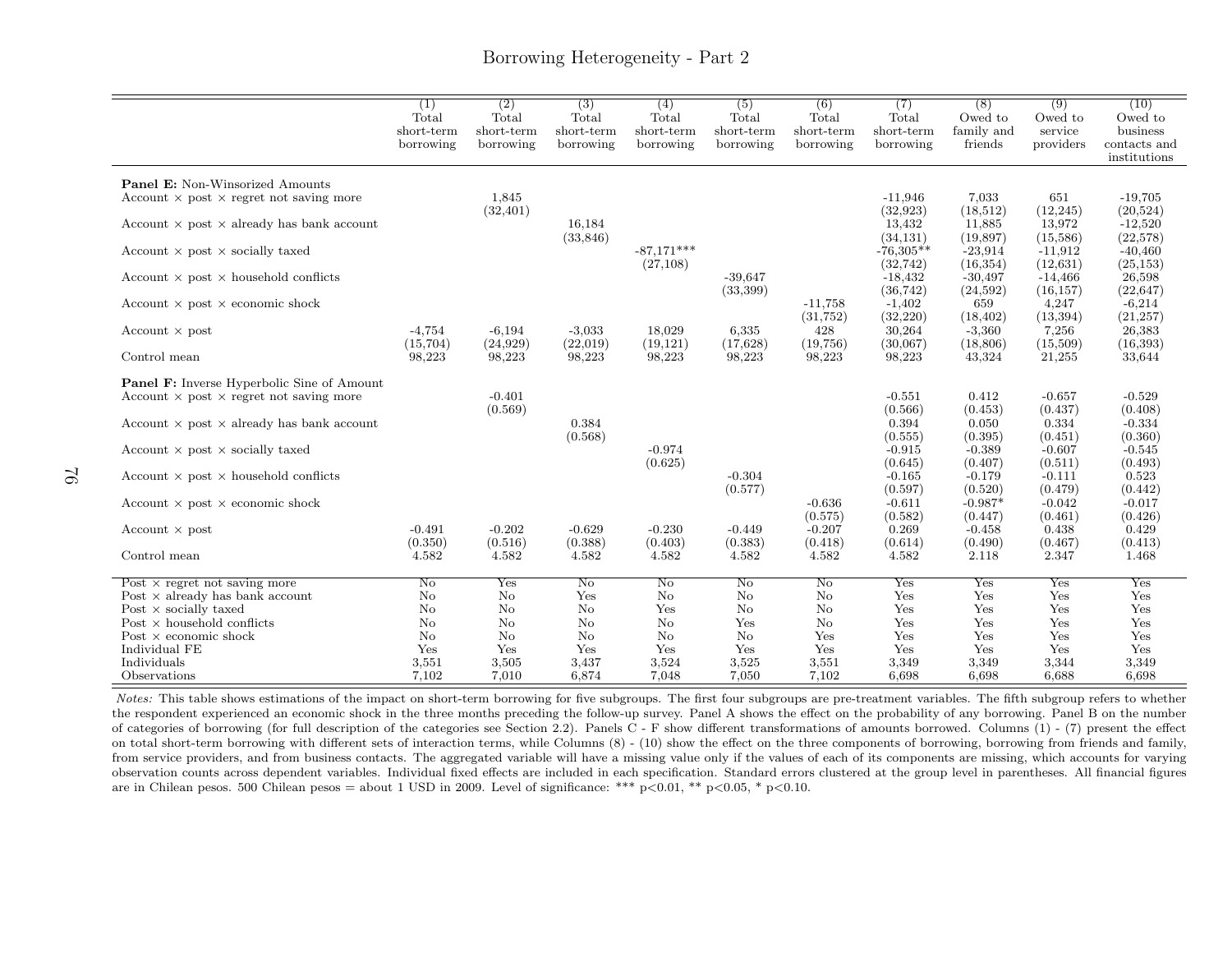|                                                         | $\overline{(1)}$<br>Total | $\overline{(2)}$      | $\overline{(3)}$     | (4)               | $\overline{(5)}$  | $\overline{(6)}$    | (7)<br>Total              | $\overline{(8)}$        | $\overline{(9)}$       |
|---------------------------------------------------------|---------------------------|-----------------------|----------------------|-------------------|-------------------|---------------------|---------------------------|-------------------------|------------------------|
|                                                         | lending                   | Total<br>lending      | Total<br>lending     | Total<br>lending  | Total<br>lending  | Total<br>lending    | lending                   | Lent to<br>family and   | Lent to<br>business    |
|                                                         |                           |                       |                      |                   |                   |                     |                           | friends                 | contacts               |
|                                                         |                           |                       |                      |                   |                   |                     |                           |                         |                        |
| <b>Panel A:</b> Probability of Any Lending              |                           |                       |                      |                   |                   |                     |                           |                         |                        |
| Account $\times$ post $\times$ regret not saving more   |                           | $-0.110**$<br>(0.043) |                      |                   |                   |                     | $-0.113***$<br>(0.043)    | $-0.103***$<br>(0.037)  | $-0.069$<br>(0.046)    |
| Account $\times$ post $\times$ already has bank account |                           |                       | $-0.034$             |                   |                   |                     | $-0.044$                  | $-0.053$                | $-0.051$               |
|                                                         |                           |                       | (0.048)              |                   |                   |                     | (0.046)                   | (0.037)                 | (0.045)                |
| Account $\times$ post $\times$ socially taxed           |                           |                       |                      | 0.006             |                   |                     | 0.005                     | 0.038                   | $-0.078$               |
|                                                         |                           |                       |                      | (0.041)           |                   |                     | (0.042)                   | (0.038)                 | (0.050)                |
| Account $\times$ post $\times$ household conflicts      |                           |                       |                      |                   | 0.007<br>(0.047)  |                     | 0.028<br>(0.046)          | $-0.018$<br>(0.041)     | $-0.015$<br>(0.043)    |
| Account $\times$ post $\times$ economic shock           |                           |                       |                      |                   |                   | $-0.018$            | $-0.016$                  | $-0.020$                | 0.008                  |
|                                                         |                           |                       |                      |                   |                   | (0.041)             | (0.040)                   | (0.032)                 | (0.041)                |
| $Account \times post$                                   | $-0.023$                  | 0.052                 | $-0.016$             | $-0.024$          | $-0.026$          | $-0.015$            | 0.060                     | $0.072*$                | 0.064                  |
|                                                         | (0.025)                   | (0.039)               | (0.030)              | (0.028)           | (0.029)           | (0.030)             | (0.048)                   | (0.041)                 | (0.050)                |
| Control mean                                            | 0.541                     | 0.541                 | 0.541                | 0.541             | 0.541             | 0.541               | 0.541                     | 0.255                   | 0.406                  |
| <b>Panel B:</b> Categories of Lending                   |                           |                       |                      |                   |                   |                     |                           |                         |                        |
| Account $\times$ post $\times$ regret not saving more   |                           | $-0.244***$           |                      |                   |                   |                     | $-0.219***$               | $-0.137**$              | $-0.087$               |
|                                                         |                           | (0.084)               |                      |                   |                   |                     | (0.081)                   | (0.058)                 | (0.056)                |
| Account $\times$ post $\times$ already has bank account |                           |                       | $-0.172*$            |                   |                   |                     | $-0.172**$                | $-0.131**$              | $-0.042$               |
| Account $\times$ post $\times$ socially taxed           |                           |                       | (0.097)              | $-0.035$          |                   |                     | (0.086)<br>$-0.003$       | (0.062)<br>0.063        | (0.052)<br>$-0.060$    |
|                                                         |                           |                       |                      | (0.096)           |                   |                     | (0.096)                   | (0.072)                 | (0.060)                |
| Account $\times$ post $\times$ household conflicts      |                           |                       |                      |                   | $-0.117$          |                     | $-0.054$                  | $-0.038$                | $-0.009$               |
|                                                         |                           |                       |                      |                   | (0.096)           |                     | (0.089)                   | (0.070)                 | (0.054)                |
| Account $\times$ post $\times$ economic shock           |                           |                       |                      |                   |                   | $-0.053$            | $-0.061$                  | $-0.041$                | $-0.012$               |
| $Account \times post$                                   | $-0.076$                  | 0.090                 | $-0.030$             | $-0.063$          | $-0.046$          | (0.088)<br>$-0.056$ | (0.085)<br>$0.160*$       | (0.060)<br>0.097        | (0.050)<br>0.065       |
|                                                         | (0.052)                   | (0.079)               | (0.060)              | (0.050)           | (0.058)           | (0.061)             | (0.087)                   | (0.061)                 | (0.058)                |
| Control mean                                            | 0.759                     | 0.759                 | 0.759                | 0.759             | 0.759             | 0.759               | 0.759                     | 0.321                   | 0.439                  |
|                                                         |                           |                       |                      |                   |                   |                     |                           |                         |                        |
| <b>Panel C:</b> Amounts (Winsorized at the Top 5%)      |                           | $-28.648**$           |                      |                   |                   |                     | $-22,401**$               | $-17,822***$            |                        |
| Account $\times$ post $\times$ regret not saving more   |                           | (11,346)              |                      |                   |                   |                     | (11,296)                  | (6,723)                 | $-3,499$<br>(5,752)    |
| Account $\times$ post $\times$ already has bank account |                           |                       | $-2,154$             |                   |                   |                     | $-3,667$                  | $-3,383$                | $-4,385$               |
|                                                         |                           |                       | (12, 139)            |                   |                   |                     | (11,652)                  | (6,861)                 | (5,720)                |
| Account $\times$ post $\times$ socially taxed           |                           |                       |                      | 8,382             |                   |                     | 8,445                     | 10,062                  | $-7,141$               |
| Account $\times$ post $\times$ household conflicts      |                           |                       |                      | (13,883)          | $-4,220$          |                     | (13,893)<br>$-2,702$      | (8,225)<br>2,044        | (6,948)<br>$-3,056$    |
|                                                         |                           |                       |                      |                   | (11, 654)         |                     | (11, 465)                 | (6,556)                 | (6,314)                |
| Account $\times$ post $\times$ economic shock           |                           |                       |                      |                   |                   | $-30,665***$        | $-32,205***$              | $-16,866***$            | $-5,519$               |
|                                                         |                           |                       |                      |                   |                   | (9,943)             | (10, 338)                 | (5,994)                 | (5,759)                |
| $Account \times post$                                   | $-1,711$                  | $18,271*$             | -849                 | $-3,175$          | $-1,093$          | $10,657*$           | $27,249**$                | $11,676*$               | $12,451**$             |
| Control mean                                            | (5,760)<br>81,813         | (10,093)<br>81,813    | (6,940)<br>81,813    | (5,975)<br>81,813 | (6,530)<br>81,813 | (6,310)<br>81,813   | (10,898)<br>81,813        | (6, 483)<br>31,574      | (5,682)<br>38,421      |
|                                                         |                           |                       |                      |                   |                   |                     |                           |                         |                        |
| <b>Panel D:</b> Amounts (Winsorized at the Top 1%)      |                           |                       |                      |                   |                   |                     |                           |                         |                        |
| Account $\times$ post $\times$ regret not saving more   |                           | $-65,219***$          |                      |                   |                   |                     | $-51,480***$              | $-32,471**$             | $-8,777$               |
|                                                         |                           | (19, 263)             |                      |                   |                   |                     | (18, 698)                 | (13, 634)               | (9,799)                |
| Account $\times$ post $\times$ already has bank account |                           |                       | $-3,166$<br>(20,900) |                   |                   |                     | $-7,518$<br>(19, 423)     | $-1,221$<br>(14,510)    | $-6,234$<br>(9,543)    |
| Account $\times$ post $\times$ socially taxed           |                           |                       |                      | 15,871            |                   |                     | 12,654                    | 13,857                  | $-7,604$               |
|                                                         |                           |                       |                      | (22, 947)         |                   |                     | (23, 323)                 | (17,369)                | (11,217)               |
| Account $\times$ post $\times$ household conflicts      |                           |                       |                      |                   | $-17,860$         |                     | $-15,551$                 | $-5,938$                | $-2,958$               |
| Account $\times$ post $\times$ economic shock           |                           |                       |                      |                   | (19, 917)         | $-49,837***$        | (19, 479)<br>$-49.045***$ | (13,982)<br>$-28,869**$ | (10, 327)<br>$-11,691$ |
|                                                         |                           |                       |                      |                   |                   | (17, 483)           | (18, 763)                 | (13,533)                | (10, 256)              |
| $Account \times post$                                   | 1,648                     | 46.682***             | 2,384                | $-1,947$          | 5,668             | $21,758**$          | $59,938***$               | $29,185**$              | $20,117**$             |
|                                                         | (9,661)                   | (17,001)              | (11, 452)            | (9,664)           | (10, 692)         | (10, 488)           | (16,981)                  | (12, 322)               | (9,888)                |
| Control mean                                            | 101,960                   | 101,960               | 101,960              | 101,960           | 101,960           | 101,960             | 101,960                   | 46,090                  | 51,178                 |

## Table A24: Lending Heterogeneity - Part <sup>1</sup>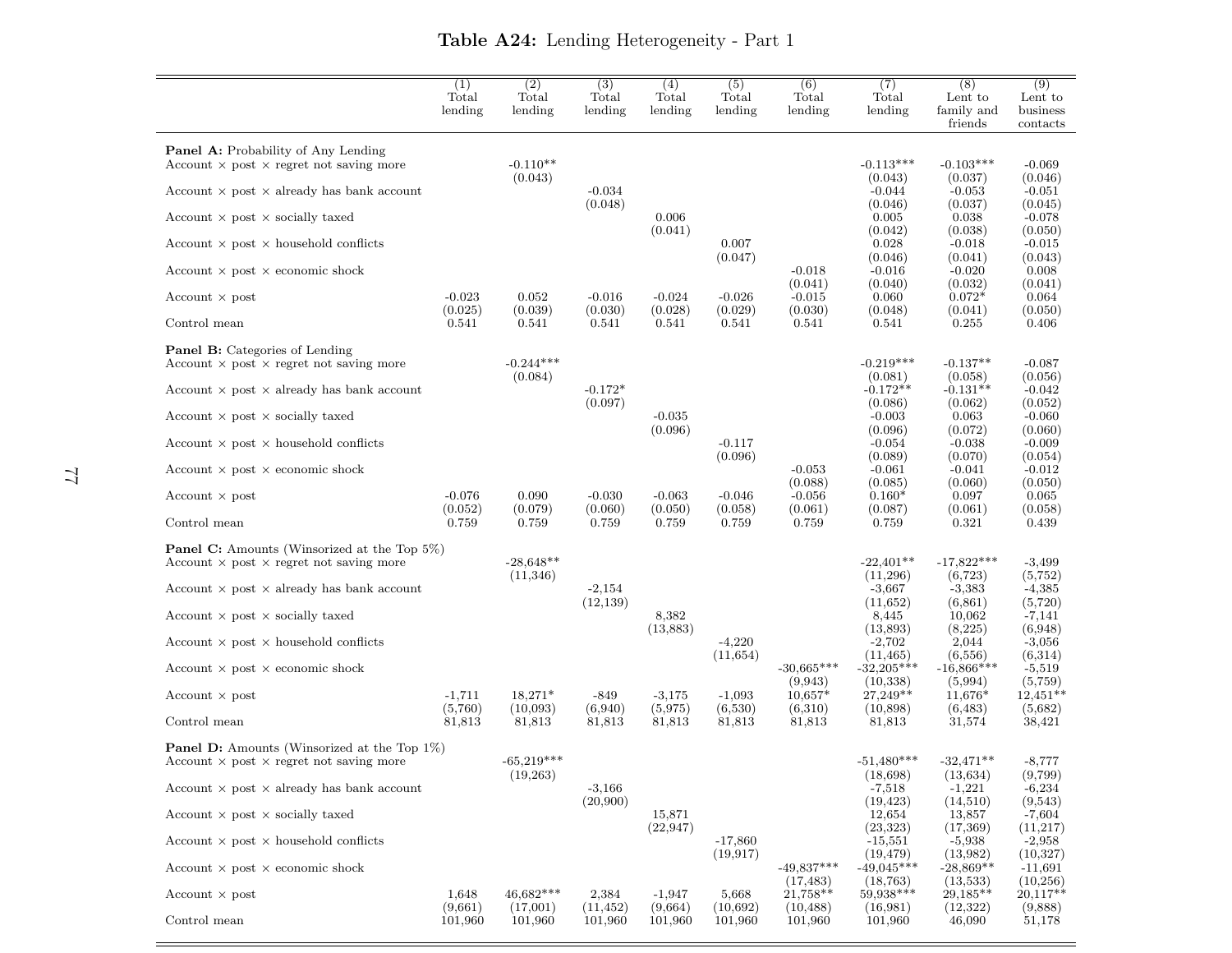#### Lending Heterogeneity - Part 2

|                                                                                                                                                                                                                     | (1)<br>Total<br>lending                                                                            | $\overline{(2)}$<br>Total<br>lending                          | $\overline{(3)}$<br>Total<br>lending                                              | (4)<br>Total<br>lending                                                     | (5)<br>Total<br>lending                                               | (6)<br>Total<br>lending                                                     | (7)<br>Total<br>lending                                              | $\overline{(8)}$<br>Lent to<br>family and<br>friends                 | $\overline{(9)}$<br>Lent to<br>business<br>contacts                  |
|---------------------------------------------------------------------------------------------------------------------------------------------------------------------------------------------------------------------|----------------------------------------------------------------------------------------------------|---------------------------------------------------------------|-----------------------------------------------------------------------------------|-----------------------------------------------------------------------------|-----------------------------------------------------------------------|-----------------------------------------------------------------------------|----------------------------------------------------------------------|----------------------------------------------------------------------|----------------------------------------------------------------------|
| <b>Panel E:</b> Non-Winsorized Amounts<br>Account $\times$ post $\times$ regret not saving more<br>Account $\times$ post $\times$ already has bank account<br>Account $\times$ post $\times$ socially taxed         |                                                                                                    | $-68,827**$<br>(28, 585)                                      | 8,928<br>(33,666)                                                                 | 70.675*<br>(41,348)                                                         |                                                                       |                                                                             | $-46,130$<br>(27,994)<br>$-2,057$<br>(31,910)<br>74,694*<br>(43,348) | $-24,879$<br>(23, 361)<br>15,749<br>(28, 731)<br>56,877<br>(37, 183) | $-21,206$<br>(15,014)<br>$-17,660$<br>(15,809)<br>17,611<br>(19,827) |
| Account $\times$ post $\times$ household conflicts<br>Account $\times$ post $\times$ economic shock                                                                                                                 |                                                                                                    |                                                               |                                                                                   |                                                                             | $-37,027$<br>(37, 857)                                                | $-106,798***$<br>(30,696)                                                   | $-36,686$<br>(37, 484)<br>$-112,463***$<br>(33,535)                  | $-19,176$<br>(32,908)<br>$-75.663***$<br>(28, 291)                   | $-17,466$<br>(20, 231)<br>$-36,811**$<br>(18, 407)                   |
| Account $\times$ post<br>Control mean                                                                                                                                                                               | 6,293<br>(15,980)<br>115,434                                                                       | 53.700***<br>(20,697)<br>115,434                              | 3,694<br>(19, 853)<br>115,434                                                     | $-10,696$<br>(15, 575)<br>115,434                                           | 15,889<br>(16,272)<br>115,434                                         | $49.629***$<br>(18, 801)<br>115,434                                         | 76,770***<br>(25,066)<br>115,434                                     | $40.329*$<br>(22, 596)<br>56,358                                     | $36.355***$<br>(13,560)<br>59,076                                    |
| <b>Panel F:</b> Inverse Hyperbolic Sine of Amount<br>Account $\times$ post $\times$ regret not saving more                                                                                                          |                                                                                                    | $-1.725***$<br>(0.514)                                        |                                                                                   |                                                                             |                                                                       |                                                                             | $-1.674**$<br>(0.531)                                                | $-1.462**$<br>(0.449)                                                | $-1.026$<br>(0.537)                                                  |
| Account $\times$ post $\times$ already has bank account<br>Account $\times$ post $\times$ socially taxed                                                                                                            |                                                                                                    |                                                               | $-0.322$<br>(0.561)                                                               | 0.172<br>(0.547)                                                            |                                                                       |                                                                             | $-0.414$<br>(0.544)<br>0.194<br>(0.557)                              | $-0.335$<br>(0.448)<br>0.771<br>(0.544)                              | $-0.523$<br>(0.517)<br>$-0.775$<br>(0.604)                           |
| Account $\times$ post $\times$ household conflicts<br>Account $\times$ post $\times$ economic shock                                                                                                                 |                                                                                                    |                                                               |                                                                                   |                                                                             | $-0.040$<br>(0.574)                                                   | $-0.446$                                                                    | 0.164<br>(0.566)<br>$-0.420$                                         | $-0.482$<br>(0.488)<br>$-0.425$                                      | $-0.296$<br>(0.517)<br>$-0.191$                                      |
| Account $\times$ post<br>Control mean                                                                                                                                                                               | $-0.159$<br>(0.303)<br>6.479                                                                       | $1.048*$<br>(0.480)<br>6.479                                  | $-0.107$<br>(0.359)<br>6.479                                                      | $-0.193$<br>(0.337)<br>6.479                                                | $-0.187$<br>(0.346)<br>6.479                                          | (0.501)<br>0.021<br>(0.360)<br>6.479                                        | (0.494)<br>$1.151*$<br>(0.576)<br>6.479                              | (0.382)<br>$0.999*$<br>(0.486)<br>3.046                              | (0.502)<br>$1.221*$<br>(0.569)<br>4.710                              |
| Post $\times$ regret not saving more<br>Post $\times$ already has bank account<br>Post $\times$ socially taxed<br>Post $\times$ household conflicts<br>Post $\times$ economic shock<br>Individual FE<br>Individuals | $\overline{\text{No}}$<br>No<br>N <sub>o</sub><br>N <sub>o</sub><br>N <sub>o</sub><br>Yes<br>3,564 | Yes<br>N <sub>o</sub><br>$\rm No$<br>No<br>No<br>Yes<br>3,519 | $\overline{\text{No}}$<br>Yes<br>$\rm No$<br>$\rm No$<br>$\rm No$<br>Yes<br>3,445 | $\overline{\text{No}}$<br>N <sub>o</sub><br>Yes<br>No<br>No<br>Yes<br>3,524 | $\overline{\text{No}}$<br>$\rm No$<br>No<br>Yes<br>No<br>Yes<br>3,538 | $\overline{\text{No}}$<br>N <sub>o</sub><br>No<br>No<br>Yes<br>Yes<br>3,564 | Yes<br>Yes<br>Yes<br>Yes<br>Yes<br>Yes<br>3,349                      | Yes<br>Yes<br>Yes<br>Yes<br>Yes<br>Yes<br>3,349                      | Yes<br>Yes<br>Yes<br>Yes<br>Yes<br>Yes<br>3,339                      |
| Observations                                                                                                                                                                                                        | 7,128                                                                                              | 7,038                                                         | 6,890                                                                             | 7,048                                                                       | 7,076                                                                 | 7,128                                                                       | 6,698                                                                | 6,698                                                                | 6,678                                                                |

Notes: This table shows estimations of the impact on lending for five subgroups. The first four subgroups are pre-treatment variables. The fifth subgroup refers to whether the respondent experienced an economic shock in the three months preceding the follow-up survey. Panel A shows the effect on the probability of any lending. Panel B on the number of categories of recipients to which participants lend money. Panels C, D, and E on the amount lent winsorized at 5%, 1%, and non-winsorized respectively. Panel <sup>F</sup> on the inverse hyperbolic sine (IHS) of the amount lent. Columns (1) - (7) present the effect on total lending with different sets of interaction terms, while Columns (8) and (9) show the effect on the two components of lending, lending to friends and family, and lending to business contacts. The aggregated variable will have <sup>a</sup> missing value only if the values of each of its components are missing, which accounts for varying observation counts across dependent variables. Individual fixed effects are included in each specification. Standard errors clustered at the group level in parentheses. All financial figures arein Chilean pesos. 500 Chilean pesos = about 1 USD in 2009. Level of significance: \*\*\* p<0.01, \*\* p<0.05, \* p<0.10.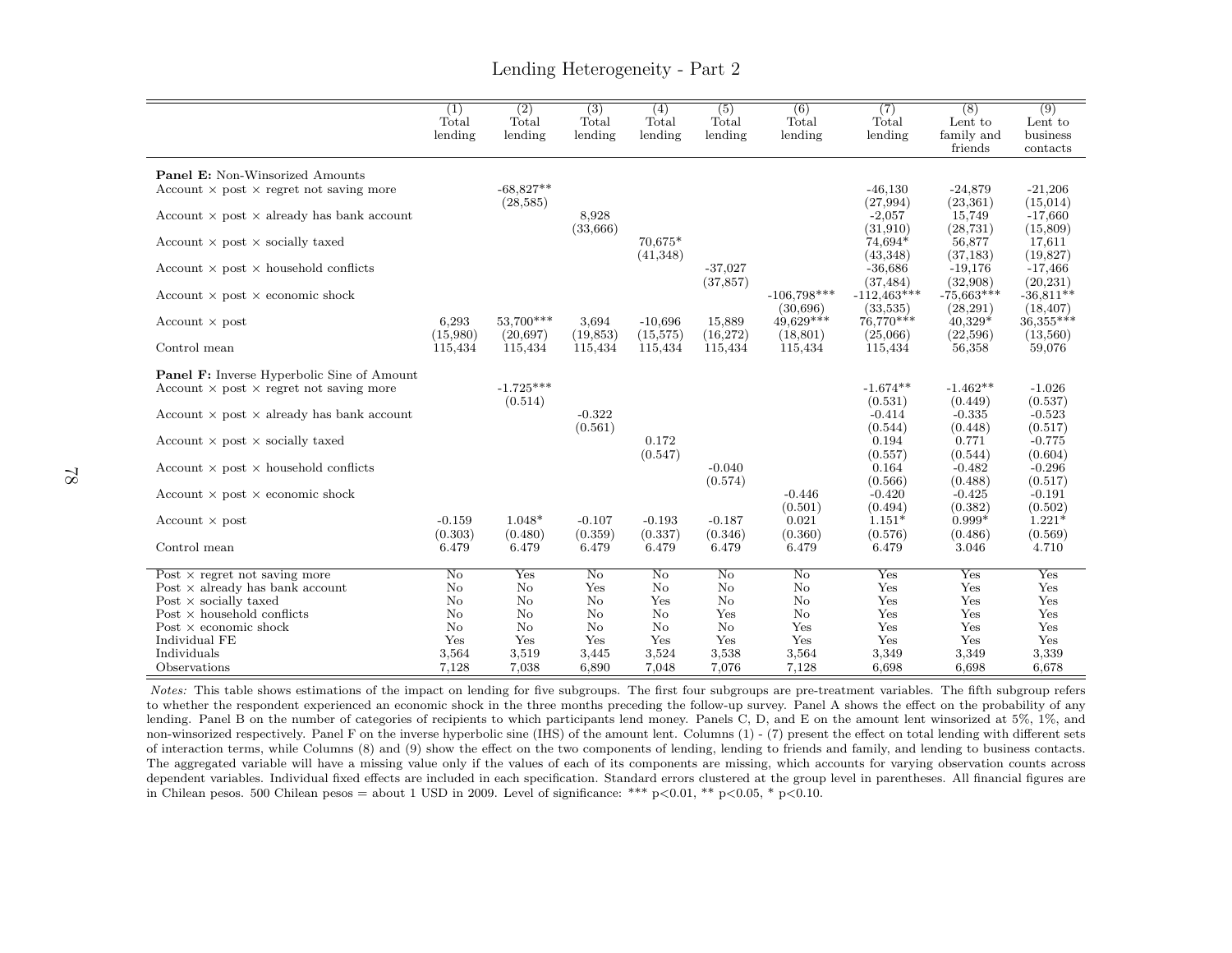|                                                                                                             | $\overline{(1)}$<br>Total<br>financial<br>savings | (2)<br>Total<br>financial<br>savings | $\overline{(3)}$<br>Total<br>financial<br>savings | (4)<br>Total<br>financial<br>savings | $\overline{(5)}$<br>Total<br>financial<br>savings | $\overline{(6)}$<br>Total<br>financial<br>savings | (7)<br>Total<br>financial<br>savings | (8)<br>Net total<br>financial<br>savings | (9)<br>Total<br>financial<br>assets |
|-------------------------------------------------------------------------------------------------------------|---------------------------------------------------|--------------------------------------|---------------------------------------------------|--------------------------------------|---------------------------------------------------|---------------------------------------------------|--------------------------------------|------------------------------------------|-------------------------------------|
| <b>Panel A:</b> Probability of Any Saving<br>Account $\times$ post $\times$ regret not saving more          |                                                   | $-0.018$                             |                                                   |                                      |                                                   |                                                   | 0.001                                | $-0.005$                                 | $-0.073$                            |
| Account $\times$ post $\times$ already has bank account                                                     |                                                   | (0.041)                              | $-0.036$                                          |                                      |                                                   |                                                   | (0.044)<br>$-0.034$                  | (0.049)<br>$-0.020$                      | (0.046)<br>$-0.054$                 |
| Account $\times$ post $\times$ socially taxed                                                               |                                                   |                                      | (0.040)                                           | $-0.070$                             |                                                   |                                                   | (0.041)<br>$-0.073*$                 | (0.049)<br>0.014                         | (0.045)<br>0.050                    |
| Account $\times$ post $\times$ household conflicts                                                          |                                                   |                                      |                                                   | (0.043)                              | $-0.046$                                          |                                                   | (0.044)<br>$-0.040$                  | (0.052)<br>$-0.027$                      | (0.043)<br>0.012                    |
| Account $\times$ post $\times$ economic shock                                                               |                                                   |                                      |                                                   |                                      | (0.049)                                           | $-0.056$                                          | (0.050)<br>$-0.037$                  | (0.051)<br>$-0.011$                      | (0.047)<br>$-0.028$                 |
| Account $\times$ post                                                                                       | $0.120***$                                        | $0.129***$                           | $0.135***$                                        | $0.137***$                           | $0.134***$                                        | (0.043)<br>$0.144***$                             | (0.044)<br>$0.180***$                | (0.047)<br>$0.113**$                     | (0.044)<br>$0.130***$               |
| Control mean                                                                                                | (0.027)<br>0.740                                  | (0.037)<br>0.740                     | (0.034)<br>0.740                                  | (0.029)<br>0.740                     | (0.026)<br>0.740                                  | (0.034)<br>0.740                                  | (0.049)<br>0.740                     | (0.050)<br>0.554                         | (0.047)<br>0.656                    |
| <b>Panel B:</b> Amounts (Winsorized at the Top 5%)<br>Account $\times$ post $\times$ regret not saving more |                                                   | 5.118                                |                                                   |                                      |                                                   |                                                   | 6,574                                | 9,688                                    | $-22,433$                           |
| Account $\times$ post $\times$ already has bank account                                                     |                                                   | (18, 323)                            | $-4,810$                                          |                                      |                                                   |                                                   | (18,530)<br>$-7,771$                 | (34,698)<br>4,573                        | (37, 469)<br>$-829$                 |
| Account $\times$ post $\times$ socially taxed                                                               |                                                   |                                      | (18, 792)                                         | $-20,580$                            |                                                   |                                                   | (18, 787)<br>$-20.937$               | (34,963)<br>84,845**                     | (37,057)<br>$103.274**$             |
| Account $\times$ post $\times$ household conflicts                                                          |                                                   |                                      |                                                   | (19, 186)                            | $-15.004$                                         |                                                   | (19.514)<br>$-12,075$                | (35, 871)<br>14,649                      | (40, 772)<br>27,451                 |
| Account $\times$ post $\times$ economic shock                                                               |                                                   |                                      |                                                   |                                      | (17, 476)                                         | $-5,477$<br>(17, 271)                             | (17,666)<br>393                      | (35,343)<br>44,960<br>(33, 415)          | (38,590)<br>4,178<br>(34,989)       |
| Account $\times$ post                                                                                       | $-13,703$                                         | $-18,145$<br>(15, 917)               | $-11,087$                                         | $-6,301$                             | $-9,060$                                          | $-11,279$                                         | (17, 607)<br>$-3,987$                | $-36,620$                                | $-7,947$                            |
| Control mean                                                                                                | (8,982)<br>183,269                                | 183,269                              | (10, 465)<br>183,269                              | (10,075)<br>183,269                  | (9,891)<br>183,269                                | (12, 344)<br>183,269                              | (18, 617)<br>183,269                 | (33,920)<br>$-330$                       | (36, 227)<br>99,801                 |
| <b>Panel C:</b> Amounts (Winsorized at the Top 1%)<br>Account $\times$ post $\times$ regret not saving more |                                                   | 22,122                               |                                                   |                                      |                                                   |                                                   | 22,021                               | 50,296                                   | 9,987                               |
| Account $\times$ post $\times$ already has bank account                                                     |                                                   | (28, 395)                            | $-21,086$                                         |                                      |                                                   |                                                   | (28, 338)<br>$-22,385$               | (78, 857)<br>42,314                      | (81,020)<br>24,974                  |
| Account $\times$ post $\times$ socially taxed                                                               |                                                   |                                      | (30, 566)                                         | $-49,814$                            |                                                   |                                                   | (30, 823)<br>$-46,465$               | (73, 430)<br>$147,234*$                  | (75, 691)<br>183,184**              |
| Account $\times$ post $\times$ household conflicts                                                          |                                                   |                                      |                                                   | (32,080)                             | $-8,261$                                          |                                                   | (32, 624)<br>$-6,748$                | (81,994)<br>56,839                       | (85,700)<br>41,099                  |
| Account $\times$ post $\times$ economic shock                                                               |                                                   |                                      |                                                   |                                      | (24,205)                                          | $-7,805$                                          | (24, 843)<br>-431                    | (75,805)<br>111,643                      | (77, 225)<br>42,987                 |
| $Account \times post$                                                                                       | $-35,601***$                                      | $-52,347**$                          | $-27.193*$                                        | $-19.112$                            | $-32.731**$                                       | (29, 140)<br>$-32.256*$                           | (29, 498)<br>$-24,748$               | (74, 175)<br>$-149.455*$                 | (79, 377)<br>$-94,786$              |
| Control mean                                                                                                | (12, 875)<br>219,887                              | (24, 840)<br>219,887                 | (14,690)<br>219,887                               | (14,072)<br>219,887                  | (15,036)<br>219,887                               | (18, 427)<br>219,887                              | (29,276)<br>219,887                  | (77,612)<br>$-60,427$                    | (80,016)<br>56,479                  |

-

### Table A25: Total Savings Heterogeneity - Part <sup>1</sup>